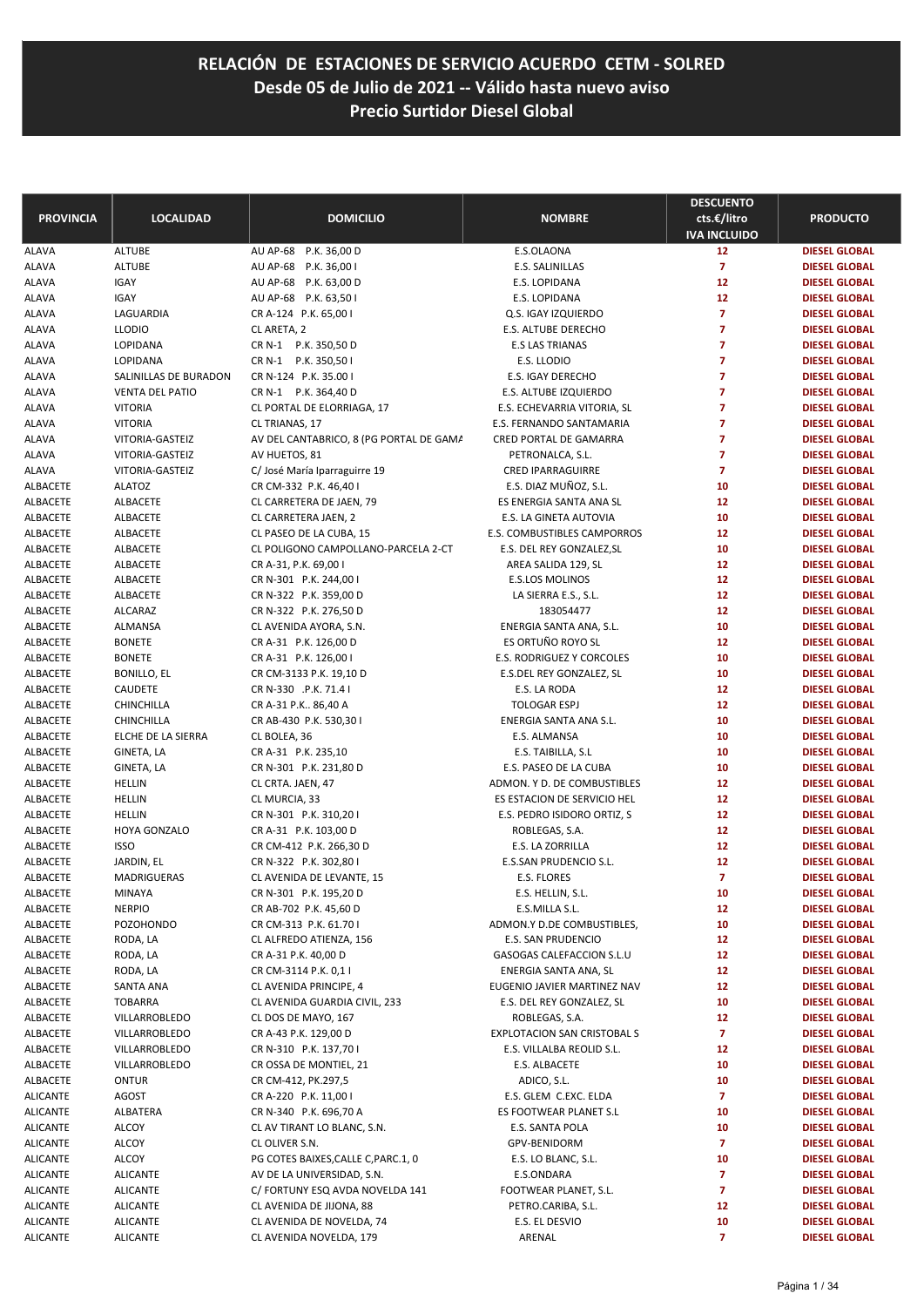| <b>PROVINCIA</b>                   | <b>LOCALIDAD</b>                              | <b>DOMICILIO</b>                                          | <b>NOMBRE</b>                      | <b>DESCUENTO</b><br>cts.€/litro<br><b>IVA INCLUIDO</b> | <b>PRODUCTO</b>                              |
|------------------------------------|-----------------------------------------------|-----------------------------------------------------------|------------------------------------|--------------------------------------------------------|----------------------------------------------|
| <b>ALICANTE</b>                    | <b>ALICANTE</b>                               | CL AVENIDA REYES CATOLICOS, 105                           | E.S. GLEM ELCHE                    | 10                                                     | <b>DIESEL GLOBAL</b>                         |
| <b>ALICANTE</b>                    | <b>ALICANTE</b>                               | CL CTRA DE MADRID, 19 (ESQUINA RIO JUCAR                  | GASOLINERA PORT XABIA, S.L         | $\overline{7}$                                         | <b>DIESEL GLOBAL</b>                         |
| <b>ALICANTE</b>                    | <b>ALICANTE</b>                               | CL PLAZA SAN ANTONIO, 9                                   | E.S. CARRUS                        | 7                                                      | <b>DIESEL GLOBAL</b>                         |
| <b>ALICANTE</b>                    | <b>ALICANTE</b>                               | CR N-330 P.K. 409,00 I                                    | GPV-AVDA DE NOVELDA                | $\overline{7}$                                         | <b>DIESEL GLOBAL</b>                         |
| <b>ALICANTE</b>                    | <b>ALTEA</b>                                  | CR AC-1521 P.K. 2.80 D                                    | CATRAL                             | 12                                                     | <b>DIESEL GLOBAL</b>                         |
| <b>ALICANTE</b>                    | <b>ALTEA</b>                                  | VIA PARTIDA GARGANES, 42                                  | <b>E.S. TORREVIEJA</b>             | $\overline{7}$                                         | <b>DIESEL GLOBAL</b>                         |
| <b>ALICANTE</b>                    | <b>ASPE</b>                                   | CL AVENIDA 3 DE AGOSTO, 5                                 | E.S. GLEM CASTALLA 1               | 12                                                     | <b>DIESEL GLOBAL</b>                         |
| <b>ALICANTE</b>                    | BAÑERES                                       | PADRE JESULADO FERRERO, 1                                 | PETROSAN 2010, S.L.                | 12                                                     | <b>DIESEL GLOBAL</b>                         |
| <b>ALICANTE</b>                    | BENIDORM-TERRA MITIC                          | CR CV-70 P.K. 47,00 I                                     | E.S. AGUAS NUEVAS                  | $\overline{7}$                                         | <b>DIESEL GLOBAL</b>                         |
| <b>ALICANTE</b>                    | <b>BIAR</b>                                   | CR A-210 P.K. 38.201                                      | E.S. LUISA GUARDIOLA, S.L.         | 12                                                     | <b>DIESEL GLOBAL</b>                         |
| <b>ALICANTE</b>                    | <b>BIGASTRO</b>                               | CL PROGRESO 19                                            | E.S. GLEM EL JARDIN                | 12                                                     | <b>DIESEL GLOBAL</b>                         |
| <b>ALICANTE</b>                    | CALLOSA D¿EN SARRIA                           | CL SAN ISIDRO, 10                                         | E.S. MONTAHUD S.L.                 | $\overline{7}$                                         | <b>DIESEL GLOBAL</b>                         |
| <b>ALICANTE</b>                    | CALLOSA DE SEGURA                             | CR N-340 P.K. 692,90 D                                    | E.S. SANTA FAZ                     | 10                                                     | <b>DIESEL GLOBAL</b>                         |
| <b>ALICANTE</b>                    | CALLOSA DE SEGURA                             | CR-CV913, P.K. 1,00 D                                     | E.S.VILLAJOYOSA                    | $\overline{7}$                                         | <b>DIESEL GLOBAL</b>                         |
| <b>ALICANTE</b>                    | CAMPELLO                                      | CR N-332 P.K. 118,30 D                                    | <b>GASOLPER SL</b>                 | 12                                                     | <b>DIESEL GLOBAL</b>                         |
| <b>ALICANTE</b>                    | CAMPELLO                                      | CR N-332 P.K. 122,50 I                                    | E.S. REALENGO                      | 12                                                     | <b>DIESEL GLOBAL</b>                         |
| <b>ALICANTE</b>                    | CASTALLA                                      | <b>AV IBI, 80</b>                                         | <b>E.S FINESTRAT SL</b>            | 12                                                     | <b>DIESEL GLOBAL</b>                         |
| <b>ALICANTE</b>                    | CASTALLA                                      | CR CV-815 P.K. 5,70 D                                     | E.S. Z. CANTOS, S.L.               | 12                                                     | <b>DIESEL GLOBAL</b>                         |
| <b>ALICANTE</b>                    | COCENTAINA                                    | AVENIDA DE ALICANTE Nº 49                                 | E.S. GUARDAMAR                     | $\overline{7}$                                         | <b>DIESEL GLOBAL</b>                         |
| <b>ALICANTE</b>                    | COCENTAINA                                    | CL AVENIDA PAIS VALENCIA, 117                             | E.S. RABASA                        | 12                                                     | <b>DIESEL GLOBAL</b>                         |
| <b>ALICANTE</b>                    | COX                                           | CL AVENIDA DEL CARMEN, 94                                 | ES BIGASTRO JOSE ANTONIO LE        | 12                                                     | <b>DIESEL GLOBAL</b>                         |
| <b>ALICANTE</b>                    | CREVILLENTE                                   | CR A-37 P.K. 728,001                                      | E.S. SAN VICENTE RASPEIG           | 10                                                     | <b>DIESEL GLOBAL</b>                         |
| <b>ALICANTE</b>                    | CREVILLENTE                                   | CR A-37 P.K. 728,20 D                                     | SAN MIGUEL DE SALINAS              | $\overline{7}$<br>$\overline{7}$                       | <b>DIESEL GLOBAL</b>                         |
| <b>ALICANTE</b>                    | CREVILLENTE                                   | CR CV-875, P.K. 10,50 I<br>CR N-340 P.K. 706,10 D         | E.S. LA RODA                       | 12                                                     | <b>DIESEL GLOBAL</b>                         |
| <b>ALICANTE</b><br><b>ALICANTE</b> | CREVILLENTE<br><b>DENIA</b>                   |                                                           | E.S. GLEM AGOST<br>E.S. DENIA      | 10                                                     | <b>DIESEL GLOBAL</b><br><b>DIESEL GLOBAL</b> |
| <b>ALICANTE</b>                    | <b>ELCHE</b>                                  | CL AVENIDA VALENCIA, 44<br>AV DE NOVELDA, 128             | E.S. GRINYPER, SL.                 | $\overline{7}$                                         | <b>DIESEL GLOBAL</b>                         |
| <b>ALICANTE</b>                    | <b>ELCHE</b>                                  | CAMINO VIEJO ELCHE-SANTA P.K. 0,2                         | E.S. LA NUCIA                      | $\overline{7}$                                         | <b>DIESEL GLOBAL</b>                         |
| <b>ALICANTE</b>                    | <b>ELCHE</b>                                  | CL AVENIDA DE ALICANTE, 72                                | LEUKA OLEUM, S.L.                  | 12                                                     | <b>DIESEL GLOBAL</b>                         |
| <b>ALICANTE</b>                    | <b>ELCHE</b>                                  | CR C-3317 P.K. 6,00 D                                     | E.S.HIJOS GARCIA PASTOR, SL        | 10                                                     | <b>DIESEL GLOBAL</b>                         |
| <b>ALICANTE</b>                    | <b>ELCHE</b>                                  | CR CV-8500 P.K. 3,60 I                                    | <b>E.S. CREVILLENTE</b>            | 12                                                     | <b>DIESEL GLOBAL</b>                         |
| <b>ALICANTE</b>                    | <b>ELCHE</b>                                  | CR CV-855 P.K. 8,30 D                                     | E. S. COCENTAINA                   | $\overline{7}$                                         | <b>DIESEL GLOBAL</b>                         |
| <b>ALICANTE</b>                    | <b>ELCHE</b>                                  | CR N-340 P.K. 714,10 I                                    | E.S. TIRANT LO BLANC               | $\overline{7}$                                         | <b>DIESEL GLOBAL</b>                         |
| <b>ALICANTE</b>                    | ELDA                                          | AV Centro excursionista Eldendese s/n                     | E.S.GLEM R-2B                      | 12                                                     | <b>DIESEL GLOBAL</b>                         |
| <b>ALICANTE</b>                    | <b>ELDA</b>                                   | CR C-3213 P.K. 15,70 I                                    | E.S. GLEM CASTALLA 2               | 12                                                     | <b>DIESEL GLOBAL</b>                         |
| <b>ALICANTE</b>                    | <b>FINESTRAT</b>                              | AVDA PICASSO PARCELA A-4 SECTOR 27                        | <b>OZONE TORREVIEJA</b>            | $\overline{7}$                                         | <b>DIESEL GLOBAL</b>                         |
| <b>ALICANTE</b>                    | <b>FINESTRAT</b>                              | POL. IND. LA CALA, PARC.1 A                               | E.S.HIJOS GARCIA PASTOR, SL        | 10                                                     | <b>DIESEL GLOBAL</b>                         |
| <b>ALICANTE</b>                    | <b>FONTCALENT - REBOLLE</b>                   | CR N-330A P.K. 401,00 I                                   | E.S. GLEM COLLAO, S.L.             | $\overline{7}$                                         | <b>DIESEL GLOBAL</b>                         |
| <b>ALICANTE</b>                    | <b>GATA DE GORGOS</b>                         | CR N-332 P.K. 187,50 D                                    | PINOSO                             | 10                                                     | <b>DIESEL GLOBAL</b>                         |
| <b>ALICANTE</b>                    | <b>GUARDAMAR</b>                              | AV MADRID 20-24                                           | E.S.PEDREGUER                      | $\overline{7}$                                         | <b>DIESEL GLOBAL</b>                         |
| <b>ALICANTE</b>                    | IBI                                           | CL AVENIDA JUAN CARLOS I, 1                               | CRED LA TOMBOLA                    | 12                                                     | <b>DIESEL GLOBAL</b>                         |
| <b>ALICANTE</b>                    | JAVEA                                         | CL AVENIDA DE VALENCIA, S.N.                              | E.S. GASOLPER, S.L.                | 12                                                     | <b>DIESEL GLOBAL</b>                         |
| <b>ALICANTE</b>                    | JAVEA                                         | CL AVENIDA DEL PUERTO, 36                                 | JUAN CARLOS RDGUEZ LOPEZ           | 10                                                     | <b>DIESEL GLOBAL</b>                         |
| <b>ALICANTE</b>                    | JAVEA                                         | CR A-134 P.K. 3.50 D                                      | E.S PULIGARCI, S.L                 | $\overline{7}$                                         | <b>DIESEL GLOBAL</b>                         |
| ALICANTE                           | JAVEA                                         | CR CV-739, P.K. 2,90 D                                    | PETRER                             | 7                                                      | <b>DIESEL GLOBAL</b>                         |
| ALICANTE                           | LOS MONTESINOS-LO BLANC CR CV-945 P.K. 1,36 I |                                                           | E.S. GLEM BIAR                     | 12                                                     | <b>DIESEL GLOBAL</b>                         |
| ALICANTE                           | <b>MONOVAR</b>                                | CL AVENIDA PAIS VALENCIA S.N.                             | E.S. ESTACIONES PRIETO C.B         | 10                                                     | <b>DIESEL GLOBAL</b>                         |
| <b>ALICANTE</b>                    | MUCHAMIEL                                     | CR CV-800 PK 0,7                                          | E.S. GLEM R-2A                     | 12                                                     | <b>DIESEL GLOBAL</b>                         |
| ALICANTE                           | NOVELDA                                       | CL AVENIDA PEREZ GALDOS, 2<br>CL AVENIDA MARIÑA BAIXA, 80 | E.S. ALTABIX                       | 7<br>$\overline{ }$                                    | <b>DIESEL GLOBAL</b>                         |
| ALICANTE<br>ALICANTE               | NUCIA, LA<br>ONDARA                           | CR N-332 P.K. 198,00 I                                    | E.S.ALGAR<br>E.S CALLOSA DE SEGURA | 10                                                     | <b>DIESEL GLOBAL</b><br><b>DIESEL GLOBAL</b> |
| <b>ALICANTE</b>                    | ORIHUELA                                      | CR N-340 P.K. 688,60 I                                    | E.S. GLEM GRANADINA                | 12                                                     | <b>DIESEL GLOBAL</b>                         |
| <b>ALICANTE</b>                    | ORIHUELA                                      | CR CV-915 P.K. 1,00 D                                     | E.S RIO SECO S.L                   | 10                                                     | <b>DIESEL GLOBAL</b>                         |
| <b>ALICANTE</b>                    | PEDREGUER                                     | CL AVENIDA JOAN CARLES I, 27                              | E.S.GLEM SANT JORDI                | 10                                                     | <b>DIESEL GLOBAL</b>                         |
| ALICANTE                           | PEGO                                          | CL AVENIDA DE VALENCIA 21                                 | E.S. GLEM ALGARS                   | $\overline{7}$                                         | <b>DIESEL GLOBAL</b>                         |
| ALICANTE                           | PETRER                                        | AVDA. DEL MEDITERRANEO, 143                               | E.S. GLEM R-1                      | 10                                                     | <b>DIESEL GLOBAL</b>                         |
| ALICANTE                           | <b>PINOSO</b>                                 | CL JUMILLA, 56                                            | E.S. EL MANCHEGO, S.L.             | $\overline{7}$                                         | <b>DIESEL GLOBAL</b>                         |
| ALICANTE                           | SAN BARTOLOME-MEDIALEG CR A-311 P.K. 1.80 D   |                                                           | GLEM, S.L. MUTXAMEL                | 12                                                     | <b>DIESEL GLOBAL</b>                         |
| <b>ALICANTE</b>                    | SAN ISIDRO DE ALBATE                          | CR A-7 P.K. 732,00 I                                      | ELAGAS, SL.                        | 10                                                     | <b>DIESEL GLOBAL</b>                         |
| <b>ALICANTE</b>                    | SAN JUAN                                      | CL AVENIDA MUCHAMIEL, 8                                   | CRED NUEVAS COPAS                  | 12                                                     | <b>DIESEL GLOBAL</b>                         |
| <b>ALICANTE</b>                    | SAN MIGUEL DE SALINA                          | RONDA OESTE S/N ESQUINA C/MIGUEL HERN.                    | <b>GESPEVESA TORREVIEJA</b>        | $\overline{7}$                                         | <b>DIESEL GLOBAL</b>                         |
| ALICANTE                           | SAN VICENT DEL RASPEIG                        | CL CARRETERA DE AGOST, 68                                 | LEVANTINA COMBUSTIBLES S.L         | 10                                                     | <b>DIESEL GLOBAL</b>                         |
| ALICANTE                           | SAN VICENT DEL RASPEIG                        | CR A-213 P.K. 13,00 D                                     | E.S. GLEM ELDA                     | 10                                                     | <b>DIESEL GLOBAL</b>                         |
| <b>ALICANTE</b>                    | SAN VICENT DEL RASPEIG                        | CR A-214 P.K. 1,50 D                                      | <b>FOOTWORK SL</b>                 | $\overline{7}$                                         | <b>DIESEL GLOBAL</b>                         |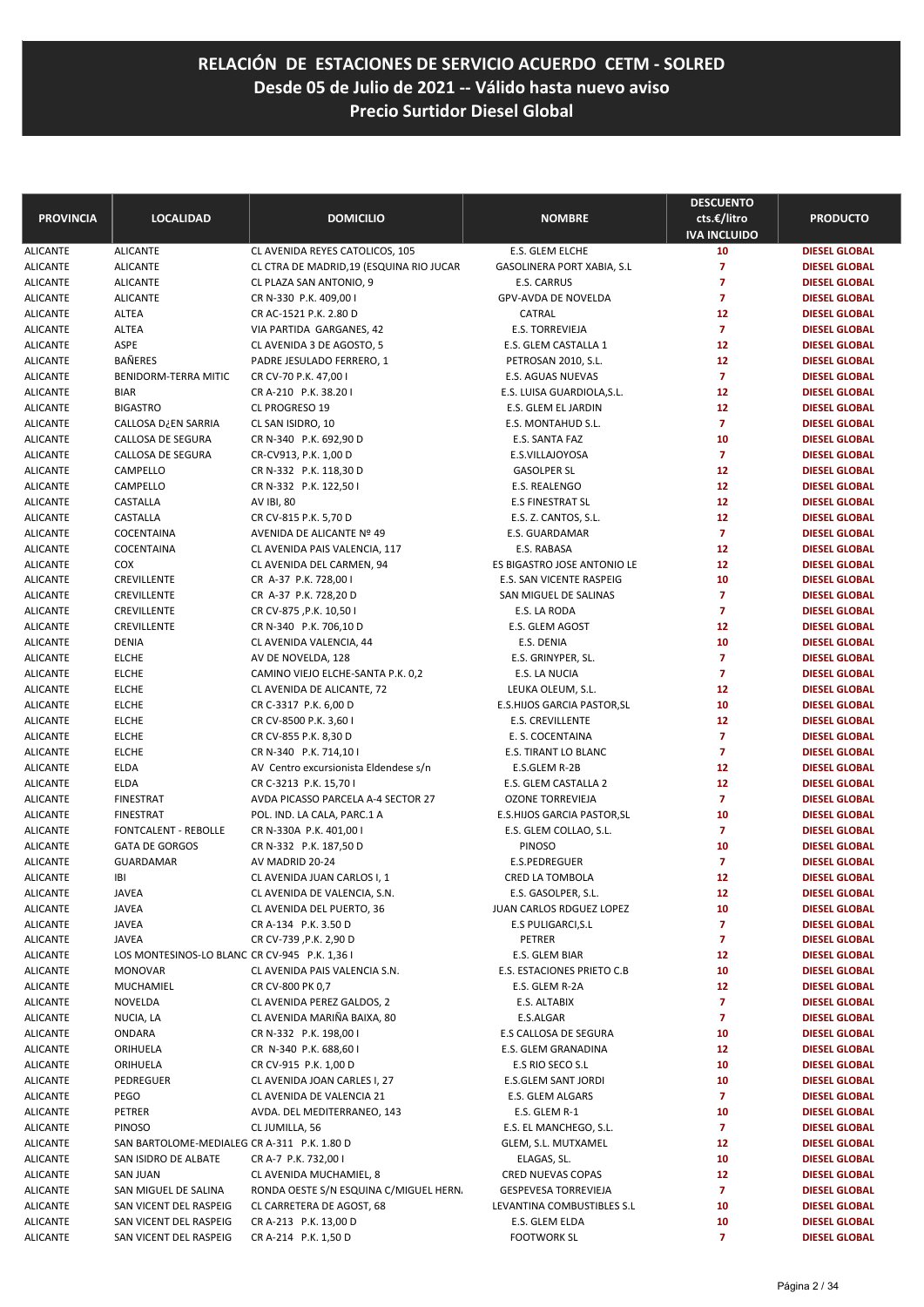| <b>PROVINCIA</b> | <b>LOCALIDAD</b>        | <b>DOMICILIO</b>                             | <b>NOMBRE</b>                | <b>DESCUENTO</b><br>cts.€/litro<br><b>IVA INCLUIDO</b> | <b>PRODUCTO</b>      |
|------------------|-------------------------|----------------------------------------------|------------------------------|--------------------------------------------------------|----------------------|
| <b>ALICANTE</b>  | SAN VICENT DEL RASPEIG  | CR AC-2203 P.K. 5,10 I                       | E.S. DAVID RAMIREZ PARRALEJ  | 12                                                     | <b>DIESEL GLOBAL</b> |
| <b>ALICANTE</b>  | SANTA FAZ               | CR N-332 P.K. 112,60 D                       | E.S. LOS MARTINEZ S.L.       | 10                                                     | <b>DIESEL GLOBAL</b> |
| <b>ALICANTE</b>  | <b>SANTA POLA</b>       | CR N-332 P.K. 93,50 D                        | E.S. CAROLINAS               | $\overline{7}$                                         | <b>DIESEL GLOBAL</b> |
| ALICANTE         | SAX                     | PJ DE LAS SUERTES, S.N.                      | ES FOOTWORK SL               | $\overline{7}$                                         | <b>DIESEL GLOBAL</b> |
| <b>ALICANTE</b>  | <b>TEULADA</b>          | CL DEL GREMIS 25-31 (POLIGONO TEULADA)       | E.S. FINESTRAT               | $\overline{7}$                                         | <b>DIESEL GLOBAL</b> |
| <b>ALICANTE</b>  | <b>TORREVIEJA</b>       | CL AVDA. ALFREDO NOBEL, 195                  | E.S. JAVEA                   | $\overline{7}$                                         | <b>DIESEL GLOBAL</b> |
| <b>ALICANTE</b>  | <b>TORREVIEJA</b>       | CL AVENIDA CORTES VALENCIANAS, S.N.          | E.S. MONOVAR                 | $\overline{7}$                                         | <b>DIESEL GLOBAL</b> |
| <b>ALICANTE</b>  | TORREVIEJA              | CR CV-95 P.K. 2 - URB.LOS BALCONES           | E.S.UNIVERSIDAD              | 10                                                     | <b>DIESEL GLOBAL</b> |
| <b>ALICANTE</b>  | TORREVIEJA              | CR CV-905 P.K. 10,10 D                       | FOOTWEAR PLANET S.L.         | 12                                                     | <b>DIESEL GLOBAL</b> |
| <b>ALICANTE</b>  | VILLAFRANQUEZA          | CR A-214 P.K. 5,00 I                         | E.S. Z.CANTOS, S.L.          | 12                                                     | <b>DIESEL GLOBAL</b> |
| <b>ALICANTE</b>  | <b>VILLAJOYOSA</b>      | CL AVENIDA PAIS VALENCIA S.N.                | CRED ELCHE                   | 12                                                     | <b>DIESEL GLOBAL</b> |
| <b>ALICANTE</b>  | VILLENA                 | CL AVENIDA DE ALICANTE, 22                   | E.S. ALCOY                   | $\overline{7}$                                         | <b>DIESEL GLOBAL</b> |
| ALICANTE         | VILLENA                 | CR N-330 P.K. 53,00 D                        | E.S. SAX                     | 10                                                     | <b>DIESEL GLOBAL</b> |
| <b>ALICANTE</b>  | VILLENA                 | CR N-330 P.K. 53,00 I                        | <b>CRED LUCENTUM</b>         | 12                                                     | <b>DIESEL GLOBAL</b> |
| <b>ALICANTE</b>  | VILLENA-EL JARDIN       | CL CARRETERA DE YECLA, 6                     | CRED NOVELDA I               | 12                                                     | <b>DIESEL GLOBAL</b> |
| ALMERIA          | <b>ADRA</b>             | CARRETERA DE LA ALQUERIA, KM 125             | E.S. ROQUETAS                | $\overline{z}$                                         | <b>DIESEL GLOBAL</b> |
| ALMERIA          | <b>ADRA</b>             | CR N-340 P.K. 386.60 D                       | E.S. FASANCORT, S.L.         | $\overline{7}$                                         | <b>DIESEL GLOBAL</b> |
| ALMERIA          | <b>ALMERIA</b>          | AV. MEDITERRÁNEO, S/N ESQ. C/ ALPUJARRA      | <b>E.S.PALOMARES</b>         | $\overline{7}$                                         | <b>DIESEL GLOBAL</b> |
| ALMERIA          | ALMERIA                 | CL PADRE MENDEZ S.N.                         | E.S CARBURANTES ALQUERIA     | 10                                                     | <b>DIESEL GLOBAL</b> |
| ALMERIA          | ALMERIA                 | CR N-340 P.K. 471,00 D                       | <b>FAJAREAS, SL</b>          | 10                                                     | <b>DIESEL GLOBAL</b> |
| ALMERIA          | <b>ALMERIA</b>          | PROL FEDERICO GARCIA LORCA (RAMBLA BELI      | E.S. MOJACAR                 | $\overline{7}$                                         | <b>DIESEL GLOBAL</b> |
| ALMERIA          | <b>ALMERIA- EL MAMI</b> | CR AL-201 P.K. 1,6 I (EL MAMI)               | <b>E.S. HUERCAL</b>          | $\overline{7}$                                         | <b>DIESEL GLOBAL</b> |
| ALMERIA          | <b>BENAHADUX</b>        | CR A-92 P.K. 391,00 A                        | E.S. AV DEL MEDITERRANEO     | $\overline{7}$                                         | <b>DIESEL GLOBAL</b> |
| ALMERIA          | CAÑADA S. URBANO-EL     | A-7, pk 459,8 MI                             | HIDROCARBUROS EL MAMI, S.L   | $\overline{7}$                                         | <b>DIESEL GLOBAL</b> |
| ALMERIA          | EJIDO, EL               | CL AVENIDA OASIS S.N. BºSTO.DOMINGO          | E.S. BAYO LIROLA, S.A.       | $\overline{7}$                                         | <b>DIESEL GLOBAL</b> |
| ALMERIA          | EJIDO, EL               | CR N-340 P.K. 410,00 I                       | E.S. J. CARRION              | 12                                                     | <b>DIESEL GLOBAL</b> |
| ALMERIA          | EJIDO, EL               | CTRA MALAGA PK 406                           | GB PARKING LA REDONDA, S.L.  | 10                                                     | <b>DIESEL GLOBAL</b> |
| ALMERIA          | GALLARDOS, LOS          | CR N-340 P.K. 520,00 I                       | RAMBLA BELEN                 | $\overline{7}$                                         | <b>DIESEL GLOBAL</b> |
| ALMERIA          | HUERCAL DE ALMERIA      | CR N-340A P.K. 446,50 D                      | ES CARBURANTES ALQUERIA SL   | $\overline{7}$                                         | <b>DIESEL GLOBAL</b> |
| ALMERIA          | MOJACAR                 | CR AL-118 P.K. 0,60 D                        | HIDROCARBUROS EL MAMI, S.L.  | $\overline{7}$                                         | <b>DIESEL GLOBAL</b> |
| ALMERIA          | MOJONERA, LA            | CR N-340 P.K. 420,70 I                       | E.S. LOS GALLARDOS           | $\overline{7}$                                         | <b>DIESEL GLOBAL</b> |
| ALMERIA          | <b>NIJAR</b>            | CR N-340 P.K. 487,00 I                       | E.S. ALMERIA                 | $\overline{7}$                                         | <b>DIESEL GLOBAL</b> |
| ALMERIA          | <b>NIJAR</b>            | CR N-340, PK.393,9 - PARAJE LAS CUATRO HIC   | ES ATEN OIL SETOR OPERACION  | 12                                                     | <b>DIESEL GLOBAL</b> |
| ALMERIA          | <b>OVERA</b>            | CR N-340 P.K. 547 D (E-15)                   | E.S. ANTONIO GONGORA         | 10                                                     | <b>DIESEL GLOBAL</b> |
| ALMERIA          | PALOMARES               | CR ALP-118 P.K. 58,40 I                      | JOSE ANTONIO LIZARTE, S.L    | $\overline{7}$                                         | <b>DIESEL GLOBAL</b> |
| ALMERIA          | <b>PURCHENA</b>         | CR A-334 P.K. 50,90 D                        | ES ESS AVENIDA OASIS SL      | 12                                                     | <b>DIESEL GLOBAL</b> |
| ALMERIA          | ROQUETAS DE MAR         | CR E-15 P.K. 429,00 D                        | E.S. HOTEL OVERA, S.L        | 12                                                     | <b>DIESEL GLOBAL</b> |
| ALMERIA          | SAN ISIDRO DE NIJAR     | CR AL-1008 P.K. 5,20 I                       | CIUDAD TTES. PONIENTE, S.L.  | 12                                                     | <b>DIESEL GLOBAL</b> |
| ALMERIA          | STA MARIA DEL AGUILA    | CR. IRIDA - POLG. LA REDONDA (SANTA MARI.    | E.S. GALLARDO SALMERON, S.L. | 10                                                     | <b>DIESEL GLOBAL</b> |
| ALMERIA          | <b>TABERNAS</b>         | CR N-340 P.K. 479,00 D                       | ANTONIO FERNANDEZ TORRES     | 12                                                     | <b>DIESEL GLOBAL</b> |
| ALMERIA          | <b>VIATOR</b>           | CL VIRGEN DE CAZORLA, 23. - (POLIG.IND. LA J | HIDROCARBUROS EL MAMI        | 12                                                     | <b>DIESEL GLOBAL</b> |
| ASTURIAS         | ARGAME                  | CR N-630 P.K. 36,70 I                        | E.S.MONT-SACRO S.A.          | 12                                                     | <b>DIESEL GLOBAL</b> |
| ASTURIAS         | <b>AVILES</b>           | CL AVENIDA DE LUGO, 24                       | GASOLINERA HINOJEDO, S.L.    | 12                                                     | <b>DIESEL GLOBAL</b> |
| ASTURIAS         | AVILES-ACERALIA         | CR AS-238 P.K. 0,8 (PARQUE EMPRESA           | <b>E.S. PARQUEASTUR</b>      | $\overline{7}$                                         | <b>DIESEL GLOBAL</b> |
| <b>ASTURIAS</b>  | <b>BENDICION</b>        | CR AS-246 P.K. 26,00 D                       | ES G PALACIO ANDAYON SL      | 12                                                     | <b>DIESEL GLOBAL</b> |
| ASTURIAS         | BERRON, EL              | CL AVENIDA DE OVIEDO, 13                     | CRED CABORANA                | $\overline{7}$                                         | <b>DIESEL GLOBAL</b> |
| ASTURIAS         | <b>BOAL</b>             | CR AS-12 P.K. 26,00 D                        | E.S. NAVIA                   | 10                                                     | <b>DIESEL GLOBAL</b> |
| ASTURIAS         | CABORANA                | PG POL.INDUSTRIAL DE CABORANA                | CRED EL MONTICO II           | 12                                                     | <b>DIESEL GLOBAL</b> |
| ASTURIAS         | CANGAS DE ONIS          | AV DE COVADONGA, S.N.                        | U.S. CONTRUECES              | $\overline{7}$                                         | <b>DIESEL GLOBAL</b> |
| ASTURIAS         | CARTAVIO                | CR N-634 P.K.530.13                          | RIDE, S.L.                   | 12                                                     | <b>DIESEL GLOBAL</b> |
| ASTURIAS         | CERDEÑO                 | CR N-634 P.K. 406,00 D                       | E.S. EL PERAL                | 12                                                     | <b>DIESEL GLOBAL</b> |
| ASTURIAS         | COLOMBRES               | CR N-634 P.K. 283,80 D                       | E.S. VIESQUES                | $\overline{7}$                                         | <b>DIESEL GLOBAL</b> |
| ASTURIAS         | COLUNGA                 | CR N-632 P.K. 23,70 D                        | DISCAMPER, S.L.              | 10                                                     | <b>DIESEL GLOBAL</b> |
| ASTURIAS         | CORIGOS-ALLER           | CR AS-112 P.K. 12,20 D                       | E.S. LA TENDERINA            | $\overline{7}$                                         | <b>DIESEL GLOBAL</b> |
| ASTURIAS         | CORNELLANA              | CR N-634 P.K. 443,60 D                       | CERDEÑO                      | 12                                                     | <b>DIESEL GLOBAL</b> |
| ASTURIAS         | FAVORITA, LA            | CR AS-228 P.K. 28,00 D                       | E.S. EL ROBLEDO II           | 12                                                     | <b>DIESEL GLOBAL</b> |
| ASTURIAS         | FELGUERA, LA            | PO. IND. DE VALNALON, S.N.                   | E.S. MIERES                  | 12                                                     | <b>DIESEL GLOBAL</b> |
| ASTURIAS         | <b>GIJON</b>            | CL AVENIDA CONSTITUCION, 220                 | E.S. HNOS.PRIETO DE BOAL, S  | 10                                                     | <b>DIESEL GLOBAL</b> |
| ASTURIAS         | <b>GIJON</b>            | CL AVENIDA PORTUGAL, 44                      | E.S. DIBLAN, S.A.            | 12                                                     | <b>DIESEL GLOBAL</b> |
| ASTURIAS         | <b>GIJON</b>            | CL CARRETERA CARBONERA/ESQ.C/CASTRO          | E.S. ROBLEDO I               | 12                                                     | <b>DIESEL GLOBAL</b> |
| ASTURIAS         | GIJON-VIESQUES          | CL CARRETERA DE VIESQUES S.N.                | <b>ES FAGRA SL</b>           | 12                                                     | <b>DIESEL GLOBAL</b> |
| ASTURIAS         | <b>GRANDA-GIJON</b>     | CR AS-248 P.K. 1,44 D                        | <b>GRA INVERSALAS S.L</b>    | 12                                                     | <b>DIESEL GLOBAL</b> |
| ASTURIAS         | GRANDA-SIERO            | CR N-634 P.K. 347,00 D                       | PEDRO LOPEZ PEREZ            | 10                                                     | <b>DIESEL GLOBAL</b> |
| ASTURIAS         | <b>JARRIO</b>           | PG RIO PINTO DE JARRIO, PARC.102             | E.S. LOS CAMPONES            | 12                                                     | <b>DIESEL GLOBAL</b> |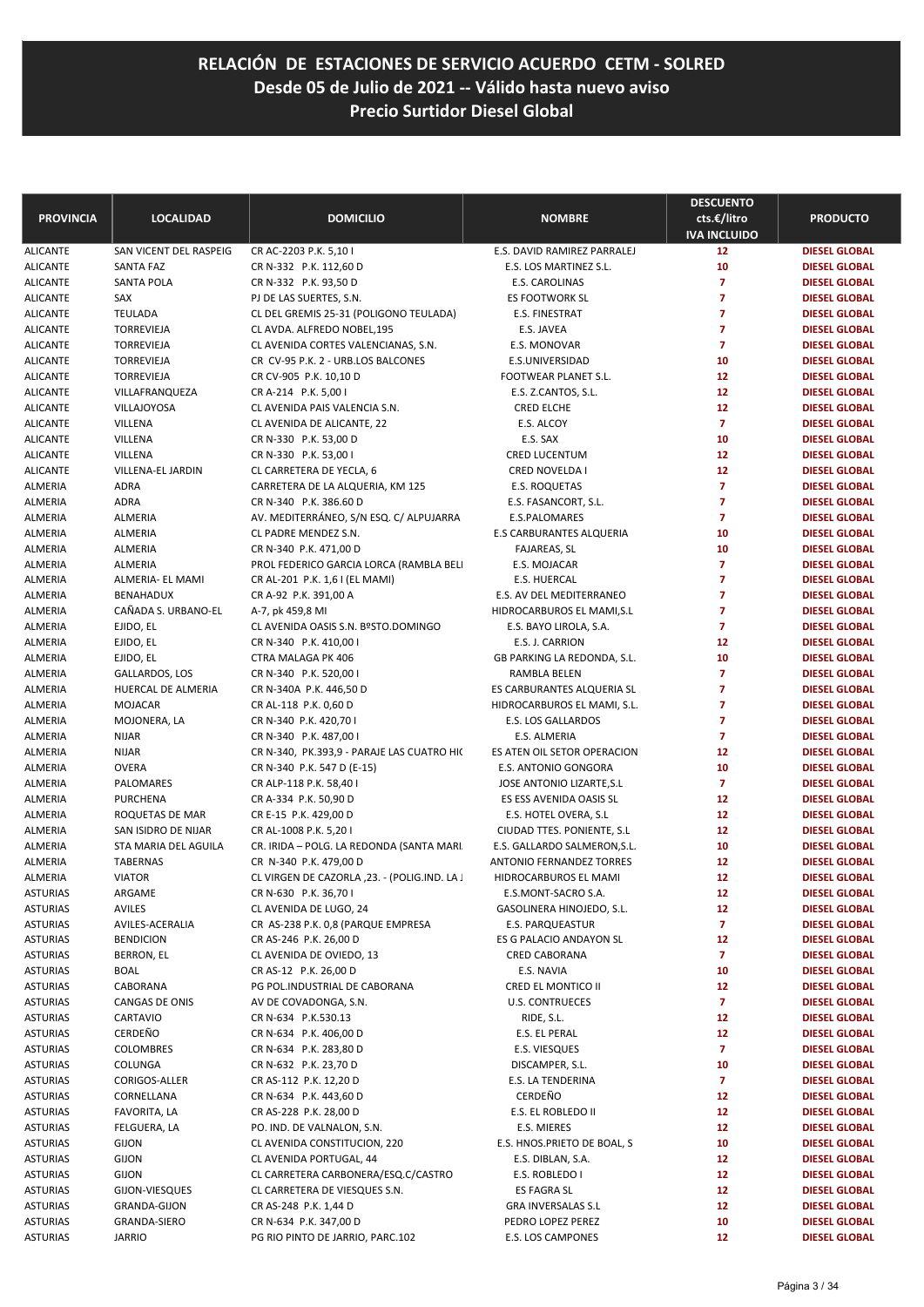| <b>PROVINCIA</b>                   | <b>LOCALIDAD</b>                                                 | <b>DOMICILIO</b>                                  | <b>NOMBRE</b>                                      | <b>DESCUENTO</b><br>cts.€/litro<br><b>IVA INCLUIDO</b> | <b>PRODUCTO</b>                              |
|------------------------------------|------------------------------------------------------------------|---------------------------------------------------|----------------------------------------------------|--------------------------------------------------------|----------------------------------------------|
| <b>ASTURIAS</b>                    | LA FERRERA-SIERO                                                 | AU. AS-I, p.k. 19, salida Noreña                  | E.S. MAYFAL, S.L                                   | 12 <sub>2</sub>                                        | <b>DIESEL GLOBAL</b>                         |
| <b>ASTURIAS</b>                    | LLARANES                                                         | CL AVENIDA GIJON, 70                              | E.S.LUGONES                                        | 12                                                     | <b>DIESEL GLOBAL</b>                         |
| ASTURIAS                           | LUARCA                                                           | CL AVENIDA BUENAVISTA, 7-9                        | E.S. SAN ROMAN II, S.L.                            | 12                                                     | <b>DIESEL GLOBAL</b>                         |
| <b>ASTURIAS</b>                    | LUGONES                                                          | CR SI-3 P.K. 2.20 D                               | CANIVELL COMBUSTIBLES S.L.U                        | 12                                                     | <b>DIESEL GLOBAL</b>                         |
| ASTURIAS                           | MARCENADO                                                        | CR N-634 P.K. 386,00 A                            | E.S. DIBLAN, S.A.                                  | 10                                                     | <b>DIESEL GLOBAL</b>                         |
| <b>ASTURIAS</b>                    | <b>MIERES</b>                                                    | CL BARRIO DE ARROXO, S.N.                         | CANIVELL COMBUSTIBLES S.L.U                        | 12                                                     | <b>DIESEL GLOBAL</b>                         |
| <b>ASTURIAS</b>                    | <b>MIERES</b>                                                    | POLIGONO VEGA ARRIBA, S.N.                        | NESATELI GRUPO NEGOCIOS, S.                        | 12                                                     | <b>DIESEL GLOBAL</b>                         |
| ASTURIAS                           | <b>NAVIA</b>                                                     | AV DE LOS EMIGRANTES, 34                          | ES RAPIDA ASTURIAS S.L.                            | $\overline{7}$                                         | <b>DIESEL GLOBAL</b>                         |
| <b>ASTURIAS</b>                    | NOVELLANA                                                        | CR N-632 P.K.134,20 D                             | <b>ESTACION DE SERVICIO NOW SL</b>                 | 12                                                     | <b>DIESEL GLOBAL</b>                         |
| <b>ASTURIAS</b><br>ASTURIAS        | OVIEDO-FUENTESILA<br>OVIEDO-LA TENDERINA                         | AU A-66 P.K. 33,00 I<br>CL LA TENDERINA BAJA S.N. | E.S. PETROPRIN, S.L.<br>G.MADRILEÑA EE.SS. S.A.    | 12<br>$\overline{7}$                                   | <b>DIESEL GLOBAL</b><br><b>DIESEL GLOBAL</b> |
| <b>ASTURIAS</b>                    | OVIEDO-PONTON DE VAQ                                             | CL BA. PONTON DE VAQUEROS S.N.                    | E.S. SAN ROMAN GARCIA S.L.                         | 12                                                     | <b>DIESEL GLOBAL</b>                         |
| <b>ASTURIAS</b>                    | POSADA DE LLANERA                                                | AV PRUDENCIO GONZALEZ, 14                         | U.S. LUANCO                                        | 10                                                     | <b>DIESEL GLOBAL</b>                         |
| ASTURIAS                           | POSADA DE LLANERA                                                | CR AS-17 AVILES-P.TARNA, 18,6                     | E.S. MONTICO II                                    | 12                                                     | <b>DIESEL GLOBAL</b>                         |
| ASTURIAS                           | RIAÑO-LANGREO                                                    | CR AS-17 P.K. 37,400 I                            | <b>GRA. BLANCO INVERSIONES Y S</b>                 | 12                                                     | <b>DIESEL GLOBAL</b>                         |
| <b>ASTURIAS</b>                    | RIAÑO-LANGREO                                                    | POL. IND. RIAÑO (LANREO), S.N.                    | LA MORRA, S.L                                      | 12                                                     | <b>DIESEL GLOBAL</b>                         |
| <b>ASTURIAS</b>                    | RIBADESELLA                                                      | CL AVENIDA PALACIO VALDES, 42                     | E.S. MONTICO I                                     | 12                                                     | <b>DIESEL GLOBAL</b>                         |
| ASTURIAS                           | ROBLEDO, EL                                                      | AU A-66 P.K. 19,00 D                              | E.S. CORIGOS                                       | $\overline{7}$                                         | <b>DIESEL GLOBAL</b>                         |
| <b>ASTURIAS</b>                    | ROBLEDO, EL                                                      | AU A-66 P.K. 19,00 I                              | E.S LLANOS DE COLUNGA, S.L                         | 10                                                     | <b>DIESEL GLOBAL</b>                         |
| <b>ASTURIAS</b>                    | <b>SALAS</b>                                                     | ROTONDA CASAZORRINA S.N                           | ES GRA VIELLA SL                                   | 12                                                     | <b>DIESEL GLOBAL</b>                         |
| ASTURIAS                           | SALINAS-CASTRILLON                                               | CL AVENIDA CAMPON, 16-SALINAS                     | E.S. CARBURANTES NALON, S.L                        | 12                                                     | <b>DIESEL GLOBAL</b>                         |
| <b>ASTURIAS</b>                    | SAN JULIAN DE BIMENE                                             | CR AS-251 P.K. 14,25 D                            | <b>E.S. FUENTESILA</b>                             | 12                                                     | <b>DIESEL GLOBAL</b>                         |
| <b>ASTURIAS</b>                    | SAN MARTIN DE LUIÑA                                              | CR N-632 P.K. 128,10 I (BDA.S. MARTIN)            | E.S. MONTSACRO                                     | 12                                                     | <b>DIESEL GLOBAL</b>                         |
| <b>ASTURIAS</b>                    | SAN ROQUE DEL ACEBAL                                             | CR N-634 P.K. 299,10 I                            | CANIVELL COMBUSTIBLES S.L.U                        | 10                                                     | <b>DIESEL GLOBAL</b>                         |
| ASTURIAS                           | SAN TIRSO DE ABRES                                               | CR N-640 P.K. 26,00 I                             | <b>GRANDA - GIJON</b>                              | $\overline{7}$                                         | <b>DIESEL GLOBAL</b>                         |
| <b>ASTURIAS</b>                    | SANTA EULALIA DE NEMBRO CR AS-238 P.K. 11,10 I                   |                                                   | E.S. PUMARIN                                       | 12                                                     | <b>DIESEL GLOBAL</b>                         |
| <b>ASTURIAS</b>                    | SANTIAGO DE LA BARCA                                             | CR AS-15 P.K. 4,10 D                              | GASOLINERA HNOS YANES, S.L.                        | 12                                                     | <b>DIESEL GLOBAL</b>                         |
| <b>ASTURIAS</b><br><b>ASTURIAS</b> | SEVARES                                                          | CR N-634 P.K. 353,70 D                            | <b>GUZMAN LONGO PEREZ</b>                          | $\overline{7}$<br>12                                   | <b>DIESEL GLOBAL</b><br><b>DIESEL GLOBAL</b> |
| ASTURIAS                           | SILVOTA-LLANERA POL. INDU POLIG. IND. SILVOTA, S.N.<br>SOTRONDIO | Bº TETUAN, CR AS-17 P.K. 48,5                     | RIDE, S.L.<br>A VEIGA                              | 10                                                     | <b>DIESEL GLOBAL</b>                         |
| <b>ASTURIAS</b>                    | <b>TAMON</b>                                                     | CR A-8 P.K. 401,50 D                              | E.S.GRA.BLANCO INVER.Y SERV                        | 12                                                     | <b>DIESEL GLOBAL</b>                         |
| <b>ASTURIAS</b>                    | <b>TAMON</b>                                                     | CR A-8 P.K. 401,50 l                              | E.S. SILVOTA                                       | 12                                                     | <b>DIESEL GLOBAL</b>                         |
| ASTURIAS                           | <b>TAMON</b>                                                     | CR AUTOPISTA A-8, PK.401,5 MI                     | ANTONIO PALACIO GARCIA                             | 12                                                     | <b>DIESEL GLOBAL</b>                         |
| <b>ASTURIAS</b>                    | TRASONA-PARQUE ASTUR                                             | CENTRO COMERCIAL PARQUE ASTUR, S.N.               | DIEGO MENENDEZ RIVERA                              | 12                                                     | <b>DIESEL GLOBAL</b>                         |
| <b>ASTURIAS</b>                    | TREMAÑES-CARRETERA                                               | PG P.IND. LOS CAMPONES INTERS. AS-19 (PAI         | E.S. VALDEPARES                                    | 12                                                     | <b>DIESEL GLOBAL</b>                         |
| ASTURIAS                           | VALDEPARES                                                       | CR N-634 P.K. 535.80 D                            | GESTORA MADRILEÑA, S.A.                            | $\overline{7}$                                         | <b>DIESEL GLOBAL</b>                         |
| <b>ASTURIAS</b>                    | VEGADEO                                                          | CL AVENIDA DE ASTURIAS, 67                        | CANIVELL COMBUSTIBLES S.L.U                        | 12                                                     | <b>DIESEL GLOBAL</b>                         |
| <b>ASTURIAS</b>                    | VERIÑA                                                           | CR AS-19 P.K. 4,50 I                              | E.S. LA MORRA S.L.                                 | 12                                                     | <b>DIESEL GLOBAL</b>                         |
| ASTURIAS                           | VIELLA                                                           | CR A-8 (ENLACE FRENTE P.K. 456)                   | ES G PALACIO ANDAYON SL                            | $\overline{7}$                                         | <b>DIESEL GLOBAL</b>                         |
| <b>ASTURIAS</b>                    | VIELLA                                                           | CR AS-17 P.K. 24,90 I                             | E.S. DIBLAN, S.A.                                  | 10                                                     | <b>DIESEL GLOBAL</b>                         |
| <b>ASTURIAS</b>                    | <b>VILLAVICIOSA</b>                                              | CL CIAÑO CANTO CARLOS, 3                          | GESTORA MADRILEÑA EESS, S.A                        | 10                                                     | <b>DIESEL GLOBAL</b>                         |
| ASTURIAS                           | VILLAVICIOSA                                                     | CR N-632 P.K. 41,40 D                             | E.S. GRUPO URO, S.A.                               | 10                                                     | <b>DIESEL GLOBAL</b>                         |
| AVILA                              | ADRADA, LA                                                       | CR C-501 P.K. 79.30 D                             | E.S. ANGORA NR, S.L.                               | 12                                                     | <b>DIESEL GLOBAL</b>                         |
| AVILA                              | AREVALO                                                          | CR N-6 P.K. 123,00 A                              | E.S. ALMANZOR S.L.                                 | 10                                                     | <b>DIESEL GLOBAL</b>                         |
| AVILA                              | AVILA                                                            | AV JUAN CARLOS I, S.N.                            | E.S. TERCE O S.L.                                  | 12                                                     | <b>DIESEL GLOBAL</b>                         |
| AVILA                              | <b>AVILA</b><br><b>AVILA</b>                                     | CL AVENIDA DE MADRID, 4                           | E.S. NAVAS LOS HUERTOS SL<br>EESS BLASCOSANCHO     | $\overline{7}$<br>12                                   | <b>DIESEL GLOBAL</b><br><b>DIESEL GLOBAL</b> |
| AVILA<br>AVILA                     | BARRACO, EL                                                      | CL HORNOS CALEROS, S.N.<br>CR N-403 P.K. 109,50 I | CORUFUEL, SL.                                      | 10                                                     | <b>DIESEL GLOBAL</b>                         |
| AVILA                              | <b>BLASCOSANCHO</b>                                              | CR CL-803 P.K. 3,00 I                             | E.S. HERMIOIL, S.L.                                | 12                                                     | <b>DIESEL GLOBAL</b>                         |
| AVILA                              | <b>BURGOHONDO</b>                                                | CR AV-902 P.K. 1.20 I                             | MARIANO GARCIA SANCHEZ                             | 12                                                     | <b>DIESEL GLOBAL</b>                         |
| AVILA                              | CANDELEDA                                                        | CR AV-910 P.K. 1,910 D                            | ES SAN ROMAN GARCIA                                | 12                                                     | <b>DIESEL GLOBAL</b>                         |
| AVILA                              | ESPINOSA DE LOS CABALLERC CR A-6 P.K. 118,50 D                   |                                                   | E.S. PALACIOS DE GODA                              | $\overline{7}$                                         | <b>DIESEL GLOBAL</b>                         |
| AVILA                              | MADRIGAL DE LAS ALTAS TOI CR C-610 P.K. 26,00 I                  |                                                   | CENTRO SERV EL BULEVAR-VALL                        | 12                                                     | <b>DIESEL GLOBAL</b>                         |
| AVILA                              | NAVAS DEL MARQUES, L                                             | PG IND. EL BRAJERO C-PARAL.                       | E.S. F. COCA P., S.L.                              | 12                                                     | <b>DIESEL GLOBAL</b>                         |
| AVILA                              | <b>ORBITA</b>                                                    | CR N-6 P.K. 117 I                                 | E.S.ESPINOSA                                       | 12                                                     | <b>DIESEL GLOBAL</b>                         |
| AVILA                              | PALACIOS DE GODA                                                 | CR N-6 P.K. 135,50 I                              | CAREMJAMA, S.L.                                    | 10                                                     | <b>DIESEL GLOBAL</b>                         |
| AVILA                              | SAN PEDRO DEL ARROYO                                             | CR N-501 P.K. 24,00 A                             | E.S.CARB.Y SERV.AREVALO III                        | 10                                                     | <b>DIESEL GLOBAL</b>                         |
| AVILA                              | SOLOSANCHO                                                       | CR N-502 P.K.22,00 D                              | E.S. LAS CORREHUELAS, S.L.                         | 12                                                     | <b>DIESEL GLOBAL</b>                         |
| AVILA                              | VILLANUEVA DEL ACERAL                                            | CR C-605 P.K. 68,10 I                             | GASOLEOS TALAVERA, S.L.                            | 12                                                     | <b>DIESEL GLOBAL</b>                         |
| BADAJOZ                            | ACEUCHAL                                                         | CR C-423 P.K. 40,60 I                             | GARCIA SALAMANCA, S.L.                             | 10                                                     | <b>DIESEL GLOBAL</b>                         |
| BADAJOZ                            | ALBUERA (LA)                                                     | CR N-432 23,00 1                                  | FILL UP, S.L.                                      | 8                                                      | <b>DIESEL GLOBAL</b>                         |
| BADAJOZ                            | ALMENDRAL                                                        | CR N-435 P.K. 34,80 D                             | E.S. MERIDA III                                    | 12                                                     | <b>DIESEL GLOBAL</b>                         |
| BADAJOZ<br>BADAJOZ                 | ALMENDRALEJO<br>ALMENDRALEJO                                     | CR C-422 P.K. 57,70 I<br>CR N-630 P.K. 651,30 D   | E.S. S. RAFAEL C. DE BUEY,<br>E.S. LUSITANIA, S.L. | 10<br>10                                               | <b>DIESEL GLOBAL</b><br><b>DIESEL GLOBAL</b> |
|                                    |                                                                  |                                                   |                                                    |                                                        |                                              |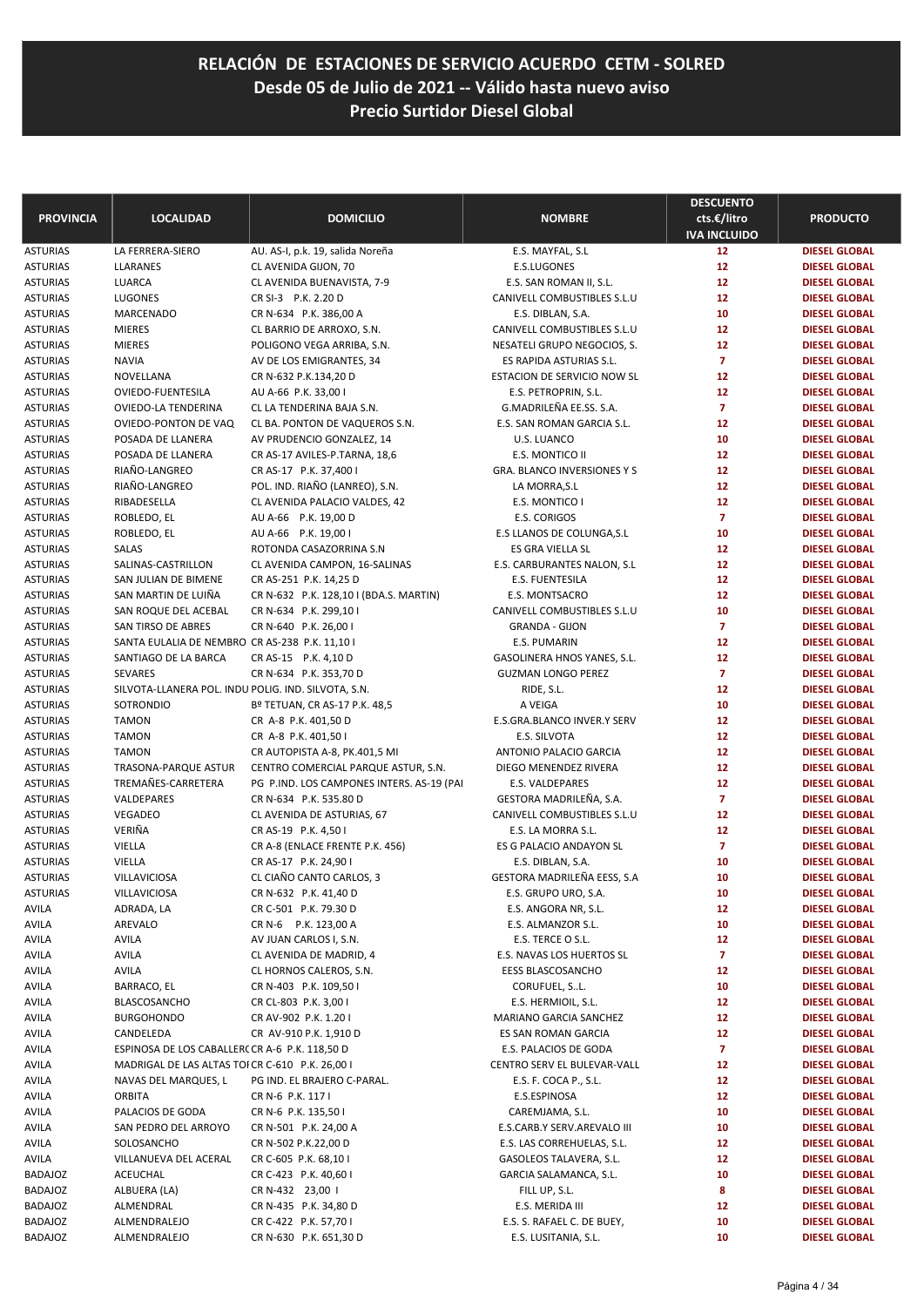| <b>PROVINCIA</b> | <b>LOCALIDAD</b>                                 | <b>DOMICILIO</b>                                        | <b>NOMBRE</b>               | <b>DESCUENTO</b><br>cts.€/litro<br><b>IVA INCLUIDO</b> | <b>PRODUCTO</b>      |
|------------------|--------------------------------------------------|---------------------------------------------------------|-----------------------------|--------------------------------------------------------|----------------------|
| <b>BADAJOZ</b>   | ARROYO DE SAN SERVAN                             | CL AVENIDA EXTREMADURA S.N.                             | JOSE LUIS GOMEZ GOMEZ       | 12                                                     | <b>DIESEL GLOBAL</b> |
| BADAJOZ          | <b>BADAJOZ</b>                                   | CL AVENIDA CIRCUNVALACION S.N.                          | E.S. GESTURSERSA II         | 12                                                     | <b>DIESEL GLOBAL</b> |
| BADAJOZ          | <b>BADAJOZ</b>                                   | CL AVENIDA RICARDO CARAPETO S.N                         | Mª DOLORES MURILLO NAVARRO  | 10                                                     | <b>DIESEL GLOBAL</b> |
| BADAJOZ          | <b>BADAJOZ</b>                                   | CR EX-100 P.K. 85,60 D                                  | GESTION DE EESS MARAN, S.L. | 10                                                     | <b>DIESEL GLOBAL</b> |
| <b>BADAJOZ</b>   | <b>BADAJOZ</b>                                   | CR C-436 P.K. 2,10 D                                    | E.S. HERMANOS SEGURA, S.L.  | 10                                                     | <b>DIESEL GLOBAL</b> |
| BADAJOZ          | <b>BADAJOZ</b>                                   | CR EX-100 P.K. 85,60 I                                  | CALVO WALIÑO SL             | 12                                                     | <b>DIESEL GLOBAL</b> |
| BADAJOZ          | <b>BADAJOZ</b>                                   | CR N-432 P.K. 3,40 D                                    | D.E. PEDRERO FERNANDEZ, SA  | $\overline{7}$                                         | <b>DIESEL GLOBAL</b> |
| BADAJOZ          | BERLANGA                                         | CR N-432 P.K. 131,10 D                                  | CTRA OLIVENZA               | $\overline{7}$                                         | <b>DIESEL GLOBAL</b> |
| BADAJOZ          | <b>BIENVENIDA</b>                                | CR C-437 P.K. 25,70 I                                   | CAMPSA E.S                  | 10                                                     | <b>DIESEL GLOBAL</b> |
| <b>BADAJOZ</b>   | CABEZA DEL BUEY                                  | CR C-420 P.K. 69,60 D                                   | LA PARADA A5, S.L.          | 12                                                     | <b>DIESEL GLOBAL</b> |
| <b>BADAJOZ</b>   | <b>DON BENITO</b>                                | CL URB. AVDA MADRID, S/N                                | E.S. LOS LLANOS             | 10                                                     | <b>DIESEL GLOBAL</b> |
| BADAJOZ          | <b>DON BENITO</b>                                | P.I. San Isidro, parcela 48 (rotonda bola del mi        | E.S. ZAFRA                  | 12                                                     | <b>DIESEL GLOBAL</b> |
| BADAJOZ          | <b>FERIA</b>                                     | CR N-432 P.K. 57,00 I                                   | MERIDA AUTOVIA DCHO.        | 12                                                     | <b>DIESEL GLOBAL</b> |
| BADAJOZ          | <b>FUENTE DE CANTOS</b>                          | CN.630, PK706, 4                                        | MERIDA AUTOVIA IZQUIERDO    | 12                                                     | <b>DIESEL GLOBAL</b> |
| <b>BADAJOZ</b>   | <b>FUENTE DEL MAESTRE</b>                        | CR BA-902 P.K. 4,40 D                                   | DISTR.GASOLEOS GARCIA-CAMAC | 10                                                     | <b>DIESEL GLOBAL</b> |
| BADAJOZ          | GUAREÑA                                          | CR A-5 P.K. 314,20 D                                    | BERLANGA, S.L.              | 8                                                      | <b>DIESEL GLOBAL</b> |
| <b>BADAJOZ</b>   | <b>HIGUERAS DE VARGAS</b>                        | CTRA HIGUERA-ZAHINOS, KM 0,500 D                        | E.S. ZAFRA                  | 12                                                     | <b>DIESEL GLOBAL</b> |
| BADAJOZ          | <b>LOBON</b>                                     | CR N-5 P.K. 369,80 D                                    | E.S. HRNOS GARCIA CAMACHO   | $\overline{7}$                                         | <b>DIESEL GLOBAL</b> |
| <b>BADAJOZ</b>   | MEDELLIN                                         | CR C-520 P.K. 90,00 I                                   | E.S.HNOS.GARCIA CAMACHO SL  | $\overline{7}$                                         | <b>DIESEL GLOBAL</b> |
| <b>BADAJOZ</b>   | <b>MERIDA</b>                                    | AUTOVIA DEL SUROESTE-ENLACE CR.MONTIJC                  | E.S. GAMADO, S.L.           | $\overline{7}$                                         | <b>DIESEL GLOBAL</b> |
| BADAJOZ          | <b>MERIDA</b>                                    | AV REINA SOFIA, 68                                      | E. S. LUSITANIA, S.L.       | 12                                                     | <b>DIESEL GLOBAL</b> |
| BADAJOZ          | <b>MERIDA</b>                                    | AV VIA DE LA PLATA, 33                                  | E.S. LEAL PAJUELO, S.L.     | $\overline{7}$                                         | <b>DIESEL GLOBAL</b> |
| BADAJOZ          | MERIDA                                           | CL AUTOVIA DEL SUROESTE-ENLACE CTRA .MO                 | JUAN JOSE GIL SIERRA        | 12                                                     | <b>DIESEL GLOBAL</b> |
| <b>BADAJOZ</b>   | <b>MERIDA</b>                                    | CR N-5A P.K. 340,90 I                                   | ES GESTION DE ESTACIONES DE | 10                                                     | <b>DIESEL GLOBAL</b> |
| BADAJOZ          | <b>MERIDA</b>                                    | CR N-5A P.K. 342,50 D                                   | E.S. LOBON                  | 12                                                     | <b>DIESEL GLOBAL</b> |
| BADAJOZ          | MERIDA                                           | CR A-5 P.K. 338,80 D                                    | MONESTERIO AUTOVIA          | 12                                                     | <b>DIESEL GLOBAL</b> |
| <b>BADAJOZ</b>   | <b>MONESTERIO</b>                                | CR A-66 P.K. 727,00 I                                   | AREA DE SERVICIO RUTA, S.L. | 12                                                     | <b>DIESEL GLOBAL</b> |
| <b>BADAJOZ</b>   | <b>MONESTERIO</b>                                | CR N-630 P.K. 722,201                                   | ES BATALLA DE LA ALBUERA    | 10                                                     | <b>DIESEL GLOBAL</b> |
| <b>BADAJOZ</b>   | ORELLANA LA VIEJA                                | BA-105 Ctra. Local Acedera, KM 0,400                    | E.S. CAMINO BLANCO          | 10                                                     | <b>DIESEL GLOBAL</b> |
| <b>BADAJOZ</b>   | PUEBLA DE LA CALZADA                             | CR TORREMAYOR-ESTACION TALAVERA S.N.                    | LUSITANIA, S.L.             | 12                                                     | <b>DIESEL GLOBAL</b> |
| BADAJOZ          | <b>QUINTANA DE LA SEREN</b>                      | CL AVENIDA DE LA CONSTITUCION, 3                        | ES LAZCABA S.L.             | 12                                                     | <b>DIESEL GLOBAL</b> |
| BADAJOZ          | <b>QUINTANA DE LA SEREN</b>                      | CR C-624 P.K. 30,49 I                                   | JUAN TRINIDAD ROBLEDO       | $\overline{7}$                                         | <b>DIESEL GLOBAL</b> |
| <b>BADAJOZ</b>   | SAN PEDRO DE MERIDA                              | CR A-5 P.K. 325,00 D                                    | E. S. MONESTERIO            | 10                                                     | <b>DIESEL GLOBAL</b> |
| BADAJOZ          | SANTA AMALIA                                     | CR N-430 P.K. 92,30 I                                   | ANTONIO MARTIN REJANO       | 12                                                     | <b>DIESEL GLOBAL</b> |
| <b>BADAJOZ</b>   | VILLAFRANCA DE LOS BARRO: CR N-630 P.K. 664,50 D |                                                         | E.S. ACEUCHAL, S.L.         | $\overline{7}$                                         | <b>DIESEL GLOBAL</b> |
| BADAJOZ          | ZAFRA                                            | CR N-435 P.K. 5,70 D                                    | E.S. SAN MARCOS DE ALMENDRA | $\overline{7}$                                         | <b>DIESEL GLOBAL</b> |
| BADAJOZ          | ZAFRA                                            | CR N-435 P.K. 5,70 D                                    | E.S. ALMENDRAL S.L.         | 10                                                     | <b>DIESEL GLOBAL</b> |
| BADAJOZ          | ZARZA DE ALANGE                                  | CR C-423 P.K. 35,60 I                                   | E.S. LA PRIMERA             | 10                                                     | <b>DIESEL GLOBAL</b> |
| <b>BADAJOZ</b>   | <b>BADAJOZ</b>                                   | CTRA.EX-107, PK. 6,5                                    | CAMPSARED BADAJOZ           | 8                                                      | <b>DIESEL GLOBAL</b> |
| <b>BALEARES</b>  |                                                  | AEROPUERTO SON SAN JUAN AE AEROPUERTO SON SAN JUAN S.N. | E. S. PALMA                 | $\overline{7}$                                         | <b>DIESEL GLOBAL</b> |
| <b>BALEARES</b>  | <b>ALCUDIA</b>                                   | CL POLLENTIA ESQ CL L'ESCLAT, S.N.                      | E.S. VALLDEMOSA             | $\overline{7}$                                         | <b>DIESEL GLOBAL</b> |
| BALEARES         | ALGAIDA                                          | CR C-715 P.K. 21,00 l                                   | E.S. CIUDADELA              | 7                                                      | <b>DIESEL GLOBAL</b> |
| <b>BALEARES</b>  | ARTA                                             | CL CIUTAT S.N.                                          | SERVICIOS ALCUDIA III, S.A  | 7                                                      | <b>DIESEL GLOBAL</b> |
| <b>BALEARES</b>  | CALVIA - BENTINAT                                | CR C-719 P.K. 7,80 I (URB. BENDINAT)                    | E.S.LLUCHMAYOR              | 7                                                      | <b>DIESEL GLOBAL</b> |
| BALEARES         | CAMPOS DEL PUERTO                                | CR C-717 P.K. 38,00 I                                   | E.S.SERVIALSA               | 7                                                      | <b>DIESEL GLOBAL</b> |
| BALEARES         | CAPDEPERA                                        | CL URB. RATJADA-AV.JUAN CARLO.I, S.                     | E.S. ALGAIDA                | 7                                                      | <b>DIESEL GLOBAL</b> |
| BALEARES         | CIUTADELLA                                       | CL PINTOR TORRENT, 10                                   | <b>CAN PASTILLA</b>         | 7                                                      | <b>DIESEL GLOBAL</b> |
| BALEARES         | <b>INCA</b>                                      | CL AVENIDA JAIME I, 143                                 | E.S. MANACOR                | 7                                                      | <b>DIESEL GLOBAL</b> |
| BALEARES         | <b>LLUCMAJOR</b>                                 | CR PM-602 P.K. 8.201                                    | E.S. MIRAMAR                | 7                                                      | <b>DIESEL GLOBAL</b> |
| BALEARES         | <b>MAHON</b>                                     | CR ME-1 P.K. 1,50 D                                     | E.S. SANTANYI               | 7                                                      | <b>DIESEL GLOBAL</b> |
| BALEARES         | <b>MANACOR</b>                                   | CR C-715 P.K. 48,00 I                                   | E. S. CALA RATJADA          | 7                                                      | <b>DIESEL GLOBAL</b> |
| BALEARES         | <b>MANACOR</b>                                   | CR PM-402 P.K. 1,60 D                                   | E.S. SON CLADERA            | 7                                                      | <b>DIESEL GLOBAL</b> |
| BALEARES         | PALMA                                            | CR C-711 P.K. 7,00 D                                    | E.S.AGAMA                   | 7                                                      | <b>DIESEL GLOBAL</b> |
| BALEARES         | PALMA DE MALLORCA                                | CAMI D'ELS REIS, S,N, (POLIGONO SON VALE                | E.S. SINEU                  | 7                                                      | <b>DIESEL GLOBAL</b> |
| BALEARES         | PALMA DE MALLORCA                                | CARRER DE LLUCMAJOR, 148                                | E.S. CALVIA                 | 7                                                      | <b>DIESEL GLOBAL</b> |
| BALEARES         | PALMA DE MALLORCA                                | CL CALA BLANCA, 9                                       | E.S. POLLENSA               | 7                                                      | <b>DIESEL GLOBAL</b> |
| BALEARES         | PALMA DE MALLORCA                                | CL CAMINO CA'N PASTILLA, 37                             | E.S. CAMPOS                 | 7                                                      | <b>DIESEL GLOBAL</b> |
| BALEARES         | PALMA DE MALLORCA                                | CL CAMINO LA VILETA S.N.                                | E.S. SAN VALENTIN           | 7                                                      | <b>DIESEL GLOBAL</b> |
| BALEARES         | PALMA DE MALLORCA                                | CR C-715 P.K. 2,70 D                                    | E. S. ARTA                  | 7                                                      | <b>DIESEL GLOBAL</b> |
| BALEARES         | POLLENÇA                                         | CL CECILIO METELO S.N. (ESQ.PUIG MA.)                   | E.S. AVENIDAS               | 7                                                      | <b>DIESEL GLOBAL</b> |
| BALEARES         | S¿ESGLAIETA                                      | CR PM-111 P.K. 8,60 D                                   | MENORCA                     | 7                                                      | <b>DIESEL GLOBAL</b> |
| BALEARES         | SANTANYI                                         | CR C-717 P.K. 49,701                                    | E.S. CODUL, S.L             | 7                                                      | <b>DIESEL GLOBAL</b> |
| BALEARES         | SINEU                                            | CR PM-324 P.K. 11,50 D                                  | CRED EL POTIXOL             | 7                                                      | <b>DIESEL GLOBAL</b> |
| BARCELONA        | AMETLLA DEL VALLES                               | CR C-17 P.K. 26,65 D                                    | PETROCAT                    | 10                                                     | <b>DIESEL GLOBAL</b> |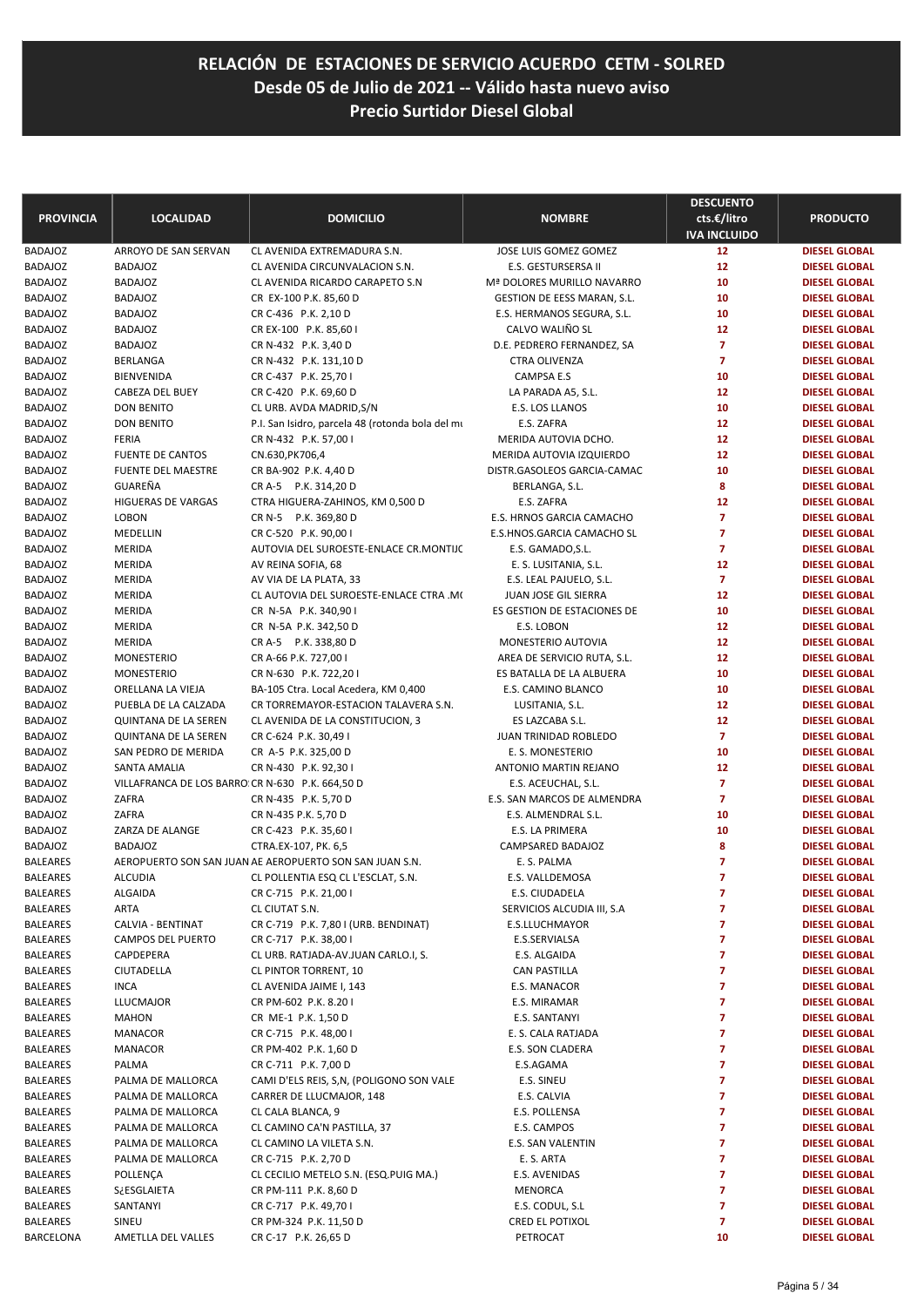| <b>PROVINCIA</b>       | <b>LOCALIDAD</b>                                | <b>DOMICILIO</b>                                         | <b>NOMBRE</b>                                | <b>DESCUENTO</b><br>cts.€/litro<br><b>IVA INCLUIDO</b> | <b>PRODUCTO</b>                              |
|------------------------|-------------------------------------------------|----------------------------------------------------------|----------------------------------------------|--------------------------------------------------------|----------------------------------------------|
| BARCELONA              | ARGENTONA                                       | CR B-502 P.K. 4.34 D                                     | E.S. JORBA, S.L.                             | 12                                                     | <b>DIESEL GLOBAL</b>                         |
| BARCELONA              | <b>BADALONA</b>                                 | CL AVENIDA ALFONSO XIII, 628                             | <b>GPV-VILLA OLIMPICA</b>                    | 7                                                      | <b>DIESEL GLOBAL</b>                         |
| BARCELONA              | <b>BADALONA</b>                                 | CL AVENIDA PRESIDENT COMPANYS, 280                       | E. S. CASTELLDEFELS                          | $\overline{7}$                                         | <b>DIESEL GLOBAL</b>                         |
| BARCELONA              | <b>BADALONA</b>                                 | CL INDUSTRIA, 629                                        | E.S. SANT BRU                                | $\overline{7}$                                         | <b>DIESEL GLOBAL</b>                         |
| BARCELONA              | <b>BADALONA</b>                                 | CL SAN BRUNO, 17                                         | E.S. CASTELLAR                               | 7                                                      | <b>DIESEL GLOBAL</b>                         |
| BARCELONA              | <b>BADIA DEL VALLES</b>                         | CL TIBIDADBO, S.N.                                       | <b>VALLES SUR</b>                            | 7                                                      | <b>DIESEL GLOBAL</b>                         |
| BARCELONA              | BARBERA DEL VALLES                              | CL RONDA SANTA MARIA, 202-210                            | SANTA COLOMA II                              | $\overline{7}$                                         | <b>DIESEL GLOBAL</b>                         |
| BARCELONA              | BARBERA DEL VALLES                              | CR N-150 P.K. 8,60 I                                     | S.C. PETROLIS, S.A.                          | $\overline{7}$                                         | <b>DIESEL GLOBAL</b>                         |
| BARCELONA              | <b>BARCELONA</b>                                | AV VIRGEN DE MONTSERRAT, 87 bis                          | E.S. CARDEDEU II                             | $\overline{7}$                                         | <b>DIESEL GLOBAL</b>                         |
| BARCELONA              | <b>BARCELONA</b>                                | CARRER VALENCIA, 503                                     | E.S. VILADECAVALLS                           | 10                                                     | <b>DIESEL GLOBAL</b>                         |
| BARCELONA              | <b>BARCELONA</b>                                | CL AVDA. DIAGONAL 687 I (RACC)                           | E.S. MATARO I                                | $\overline{7}$                                         | <b>DIESEL GLOBAL</b>                         |
| BARCELONA              | <b>BARCELONA</b>                                | CL AVDA. LITORAL ,49                                     | ES ESTACION DE SERVICIO EL                   | $\overline{7}$                                         | <b>DIESEL GLOBAL</b>                         |
| BARCELONA              | <b>BARCELONA</b>                                | CL AVENIDA MERIDIANA, 267                                | ENERGY EXPRESS, S.L.                         | $\overline{7}$                                         | <b>DIESEL GLOBAL</b>                         |
| BARCELONA              | <b>BARCELONA</b>                                | CL AVENIDA SARRIA, 126                                   | E.S. CALDES                                  | $\overline{7}$                                         | <b>DIESEL GLOBAL</b>                         |
| BARCELONA              | <b>BARCELONA</b>                                | CL COLLSEROLA, 2                                         | E.S. C-60                                    | $\overline{7}$<br>$\overline{7}$                       | <b>DIESEL GLOBAL</b>                         |
| BARCELONA              | <b>BARCELONA</b>                                | CL LEGALIDAD, 59                                         | E.S. BADALONA II<br>E.S.PETROBADALONA, S.L.  | 7                                                      | <b>DIESEL GLOBAL</b>                         |
| BARCELONA<br>BARCELONA | <b>BARCELONA</b><br><b>BARCELONA</b>            | CL N.6-SEC.C Z.FRANCA-MERCAB.<br>CL PASEO VALLDAURA, 106 | GPV-POLIG. IND. PEDROSA                      | 7                                                      | <b>DIESEL GLOBAL</b><br><b>DIESEL GLOBAL</b> |
| BARCELONA              | <b>BARCELONA</b>                                | CL PASEO ZONA FRANCA, 35                                 | E.S. CABRERA                                 | 10                                                     | <b>DIESEL GLOBAL</b>                         |
| BARCELONA              | <b>BARCELONA</b>                                | CL PS SANTA COLOMA, 71-73 (NUDO TRINIDAI                 | MOLLET                                       | $\overline{7}$                                         | <b>DIESEL GLOBAL</b>                         |
| BARCELONA              | <b>BARCELONA</b>                                | DE LA CIUDAD DE ASUNCIÓN, ESQ. C/POTOSÍ                  | PETROCAT                                     | 10                                                     | <b>DIESEL GLOBAL</b>                         |
| BARCELONA              | <b>BARCELONA</b>                                | Pº GUAYAQUIL, 25-27                                      | TAGAMANENT                                   | $\overline{7}$                                         | <b>DIESEL GLOBAL</b>                         |
| BARCELONA              | BRUC, EL                                        | CR A-2 P.K. 567,00 A                                     | E.S. AREA DE GARRAF                          | $\overline{7}$                                         | <b>DIESEL GLOBAL</b>                         |
| BARCELONA              | CABRERA DE MAR                                  | CL RIERA ARGENTOMA, 1                                    | AREA DE SERVEIS DE CAN NADA                  | 10                                                     | <b>DIESEL GLOBAL</b>                         |
| BARCELONA              | <b>CABRERA DE MAR</b>                           | CR N-2 P.K. 643,00 D                                     | REPSOL TUNEL VALLVIDRERA                     | $\overline{7}$                                         | <b>DIESEL GLOBAL</b>                         |
| BARCELONA              | CABRERA DE MAR                                  | CR B-502 P.K. 1,00 I                                     | E.S. RACC                                    | $\overline{7}$                                         | <b>DIESEL GLOBAL</b>                         |
| BARCELONA              | <b>CALDES DE MONTBUI</b>                        | CL PI I MARGALL, 118                                     | E.S. CABRERA II                              | 10                                                     | <b>DIESEL GLOBAL</b>                         |
| BARCELONA              | <b>CALDES DE MONTBUI</b>                        | CR C-59 P.K. 16,59 I                                     | S.C. DE PETROLIS S.A.                        | 10                                                     | <b>DIESEL GLOBAL</b>                         |
| BARCELONA              | CALELLA                                         | CR N-2 P.K. 667,00 D                                     | <b>E.S. VIRGEN MONTSERRAT</b>                | $\overline{7}$                                         | <b>DIESEL GLOBAL</b>                         |
| BARCELONA              | CALLDETENES                                     | CR N-141D P.K. 3,32 I                                    | ES SOCIETAT CATALANA PETROL                  | 10                                                     | <b>DIESEL GLOBAL</b>                         |
| BARCELONA              | CAN SERRA I PEDRO                               | CR C-55 P.K. 17,10 I                                     | E.S. CIM VALLES II                           | 12                                                     | <b>DIESEL GLOBAL</b>                         |
| BARCELONA              | CANOVELLES                                      | CL INDUSTRIA, 104                                        | MONTCADA I REIXAC                            | 7                                                      | <b>DIESEL GLOBAL</b>                         |
| BARCELONA              | CAPELLADES                                      | CR C-244 P.K. 8.30 D                                     | E.S. ULTRA                                   | $\overline{7}$                                         | <b>DIESEL GLOBAL</b>                         |
| BARCELONA              | CARDEDEU                                        | CR C-251 P.K. 5,50 D                                     | GPV-SAN QUIRZE DEL VALLES                    | $\overline{7}$                                         | <b>DIESEL GLOBAL</b>                         |
| BARCELONA              | CARDEDEU                                        | CR C-251 P.K. 5,50 I                                     | S. CATALALANA DE PETROLIS,                   | 10                                                     | <b>DIESEL GLOBAL</b>                         |
| BARCELONA              | CASTELLAR DEL VALLES<br>CASTELLAR DEL VALLES    | CR B-124 P.K. 5,30 D                                     | S.C. DE PETROLIS, SA                         | 10<br>12                                               | <b>DIESEL GLOBAL</b>                         |
| BARCELONA<br>BARCELONA | CASTELLBELL I EL VIL                            | CR B-124 P.K. 5,40 I                                     | ES PUIGFEL CARBURANTS                        | $\overline{7}$                                         | <b>DIESEL GLOBAL</b><br><b>DIESEL GLOBAL</b> |
| BARCELONA              | CASTELLDEFELS                                   | CR C-55 P.K. 17,10 D<br>CL AVENIDA 303, 1                | E.S. EL MOLINO<br>E.S. AVDA. SARRIA          | 7                                                      | <b>DIESEL GLOBAL</b>                         |
| BARCELONA              | CERDANYOLA                                      | CL CAN GERONI MARTI/ESQ CR SABADELL, SN                  | S.CATALANA DE PETROLIS, SA                   | 10                                                     | <b>DIESEL GLOBAL</b>                         |
| BARCELONA              | CERVELLO                                        | CR N-340 P.K. 1242,00 I                                  | E.S. CIM VALLES                              | 12                                                     | <b>DIESEL GLOBAL</b>                         |
| BARCELONA              | CORNELLA DE LLOBREGAT                           | CL CAMI DEL MIG, 23                                      | E.S. MATARO III                              | 10                                                     | <b>DIESEL GLOBAL</b>                         |
| BARCELONA              | <b>CUBELLES</b>                                 | CR C-31 P.K. 148,50 I                                    | ES EL MASNOU                                 | 7                                                      | <b>DIESEL GLOBAL</b>                         |
| BARCELONA              | <b>CUBELLES</b>                                 | CR C-32 P.K. 15,75 I                                     | E.S. RUBI E-9                                | 7                                                      | <b>DIESEL GLOBAL</b>                         |
| BARCELONA              | <b>CUBELLES</b>                                 | CR C-32 P.K. 16,15 D                                     | S.C. DE PETROLIS S.A.                        | 10                                                     | <b>DIESEL GLOBAL</b>                         |
| BARCELONA              | EL MASNOU                                       | CR N-2 P.K. 635,50 I                                     | E.S. LA GELTRU                               | 7                                                      | <b>DIESEL GLOBAL</b>                         |
| BARCELONA              | ESPARRAGUERA                                    | CR A-2 P.K. 581,50 I                                     | E.S. VIA EUROPA                              | 7                                                      | <b>DIESEL GLOBAL</b>                         |
| BARCELONA              | FRANQUESES DEL VALLE, LES CR N-152 P.K. 33,00 I |                                                          | ENERGY EXPRESS, S.L.                         | 10                                                     | <b>DIESEL GLOBAL</b>                         |
| BARCELONA              | GARRIGA, LA                                     | CL VULCA, 11                                             | ES.SANT VICEN DE MONTALT                     | 7                                                      | <b>DIESEL GLOBAL</b>                         |
| BARCELONA              | GAVA                                            | CL TARRAGONA 29-31                                       | GESMOVIL BAIX LLOBREGAT, SL                  | 7                                                      | <b>DIESEL GLOBAL</b>                         |
| BARCELONA              | GAVA                                            | CR C-32 P.K. 49,61 D                                     | E.S. LA MASIA                                | 7                                                      | <b>DIESEL GLOBAL</b>                         |
| BARCELONA              | GAVA                                            | CR C-32 P.K. 49,61 I                                     | E.S. SANT PERE DE RIBES                      | 7                                                      | <b>DIESEL GLOBAL</b>                         |
| BARCELONA              | GRANOLLERS                                      | CR B-5002 P.K. 15,00 I                                   | E.S. CARDEDEU                                | 7                                                      | <b>DIESEL GLOBAL</b>                         |
| BARCELONA              | HOSPITALET DE LLOBRE                            | CL GRAN VIA ESQ ALHAMBRA                                 | E.S. VILASSAR                                | 7                                                      | <b>DIESEL GLOBAL</b>                         |
| BARCELONA              | HOSPITALET DE LLOBRE                            | CL SANTA EULALIA, 27                                     | GPV-NUDO DE LA TRINIDAD                      | 7                                                      | <b>DIESEL GLOBAL</b>                         |
| BARCELONA              |                                                 | HOSPITALET DE LLOBREGAT AV GRAN VIA DE L'HOSPITALET, 135 | E.S. RUBI II                                 | 7                                                      | <b>DIESEL GLOBAL</b>                         |
| BARCELONA              | HOSPITALET DE LLOBREGAT C/ RAMBLA MARINA,428    |                                                          | E.S. PALAUTORDERA                            | 7                                                      | <b>DIESEL GLOBAL</b>                         |
| BARCELONA              | <b>IGUALADA</b><br><b>JORBA</b>                 | CL AVENIDA ANGEL GIMERA, 15                              | CRED CALLE LEGALITAT                         | 7                                                      | <b>DIESEL GLOBAL</b>                         |
| BARCELONA<br>BARCELONA | LLICA DE VALL                                   | CR A-2 P.K. 543,00 I<br>C/CAN NADAL N <sup>o</sup> 4     | E.S.SOC.CAT.DE PETROLIS, SA<br>E.S.LA TALAIA | 10<br>7                                                | <b>DIESEL GLOBAL</b><br><b>DIESEL GLOBAL</b> |
| BARCELONA              | MANRESA                                         | CL CARRETERA DE VIC, 225 A                               | E.S. BADALONA I                              | 7                                                      | <b>DIESEL GLOBAL</b>                         |
| BARCELONA              | MANRESA                                         | CR C-37 P.K. 95,39 D                                     | E.S.MONTCADA                                 | 7                                                      | <b>DIESEL GLOBAL</b>                         |
| BARCELONA              | MARTORELL                                       | CL PAU CLARIS, 13 D                                      | E.S. MERCABARNA                              | 12                                                     | <b>DIESEL GLOBAL</b>                         |
| BARCELONA              | MARTORELL                                       | CR N-2 P.K. 593,50 I                                     | E.S. MERIDIANA                               | 7                                                      | <b>DIESEL GLOBAL</b>                         |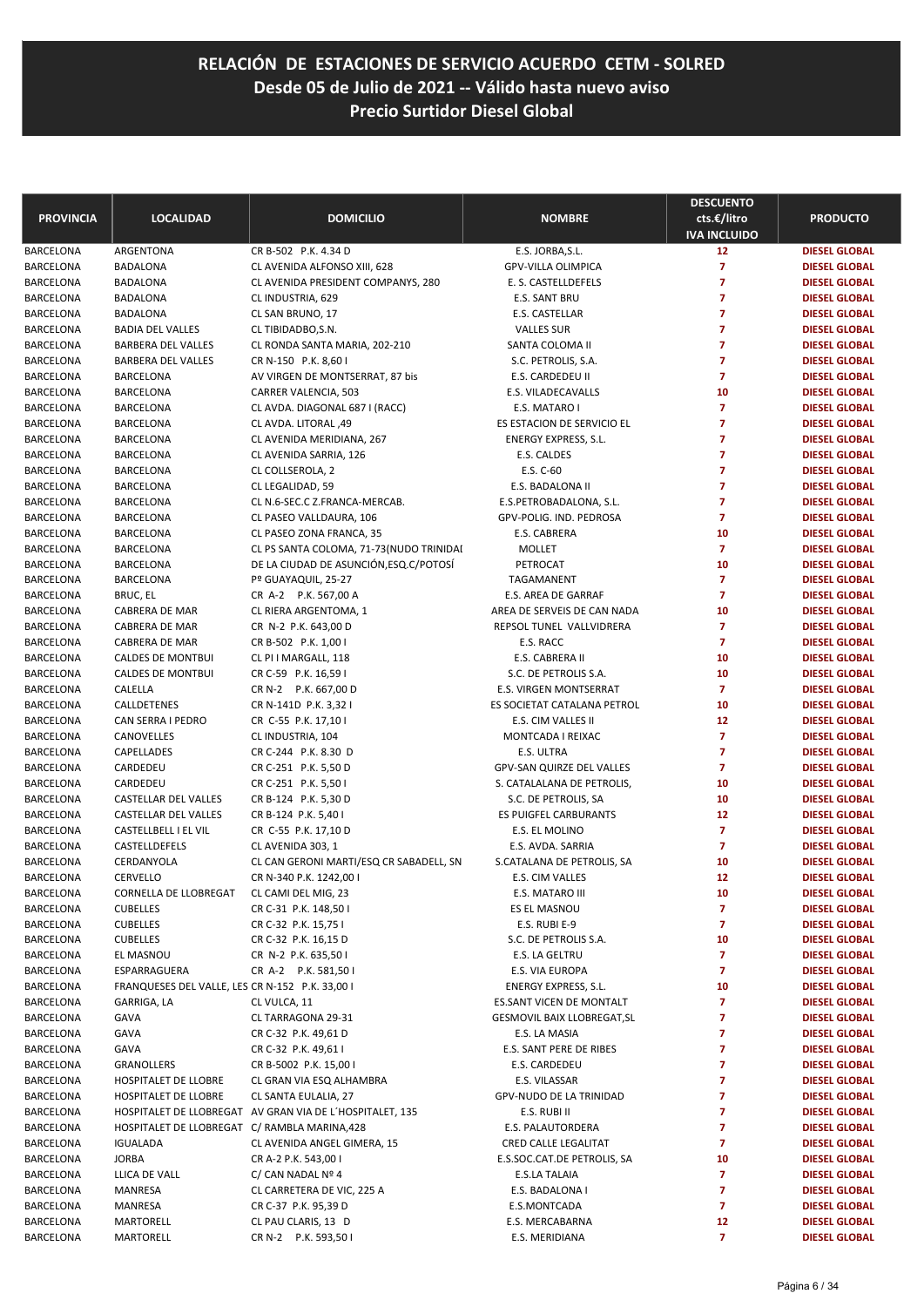| <b>PROVINCIA</b>              | <b>LOCALIDAD</b>                                  | <b>DOMICILIO</b>                                           | <b>NOMBRE</b>                           | <b>DESCUENTO</b><br>cts.€/litro | <b>PRODUCTO</b>                              |
|-------------------------------|---------------------------------------------------|------------------------------------------------------------|-----------------------------------------|---------------------------------|----------------------------------------------|
|                               |                                                   |                                                            |                                         | <b>IVA INCLUIDO</b>             |                                              |
| BARCELONA                     | <b>MATARO</b>                                     | CL VIA EUROPA, 220 (A-19)                                  | PETROCAT                                | 10                              | <b>DIESEL GLOBAL</b>                         |
| BARCELONA                     | <b>MATARO</b>                                     | CR C-1415 P.K. 1,40 D                                      | E.S. CANOVELLES                         | $\overline{7}$<br>12            | <b>DIESEL GLOBAL</b>                         |
| BARCELONA<br>BARCELONA        | <b>MATARO</b><br>MOLINS DE REI                    | PG MATA ROCAFONDA C/ENERGIA 2-4, S.<br>AU AP-2 P.K. 8,50 D | E.S. COMAUSE, S.A.<br>E.S. ESPARRAGUERA | 7                               | <b>DIESEL GLOBAL</b><br><b>DIESEL GLOBAL</b> |
| BARCELONA                     | MOLLET DEL VALES                                  | RONDA LA FARINERA SN                                       | E.S. VILAFRANCA                         | $\overline{7}$                  | <b>DIESEL GLOBAL</b>                         |
| BARCELONA                     | MONTCADA I REIXAC                                 | CR BV-5001 P.K. 7,00 D                                     | PETROCAT                                | 10                              | <b>DIESEL GLOBAL</b>                         |
| <b>BARCELONA</b>              | MONTCADA I REIXAC                                 | CR C-17 P.K., 1,5 I                                        | E.S. ZONA FRANCA 35                     | $\overline{7}$                  | <b>DIESEL GLOBAL</b>                         |
| BARCELONA                     | MONTCADA I REIXAC                                 | CR N-152 P.K. 4,85 D                                       | E.S. GRANOLLERS                         | $\overline{7}$                  | <b>DIESEL GLOBAL</b>                         |
| BARCELONA                     | MONTORNES DEL VALLES                              | CL AV MOGENT, 3                                            | MKT OIL S.L.                            | 10                              | <b>DIESEL GLOBAL</b>                         |
| BARCELONA                     | <b>NAVAS</b>                                      | CR C-16 P.K. 73,47 I                                       | E. S. LAS FRANQUESAS                    | $\overline{7}$                  | <b>DIESEL GLOBAL</b>                         |
| BARCELONA                     | <b>ODENA</b>                                      | CR N-2 P.K. 555,00 I                                       | ES SOCIETAT CATALANA DE PET             | 10                              | <b>DIESEL GLOBAL</b>                         |
| BARCELONA                     | OLESA DE MONTSERRAT                               | CR C-55 P.K. 6,39 D                                        | NIMACI, S.L.                            | $\overline{7}$                  | <b>DIESEL GLOBAL</b>                         |
| BARCELONA                     | PALAU-SOLITA I PLEGAMANS CL ANSELMO CLAVE S.N.    |                                                            | ENERGY EXPRESS, S.L.                    | 10                              | <b>DIESEL GLOBAL</b>                         |
| BARCELONA                     | PAPIOL, EL                                        | CARRER DE MONTURIOL, S.N.                                  | PETROCAT                                | 10                              | <b>DIESEL GLOBAL</b>                         |
| BARCELONA                     | PARETS DEL VALLES                                 | CARRER DE LA VOLTA, SN                                     | <b>E.S ENUR</b>                         | 10                              | <b>DIESEL GLOBAL</b>                         |
| BARCELONA                     | PRAT DE LLOBREGAT, E                              | AEROPUERTO DE BARCELONA                                    | E.S. VILADECANS                         | 10                              | <b>DIESEL GLOBAL</b>                         |
| <b>BARCELONA</b>              | <b>RIPOLLET</b>                                   | CR B-141 P.K. 0,43 I                                       | E.S. CARRER VALENCIA                    | $\overline{7}$                  | <b>DIESEL GLOBAL</b>                         |
| BARCELONA                     | ROCA DEL VALLES, LA                               | CR C-1415 P.K. 17,40 I                                     | <b>ENERGY EXPRESS, S.L.</b>             | $\overline{7}$                  | <b>DIESEL GLOBAL</b>                         |
| BARCELONA                     | ROCA DEL VALLES, LA                               | CR C-60 P.K. 8,70 D (NORTE)                                | ES SOCIETAT CATALANA DE PET             | 10                              | <b>DIESEL GLOBAL</b>                         |
| BARCELONA                     | ROCA DEL VALLES, LA                               | CR C-60 P.K. 8,70 I (SUR)                                  | PETROCAT                                | 10                              | <b>DIESEL GLOBAL</b>                         |
| BARCELONA                     | <b>RUBI</b>                                       | AU E-9 P.K. 14,70 I                                        | E.S.EL GOLF                             | $\overline{7}$                  | <b>DIESEL GLOBAL</b>                         |
| BARCELONA                     | <b>RUBI</b>                                       | CR C-1413 P.K. 9,8. D                                      | E.S. REGASOIL, S.L.                     | 12                              | <b>DIESEL GLOBAL</b>                         |
| BARCELONA                     | <b>RUBI</b>                                       | CR E-9 P.K. 14,90 D                                        | E.S.SALLENT                             | 7                               | <b>DIESEL GLOBAL</b>                         |
| BARCELONA                     | SABADELL                                          | CL AVENIDA MATADEPERA, 247                                 | E.S. SANT CUGAT                         | 7                               | <b>DIESEL GLOBAL</b>                         |
| BARCELONA                     | SABADELL                                          | CL DOMENECH I MONTANER, 96                                 | E.S.CERVELLO                            | 7                               | <b>DIESEL GLOBAL</b>                         |
| BARCELONA                     | SABADELL                                          | CL JOAQUIN BLUME, 1                                        | ESTACIO SERVEI MONTSERRAT S             | $\overline{7}$                  | <b>DIESEL GLOBAL</b>                         |
| BARCELONA                     | SABADELL                                          | CL PRATS LLUSANES S.N.-ESQ.C.URGEL                         | <b>CABRERA III</b>                      | 10                              | <b>DIESEL GLOBAL</b>                         |
| <b>BARCELONA</b>              | SABADELL                                          | CL VILADOMAT, 201                                          | CARBURANTS GRAN VIA, SL                 | 12<br>$\overline{7}$            | <b>DIESEL GLOBAL</b>                         |
| BARCELONA                     | SABADELL                                          | CR N-150 P.K. 14,20 D                                      | S.C. PETROLIS, S.A.                     | 7                               | <b>DIESEL GLOBAL</b>                         |
| BARCELONA<br>BARCELONA        | SALLENT<br>SAN VICENÇ DE CASTEL                   | CR C-16 P.K. 60,40 I<br>CR C-55 P.K. 21,70 I               | E.S. BRUGUERA<br>E.S.CERDANYOLA         | 7                               | <b>DIESEL GLOBAL</b><br><b>DIESEL GLOBAL</b> |
| BARCELONA                     | SANT ANDREU DE LA BA                              | CR N-2 P.K. 595,00 D                                       | E.S. VALLIRANA                          | $\overline{7}$                  | <b>DIESEL GLOBAL</b>                         |
| BARCELONA                     | SANT CUGAT DEL VALLES                             | CL CERDANYA Y LA RONDA NORTE, S.N.                         | <b>VALLES NORTE</b>                     | $\overline{7}$                  | <b>DIESEL GLOBAL</b>                         |
| BARCELONA                     | SANT CUGAT DEL VALLES                             | CL VIA AUGUSTA, S.N.                                       | GPV-SABADELL                            | 7                               | <b>DIESEL GLOBAL</b>                         |
| BARCELONA                     | SANT CUGAT DEL VALLES                             | CR E-9 P.K. 6,50 D                                         | SAN FELIU DE LLOBREGAT, SL              | 12                              | <b>DIESEL GLOBAL</b>                         |
| <b>BARCELONA</b>              | SANT ESTEVE SESROVIRES                            | CR B-224 P.K. 23,50 D                                      | E.S. SANT ESTEVE SESROVIRES             | 12                              | <b>DIESEL GLOBAL</b>                         |
| BARCELONA                     | SANT FELIU DE LLOBREGAT                           | CL LAUREA MIRO 403                                         | E.S. CAN CARRERES                       | $\overline{7}$                  | <b>DIESEL GLOBAL</b>                         |
| BARCELONA                     | SANT FRUITOS DE BAGE                              | CR L-4501 P.K. 3,50 I                                      | E.S. CORNELLA                           | 12                              | <b>DIESEL GLOBAL</b>                         |
| BARCELONA                     | SANT JOAN DESPI                                   | CR BV-2001 P.K. 2,10                                       | E.S. JOAQUIN BLUME                      | 10                              | <b>DIESEL GLOBAL</b>                         |
| <b>BARCELONA</b>              | SANT JUST DESVERN                                 | CR N-340 P.K. 1250,00 I                                    | <b>ENERGY EXPRESS S.L.</b>              | 10                              | <b>DIESEL GLOBAL</b>                         |
| <b>BARCELONA</b>              | SANT LLORENÇ DE HORTONS CR B-224 P.K. 20,80 D     |                                                            | E.S. MOLINS                             | 12                              | <b>DIESEL GLOBAL</b>                         |
| BARCELONA                     | SANT PERA SALLAVINERA                             | CR C-25 P.K. 111,52 D                                      | E.S. PINEDA                             | 7                               | <b>DIESEL GLOBAL</b>                         |
| BARCELONA                     | SANT PERE DE RIBES                                | CR B-211 P.K. 8,00 D                                       | E.S. NOVA BARBERA                       | $\overline{7}$                  | <b>DIESEL GLOBAL</b>                         |
| BARCELONA                     | SANT PERE DE SALLAVINERA CR C-25 P.K. 111,52 I    |                                                            | E.S. S.AUTOMOVILISTICOS SA              | 12                              | <b>DIESEL GLOBAL</b>                         |
| BARCELONA                     | SANT QUIRZE VALLES                                | CL RONDA ARRAONA, S.N.                                     | SAN CUGAT DEL VALLES                    | 7                               | <b>DIESEL GLOBAL</b>                         |
| BARCELONA                     | SANT VICENC DE MONTALT CR N-2 P.K. 653.60 D       |                                                            | NIMACI, S.L.                            | $\overline{ }$                  | <b>DIESEL GLOBAL</b>                         |
| BARCELONA                     |                                                   | SANT VICENÇ DELS HORTS CL CARRETERA DE TORRELLES, 68       | E.S. MARTI 2003, S.L.                   | 12                              | <b>DIESEL GLOBAL</b>                         |
| BARCELONA                     |                                                   | SANTA COLOMA DE GRAMAN CL AVENIDA DE LA GENERALITAT, 97    | CAPELLANES MD                           | 7                               | <b>DIESEL GLOBAL</b>                         |
| BARCELONA                     | SANTA MARIA DE PALAUTOR CR. C-35 P.K. 51 I        |                                                            | E.S. SANTA EULALIA                      | $\overline{ }$                  | <b>DIESEL GLOBAL</b>                         |
| BARCELONA                     | SANTA PERPETUA DE MO                              | AU AP-7 P.K. 144,00 D                                      | E.S. STAT.C. DE PETROLIS, S             | 10                              | <b>DIESEL GLOBAL</b>                         |
| BARCELONA                     | SANTA PERPETUA DE MO                              | AU AP-7 P.K. 144,00 I                                      | PETROCAT                                | 10                              | <b>DIESEL GLOBAL</b>                         |
| BARCELONA                     | SANTA PERPETUA DE MOGUI C.I.M. VALLES, PARCELA-13 |                                                            | E.S. CAN ORIACH                         | 7<br>7                          | <b>DIESEL GLOBAL</b>                         |
| BARCELONA<br><b>BARCELONA</b> | SANTA PERPETUA DE MOGUI CL LAS PALMAS, S.N.       |                                                            | E.S. CREU ALTA                          | 7                               | <b>DIESEL GLOBAL</b>                         |
| BARCELONA                     | <b>SITGES</b><br>TAGAMANENT                       | CR C-31 P.K. 164,38 D<br>CR C-17 P.K. 36,23 I              | E.S.PASEO VALLDAURA<br>E.S. CALLDETENES | 7                               | <b>DIESEL GLOBAL</b><br><b>DIESEL GLOBAL</b> |
| BARCELONA                     | TAGAMANENT                                        | CR C-17 P.K. 36,98 D                                       | <b>ES PARETS</b>                        | 7                               | <b>DIESEL GLOBAL</b>                         |
| BARCELONA                     | TEIA                                              | CR C-32 P.K. 88,50 D                                       | E.S. AREA DE GARRAF                     | 7                               | <b>DIESEL GLOBAL</b>                         |
| BARCELONA                     | TERRASSA                                          | AV DE BEJAR, 399                                           | E. S. VILANOVA                          | 7                               | <b>DIESEL GLOBAL</b>                         |
| BARCELONA                     | TERRASSA                                          | AV DEL VALLES, 484 (POL. IND. TORRESANA,                   | PETROCAT                                | 10                              | <b>DIESEL GLOBAL</b>                         |
| BARCELONA                     | TERRASSA                                          | CL AVDA.DEL VALLES(PG. ELS BELLOTS), S.N.                  | <b>MONTORNES</b>                        | 12                              | <b>DIESEL GLOBAL</b>                         |
| BARCELONA                     | TERRASSA                                          | CL RAMBLA PADRE ALEGRE S.N.                                | <b>BOIRA</b>                            | $\overline{7}$                  | <b>DIESEL GLOBAL</b>                         |
| BARCELONA                     | TERRASSA                                          | CL VENUS, 19-25 (POL.PERELLADA)                            | E.S. ROMEU REIXACH                      | 12                              | <b>DIESEL GLOBAL</b>                         |
| BARCELONA                     | TERRASSA                                          | CR A-18 P.K. 17,20 D                                       | S.CATALANA DE PETROLIS, S.A             | 10                              | <b>DIESEL GLOBAL</b>                         |
| BARCELONA                     | TERRASSA                                          | CR A-18 P.K. 17,201                                        | <b>SUCRE</b>                            | $\overline{7}$                  | <b>DIESEL GLOBAL</b>                         |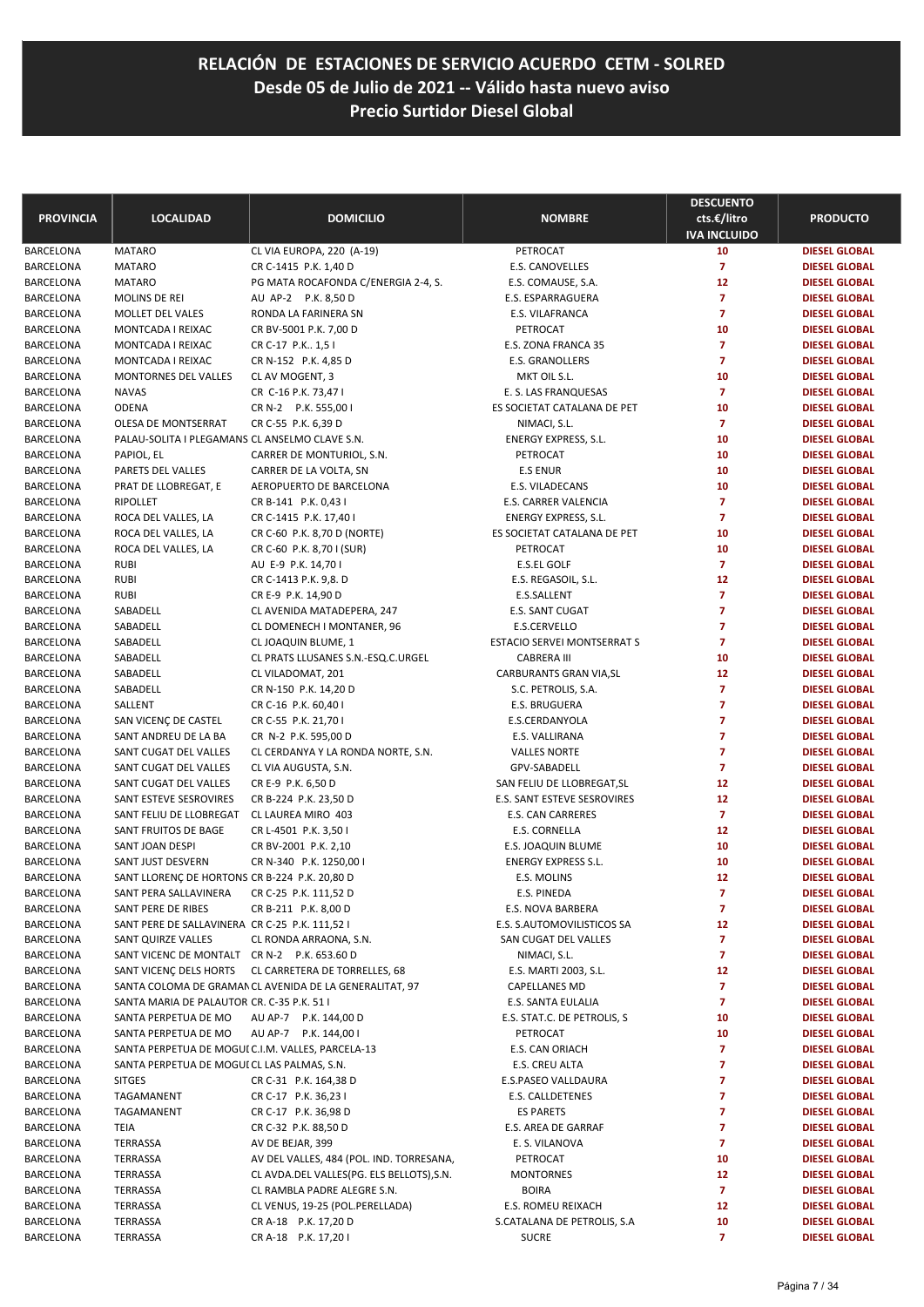| <b>PROVINCIA</b>               | <b>LOCALIDAD</b>                                                 | <b>DOMICILIO</b>                               | <b>NOMBRE</b>                                      | <b>DESCUENTO</b><br>cts.€/litro     | <b>PRODUCTO</b>                              |
|--------------------------------|------------------------------------------------------------------|------------------------------------------------|----------------------------------------------------|-------------------------------------|----------------------------------------------|
|                                | <b>TERRASSA</b>                                                  |                                                | <b>E.S. SANTA AGNES</b>                            | <b>IVA INCLUIDO</b><br>$\mathbf{7}$ | <b>DIESEL GLOBAL</b>                         |
| BARCELONA<br>BARCELONA         | VALLIRANA                                                        | CR C-1415 P.K. 20,00 D<br>CL MAYOR, 610        | PETROCAT                                           | 10                                  | <b>DIESEL GLOBAL</b>                         |
| BARCELONA                      | VIC                                                              | CR C-153 P.K. 2,70 (P.I. MALLOLES)             | E.S. LA ROCA                                       | $\overline{7}$                      | <b>DIESEL GLOBAL</b>                         |
| BARCELONA                      | VIC                                                              | CR N-152 P.K. 67,70 D                          | E.S. CALELLA                                       | $\overline{7}$                      | <b>DIESEL GLOBAL</b>                         |
| BARCELONA                      | VIC                                                              | CR N-152 P.K. 67,70 I                          | PETROCAT                                           | 10                                  | <b>DIESEL GLOBAL</b>                         |
| BARCELONA                      | <b>VILADECANS</b>                                                | CR C-31 P.K. 186,58 I                          | E.S. EL BRUCH S.A.                                 | 10                                  | <b>DIESEL GLOBAL</b>                         |
| BARCELONA                      | VILADECAVALLS                                                    | CR BP-1213 P.K. 1,85 D                         | APSIL DISTRIBUCIONES, S.L.                         | 12                                  | <b>DIESEL GLOBAL</b>                         |
| BARCELONA                      | VILAFRANCA DEL PENEDES                                           | CL AVENIDA DE BARCELONA, 34-36                 | E.S. CUBELLES                                      | $\overline{7}$                      | <b>DIESEL GLOBAL</b>                         |
| BARCELONA                      | VILANOVA DEL VALLES                                              | CR BV-5001 P.K. 19,90 I                        | GPV-BARBERA DEL VALLES                             | $\overline{7}$                      | <b>DIESEL GLOBAL</b>                         |
| BARCELONA                      | VILANOVA I LA GELTRU                                             | CL RONDA EUROPA, 58                            | <b>E.S PAPIOL</b>                                  | 10                                  | <b>DIESEL GLOBAL</b>                         |
| BARCELONA                      | VILASSAR DE DALT                                                 | CL PIO XII S.N.                                | GPV-NUDO DE COLLSEROLA                             | $\overline{7}$                      | <b>DIESEL GLOBAL</b>                         |
| BIZKAIA                        | ARRANKUDIAGA                                                     | CTRA. N-625 PK.373,400                         | E.S. ARKALDO, S.L.                                 | 12                                  | <b>DIESEL GLOBAL</b>                         |
| <b>BIZKAIA</b>                 | <b>GALDAKAO</b>                                                  | CR N-634 (BARRIO OLABARRI)                     | <b>CRED GALDAKAO</b>                               | $\overline{7}$                      | <b>DIESEL GLOBAL</b>                         |
| <b>BURGOS</b>                  | ARANDA DE DUERO                                                  | CL AVENIDA CASTILLA, 64                        | E.S. ARANDA                                        | 10                                  | <b>DIESEL GLOBAL</b>                         |
| <b>BURGOS</b>                  | <b>BELORADO</b>                                                  | CR N-120 P.K. 66,90 D                          | E.S. EL BERRON, S.L                                | $\overline{7}$                      | <b>DIESEL GLOBAL</b>                         |
| <b>BURGOS</b><br><b>BURGOS</b> | CARDEÑAJIMENO<br><b>FONTIOSO</b>                                 | CR N-120 P.K. 106,00 I                         | E.S. ROA, S.A.<br>E.S.SERV. OLMEDILLO, S.L.        | $\overline{7}$<br>$\overline{7}$    | <b>DIESEL GLOBAL</b><br><b>DIESEL GLOBAL</b> |
| <b>BURGOS</b>                  | <b>MEDINA DE POMAR</b>                                           | CR A-1 P.K. 187,701<br>CR N-629 P.K. 25,30 I   | E.S. QUINTANAPALLAII                               | 12                                  | <b>DIESEL GLOBAL</b>                         |
| <b>BURGOS</b>                  | MELGAR DE FERNAMENTA                                             | CR N-120 P.K. 162,00 D                         | JONATAN ALEGRE PINADERO                            | $\overline{7}$                      | <b>DIESEL GLOBAL</b>                         |
| <b>BURGOS</b>                  | MIRANDA DE EBRO                                                  | CR N-1 P.K. 318,00 D                           | POZA CASADO, S.L.                                  | 12                                  | <b>DIESEL GLOBAL</b>                         |
| <b>BURGOS</b>                  | MIRANDA DE EBRO                                                  | CR N-1 P.K. 318,00 I                           | E.S. LOS BREZOS, S.A.                              | 12                                  | <b>DIESEL GLOBAL</b>                         |
| <b>BURGOS</b>                  | MIRANDA DE EBRO                                                  | CR N-1 P.K. 318,80 I                           | E.S. CARBUSAN, S.L                                 | $\overline{7}$                      | <b>DIESEL GLOBAL</b>                         |
| <b>BURGOS</b>                  | OLMEDILLO DE ROA                                                 | CR BU-619 P.K. 26,10 D                         | <b>INICIATIVAS Y SERVICIOS DEL</b>                 | 10                                  | <b>DIESEL GLOBAL</b>                         |
| <b>BURGOS</b>                  | PANCORVO                                                         | CR N-1 P.K. 302,00 I                           | E.S. ROA, S.A.                                     | 12                                  | <b>DIESEL GLOBAL</b>                         |
| <b>BURGOS</b>                  | QUINTANAPALLA                                                    | AU AP-1 P.K. 12,00 D                           | E.S. VILLARCE, S.L.                                | 10                                  | <b>DIESEL GLOBAL</b>                         |
| <b>BURGOS</b>                  | QUINTANAPALLA                                                    | AU AP-1 P.K. 12,00 I                           | VILLARCE, S.L.-LAVARGA                             | 10                                  | <b>DIESEL GLOBAL</b>                         |
| <b>BURGOS</b>                  | SALAS DE LOS INFANTES                                            | CR N-234 P.K. 437,00 D                         | E.S. SERV. OLMEDILLO, S.L.                         | $\overline{7}$                      | <b>DIESEL GLOBAL</b>                         |
| <b>BURGOS</b>                  | SANTA MARIA DEL CAMPO                                            | CR BU-101 P.K. 7,50 I                          | E.S. ZUÑEGAS, S.L.                                 | $\overline{7}$                      | <b>DIESEL GLOBAL</b>                         |
| <b>BURGOS</b>                  | SANTECILLA DE MENA                                               | CR C-6318 P.K. 34,00 D                         | E.S. QUINTANAPALLAI                                | 12                                  | <b>DIESEL GLOBAL</b>                         |
| <b>BURGOS</b>                  | VADOCONDES                                                       | CR N-122 P.K. 257,00 I                         | E.S. ROA-LOS LLANOS                                | $\overline{7}$                      | <b>DIESEL GLOBAL</b>                         |
| <b>BURGOS</b>                  | <b>VILLAFRIA DE BURGOS</b>                                       | CR N-1 P.K. 246,00 D                           | PETROBLACK, S.L                                    | 12                                  | <b>DIESEL GLOBAL</b>                         |
| <b>BURGOS</b>                  | VILLAGONZALO PEDERNA                                             | CR A-1 P.K. 232,701                            | E.S. HERMELA2 S.A.                                 | 12                                  | <b>DIESEL GLOBAL</b>                         |
| <b>BURGOS</b>                  | VILLAGONZALO PEDERNALES CR A-1 P.K. 232,70 D                     |                                                | E.S. CARDEÑAJIMENO                                 | $\overline{7}$                      | <b>DIESEL GLOBAL</b>                         |
| <b>BURGOS</b>                  | VILLAGONZALO PEDERNALES CR A-62 P.K. 5,70 D                      |                                                | VILLAFRIA EVARE, S.L.                              | $\overline{7}$                      | <b>DIESEL GLOBAL</b>                         |
| <b>BURGOS</b>                  | VILLALBILLA DE BURGOS                                            | CR N-120 P.K. 119,00 I                         | E.S. SALAS                                         | $\overline{7}$                      | <b>DIESEL GLOBAL</b>                         |
| CACERES<br>CACERES             | <b>ALCUESCAR</b><br>ALDEANUEVA DEL CAMINO CR N-630 P.K. 435,80 D | CR N-630 P.K. 590,50 D                         | E.S. AVDA. DE ALEMANIA<br>VIÑAS DEL EGIDO, R, S.L. | 10<br>12                            | <b>DIESEL GLOBAL</b><br><b>DIESEL GLOBAL</b> |
| CACERES                        | <b>ALMOHARIN</b>                                                 | CR EX-206 P.K. 49,201                          | E.S. VIA DE LA PLATA                               | 12                                  | <b>DIESEL GLOBAL</b>                         |
| CACERES                        | BAÑOS DE MONTEMAYOR                                              | CR N-630 P.K. 428,50 I                         | E.S. ROLO, S.L.                                    | $\overline{7}$                      | <b>DIESEL GLOBAL</b>                         |
| CACERES                        | CACERES                                                          | CL AV.ALEMANIA, S/N                            | E.S. JUMCOM, S.L                                   | $\overline{7}$                      | <b>DIESEL GLOBAL</b>                         |
| CACERES                        | <b>CACERES</b>                                                   | CR N-521 P.K. 45,00 l                          | E.S. MELON S.A.                                    | $\overline{7}$                      | <b>DIESEL GLOBAL</b>                         |
| CACERES                        | CACERES                                                          | CR N-630 P.K. 542,60 I                         | E.S. LA PISTA, S.L                                 | 7                                   | <b>DIESEL GLOBAL</b>                         |
| CACERES                        | CACERES                                                          | CR N-630 P.K. 548,90 D                         | MIGUEL CORISCO GARCIA                              | $\overline{7}$                      | <b>DIESEL GLOBAL</b>                         |
| CACERES                        | CAMINOMORISCO                                                    | CR C-512 P.K. 49 D                             | E.S. JUMCON, S.L.                                  | 10                                  | <b>DIESEL GLOBAL</b>                         |
| CACERES                        | CAÑAVERAL                                                        | CR N-630 P.K. 509,30 D                         | <b>GASOLINERA ROLO S.L</b>                         | 10                                  | <b>DIESEL GLOBAL</b>                         |
| CACERES                        | CASAR DE CACERES                                                 | A-66 PK 539, MD                                | E.S. TRAEXA                                        | 10                                  | <b>DIESEL GLOBAL</b>                         |
| CACERES                        | <b>CORIA</b>                                                     | CL CTRA. DE MONTEHERMOSO, 1                    | E.S. PLASENCIA II                                  | 10                                  | <b>DIESEL GLOBAL</b>                         |
| CACERES                        | <b>CORIA</b>                                                     | CR C-526 P.K. 29,20 D                          | CRED SANTIAGO DEL CAMPO                            | 12                                  | <b>DIESEL GLOBAL</b>                         |
| CACERES                        | <b>CUACOS DE YUSTE</b>                                           | CR CC-904 P.K. 19,80 D                         | CAMPSA NAVALMORAL                                  | 12                                  | <b>DIESEL GLOBAL</b>                         |
| CACERES                        | MALPARTIDA DE PLASEN                                             | CL AVENIDA DE CONSTITUCION S.N.                | JESUS GOMEZ GOME                                   | 7                                   | <b>DIESEL GLOBAL</b>                         |
| CACERES                        | MALPARTIDA DE PLASENCIA CR A-66 P.K. 494,00 D                    |                                                | E.S.J.BREÑA E HIJAS S.A.                           | 10                                  | <b>DIESEL GLOBAL</b>                         |
| CACERES                        | <b>MIAJADAS</b>                                                  | CR N-5 P.K. 290,801                            | JOSE M. PORTELA TORRES                             | 7                                   | <b>DIESEL GLOBAL</b>                         |
| CACERES                        | <b>MONTEHERMOSO</b>                                              | CR C-204 P.K. 27,30 D                          | E.S RUBEN CANSADO TEJADO                           | 7                                   | <b>DIESEL GLOBAL</b>                         |
| CACERES                        | MORALEJA                                                         | CR C-526 P.K. 46.1 I                           | E. S. SERVIMOSA                                    | 12<br>12                            | <b>DIESEL GLOBAL</b>                         |
| CACERES<br>CACERES             | NAVALMORAL DE LA MAT<br>NAVALMORAL DE LA MATA                    | CR N-5A P.K. 179,00 I<br>CR N-5A P.K. 180,80 I | A.S.LOS CERRILLOS, S.L.<br>E.S. CACERES            | 10                                  | <b>DIESEL GLOBAL</b><br><b>DIESEL GLOBAL</b> |
| CACERES                        | PERALEDA DE LA MATA                                              | CL AUTOVIA DE EXTREMADURA, 174                 | E.S. MIRASIERRA, S.L.                              | 7                                   | <b>DIESEL GLOBAL</b>                         |
| CACERES                        | PLASENCIA                                                        | AV MARTIN PALOMINO, S.N.                       | ES E GARRIDO E HIJOS SL                            | 12                                  | <b>DIESEL GLOBAL</b>                         |
| CACERES                        | PLASENCIA                                                        | CR N-110 P.K. 403,201                          | E.S. CACERES II                                    | 7                                   | <b>DIESEL GLOBAL</b>                         |
| CACERES                        | SANTA CRUZ DE LA SIE                                             | CR N-5 P.K. 268,00 D                           | GASOLINERA ROLO, S.L.                              | 7                                   | <b>DIESEL GLOBAL</b>                         |
| CACERES                        | SANTIAGO DEL CAMPO                                               | CTRA A-66 PK 528 I                             | EL AVION S.L.                                      | 7                                   | <b>DIESEL GLOBAL</b>                         |
| CACERES                        | TALAYUELA                                                        | CR C-904 P.K. 12,40 I                          | BROCANO PALOMINO, S.L.                             | 7                                   | <b>DIESEL GLOBAL</b>                         |
| CACERES                        | VALDASTILLAS                                                     | CR N-110 P.K. 382,201                          | E.S ROLO, S.L.                                     | 7                                   | <b>DIESEL GLOBAL</b>                         |
| CACERES                        | VALDESALOR                                                       | CR N-630 P.K. 564,50 D                         | E. S. ELEX, S.A.                                   | 10                                  | <b>DIESEL GLOBAL</b>                         |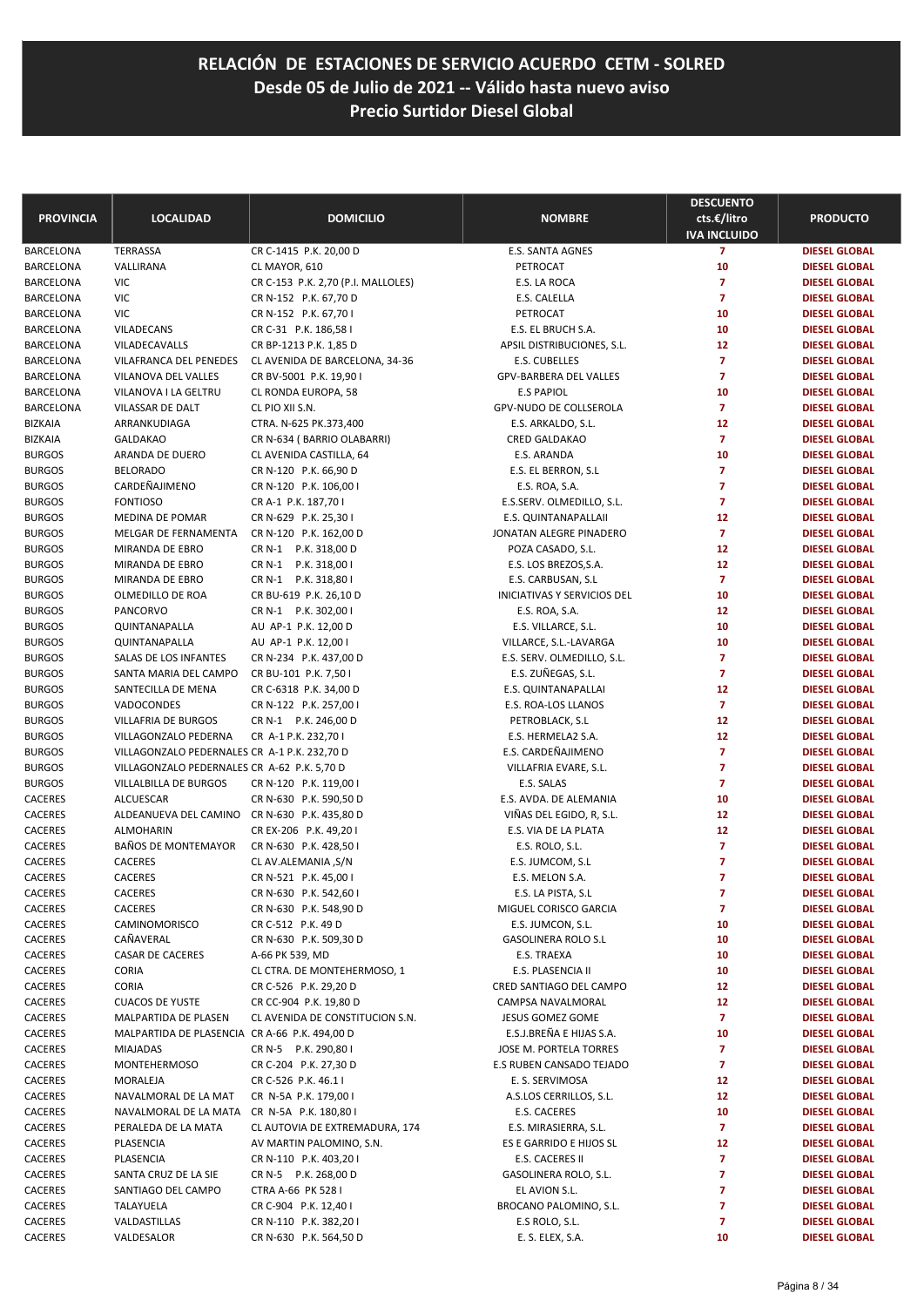| <b>PROVINCIA</b>       | <b>LOCALIDAD</b>                                | <b>DOMICILIO</b>                                                 | <b>NOMBRE</b>                                                     | <b>DESCUENTO</b><br>cts.€/litro<br><b>IVA INCLUIDO</b> | <b>PRODUCTO</b>                              |
|------------------------|-------------------------------------------------|------------------------------------------------------------------|-------------------------------------------------------------------|--------------------------------------------------------|----------------------------------------------|
| CACERES                | <b>VILLAR DE PLASENCIA</b>                      | CR N-630 P.K. 454,30 D                                           | RUSUAPAMI, S.L.                                                   | 10                                                     | <b>DIESEL GLOBAL</b>                         |
| CADIZ                  | <b>ALGECIRAS</b>                                | CL AVENIDA VIRGEN DE EUROPA S.N.                                 | CARBURANTES Y DERIVADOS                                           | 10                                                     | <b>DIESEL GLOBAL</b>                         |
| CADIZ                  | <b>ALGECIRAS</b>                                | CL PASEO VICTORIA EUGENIA S.N.                                   | <b>JEREZ ALTO</b>                                                 | 12                                                     | <b>DIESEL GLOBAL</b>                         |
| CADIZ                  | <b>ALGECIRAS</b>                                | CR N-340 PK 105,00 I                                             | E.S.MIRAFLORES                                                    | 12                                                     | <b>DIESEL GLOBAL</b>                         |
| CADIZ                  | ALGODONALES                                     | A-384 PK. 43,50 I                                                | E.S. EL COLORADO S.A.                                             | $\overline{7}$                                         | <b>DIESEL GLOBAL</b>                         |
| CADIZ                  | ARCOS DE LA FRONTERA                            | CR C-344 P.K. 3.00 I                                             | E.S. LA CARTUJA                                                   | 10                                                     | <b>DIESEL GLOBAL</b>                         |
| CADIZ                  | BARCA DE LA FLORIDA,                            | CL BARCA DE LA FLORIDA S.N.                                      | E.S. CEDIJA SL                                                    | 10                                                     | <b>DIESEL GLOBAL</b>                         |
| CADIZ                  | <b>BARRIOS, LOS</b>                             | CR A-381 P.K. 80,00 I                                            | E.S.PUERTO REAL II                                                | $\overline{7}$                                         | <b>DIESEL GLOBAL</b>                         |
| CADIZ                  | <b>BORNOS</b>                                   | CR N-342 P.K. 44,00 D                                            | E.S. PINAR DEL HIERRO                                             | 10                                                     | <b>DIESEL GLOBAL</b>                         |
| CADIZ<br>CADIZ         | CADIZ<br>CADIZ                                  | AV DE LA ILUSTRACION S/N (BARRIO DE PUNT<br>AV SEGUNDA AGUADA, 2 | MEJIAS GONZALEZ ISMAEL, S.L<br><b>GEST RECURSOS ENERGET GUILL</b> | 12<br>10                                               | <b>DIESEL GLOBAL</b><br><b>DIESEL GLOBAL</b> |
| CADIZ                  | CADIZ                                           | CL AVENIDA ALC. MANUEL DE LA PINTA, 22                           | PUERTA DE TIERRA                                                  | $\overline{7}$                                         | <b>DIESEL GLOBAL</b>                         |
| CADIZ                  | CADIZ                                           | CL AVENIDA ANDALUCIA, 2                                          | E.S. BORNOS                                                       | $\overline{7}$                                         | <b>DIESEL GLOBAL</b>                         |
| CADIZ                  | CADIZ                                           | CL AVENIDA JOSE LEON DE CARRANZA, 16                             | E.S. LOS BARRIOS                                                  | 12                                                     | <b>DIESEL GLOBAL</b>                         |
| CADIZ                  | CHICLANA DE LA FRONT                            | CR N-340 P.K. 12,30 D                                            | E.S.MONTEALEGRE                                                   | 12                                                     | <b>DIESEL GLOBAL</b>                         |
| CADIZ                  | CHICLANA DE LA FRONTERA AVDA DEL MUEBLE, 1      |                                                                  | <b>ROQUE</b>                                                      | $\overline{7}$                                         | <b>DIESEL GLOBAL</b>                         |
| CADIZ                  | CHICLANA DE LA FRONTERA CL CTRA. DE MEDINA S.N. |                                                                  | CAMPSA-ESTACIONES DE SERVIC                                       | $\overline{7}$                                         | <b>DIESEL GLOBAL</b>                         |
| CADIZ                  | CHICLANA DE LA FRONTERA CR N-340 P.K. 11,375 D  |                                                                  | E.S.FERMARSA                                                      | $\overline{7}$                                         | <b>DIESEL GLOBAL</b>                         |
| CADIZ                  | CHICLANA DE LA FRONTERA CR N-340 P.K. 6,70 I    |                                                                  | E.S. ALGODONALES, S.L                                             | 12                                                     | <b>DIESEL GLOBAL</b>                         |
| CADIZ                  | <b>CHIPIONA</b>                                 | CR CA-441 P.K. 69,00 D                                           | ES GESTION DE RECURSO ENERG                                       | $\overline{7}$                                         | <b>DIESEL GLOBAL</b>                         |
| CADIZ                  | CONIL DE LA FRONTERA                            | CL ROSA DE LOS VIENTOS, 40                                       | E.S MOJO GALLARDO                                                 | 12                                                     | <b>DIESEL GLOBAL</b>                         |
| CADIZ                  | CONIL DE LA FRONTERA                            | CR N-340 P.K. 16,70 I                                            | <b>ESPIFER OIL SL</b>                                             | 12                                                     | <b>DIESEL GLOBAL</b>                         |
| CADIZ                  | GUADALCACIN                                     | CR P-0435 P.K. 0,50 I                                            | JOSE L. CASALEIRO ACOSTA                                          | $\overline{7}$                                         | <b>DIESEL GLOBAL</b>                         |
| CADIZ                  | JEREZ DE LA FRONTERA                            | AV ALCALDE CANTOS ROPERO 9A                                      | E.S. VIRGEN DEL ROCIO, S.L.                                       | 12                                                     | <b>DIESEL GLOBAL</b>                         |
| CADIZ                  | JEREZ DE LA FRONTERA                            | CL AVDA MEDINA SIDONIA, S.N.                                     | <b>E.S MANZANILLA</b>                                             | $\overline{7}$                                         | <b>DIESEL GLOBAL</b>                         |
| CADIZ                  | JEREZ DE LA FRONTERA                            | CL BARRIO CAULINA - (CRTA ACCESO N-4) D                          | E.S. PUERTO SANTA MARIA                                           | $\overline{7}$                                         | <b>DIESEL GLOBAL</b>                         |
| CADIZ                  | JEREZ DE LA FRONTERA                            | CL MARTIN FERRADOR S.N.                                          | CRED ALGECIRAS                                                    | 12                                                     | <b>DIESEL GLOBAL</b>                         |
| CADIZ                  | JEREZ DE LA FRONTERA                            | CL PASEO DE LAS DELICIAS, 1                                      | E.S. CONIL                                                        | $\overline{7}$                                         | <b>DIESEL GLOBAL</b>                         |
| CADIZ                  | JEREZ DE LA FRONTERA                            | CR A-381 P.K. 20,00 D                                            | BELLIDO TEJERO, S.L.                                              | 10                                                     | <b>DIESEL GLOBAL</b>                         |
| CADIZ                  | JEREZ DE LA FRONTERA                            | CR C-440 P.K. 2,00 D                                             | E.S. REPSOL CHIPIONA                                              | 12                                                     | <b>DIESEL GLOBAL</b>                         |
| CADIZ                  | JEREZ DE LA FRONTERA                            | CR C-440 P.K. 7,50 I                                             | CRED LAS COPAS                                                    | $\overline{7}$<br>$\overline{7}$                       | <b>DIESEL GLOBAL</b>                         |
| CADIZ<br>CADIZ         | JEREZ DE LA FRONTERA<br>JEREZ DE LA FRONTERA    | CR N-342 P.K. 4,001<br>CR N-4 P.K. 635,00 D                      | <b>JUAN PEREZ HENRY</b><br><b>GESTION DE RECURSOS ENERGET</b>     | 10                                                     | <b>DIESEL GLOBAL</b><br><b>DIESEL GLOBAL</b> |
| CADIZ                  | JEREZ DE LA FRONTERA                            | CR N-4 P.K. 635,00 I                                             | <b>CRED PUNTALES</b>                                              | $\overline{7}$                                         | <b>DIESEL GLOBAL</b>                         |
| CADIZ                  | JEREZ DE LA FRONTERA                            | C/RODRIGO DE JEREZ 2                                             | GPV-CADIZ                                                         | 7                                                      | <b>DIESEL GLOBAL</b>                         |
| CADIZ                  | JEREZ DE LA FRONTERA                            | CR N-4,641,5                                                     | <b>CRED NUEVAS COPAS</b>                                          | $\overline{7}$                                         | <b>DIESEL GLOBAL</b>                         |
| CADIZ                  | MEDINA SIDONIA                                  | CR C-440 P.K. 32,00 I                                            | CORTADURA                                                         | $\overline{7}$                                         | <b>DIESEL GLOBAL</b>                         |
| CADIZ                  | PATERNA DE RIVERA                               | CR CA-5032 P.K. 15.92 D                                          | JEREZ ALTO II                                                     | 12                                                     | <b>DIESEL GLOBAL</b>                         |
| CADIZ                  | PUERTO DE SAMTA MARIA, E CR C-602 P.K. 6,50 D   |                                                                  | E.S. SAN ELOY, S.L.                                               | 12                                                     | <b>DIESEL GLOBAL</b>                         |
| CADIZ                  | PUERTO DE SANTA MARIA, ELCR CA-603 P.K. 1,00 D  |                                                                  | EL PINAR DE LOS FRANCESES                                         | $\overline{7}$                                         | <b>DIESEL GLOBAL</b>                         |
| CADIZ                  | PUERTO DE SANTA MARIA, ELCR CA-603 P.K. 1,00 I  |                                                                  | E.S. VISTAHERMOSA                                                 | $\overline{7}$                                         | <b>DIESEL GLOBAL</b>                         |
| CADIZ                  | PUERTO REAL                                     | CR N-4 P.K. 668,60 I                                             | E.S. LOS ANGELES                                                  | 7                                                      | <b>DIESEL GLOBAL</b>                         |
| CADIZ                  | <b>ROTA</b>                                     | CL POLIGONO INDUSTRIAL, 83                                       | E.S. HUERTA DEL ROSARIO                                           | 7                                                      | <b>DIESEL GLOBAL</b>                         |
| CADIZ                  | SAN FERNANDO                                    | CL FERROCARRIL, 10 (P.I. FADRICAS)                               | E.S. CAULINA                                                      | 10                                                     | <b>DIESEL GLOBAL</b>                         |
| CADIZ                  | SAN ROQUE                                       | CR N-340 P.K. 118,00 I                                           | ESTACION DE SERVICIO MERCAJ                                       | 12                                                     | <b>DIESEL GLOBAL</b>                         |
| CADIZ                  | <b>SAN ROQUE</b>                                | CR N-351 P.K. 3,00 I                                             | E.S. EL PILAR                                                     | $\overline{7}$                                         | <b>DIESEL GLOBAL</b>                         |
| CADIZ                  | SANLUCAR DE BARRAMED                            | CA-603, PK 0,5 MD                                                | E.S. LA MILAGROSA                                                 | 10                                                     | <b>DIESEL GLOBAL</b>                         |
| CADIZ                  | TREBUJENA                                       | AV SEVILLA, 45                                                   | ES PROYECTOS JARAMILLOS SL                                        | 10                                                     | <b>DIESEL GLOBAL</b>                         |
| CADIZ                  | <b>UBRIQUE</b>                                  | CR C-3331 P.K. 20,00 D                                           | E. S. JEREZ                                                       | $\overline{7}$                                         | <b>DIESEL GLOBAL</b>                         |
| CADIZ                  | VILLAMARTIN                                     | CR A-384 P.K. 23,50 D                                            | E.S.NTRA.S.DE LOS MILAGROS                                        | 10                                                     | <b>DIESEL GLOBAL</b>                         |
| CADIZ                  | VILLAMARTIN                                     | CR N-342 P.K. 52,00 I                                            | ES TIERRAS DE ESPAÑA SLU                                          | 7                                                      | <b>DIESEL GLOBAL</b><br><b>DIESEL GLOBAL</b> |
| CANTABRIA<br>CANTABRIA | AMBROSERO<br>ARENAS DE IGUÑA                    | AU A-8 P.K. 182,00 I<br>CR N-611 P.K. 163.201                    | E.S. RAOS, S.L.<br>ES SANTA OLALLA                                | 12<br>$\overline{7}$                                   | <b>DIESEL GLOBAL</b>                         |
| CANTABRIA              | <b>BERANGA</b>                                  | CR N-634 P.K. 185,10 I                                           | E.S. PUCHAR                                                       | 7                                                      | <b>DIESEL GLOBAL</b>                         |
| CANTABRIA              | CABEZON DE LA SAL                               | CR N-634 P.K. 249,00 I                                           | AREA DE S. TERMINO, S.L.                                          | 12                                                     | <b>DIESEL GLOBAL</b>                         |
| CANTABRIA              | CABROJO                                         | CR N-634 P.K. 244,20 D                                           | E.S.GASOLIN.VILLANUEVA S.L                                        | 10                                                     | <b>DIESEL GLOBAL</b>                         |
| CANTABRIA              | CARTES                                          | CR N-611 P.K. 182,00 l                                           | E.S. LOS OCHOS                                                    | 7                                                      | <b>DIESEL GLOBAL</b>                         |
| CANTABRIA              | <b>COLINDRES</b>                                | CR N-634 P.K. 173,30 I                                           | ADELMA SERV.Y COMB., S.L.                                         | 10                                                     | <b>DIESEL GLOBAL</b>                         |
| CANTABRIA              | <b>ELECHAS</b>                                  | CR CA-141 P.K. 7,80 D                                            | E.S. CAZOÑA                                                       | 12                                                     | <b>DIESEL GLOBAL</b>                         |
| CANTABRIA              | ENCINA DE CAYON, LA                             | CR N-634 P.K. 213,00 D                                           | E.S. BERANGA                                                      | 12                                                     | <b>DIESEL GLOBAL</b>                         |
| CANTABRIA              | GAMA                                            | CR CA-148 P.K. 0,30 I                                            | MARTINEZ CASTANEDO, SL                                            | $\overline{ }$                                         | <b>DIESEL GLOBAL</b>                         |
| CANTABRIA              | <b>HINOJEDO</b>                                 | CR CA-132 P.K. 2,50 D                                            | E.S. VALDALIGA                                                    | 10                                                     | <b>DIESEL GLOBAL</b>                         |
| CANTABRIA              | <b>HOZNAYO</b>                                  | CR A-8 P.K. 195,00 D                                             | FAGRA, S.L.                                                       | 12                                                     | <b>DIESEL GLOBAL</b>                         |
| CANTABRIA              | HOZNAYO                                         | CR N-634 P.K. 195,00 A                                           | E.S. MONCALIAN                                                    | 10                                                     | <b>DIESEL GLOBAL</b>                         |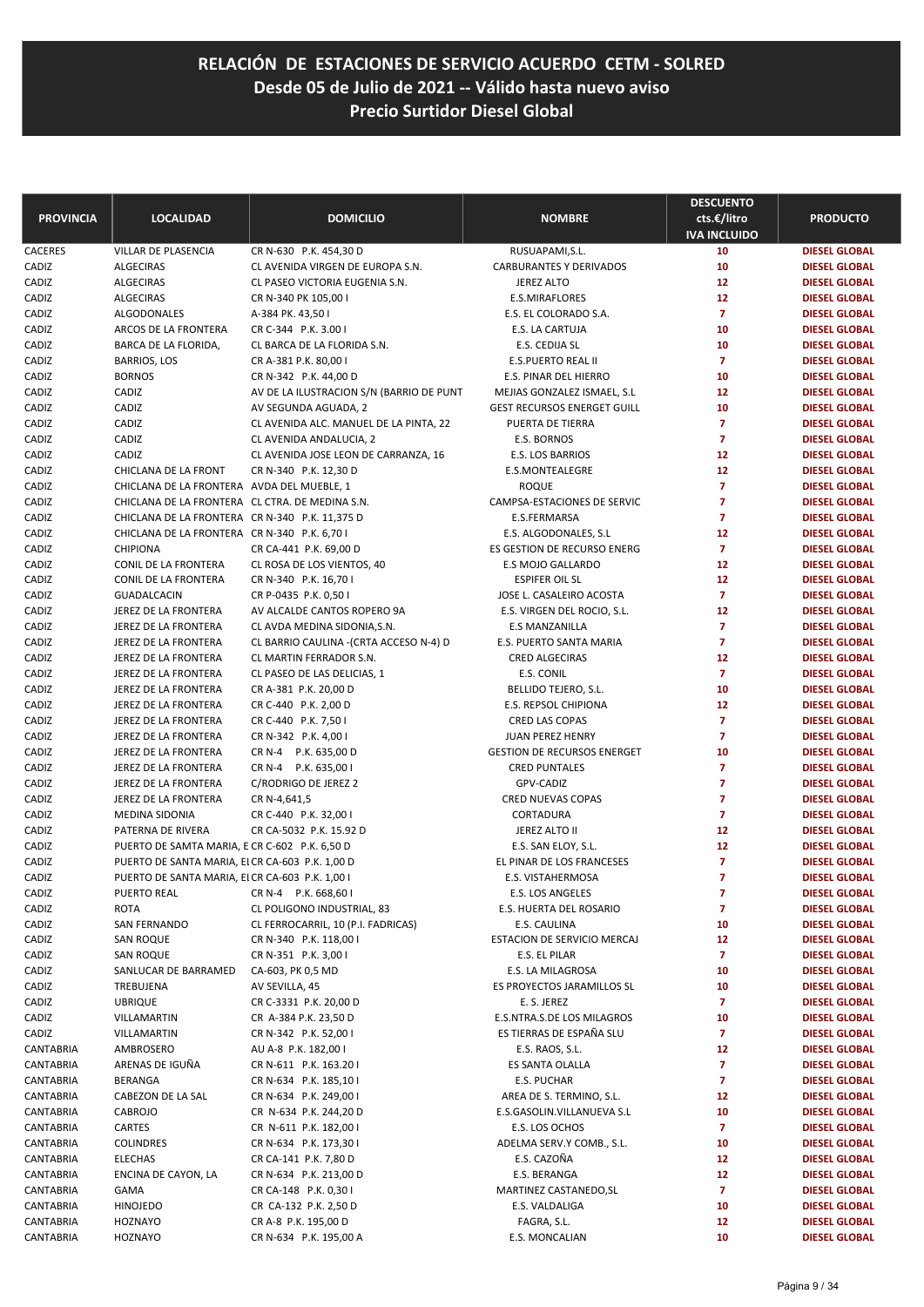| <b>PROVINCIA</b>           | <b>LOCALIDAD</b>                               | <b>DOMICILIO</b>                                                             | <b>NOMBRE</b>                                           | <b>DESCUENTO</b><br>cts.€/litro<br><b>IVA INCLUIDO</b> | <b>PRODUCTO</b>                              |
|----------------------------|------------------------------------------------|------------------------------------------------------------------------------|---------------------------------------------------------|--------------------------------------------------------|----------------------------------------------|
| <b>CANTABRIA</b>           | <b>HOZNAYO</b>                                 | CR N-634 P.K. 196,00 I                                                       | E.S. ALBERICIA                                          | $\overline{\mathbf{z}}$                                | <b>DIESEL GLOBAL</b>                         |
| CANTABRIA                  | LAREDO                                         | CL RECONQUISTA SEVILLA S.N.                                                  | ENTRAMBASAGUAS                                          | $\overline{7}$                                         | <b>DIESEL GLOBAL</b>                         |
| CANTABRIA                  | LAREDO                                         | CR N-634 P.K. 171,00 D                                                       | <b>E.S.EL CAMPON</b>                                    | 10                                                     | <b>DIESEL GLOBAL</b>                         |
| CANTABRIA                  | MALIAÑO                                        | AU A-10 P.K. 5,00 D                                                          | E.S. MURIEDAS                                           | 12                                                     | <b>DIESEL GLOBAL</b>                         |
| CANTABRIA                  | MALIAÑO                                        | CR A-10 P.K. 3,00 D                                                          | E.S. BESAYA, S.L.                                       | 12                                                     | <b>DIESEL GLOBAL</b>                         |
| CANTABRIA                  | <b>MURIEDAS</b>                                | AVENIDA DE BURGOS Nº 56                                                      | GASOLINERA DE ELECHAS, SL                               | $\overline{7}$                                         | <b>DIESEL GLOBAL</b>                         |
| CANTABRIA                  | SAN MAMES DE MERUELO                           | CR CA-147 P.K. 4.70 I                                                        | E.S. LAREDO                                             | $\overline{7}$                                         | <b>DIESEL GLOBAL</b>                         |
| CANTABRIA                  | SANTA OLALLA DE MOLLEDO CR N-611 P.K. 159,00 D |                                                                              | E.S. LA ENCINA                                          | 12                                                     | <b>DIESEL GLOBAL</b>                         |
| CANTABRIA                  | SANTANDER                                      | C\ CAMARREAL 150 C (ANTIGUA N-611, PALEI                                     | <b>GLORIA TELLO S.L</b>                                 | $\overline{7}$                                         | <b>DIESEL GLOBAL</b>                         |
| CANTABRIA                  | SANTANDER                                      | CL CASTILLA, 91                                                              | ATEDENA COMUNICACION SL<br><b>ES VISOMAR CARTES S.L</b> | 12<br>7                                                | <b>DIESEL GLOBAL</b>                         |
| CANTABRIA                  | SANTANDER                                      | CL HERRERA ORIA, 38 (CAZOÑA)                                                 | E.S OJAIZ                                               | 7                                                      | <b>DIESEL GLOBAL</b>                         |
| CANTABRIA                  | SANTANDER                                      | CR CA-230 P.K. 0.10 I (ALBERICIA-SARDI<br>PG. POLIGONO DE RAOS, PARC-G, S.N. |                                                         | $\overline{7}$                                         | <b>DIESEL GLOBAL</b>                         |
| CANTABRIA<br>CANTABRIA     | SANTANDER<br>SANTANDER                         | POLIGONO EL CAMPON S/N                                                       | <b>CALLE CASTILLA</b><br>ES G.R.A. BLANCO VILLEGAR      | 12                                                     | <b>DIESEL GLOBAL</b><br><b>DIESEL GLOBAL</b> |
| CANTABRIA                  | SANTOÑA                                        | CR CA-141 P.K. 38,00 D                                                       | E.S. LA CERRADA                                         | $\overline{7}$                                         | <b>DIESEL GLOBAL</b>                         |
| CANTABRIA                  | SIERRAPANDO                                    | CR N-634 P.K. 232,50 D                                                       | A.S. LA RETAMA                                          | 12                                                     | <b>DIESEL GLOBAL</b>                         |
| CANTABRIA                  | VALDÁLIGA-E.S.                                 | CR A-8 P.K. 256,00 D                                                         | E.S. VALDALIGA                                          | 10                                                     | <b>DIESEL GLOBAL</b>                         |
| CANTABRIA                  | VALDÁLIGA-E.S.                                 | CR A-8 P.K. 256,00 I                                                         | GASOL.DE CARRIEDO SL                                    | $\overline{7}$                                         | <b>DIESEL GLOBAL</b>                         |
| CANTABRIA                  | VILLACARRIEDO                                  | CR CA-142 P.K. 24,00 D                                                       | E.S. HINOJEDO                                           | 12                                                     | <b>DIESEL GLOBAL</b>                         |
| CANTABRIA                  | VILLANUEVA (VILLAESCUSA) CR CA-142 P.K. 5,80 D |                                                                              | ATEDENA COMUNICACION, S.L.                              | 12                                                     | <b>DIESEL GLOBAL</b>                         |
| CANTABRIA                  | VILLEGAR DE TORANZO                            | CR N-623 P.K. 116,00 I                                                       | U.S. CABEZÓN DE LA SAL                                  | 12                                                     | <b>DIESEL GLOBAL</b>                         |
| CANTABRIA                  | <b>VIVEDA</b>                                  | CR CA-131 P.K. 2,00 D                                                        | <b>CRED MERUELO</b>                                     | $\overline{7}$                                         | <b>DIESEL GLOBAL</b>                         |
| CASTELLON                  | ALCALA DE CHIVERT                              | CR N-340 P.K. 1021,70 I                                                      | E.S. ORENGA S.L.                                        | 10                                                     | <b>DIESEL GLOBAL</b>                         |
| CASTELLON                  | <b>ALCORA</b>                                  | CL CARRETERA DE CASTELLON, 60                                                | <b>GESINSA CARBURANTES, SL</b>                          | $\overline{7}$                                         | <b>DIESEL GLOBAL</b>                         |
| CASTELLON                  | ALMENARA                                       | A-7 PK. 292,7 (MD)                                                           | PLANA BAIXA                                             | 10                                                     | <b>DIESEL GLOBAL</b>                         |
| CASTELLON                  | <b>BECHI</b>                                   | CR CS-233 P.K. 2,80 I                                                        | E.S.LA MADALENA                                         | $\overline{7}$                                         | <b>DIESEL GLOBAL</b>                         |
| CASTELLON                  | <b>BENICARLO</b>                               | CR N-340 P.K. 1042,10 D                                                      | CASTELLON                                               | 10                                                     | <b>DIESEL GLOBAL</b>                         |
| CASTELLON                  | <b>BENICARLO</b>                               | CR N-340 P.K. 1043,80 I                                                      | E.S. BATRA, S.L.                                        | 7                                                      | <b>DIESEL GLOBAL</b>                         |
| CASTELLON                  | <b>BURRIANA</b>                                | CL AVENIDA JAIME CHICHARRO, 6                                                | COMB. Y SERVICIOS VINROMA,                              | 7                                                      | <b>DIESEL GLOBAL</b>                         |
| CASTELLON                  | CASTELLON DE LA PLAN                           | AV DE VALENCIA S/N, ESQUINA RONDA SUR                                        | LA TORRE II U.S. 6731                                   | 7                                                      | <b>DIESEL GLOBAL</b>                         |
| CASTELLON                  | CASTELLON DE LA PLANA                          | CR N-340 P.K. 976,70 D                                                       | E.S.BATRA S.L.                                          | 7                                                      | <b>DIESEL GLOBAL</b>                         |
| CASTELLON                  | CASTELLON DE LA PLANA                          | CR N-340 P.K. 981,82 D                                                       | E.S. LA VILAVELLA                                       | $\overline{7}$                                         | <b>DIESEL GLOBAL</b>                         |
| CASTELLON                  | <b>CUEVAS DE VINROMA</b>                       | CR C-238 P.K. 45,70 D                                                        | E.S. RATLLA                                             | 10                                                     | <b>DIESEL GLOBAL</b>                         |
| CASTELLON                  | LLOSA, LA                                      | A7 SALIDA 289 ENLACE CV3211                                                  | GRUPO MAICAS PEIRO S.L.U.                               | 12                                                     | <b>DIESEL GLOBAL</b>                         |
| CASTELLON                  | LLOSA, LA                                      | CR N-340 P.K. 946,00 D                                                       | BASTIMENTS ALCOSSEBRE S.L                               | 12                                                     | <b>DIESEL GLOBAL</b>                         |
| CASTELLON                  | <b>NULES</b>                                   | CR CS-220 P.K. 1,20 D                                                        | E.S.ALFINATX-LA LLOSA                                   | 8                                                      | <b>DIESEL GLOBAL</b>                         |
| CASTELLON                  | <b>ONDA</b>                                    | CR CV-20 P.K. 4,9 D                                                          | TORREBLANCA                                             | 10                                                     | <b>DIESEL GLOBAL</b>                         |
| CASTELLON                  | PEÑISCOLA                                      | CR CS-500 P.K. 4,90 I                                                        | E.S. BATRA, S.L.                                        | $\overline{7}$                                         | <b>DIESEL GLOBAL</b>                         |
| CASTELLON                  | SAN JUAN DE MORO                               | CR CV-16 P.K. 8,00 I                                                         | E.S. SAN JUAN DE MORO                                   | 10                                                     | <b>DIESEL GLOBAL</b>                         |
| CASTELLON                  | SEGORBE                                        | CL AVENIDA MEDITERRANEO S.N.                                                 | <b>GRUPO MAICAS PERIO, SLU</b>                          | 10                                                     | <b>DIESEL GLOBAL</b>                         |
| CASTELLON                  | SOT DE FERRER                                  | CR N-234 P.K. 19,60 D                                                        | ALMENARA                                                | 12                                                     | <b>DIESEL GLOBAL</b>                         |
| CASTELLON                  | TORREBLANCA                                    | CR N-340 P.K. 1011,60 D                                                      | E.S. JAIME I                                            |                                                        | <b>DIESEL GLOBAL</b>                         |
| CASTELLON                  | TORREBLANCA                                    | CR N-340 P.K. 1011,60 I                                                      | MAFON 2018 S.L.                                         | 10                                                     | <b>DIESEL GLOBAL</b>                         |
| CASTELLON                  | TORREBLANCA                                    | N-340 KM. 1008,4                                                             | AFRILUC 2012, S.L.                                      | 12                                                     | <b>DIESEL GLOBAL</b>                         |
| CASTELLON                  | VILLARREAL                                     | AVDA. DE FRANCIA 62-66                                                       | E.S. LA TORRE, S.L.<br>E.S. MENCHERO Y RUBIO, S.L       | 12<br>$\overline{7}$                                   | <b>DIESEL GLOBAL</b>                         |
| CIUDAD REAL<br>CIUDAD REAL | ALCAZAR DE SAN JUAN<br>ALMAGRO                 | CR N-420 P.K. 284,70 I<br>CL RONDA SANTO DOMINGO, 3                          | E.S. MANZANARES I                                       | 7                                                      | <b>DIESEL GLOBAL</b><br><b>DIESEL GLOBAL</b> |
| CIUDAD REAL                | ALMODOVAR DEL CAMPO                            | CR PUERTOLLANO, 38                                                           | CRED STA CRUZ DE MUDELA II                              | 12                                                     | <b>DIESEL GLOBAL</b>                         |
| CIUDAD REAL                | ALMURADIEL                                     | CR N-4 P.K. 232,50 A                                                         | HERMANOS SEVILLA SOSA S.C.                              | 12                                                     | <b>DIESEL GLOBAL</b>                         |
| CIUDAD REAL                | ARENAS DE SAN JUAN                             | CR N-420 P.K. 252,10 I                                                       | LA ATALAYA COMBUSTIBLES, S.                             | 12                                                     | <b>DIESEL GLOBAL</b>                         |
| CIUDAD REAL                | ARGAMASILLA DE ALBA                            | CR N-310 P.K. 82,50 I                                                        | TORREBLANCA ENTERPRISE SL                               | 10                                                     | <b>DIESEL GLOBAL</b>                         |
| CIUDAD REAL                | ARGAMASILLA DE ALBA                            | CR N-310 P.K. 85,18 D                                                        | E.S PRAXEDES COMBUSTIBLES                               | 10                                                     | <b>DIESEL GLOBAL</b>                         |
| <b>CIUDAD REAL</b>         | ARGAMASILLA DE CALAT                           | CR CR-506 P.K. 3.30 I                                                        | E.S. POLIGONO PUERTOLLANO                               | 12                                                     | <b>DIESEL GLOBAL</b>                         |
| CIUDAD REAL                | CAMPO DE CRIPTANA                              | CR N-420 P.K. 294,60 I                                                       | E.S. CERVANTES                                          | 7                                                      | <b>DIESEL GLOBAL</b>                         |
| CIUDAD REAL                | CAMPO DE CRIPTANA                              | CR N-420 P.K. 296,00 I                                                       | E. S. SURTIMOVIL, S.A.                                  | 7                                                      | <b>DIESEL GLOBAL</b>                         |
| CIUDAD REAL                | CARRION DE CALATRAVA                           | CR N-430 P.K. 317,00 I                                                       | A.DE SERVICIO GODISA S.L.                               | 12                                                     | <b>DIESEL GLOBAL</b>                         |
| CIUDAD REAL                | <b>CIUDAD REAL</b>                             | CL RONDA DE ALARCOS, 25                                                      | ED OIL, S.L.                                            | 7                                                      | <b>DIESEL GLOBAL</b>                         |
| CIUDAD REAL                | <b>CIUDAD REAL</b>                             | CL RONDA DE LA MATA S.N.                                                     | E.S. LA ROTONDA                                         | 10                                                     | <b>DIESEL GLOBAL</b>                         |
| CIUDAD REAL                | <b>CIUDAD REAL</b>                             | CL RONDA PUERTA TOLEDO S.N.                                                  | ES ATEN OIL OPERACIONES S.L                             | 12                                                     | <b>DIESEL GLOBAL</b>                         |
| CIUDAD REAL                | <b>CIUDAD REAL</b>                             | CR CR-514 P.K. 0.30 D                                                        | JUAN MANUEL ROBLES ARIAS                                | 10                                                     | <b>DIESEL GLOBAL</b>                         |
| CIUDAD REAL                | <b>CIUDAD REAL</b>                             | CR N-401 P.K. 183,60 I                                                       | E.S. CASTILLETE                                         | 10                                                     | <b>DIESEL GLOBAL</b>                         |
| CIUDAD REAL                | <b>CIUDAD REAL</b>                             | CR N-430 P.K. 304.40 I                                                       | M.PRADO VILLA GUTIERREZ                                 | 7                                                      | <b>DIESEL GLOBAL</b>                         |
| CIUDAD REAL                | <b>CIUDAD REAL</b>                             | POL. IND. LARACHE, PARC. 93                                                  | PIQUERAS ABAD, S.L.                                     | 10                                                     | <b>DIESEL GLOBAL</b>                         |
| CIUDAD REAL                | CORRAL DE CALATRAVA                            | CR N-420 P.K. 183,00 I                                                       | E.S. MANZANARES III                                     | 10                                                     | <b>DIESEL GLOBAL</b>                         |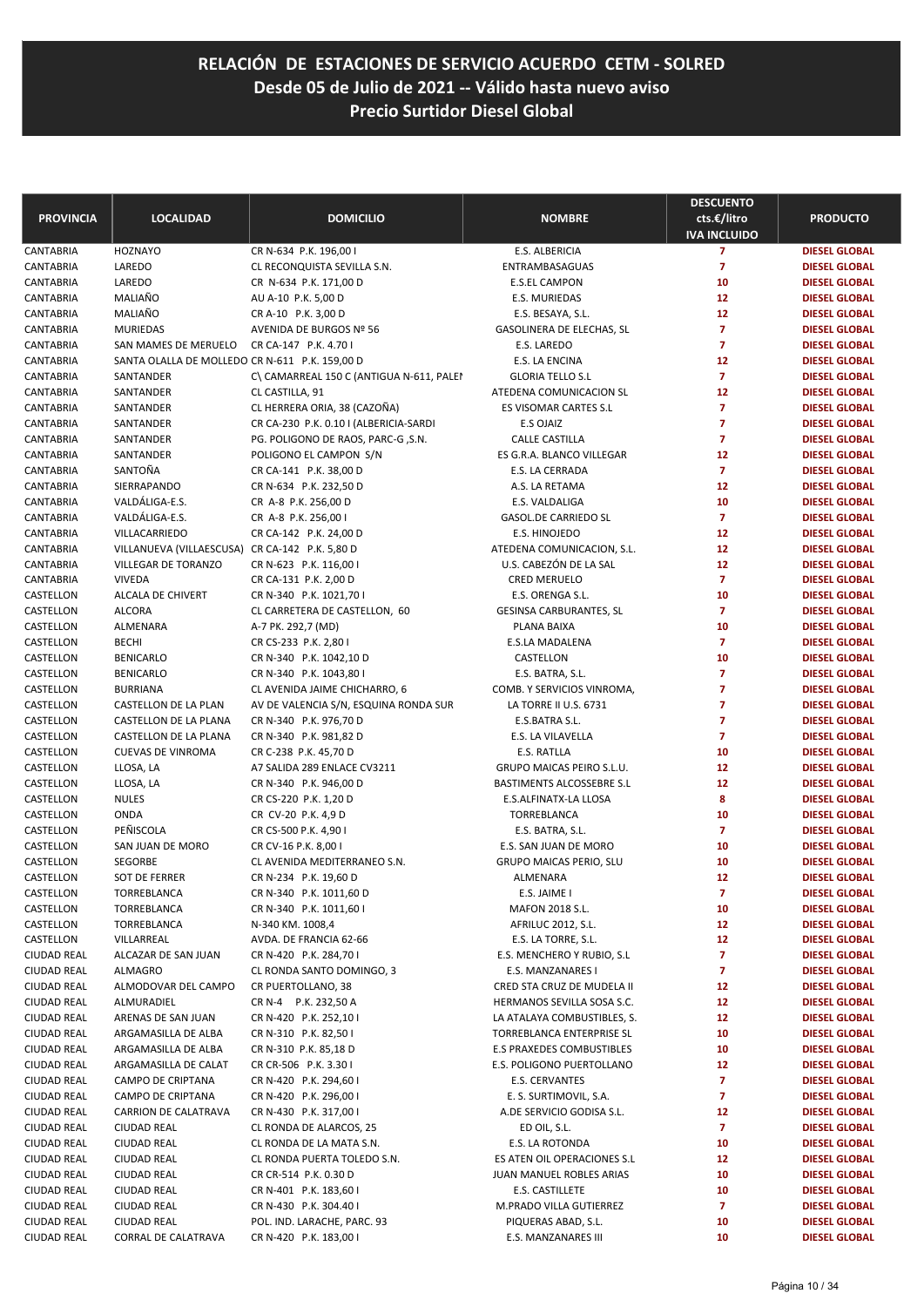| <b>PROVINCIA</b> | <b>LOCALIDAD</b>                               | <b>DOMICILIO</b>                        | <b>NOMBRE</b>                  | <b>DESCUENTO</b><br>cts.€/litro<br><b>IVA INCLUIDO</b> | <b>PRODUCTO</b>      |
|------------------|------------------------------------------------|-----------------------------------------|--------------------------------|--------------------------------------------------------|----------------------|
| CIUDAD REAL      | DAIMIEL                                        | CL TIBURCIO, 98                         | MILA HNOS.REDONDO, SL          | 10                                                     | <b>DIESEL GLOBAL</b> |
| CIUDAD REAL      | DAIMIEL                                        | CR N-430 P.K. 269,90 D                  | GASOGAS CALEFACCION, S.L.U.    | 10                                                     | <b>DIESEL GLOBAL</b> |
| CIUDAD REAL      | <b>DAIMIEL</b>                                 | POLIGONO INDUSTRIAL CIDAG, C/ PONIENTE, | E.S. SURTIMOVIL, S.A.          | $\overline{7}$                                         | <b>DIESEL GLOBAL</b> |
| CIUDAD REAL      | <b>FERNAN CABALLERO</b>                        | CTRA. N-401, PK 169,5                   | E.S. STA. CRUZ DE MUDELA       | 12                                                     | <b>DIESEL GLOBAL</b> |
| CIUDAD REAL      | <b>HERENCIA</b>                                | CR N-4 P.K. 153,30 D                    | CRED STA CRUZ DE MUDELA II     | 10                                                     | <b>DIESEL GLOBAL</b> |
| CIUDAD REAL      | <b>HERENCIA</b>                                | CR N-420 P.K. 276,00 D                  | CRED MALAGON                   | 10                                                     | <b>DIESEL GLOBAL</b> |
| CIUDAD REAL      | LA CONSOLACION                                 | CR N-4 P.K. 185,20 A                    | LORENZO RASINES, S.L.          | $\overline{7}$                                         | <b>DIESEL GLOBAL</b> |
| CIUDAD REAL      | <b>MALAGON</b>                                 | CR N-401, PK. 165                       | <b>INVERSIONES BLACAR S.L.</b> | $\overline{7}$                                         | <b>DIESEL GLOBAL</b> |
| CIUDAD REAL      | MANZANARES                                     | CL CARRETERA LA SOLANA, 56              | E.S.MARTIN MORENO E H.,CB      | 12                                                     | <b>DIESEL GLOBAL</b> |
| CIUDAD REAL      | MANZANARES                                     | CL PASEO CRISTOBAL COLON S.N.           | E.S.C.NTRA.SRA.PENARROYA, S    | 10                                                     | <b>DIESEL GLOBAL</b> |
| CIUDAD REAL      | MANZANARES                                     | CR CR-141 P.K. 3,71 D                   | ESTACION DE SERVICIO PUERTO    | 10                                                     | <b>DIESEL GLOBAL</b> |
| CIUDAD REAL      | MANZANARES                                     | CR N-4 P.K. 167.10 I                    | E.S. TOMELLOSO II              | 10                                                     | <b>DIESEL GLOBAL</b> |
| CIUDAD REAL      | MANZANARES                                     | CR N-4 P.K. 167.10 I                    | GASOGAS CALEFACCIÓN, S.L.      | 10                                                     | <b>DIESEL GLOBAL</b> |
| CIUDAD REAL      | MANZANARES                                     | CR N-4 P.K. 171,10 I                    | CAMPSA ESTACIONES DE SERVIC    | 10                                                     | <b>DIESEL GLOBAL</b> |
| CIUDAD REAL      | MANZANARES                                     | CR N-4 P.K. 162,00 D                    | E. S. MENCHERO Y RUBIO         | $\overline{7}$                                         | <b>DIESEL GLOBAL</b> |
| CIUDAD REAL      | MEMBRILLA                                      | CR N-430 P.K. 368,00 D                  | <b>E.S. EL ENCUENTRO</b>       | $\overline{7}$                                         | <b>DIESEL GLOBAL</b> |
| CIUDAD REAL      | PEDRO MUÑOZ                                    | CR N-420 P.K. 311,00 I                  | E.S. TORRES Y FERNANDEZ SL     | 10                                                     | <b>DIESEL GLOBAL</b> |
| CIUDAD REAL      | PUEBLA DE DON RODRIG                           | AV CASTILLA-LA MANCHA, 1                | E.S. MARITORNES, S.L.          | $\overline{7}$                                         | <b>DIESEL GLOBAL</b> |
| CIUDAD REAL      | PUERTO LAPICE                                  | CR N-4 P.K. 134,80 D                    | <b>CRED MANZANARES</b>         | 12                                                     | <b>DIESEL GLOBAL</b> |
| CIUDAD REAL      | PUERTOLLANO                                    | CL ASDRUBAL S.N.                        | E.S.COMBUSTIBLES MANCHEGOS     | 10                                                     | <b>DIESEL GLOBAL</b> |
| CIUDAD REAL      | PUERTOLLANO                                    | CR N-420 P.K. 160,00 D                  | E.S.FRANCISCO TORRES RDGUEZ    | $\overline{7}$                                         | <b>DIESEL GLOBAL</b> |
| CIUDAD REAL      | PUERTOLLANO                                    | CR CR-503 P.K. 3,20 D                   | E.S. LARACHE                   | 12                                                     | <b>DIESEL GLOBAL</b> |
| CIUDAD REAL      | PUERTOLLANO                                    | CR N-420 P.K. 163,00 D                  | <b>CRED MANZANARES</b>         | 12                                                     | <b>DIESEL GLOBAL</b> |
| CIUDAD REAL      | SACERUELA                                      | CL ARENAL, S.N.                         | C NTA SRA PENARROYA SL         | 12                                                     | <b>DIESEL GLOBAL</b> |
| CIUDAD REAL      | SANTA CRUZ DE MUDELA                           | CR N-4 P.K. 216,90 D                    | COVALCYSA DSC, S.L.            | 10                                                     | <b>DIESEL GLOBAL</b> |
| CIUDAD REAL      | SANTA CRUZ DE MUDELA                           | CR N-4 P.K. 216,90 D                    | ES ATEN OIL OPERACIONES S.L    | 12                                                     | <b>DIESEL GLOBAL</b> |
| CIUDAD REAL      | SANTA CRUZ DE MUDELA                           | CR N-4 P.K. 216,901                     | GASOGAS CALFACCION, S.L.U      | 10                                                     | <b>DIESEL GLOBAL</b> |
| CIUDAD REAL      | SOCUELLAMOS                                    | CL PASEO MARTIRES, 48                   | E.S. GARCERAN 1, S.L.          | 12                                                     | <b>DIESEL GLOBAL</b> |
| CIUDAD REAL      | SOLANA, LA                                     | CR N-430 P.K. 307,30 I                  | ANGEL MANUEL EXPOSITO SL       | 10                                                     | <b>DIESEL GLOBAL</b> |
| CIUDAD REAL      | <b>TOMELLOSO</b>                               | CL CAMPO, 117                           | LUCIA E HIJOS VILLA GUTIERR    | $\overline{7}$                                         | <b>DIESEL GLOBAL</b> |
| CIUDAD REAL      | <b>TOMELLOSO</b>                               | CL SOCUELLAMOS, 92                      | E.S. M.LUISA GONZALEZ DIAZ     | $\overline{7}$                                         | <b>DIESEL GLOBAL</b> |
| CIUDAD REAL      | <b>TOMELLOSO</b>                               | CR CR-122 P.K. 26,10 I                  | E.S. ALCAZAR                   | 10                                                     | <b>DIESEL GLOBAL</b> |
| CIUDAD REAL      | TORRE DE JUAN ABAD                             | CR CR-614 P.K. 25,00 D                  | GASOGAS CALEFACCION, S.L.U.    | 12                                                     | <b>DIESEL GLOBAL</b> |
| CIUDAD REAL      | VALDEPEÑAS                                     | CL SEIS DE JUNIO, 247                   | ARAMAR EL QUIXOTE, S.L.        | $\overline{7}$                                         | <b>DIESEL GLOBAL</b> |
| CIUDAD REAL      | VALDEPEÑAS                                     | CR CM-412 P.K. 84,80 D                  | E.S. CALATRAVA, S.L.           | $\overline{7}$                                         | <b>DIESEL GLOBAL</b> |
| CIUDAD REAL      | VILLANUEVA DE LOS INFANTE CR CR-604 P.K. 1,4 D |                                         | E.S. PUERTA TOLEDO             | $\overline{7}$                                         | <b>DIESEL GLOBAL</b> |
| CIUDAD REAL      | VILLARTA DE SAN JUAN                           | CR N-4 P.K. 147,60 D                    | E.S.DANIMA, S.L.               | 12                                                     | <b>DIESEL GLOBAL</b> |
| CIUDAD REAL      | VISO DEL MARQUES                               | CR CM-4111 P.K. 64,00 I                 | E.S. CARMELIN, S.L.            | 10                                                     | <b>DIESEL GLOBAL</b> |
| CORDOBA          | ADAMUZ                                         | CR CO-412 P.K. 12,70 D                  | E.S LAS DELICIAS               | 10                                                     | <b>DIESEL GLOBAL</b> |
| CORDOBA          | AGUILAR DE LA FRONTERA                         | CR N-331 P.K. 51,301                    | <b>E.S. LA MOLINERA</b>        | 10                                                     | <b>DIESEL GLOBAL</b> |
| CORDOBA          | <b>ALCOLEA</b>                                 | CR N-4 P.K. 384,87 D                    | KAIZEN OIL, SL                 | 10                                                     | <b>DIESEL GLOBAL</b> |
| CORDOBA          | <b>ALCOLEA</b>                                 | CR CR N-4, 384,5                        | ARCANGEL                       | 7                                                      | <b>DIESEL GLOBAL</b> |
| CORDOBA          | ALMODOVAR DEL RIO                              | CR C-431 P.K. 21,00 I                   | CRED HIJOS DE CRISTOBAL ESP    | 10                                                     | <b>DIESEL GLOBAL</b> |
| CORDOBA          | CARCABUEY                                      | CR A-340 P.K. 62,00 I(C-336 P.K. 28)    | E.S.TIERRA DE ESPAÑA, S.L.     | 10                                                     | <b>DIESEL GLOBAL</b> |
| CORDOBA          | CARLOTA, LA                                    | AVDA CARLOS III, Nº 139                 | E.S. AGUILAR                   | 10                                                     | <b>DIESEL GLOBAL</b> |
| CORDOBA          | CARLOTA, LA                                    | CR N-4 P.K. 432,00 I                    | SURTIDOR LAS UVADAS            | 12                                                     | <b>DIESEL GLOBAL</b> |
| CORDOBA          | CARPIO, EL                                     | CR N-4 P.K. 372,00 D                    | E.S. RABANALES                 | 10                                                     | <b>DIESEL GLOBAL</b> |
| CORDOBA          | CASTRO DEL RIO                                 | CL RONDA PUENTE NUEVO S.N.              | E.S. LUCENA                    | $\overline{7}$                                         | <b>DIESEL GLOBAL</b> |
| CORDOBA          | CORDOBA                                        | AV. REPUBLICA ARGENTINA, S/N            | E.S. VILLAFRANCA               | 12                                                     | <b>DIESEL GLOBAL</b> |
| CORDOBA          | CORDOBA                                        | CL ENRIQUE PUGA, S.N.                   | ES HERMANOS BELLIDO ORTEGA     | 10                                                     | <b>DIESEL GLOBAL</b> |
| CORDOBA          | CORDOBA                                        | CL P.I. PEDROCHES PARC.8, SECTOR I-2    | ASTIGI IBERICA, S.L.           | 12                                                     | <b>DIESEL GLOBAL</b> |
| CORDOBA          | CORDOBA                                        | CR A-431 P.K. 2,00 D                    | E.S.NTRA.SRA. DEL PILAR        | 12                                                     | <b>DIESEL GLOBAL</b> |
| CORDOBA          | CORDOBA                                        | CR A-431 P.K. 1,50 I                    | HEREDEROS DE RAFAEL GOMEZ S    | 10                                                     | <b>DIESEL GLOBAL</b> |
| CORDOBA          | CORDOBA                                        | CR C-431 P.K. 5,50 D                    | ES OPTIMA OIL PETROLIUM, S.    | $\overline{z}$                                         | <b>DIESEL GLOBAL</b> |
| CORDOBA          | <b>CORDOBA</b>                                 | CR N-4 P.K. 392,91                      | <b>E.S MAJANEQUE</b>           | 12                                                     | <b>DIESEL GLOBAL</b> |
| CORDOBA          | CORDOBA                                        | CR N-4<br>P.K. 394,00 I                 | E.E.S. GIL LOPEZ SL            | 10                                                     | <b>DIESEL GLOBAL</b> |
| CORDOBA          | CORDOBA                                        | CR N-4 P.K. 398,30 D                    | E.S. POZOBLANCO                | 10                                                     | <b>DIESEL GLOBAL</b> |
| CORDOBA          | <b>CORDOBA</b>                                 | <b>CR N-4</b><br>P.K. 398,301           | <b>E.S LOS CANSINOS</b>        | 10                                                     | <b>DIESEL GLOBAL</b> |
| CORDOBA          | CORDOBA                                        | <b>CR N-4</b><br>P.K. 412,00 D          | US.C.MONTILLAS Y MERINO, SL    | 7                                                      | <b>DIESEL GLOBAL</b> |
| CORDOBA          | CORDOBA                                        | CR N-4<br>P.K. 412,00 I                 | E.S. TERESA CALLEJON S.L.      | 7                                                      | <b>DIESEL GLOBAL</b> |
| CORDOBA          | CORDOBA                                        | CR N-4 P.K. 419,901                     | SANALEMO GESTION, S.L.         | 10                                                     | <b>DIESEL GLOBAL</b> |
| CORDOBA          | CORDOBA                                        | CR N-4 P.K. 394,00 D                    | E.S. CARO CUMPLIDO, S.L        | $\overline{7}$                                         | <b>DIESEL GLOBAL</b> |
| CORDOBA          | CORDOBA                                        | CR N-432 P.K. 269,20 D                  | <b>GAS CORDOBA SL</b>          | 12                                                     | <b>DIESEL GLOBAL</b> |
| CORDOBA          | CORDOBA                                        | CR N-432 P.K. 276.5 D                   | DIEGO GIL PINO                 | $\mathbf{7}$                                           | <b>DIESEL GLOBAL</b> |
|                  |                                                |                                         |                                |                                                        |                      |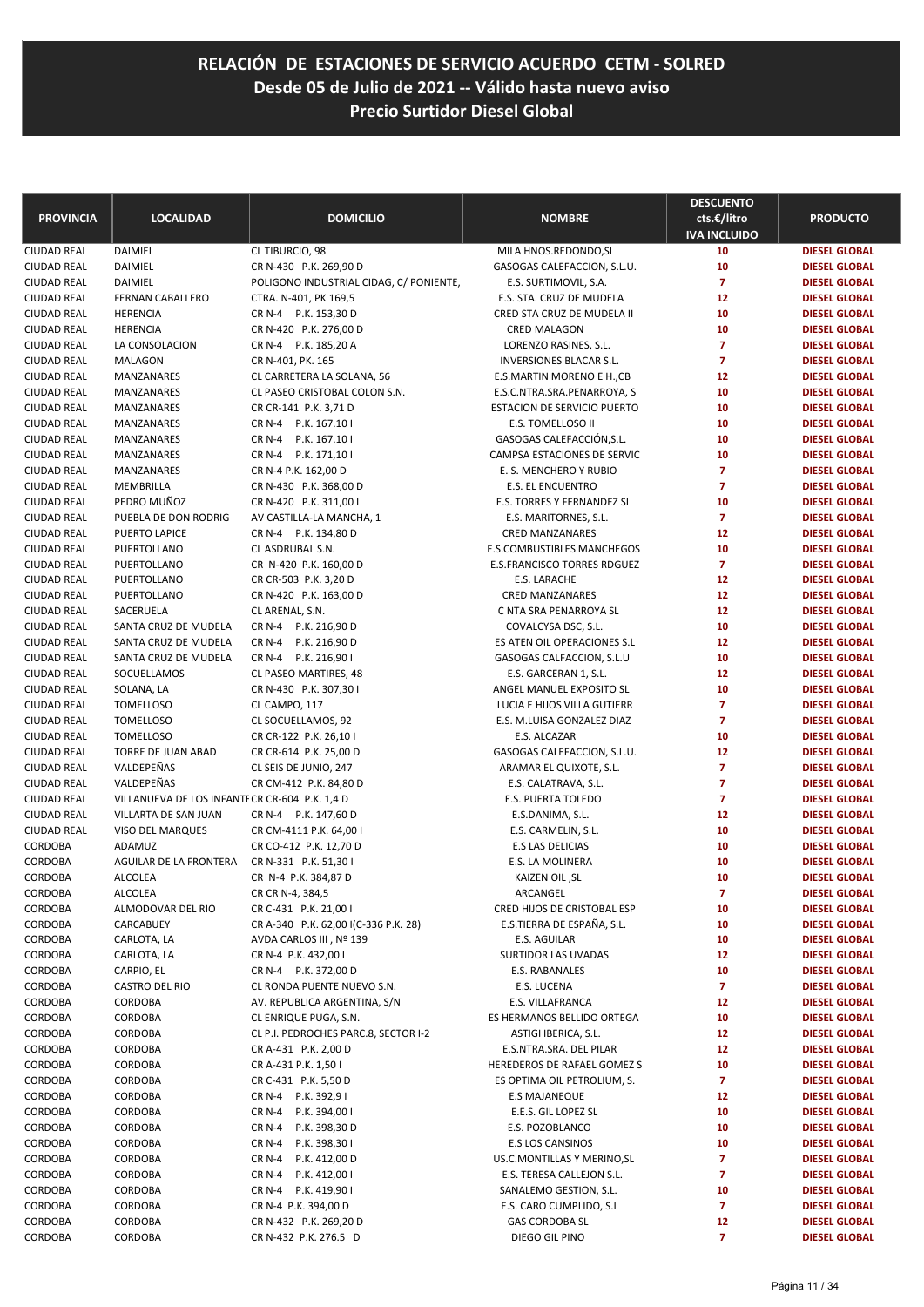| <b>PROVINCIA</b>   | <b>LOCALIDAD</b>                               | <b>DOMICILIO</b>                                                | <b>NOMBRE</b>                                        | <b>DESCUENTO</b><br>cts.€/litro<br><b>IVA INCLUIDO</b> | <b>PRODUCTO</b>                              |
|--------------------|------------------------------------------------|-----------------------------------------------------------------|------------------------------------------------------|--------------------------------------------------------|----------------------------------------------|
| CORDOBA            | CORDOBA                                        | CR N-432, P.K. 265,00 I                                         | ES DALUFERCAN SL                                     | 10                                                     | <b>DIESEL GLOBAL</b>                         |
| CORDOBA            | CORDOBA                                        | POL. LAS QUEMADAS, P-29 B                                       | CAMPSARED SAN ALVARO                                 | $\overline{7}$                                         | <b>DIESEL GLOBAL</b>                         |
| CORDOBA            | DOÑA MENCIA                                    | CR C-327 P.K. 92,00 I                                           | <b>E.S PARQUE LOGISTICO</b>                          | 10                                                     | <b>DIESEL GLOBAL</b>                         |
| CORDOBA            | EL VACAR OBEJO                                 | CR N-432 P.K. 239,58 I                                          | E.S ANDRYMAR, S.L                                    | 12                                                     | <b>DIESEL GLOBAL</b>                         |
| CORDOBA            | <b>FUENTE PALMERA</b>                          | CR A-440 P.K. 8,00 D                                            | H.YTE JOSÉ MORENO MORENO                             | 10                                                     | <b>DIESEL GLOBAL</b>                         |
| CORDOBA            | FUENTE PALMERA(LOS VILLA CR SE-138 P.K. 8.80 I |                                                                 | E.S. LA REINA, S.L.                                  | 10                                                     | <b>DIESEL GLOBAL</b>                         |
| CORDOBA            | HIGUERON, EL                                   | CR N-437 P.K. 8,101                                             | ES HIJOS DE JOAQUIN DOMINGU                          | 10                                                     | <b>DIESEL GLOBAL</b>                         |
| CORDOBA            | LUCENA                                         | CL RONDA DE SAN FRANCISCO S.N.                                  | DOMIPETROL, S.L.                                     | 10                                                     | <b>DIESEL GLOBAL</b>                         |
| CORDOBA            | LUCENA                                         | CL VIÑUELAS, 2 (INTERS. CRTA CABRA, S.N)                        | E.S. EL MIRADOR                                      | 10                                                     | <b>DIESEL GLOBAL</b>                         |
| CORDOBA<br>CORDOBA | LUCENA<br>LUCENA                               | CR A-45 P.K. 51,00 D                                            | E.S. SAHEFE, S.L.                                    | 10<br>10                                               | <b>DIESEL GLOBAL</b><br><b>DIESEL GLOBAL</b> |
| CORDOBA            | MONTALBAN DE CORDOBA                           | CR A-45 P.K. 51,00 I<br>CR CO-741 P.K. 3.20 D                   | E.S.PUERTA DE LOS PEDROCHES<br>ES LA ZAMORA BERMUDEZ | 10                                                     | <b>DIESEL GLOBAL</b>                         |
| CORDOBA            | MONTEMAYOR                                     | CR N-331 P.K. 38,00 I                                           | E.S EL SASTRE, SL                                    | 10                                                     | <b>DIESEL GLOBAL</b>                         |
| CORDOBA            | MONTIELA, LA                                   | CR CO-740 P.K. 23,00 D                                          | E.S. LUCENA AUTOVIA M.D.                             | 10                                                     | <b>DIESEL GLOBAL</b>                         |
| CORDOBA            | MORILES-LUCENA                                 | CR CO-761 P.K. 1,00 I                                           | ES LUCENA AUTOVIA M.IZQ                              | 10                                                     | <b>DIESEL GLOBAL</b>                         |
| CORDOBA            | NUEVA CARTEYA                                  | CR C-282 P.K. 17,30 I                                           | E.S.LAS CIGUEÑAS                                     | 10                                                     | <b>DIESEL GLOBAL</b>                         |
| CORDOBA            | PALMA DEL RIO                                  | AV DIPUTACION, 85                                               | ES PETROSOL GESTION SL                               | 10                                                     | <b>DIESEL GLOBAL</b>                         |
| CORDOBA            | PALMA DEL RIO                                  | CL AVENIDA PAZ S.N.                                             | E.S. LOS ALAMOS                                      | 10                                                     | <b>DIESEL GLOBAL</b>                         |
| CORDOBA            | POZOBLANCO                                     | CR C-420 P.K. 131,40 I                                          | E.S. GUADALOIL, S.L.                                 | 12                                                     | <b>DIESEL GLOBAL</b>                         |
| CORDOBA            | <b>PUENTE GENIL</b>                            | CL ESTEPA, S.N.                                                 | JAFOCAR.S.C.A                                        | 10                                                     | <b>DIESEL GLOBAL</b>                         |
| CORDOBA            | RAMBLA, LA                                     | CR CO-741 P.K. 0.80 I                                           | E.S. ALMODOVAR                                       | $\overline{7}$                                         | <b>DIESEL GLOBAL</b>                         |
| CORDOBA            | <b>SANTA CRUZ</b>                              | CR N-432 P.K. 298,40 I                                          | SANALEMO GESTION, S.L.                               | 10                                                     | <b>DIESEL GLOBAL</b>                         |
| CORDOBA            | SANTAELLA                                      | CL CIRCUNVALACION S.N.                                          | CARBURANTES MONTALBAN, S.L                           | $\overline{7}$                                         | <b>DIESEL GLOBAL</b>                         |
| CORDOBA            | TORRECAMPO                                     | CR CO-313 P.K. 1,10 D                                           | SANALEMO GESTION, S.L.                               | 10                                                     | <b>DIESEL GLOBAL</b>                         |
| CORDOBA            | VILLA DEL RIO                                  | CR ANTIG.N-4 (TRAMO ORIENTAL), N 16 I                           | JESUS MARIA GAMEZ RIVAS                              | $\overline{7}$                                         | <b>DIESEL GLOBAL</b>                         |
| CORDOBA            |                                                | VILLAFRANCA DE CORDOBA CR CO-5+68 P.K. 1,40 I (VILLANUEVA-ALAM) | TASONIS DIRECTORSHIP, S.L.                           | 12                                                     | <b>DIESEL GLOBAL</b>                         |
| CORDOBA            | VILLANUEVA CORDOBA                             | CR A-420 P.K. 74,10 I                                           | CRED LAS PALMERAS                                    | 12                                                     | <b>DIESEL GLOBAL</b>                         |
| CORDOBA            | VILLANUEVA DE CORBOBA                          | CR C-420 P.K. 154,00 D                                          | E.S. MONCAVIMA, S.L.                                 | 10                                                     | <b>DIESEL GLOBAL</b>                         |
| CORDOBA            | VILLANUEVA DEL DUQUE                           | CR N-502 P.K. 366,50 D                                          | TORRELINARES, S.L.                                   | 10                                                     | <b>DIESEL GLOBAL</b>                         |
| CORDOBA            | VILLANUEVA DEL DUQUE                           | CR A-420 P.K. 105,00 D                                          | E.S. CHINALES                                        | $\overline{7}$                                         | <b>DIESEL GLOBAL</b>                         |
| CORDOBA            | VISO, EL                                       | CR N-502 P.K. 354,20 D                                          | ES DE SERVICIO GIL LOPEZ                             | 12                                                     | <b>DIESEL GLOBAL</b>                         |
| CUENCA             | ALBERCA DE ZANCARA                             | CR CM-3110 P.K. 30,60 I                                         | <b>E.S. LOS PALANCARES</b>                           | 12                                                     | <b>DIESEL GLOBAL</b>                         |
| CUENCA             | ALMODOVAR DEL PINAR                            | CR N-320 P.K. 91,90 I                                           | <b>E.S. HONRUBIA</b>                                 | 10                                                     | <b>DIESEL GLOBAL</b>                         |
| CUENCA             | ATALAYA DEL CAÑAVATE                           | CR CUV-8306 P.K. 6,60 D (A-3 P.K. 177I)                         | B.F.SERVICIOS OIL S.A.                               | 12                                                     | <b>DIESEL GLOBAL</b>                         |
| CUENCA             | <b>BELINCHON</b>                               | CR N-3 P.K. 71,9 D                                              | ARBA, S.A.                                           | 12                                                     | <b>DIESEL GLOBAL</b>                         |
| CUENCA             | CAMPOS DEL PARAISO                             | CR N-400 P.K. 124,70 I (ANTIGUA)                                | E.S. LORENA Y NATALIA S.A.                           | 10                                                     | <b>DIESEL GLOBAL</b>                         |
| CUENCA             | CASTILLEJO DE INIESTA                          | CR A-3 P.K. 225,00 I                                            | VIADEL GONZALEZ, C.B.                                | $\overline{7}$                                         | <b>DIESEL GLOBAL</b>                         |
| CUENCA             | <b>CUENCA</b>                                  | CL HERMANOS BECERRIL, 2                                         | E.S. PETRODEA, S.L.                                  | 10                                                     | <b>DIESEL GLOBAL</b>                         |
| <b>CUENCA</b>      | <b>CUENCA</b>                                  | CR N-320 P.K. 136,50 D                                          | E.S. AREA LA TORRETA, S.L.                           | 12                                                     | <b>DIESEL GLOBAL</b>                         |
| CUENCA             | <b>CUENCA</b>                                  | CR N-400 P.K. 176,90 I                                          | E.S. ALVAREZ, S.L.                                   | $\overline{7}$                                         | <b>DIESEL GLOBAL</b>                         |
| CUENCA             | <b>HONRUBIA</b>                                | CR CM-3112 P.K. 28,00 D                                         | ARBA, S.A.                                           | 12                                                     | <b>DIESEL GLOBAL</b>                         |
| CUENCA             | INIESTA                                        | CR CM-311 P.K. 17,30 D                                          | E.S. MOTILLA                                         | 10                                                     | <b>DIESEL GLOBAL</b>                         |
| <b>CUENCA</b>      | LA MELGOSA                                     | CR N-320 P.K. 131,40 I                                          | MIGUEL A. CORTES DAVILA                              | 12                                                     | <b>DIESEL GLOBAL</b>                         |
| CUENCA             | MESAS, LAS                                     | CR CM-3102 P.K. 35,10 I                                         | E.S. BELINCHON                                       | 10                                                     | <b>DIESEL GLOBAL</b>                         |
| CUENCA             | MOTILLA DEL PALANCAR<br>MOTILLA DEL PALANCAR   | CR A-3 P.K. 212,00 I<br>CR N-3 P.K. 199,37 D                    | E.S. GEOSCRI, S.L.<br>E.S. FUENTE CASAMAYOR, S.L     | 12<br>$\overline{7}$                                   | <b>DIESEL GLOBAL</b><br><b>DIESEL GLOBAL</b> |
| CUENCA<br>CUENCA   | POZO AMARGO                                    | CR A-31 SALIDA 19, P.K. 19,5                                    | AREA DE SERVICIO MOTILLANA,                          | 10                                                     | <b>DIESEL GLOBAL</b>                         |
| CUENCA             | SAELICES                                       | CR N-3 P.K. 108.40 D                                            | CONQUENSE LEVANTINA SL                               | 12                                                     | <b>DIESEL GLOBAL</b>                         |
| CUENCA             | SAELICES                                       | CR N-3 P.K. 108.40 I                                            | MARTINOIL 2013, S.L.L.                               | $\overline{7}$                                         | <b>DIESEL GLOBAL</b>                         |
| CUENCA             | SAN CLEMENTE                                   | CR N-310 P.K. 153,33 I                                          | ES.CPCION.TRILLO IRNAN                               | 7                                                      | <b>DIESEL GLOBAL</b>                         |
| CUENCA             | TALAYUELAS                                     | CR N-330 P.K. 227,00 D                                          | ES G GOMEZ Y PALOMARES SL                            | 10                                                     | <b>DIESEL GLOBAL</b>                         |
| CUENCA             | VILLANUEVA DE LA JARA                          | CR N-320 P.K. 56,00 D                                           | E.S. WAY ATALAYA, S.L.                               | 12                                                     | <b>DIESEL GLOBAL</b>                         |
| CUENCA             | VILLARES DEL SAZ                               | CR N-3 P.K. 131,201                                             | E.S.MEDELGA S.L.                                     | $\overline{7}$                                         | <b>DIESEL GLOBAL</b>                         |
| CUENCA             | <b>VILLAS VIEJAS</b>                           | CR A-3 P.K. 111,00 I                                            | ES ECOFORESTAL ENERGY SL                             | 12                                                     | <b>DIESEL GLOBAL</b>                         |
| CUENCA             | ZAFRA DE ZANCARA                               | CR N-3 P.K. 121 I                                               | ALMENDROS DE POZOAMARGO, SL                          | 12                                                     | <b>DIESEL GLOBAL</b>                         |
| GERONA             | AIGUAVIVA                                      | CR N-2 P.K. 708,00 I                                            | CAMPSARED LLORET                                     | $\overline{7}$                                         | <b>DIESEL GLOBAL</b>                         |
| GERONA             | AMER                                           | CR C-63 P.K. 48,62 D                                            | E.S. PARQUE                                          | 7                                                      | <b>DIESEL GLOBAL</b>                         |
| GERONA             | ARBUCIES                                       | CL VARIANTE ARBUCIAS-S.HILARIO S.N.                             | <b>BLANES</b>                                        | 7                                                      | <b>DIESEL GLOBAL</b>                         |
| <b>GERONA</b>      | <b>BANYOLES</b>                                | CL ALFONSO XII, 161                                             | E.S. CELRA                                           | 7                                                      | <b>DIESEL GLOBAL</b>                         |
| GERONA             | BESALU                                         | CR N-260 P.K. 63,70 I                                           | C.I.S. EMPORDA, S.L                                  | $\overline{ }$                                         | <b>DIESEL GLOBAL</b>                         |
| GERONA             | <b>BLANES</b>                                  | CR ACCESO COSTA BRAVA, 2                                        | E.S. REPSOL LA JONQUERA                              | 12                                                     | <b>DIESEL GLOBAL</b>                         |
| GERONA             | CALONGE                                        | CR GE-667 P.K. 1.03 D                                           | S.C. DE PETROLIS S.A.                                | 10                                                     | <b>DIESEL GLOBAL</b>                         |
| GERONA             | CAMPELLES                                      | CR N-152 P.K. 118,00 D                                          | E.S. RALLY, S.A                                      | 7                                                      | <b>DIESEL GLOBAL</b>                         |
| GERONA             | CASSA DE LA SELVA                              | CR C-250 P.K. 9.83 I                                            | PALAFRUGELL                                          | $\overline{ }$                                         | <b>DIESEL GLOBAL</b>                         |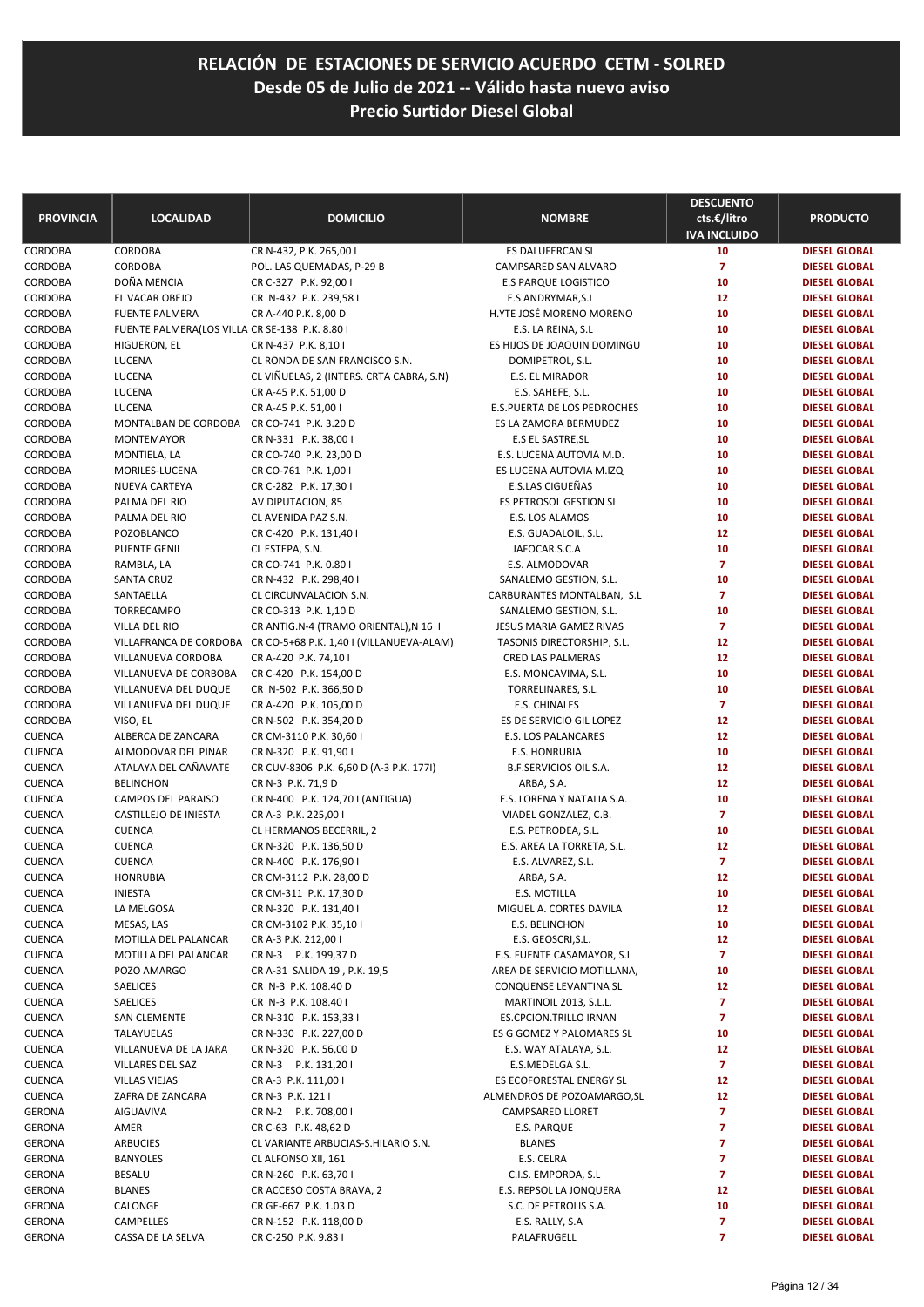| <b>PROVINCIA</b>               | <b>LOCALIDAD</b>                             | <b>DOMICILIO</b>                                             | <b>NOMBRE</b>                                 | <b>DESCUENTO</b><br>cts.€/litro  | <b>PRODUCTO</b>                              |
|--------------------------------|----------------------------------------------|--------------------------------------------------------------|-----------------------------------------------|----------------------------------|----------------------------------------------|
|                                |                                              |                                                              |                                               | <b>IVA INCLUIDO</b>              |                                              |
| <b>GERONA</b>                  | CASTELLO D'EMPURIAS                          | CL ORLINA, S.N.                                              | E.S. AUSELLE I FILLS, S.L.                    | $\overline{7}$                   | <b>DIESEL GLOBAL</b>                         |
| <b>GERONA</b>                  | CASTELL-PLATJA D¿ARO                         | AV DE CASTELL D'ARO, P.K. 12,2 I                             | E.S.SERVEIS LA PERA S.L.                      | $\overline{7}$                   | <b>DIESEL GLOBAL</b>                         |
| <b>GERONA</b>                  | CELLERA DE TER, LA                           | CR C-63 P.K. 41,00 I                                         | E.S. LA TRAMUNTANA                            | 12                               | <b>DIESEL GLOBAL</b>                         |
| GERONA                         | CELRA                                        | CR C-66 P.K. 30,50 I                                         | E.S. PALOL                                    | $\overline{7}$                   | <b>DIESEL GLOBAL</b>                         |
| <b>GERONA</b>                  | <b>FIGUERAS</b>                              | CR C-260 P.K. 27.56 D                                        | E.S. LES TRIES                                | $\overline{7}$<br>$\overline{7}$ | <b>DIESEL GLOBAL</b>                         |
| <b>GERONA</b><br>GERONA        | <b>FIGUERAS</b><br><b>FIGUERAS</b>           | CR C-260 P.K. 28,00 I<br>CR N-2A P.K. 4,50 D                 | E.S. BUGANTO SL<br>SOC. CATALANA DE PETROLIS, | 10                               | <b>DIESEL GLOBAL</b><br><b>DIESEL GLOBAL</b> |
| GERONA                         | <b>FIGUERAS</b>                              | CR N-2A P.K. 7,80 A                                          | E.S. PLATJA D ARO                             | $\overline{7}$                   | <b>DIESEL GLOBAL</b>                         |
| <b>GERONA</b>                  | <b>GARRIGAS</b>                              | AU AP-7 P.K. 35,00 D                                         | <b>ESTACIO SERVEI AMER SL</b>                 | 12                               | <b>DIESEL GLOBAL</b>                         |
| <b>GERONA</b>                  | <b>GIRONA</b>                                | CL BARCELONA, 208                                            | E.S. CALIFORNIA, S.L.                         | 10                               | <b>DIESEL GLOBAL</b>                         |
| GERONA                         | <b>GIRONA</b>                                | CL CRUZ S.N.                                                 | E.S. CALONGE                                  | $\overline{7}$                   | <b>DIESEL GLOBAL</b>                         |
| <b>GERONA</b>                  | JONQUERA, LA                                 | AU AP-7 P.K. 7,00 D                                          | E.S. REPSOL MAS MORATO                        | 12                               | <b>DIESEL GLOBAL</b>                         |
| <b>GERONA</b>                  | JONQUERA, LA                                 | CR N-2 P.K. 772,50 D                                         | VILALTA CORPORACION, S.A.                     | $\overline{7}$                   | <b>DIESEL GLOBAL</b>                         |
| GERONA                         | JONQUERA, LA                                 | CR N-2 P.K. 772,50 I                                         | E.S. ARMENGOL MORALES, S.L.                   | 12                               | <b>DIESEL GLOBAL</b>                         |
| GERONA                         | LLAGOSTERA                                   | CR C-250 P.K. 19,00 I                                        | E.S. DE GERONA II                             | $\overline{7}$                   | <b>DIESEL GLOBAL</b>                         |
| <b>GERONA</b>                  | LLANÇA                                       | CR N-260 P.K. 17,40 I                                        | <b>E.S.LA CLARIANA</b>                        | 12                               | <b>DIESEL GLOBAL</b>                         |
| <b>GERONA</b>                  | LLERS                                        | Barri dels Hostalets - sector c-2                            | E.S. NIMACI, S.L.                             | 12                               | <b>DIESEL GLOBAL</b>                         |
| <b>GERONA</b>                  | LLORET DE MAR                                | AVDA, VIDRERES                                               | E.S. ULLA                                     | $\overline{7}$                   | <b>DIESEL GLOBAL</b>                         |
| <b>GERONA</b>                  | MAÇANET DE LA SELVA                          | AU AP-7 P.K. 86,00 D                                         | E.S. JOSE REUS PALAU                          | 12                               | <b>DIESEL GLOBAL</b>                         |
| GERONA                         | OLOT                                         | CL AVDA. EUROPA (PARCELA 7)                                  | E.S. MORER PUIGCERDA S.A.                     | $\overline{7}$                   | <b>DIESEL GLOBAL</b>                         |
| GERONA                         | OLOT                                         | CL CARRETRA SANTA COLOMA, S.N.                               | E.S. FIGUERAS                                 | $\overline{7}$                   | <b>DIESEL GLOBAL</b>                         |
| <b>GERONA</b>                  | OLOT                                         | CL LES TRIES, 70-78                                          | E.S. BAÑOLAS                                  | $\overline{7}$                   | <b>DIESEL GLOBAL</b>                         |
| <b>GERONA</b>                  | PALAFRUGELL                                  | AV DE ESPAÑA, S.N.                                           | GIRONES OIL, S.L.                             | 12                               | <b>DIESEL GLOBAL</b>                         |
| <b>GERONA</b>                  | PALAMOS                                      | MI C-31 pk 326,9 (enlace Vall Llrega)                        | ES SILS SL                                    | 12                               | <b>DIESEL GLOBAL</b>                         |
| <b>GERONA</b>                  | PALOL DE REVARDIT                            | CR C-66 P.K. 36 D                                            | E.S. RALLY, S.A.                              | $\overline{7}$<br>$\overline{7}$ | <b>DIESEL GLOBAL</b>                         |
| <b>GERONA</b><br><b>GERONA</b> | PERA, LA<br>PUIGCERDA                        | CR C-66 P.K. 18,80 D<br>CL AVENIDA CATALUNYA, 38             | E.S. RALLY, S.A<br>ES PETRO GERROTXA          | $\overline{7}$                   | <b>DIESEL GLOBAL</b><br><b>DIESEL GLOBAL</b> |
| GERONA                         | PUIGCERDA                                    | CR N-152 P.K. 171,00 D                                       | E.S. LLAGOSTERA                               | $\overline{7}$                   | <b>DIESEL GLOBAL</b>                         |
| GERONA                         | <b>RIPOLL</b>                                | CL PASEO RAGULL, 12-14                                       | GIRONES OIL S.L.                              | $\overline{7}$                   | <b>DIESEL GLOBAL</b>                         |
| <b>GERONA</b>                  | RIUDARENES                                   | CR GE-555 P.K. 7,00 I (VARIANTE N-2                          | E.S. RALLY, S.A                               | $\overline{7}$                   | <b>DIESEL GLOBAL</b>                         |
| <b>GERONA</b>                  | <b>ROSAS</b>                                 | CR C-260 P.K. 42,.50 D                                       | E.S.EMPURIABRAVA                              | $\overline{7}$                   | <b>DIESEL GLOBAL</b>                         |
| GERONA                         | SERINYA                                      | CR C-66 P.K. 24,00 D                                         | <b>E.S.LA EUROPEA</b>                         | 12                               | <b>DIESEL GLOBAL</b>                         |
| GERONA                         | <b>SILS</b>                                  | CR C-63 P.K. 17,00 D                                         | SDAD. CATALANA DE PETROLIS,                   | 10                               | <b>DIESEL GLOBAL</b>                         |
| GERONA                         | <b>ULLA</b>                                  | CR C-31 P.K. 350,50 I                                        | <b>CRED HOSTALETS</b>                         | 12                               | <b>DIESEL GLOBAL</b>                         |
| <b>GERONA</b>                  | VILADEMULS                                   | CR N-2 P.K. 731,00 I                                         | PETITMARC RIUDARENAS, S.L.                    | $\overline{7}$                   | <b>DIESEL GLOBAL</b>                         |
| GIRONA                         | <b>GIRONA</b>                                | CALLE SANTA COLOMA, 42                                       | <b>MAS XIRGU</b>                              | $\overline{7}$                   | <b>DIESEL GLOBAL</b>                         |
| GRANADA                        | <b>ALBOLOTE</b>                              | C/LOJA SN                                                    | E.S. RAMBAR, S.A.                             | 10                               | <b>DIESEL GLOBAL</b>                         |
| <b>GRANADA</b>                 | <b>ALBOLOTE</b>                              | CR GR-4 P.K. 2,35 D                                          | E.S. CARTUJA                                  | $\overline{7}$                   | <b>DIESEL GLOBAL</b>                         |
| GRANADA                        | <b>ALMACILES</b>                             | CR C-330 P.K. 88,00 D                                        | E.S LA LOMA                                   | 12                               | <b>DIESEL GLOBAL</b>                         |
| <b>GRANADA</b>                 | COZVIJAR                                     | CR A-44 P.K. 153,00 D                                        | PIÑAR MARTIN 2000, S.L.                       | 12                               | <b>DIESEL GLOBAL</b>                         |
| <b>GRANADA</b>                 | <b>CUEVAS DEL CAMPO</b>                      | CR A-315 P.K. 76,00 D                                        | <b>E.S. NEPTUNO</b>                           | $\overline{7}$                   | <b>DIESEL GLOBAL</b>                         |
| GRANADA                        | <b>DEIFONTES</b>                             | CR A-44 P.K. 105,00 I                                        | E.S. LA CHANA                                 | 7                                | <b>DIESEL GLOBAL</b>                         |
| GRANADA                        | DIEZMA                                       | CR A-92 P.K. 279,00 D                                        | AREA DE SERVICIO EL OLIVAR,                   | 10                               | <b>DIESEL GLOBAL</b><br><b>DIESEL GLOBAL</b> |
| GRANADA<br>GRANADA             | <b>DIEZMA</b><br>GOR                         | CR A-92 P.K. 279,08 I<br>CR A-92 (NORTE N-342) P.K. 208,00 D | E.S. LANJARON<br><b>LOS VERGELES</b>          | 12<br>$\overline{ }$             | <b>DIESEL GLOBAL</b>                         |
| GRANADA                        | GRANADA                                      | AVENIDA DE LAS ALPUJARRAS S/N                                | E.S. EL PADUL                                 | 10                               | <b>DIESEL GLOBAL</b>                         |
| GRANADA                        | GRANADA                                      | CL AVENIDA DE ANDALUCIA, S.N.                                | CAMPSA ES SA                                  | 7                                | <b>DIESEL GLOBAL</b>                         |
| GRANADA                        | GRANADA                                      | CL AVENIDA DE ANDALUCIA, S.N.                                | ES JOSERAL 2016 SL                            | 10                               | <b>DIESEL GLOBAL</b>                         |
| GRANADA                        | GRANADA                                      | CL AVENIDA PULIANAS S.N.                                     | GAMEZ CORDOVILLA, S.L.                        | 10                               | <b>DIESEL GLOBAL</b>                         |
| GRANADA                        | GRANADA                                      | CL PROLONGACION RECOGIDAS, S.N.                              | A.S. HUETOR TAJAR 2020, S.L                   | 10                               | <b>DIESEL GLOBAL</b>                         |
| GRANADA                        | GRANADA                                      | CL SULTANA, 9                                                | E.S DE LORETO                                 | 7                                | <b>DIESEL GLOBAL</b>                         |
| GRANADA                        | HUESCAR                                      | CL BARROETA S.N.                                             | E.S. SAN ISIDRO                               | 12                               | <b>DIESEL GLOBAL</b>                         |
| GRANADA                        | HUETOR SANTILLAN                             | CR A-92 P.K. 263,00 D                                        | ES MORENO FERNANDEZ MANUEL                    | 12                               | <b>DIESEL GLOBAL</b>                         |
| GRANADA                        | <b>HUETOR TAJAR</b>                          | CR A-92 P.K. 200,30 I                                        | ES LORETO SL                                  | $\overline{7}$                   | <b>DIESEL GLOBAL</b>                         |
| GRANADA                        | <b>IZNALLOZ</b>                              | CR C-336 P.K. 1,00 D                                         | PARAISO ESTACION NORTE, S.L                   | 10                               | <b>DIESEL GLOBAL</b>                         |
| GRANADA                        | <b>IZNALLOZ</b>                              | CR C-336 P.K. 1,00 I                                         | ES.C.Y.S.SANCHEZ FERRER, SL                   | 12                               | <b>DIESEL GLOBAL</b>                         |
| GRANADA                        | LACHAR                                       | A-92 SALIDA 220                                              | GESBALISA, SOCIEDAD LIMITAD                   | 10                               | <b>DIESEL GLOBAL</b>                         |
| GRANADA                        | LANJARON                                     | CL SEÑOR DE EXPIRACION S.N.                                  | ATLANTIC ROMERO GESTION SL                    | 12                               | <b>DIESEL GLOBAL</b>                         |
| GRANADA                        | LOJA                                         | CR N-342 P.K. 483,00 I                                       | E.S. DEIFONTES                                | 10                               | <b>DIESEL GLOBAL</b>                         |
| GRANADA                        | LOJA                                         | CR N-342 P.K. 485,00 I                                       | <b>ALBOLOTE</b>                               | $\overline{ }$                   | <b>DIESEL GLOBAL</b>                         |
| GRANADA                        | MORALEDA DE ZAFAYONA                         | CR A-92 P.K. 210,00 D                                        | E.S. SANTA FE                                 | 12                               | <b>DIESEL GLOBAL</b>                         |
| GRANADA<br>GRANADA             | MORALEDA DE ZAFAYONA                         | CR A-92 P.K. 212,70 I<br>CR A-92 P.K. 211,20 D               | E.S. HUESCAR<br>LAS TORRES, S.L.              | 12<br>7                          | <b>DIESEL GLOBAL</b><br><b>DIESEL GLOBAL</b> |
| GRANADA                        | MORALEDA DE ZAFAYONA<br>MORALEDA DE ZAFAYONA | CR A-92 P.K. 212,7 D                                         | GAMEZ CORDOVILLA, S.L.                        | 10                               | <b>DIESEL GLOBAL</b>                         |
|                                |                                              |                                                              |                                               |                                  |                                              |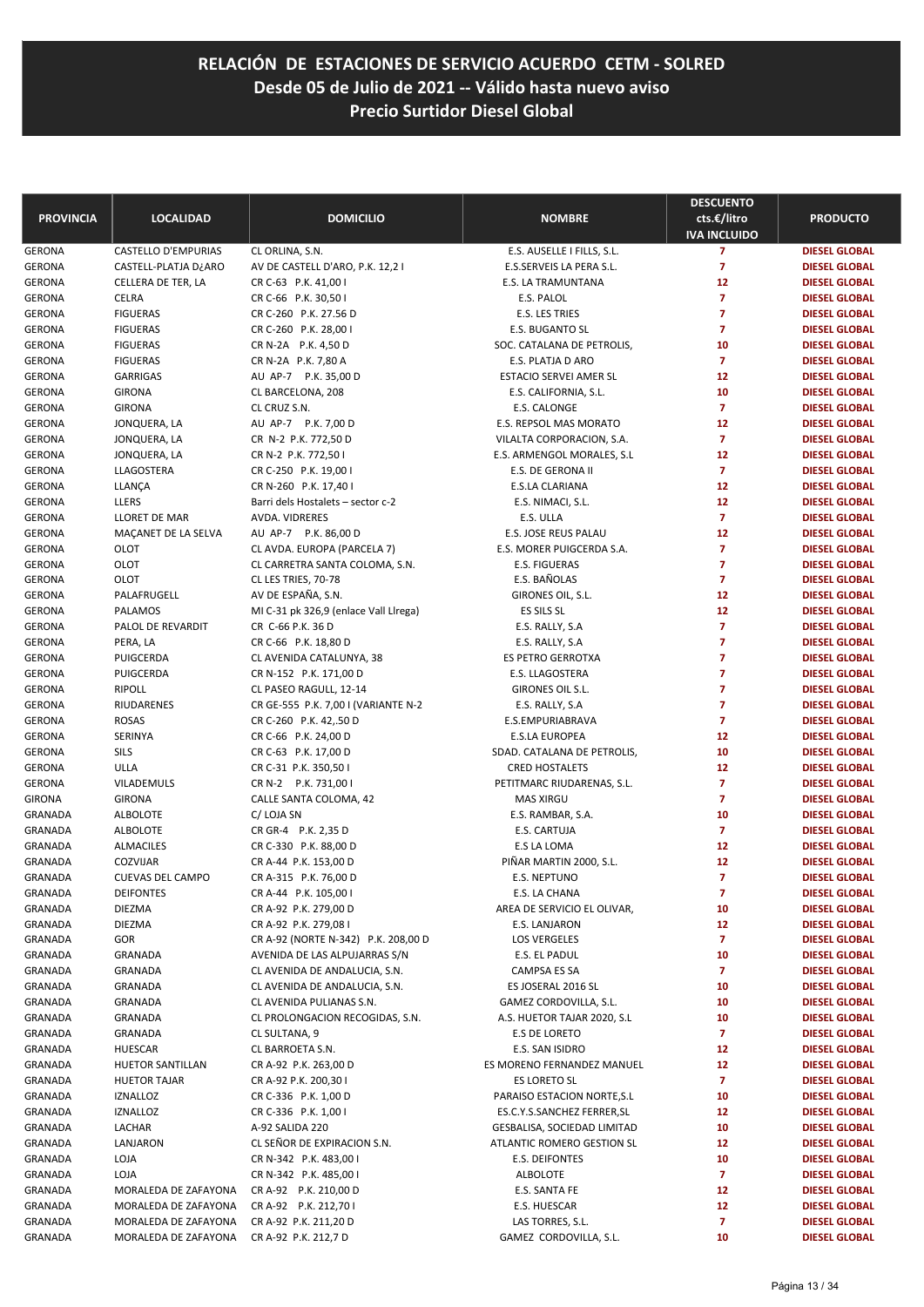| <b>PROVINCIA</b>                     | <b>LOCALIDAD</b>                   | <b>DOMICILIO</b>                                         | <b>NOMBRE</b>                               | <b>DESCUENTO</b><br>cts.€/litro<br><b>IVA INCLUIDO</b> | <b>PRODUCTO</b>                              |
|--------------------------------------|------------------------------------|----------------------------------------------------------|---------------------------------------------|--------------------------------------------------------|----------------------------------------------|
| <b>GRANADA</b>                       | <b>MOTRIL</b>                      | CL AVENIDA ANDALUCIA, 11                                 | INDALICA COPEC, S.A. - DIEZ                 | 12                                                     | <b>DIESEL GLOBAL</b>                         |
| <b>GRANADA</b>                       | PADUL                              | CR A-44 P.K. 147,00 D                                    | E.S.MORALEDA                                | 12                                                     | <b>DIESEL GLOBAL</b>                         |
| <b>GRANADA</b>                       | <b>PELIGROS</b>                    | CR A-44 P.K. 125,00 I                                    | ATLANTIC ROMERO GESTION, SL                 | 12                                                     | <b>DIESEL GLOBAL</b>                         |
| GRANADA                              | SALOBREÑA                          | CL AVENIDA PERONE S.N.                                   | E.S CONTRERAS UNICA, S.L.                   | 10                                                     | <b>DIESEL GLOBAL</b>                         |
| GRANADA                              | <b>SANTA FE</b>                    | CR N-329 P.K. 3,60 D                                     | E.S. MOTRIL S.A.                            | $\overline{7}$                                         | <b>DIESEL GLOBAL</b>                         |
| <b>GRANADA</b>                       | <b>VENTAS DE HUELMA</b>            | CR C-340 P.K. 20,80 D                                    | INDALICA COPEC, S.A.- DIEZM                 | 12                                                     | <b>DIESEL GLOBAL</b>                         |
| <b>GUADALAJARA</b>                   | ALCOLEA DEL PINAR                  | CR A-2 P.K. 135,00 I                                     | PETROALCOLEA S.L                            | 8                                                      | <b>DIESEL GLOBAL</b>                         |
| GUADALAJARA                          | ALCOLEA DEL PINAR                  | CR A-2 P.K. 132,20 D                                     | ES SALAS GESTION DE CARBURA                 | 12                                                     | <b>DIESEL GLOBAL</b>                         |
| <b>GUADALAJARA</b>                   | ALMOGUERA                          | CR CM-219 P.K. 17,30 D                                   | ES DANIEL IBAÑEZ DE LA PEÑA                 | 12                                                     | <b>DIESEL GLOBAL</b>                         |
| GUADALAJARA                          | <b>ALOVERA</b>                     | CR A-2 P.K. 45,60 D                                      | GPV-GUADALAJARA                             | $\overline{7}$                                         | <b>DIESEL GLOBAL</b>                         |
| GUADALAJARA                          | AZUQUECA DE HENARES                | CL AVENIDA ALCALA, PARCELAS 84-85                        | E.S. ALOVERA                                | 12                                                     | <b>DIESEL GLOBAL</b>                         |
| GUADALAJARA                          | AZUQUECA DE HENARES                | CR N-320 P.K. 289,70 D                                   | E.S. AZUQUECA                               | $\overline{7}$                                         | <b>DIESEL GLOBAL</b>                         |
| GUADALAJARA                          | <b>BERNINCHES</b>                  | CR N-320 P.K. 239,50 I                                   | <b>CRED MIRABUENO</b>                       | 12                                                     | <b>DIESEL GLOBAL</b>                         |
| GUADALAJARA                          | CABANILLAS DEL CAMPO               | CR A-2 P.K. 49,68 I                                      | CESENA INVERSIONES, S.L.                    | $\overline{7}$                                         | <b>DIESEL GLOBAL</b>                         |
| GUADALAJARA                          | CABANILLAS DEL CAMPO               | CR CM-9100 P.K. 4,00 I                                   | E.S. ENERGIA INTEGRAL IBERI                 | 12                                                     | <b>DIESEL GLOBAL</b>                         |
| GUADALAJARA                          | GUADALAJARA                        | AV FRANCIA, S.N.                                         | ANTONIO MANUEL PORTAL RUIZ                  | $\overline{7}$                                         | <b>DIESEL GLOBAL</b>                         |
| <b>GUADALAJARA</b>                   | GUADALAJARA                        | CL JULIAN BESTEIRO Nº 25                                 | ES SALAS GESTION DE CARBURA                 | 12                                                     | <b>DIESEL GLOBAL</b>                         |
| <b>GUADALAJARA</b>                   | <b>GUADALAJARA</b>                 | CR CM-2004 P.K. 2,60 D                                   | E.S.NUEVA MAYPA, S.L.                       | $\overline{7}$                                         | <b>DIESEL GLOBAL</b>                         |
| <b>GUADALAJARA</b>                   | LEDANCA                            | CR A-2 P.K. 95,00 D                                      | E.S.SANTA CECILIA S.L.                      | $\overline{7}$                                         | <b>DIESEL GLOBAL</b>                         |
| <b>GUADALAJARA</b>                   | LEDANCA                            | CR A-2 P.K. 95,00 I                                      | E.S. SANCHEZ, S.L.                          | 10                                                     | <b>DIESEL GLOBAL</b>                         |
| GUADALAJARA                          | <b>MIRABUENO</b>                   | CR A-2 P.K. 107,00 D                                     | E.S. EL SACRAMENTO, SL                      | 12                                                     | <b>DIESEL GLOBAL</b>                         |
| <b>GUADALAJARA</b>                   | <b>MONDEJAR</b>                    | CR CM-219 P.K. 4,9 D                                     | E.S. GUADALAJARA                            | $\overline{7}$                                         | <b>DIESEL GLOBAL</b>                         |
| GUADALAJARA                          | SACEDON                            | CR N-320 P.K. 221,50 D                                   | E.S. AZUQUECA POLIGONO                      | $\overline{7}$                                         | <b>DIESEL GLOBAL</b>                         |
| GUADALAJARA                          | SACEDON                            | CR CR N-320, 221,5                                       | E.S. MAYPA, S.L.                            | 12                                                     | <b>DIESEL GLOBAL</b>                         |
| <b>GUADALAJARA</b>                   | <b>TORIJA</b>                      | CR A-2 P.K. 72 M.I                                       | E.S. SACEDON S.L.                           | $\overline{7}$                                         | <b>DIESEL GLOBAL</b>                         |
| GUADALAJARA                          | <b>TRIJUEQUE</b>                   | CR A-2 P.K. 75,70 D                                      | E.S. SAN CRISTOBAL                          | 10                                                     | <b>DIESEL GLOBAL</b>                         |
| <b>GUIPUZCOA</b>                     | AGUINAGA                           | CR N-634 P.K. 7,60 A (BDA.DE AGUINAGA)                   | HNOS ESPINO E.S SL M.D                      | 10                                                     | <b>DIESEL GLOBAL</b>                         |
| <b>GUIPUZCOA</b>                     | BEASAIN                            | CR GI-632 P.K. 1,00                                      | <b>CRED ZUBIETA</b>                         | $\overline{7}$                                         | <b>DIESEL GLOBAL</b>                         |
| <b>GUIPUZCOA</b>                     | <b>BEASAIN</b>                     | CR GI-632 P.K. 1,70 I                                    | E.S ARRASATE MONDRAGÓN                      | 10                                                     | <b>DIESEL GLOBAL</b>                         |
| <b>GUIPUZCOA</b>                     | <b>BERGARA</b>                     | CL AMILLAGA, 17                                          | E. S. BERGARA                               | $\overline{7}$                                         | <b>DIESEL GLOBAL</b>                         |
| <b>GUIPUZCOA</b>                     | <b>ELGOIBAR</b>                    | CR N-634 P.K. 56,70 I                                    | E.S. ZAISA II SL                            | 12                                                     | <b>DIESEL GLOBAL</b>                         |
| <b>GUIPUZCOA</b>                     | <b>ESKORIATZA</b>                  | CR AP-1 P.K. 121,50 I                                    | <b>E.S. GUREGAS MIRAMON</b>                 | $\overline{7}$                                         | <b>DIESEL GLOBAL</b>                         |
| <b>GUIPUZCOA</b>                     | <b>HERNANI</b>                     | CR AP-8 P.K. 22,00 D                                     | E.S. ERRONDO, S.L.                          | $\overline{7}$                                         | <b>DIESEL GLOBAL</b>                         |
| <b>GUIPUZCOA</b>                     | <b>HERNANI</b>                     | CR AP-8 P.K. 22,00 I                                     | E.S. IBAETA                                 | $\overline{7}$                                         | <b>DIESEL GLOBAL</b>                         |
| <b>GUIPUZCOA</b>                     | <b>HERNANI</b>                     | CR GI-2132 P.K. 0,40 D                                   | PETRONALCA, S.L.                            | 12                                                     | <b>DIESEL GLOBAL</b>                         |
| <b>GUIPUZCOA</b>                     | <b>HERNANI</b>                     | CR GI-2132 P.K. 0,40 I                                   | E. S. BIDEBIETA                             | $\overline{7}$                                         | <b>DIESEL GLOBAL</b>                         |
| <b>GUIPUZCOA</b>                     | <b>IRUN</b>                        | AVENIDA DE IPARRALDE, 42                                 | <b>E.S ESKORIATZA</b>                       | 10                                                     | <b>DIESEL GLOBAL</b>                         |
| <b>GUIPUZCOA</b>                     | <b>IRUN</b>                        | AVENIDA DE IPARRALDE, 42                                 | HERMANOS ESPINO E.S. S.L.                   | 12                                                     | <b>DIESEL GLOBAL</b>                         |
| <b>GUIPUZCOA</b>                     | <b>IRUN</b>                        | CALLE COMETE SAREA NUM 1                                 | <b>GUREGAS CARBURANTES, S.L</b>             | 10                                                     | <b>DIESEL GLOBAL</b>                         |
| <b>GUIPUZCOA</b>                     | <b>IRUN</b>                        | CL ANTXOTXIPI, 15                                        | E.S. GROS                                   | $\overline{7}$                                         | <b>DIESEL GLOBAL</b>                         |
| <b>GUIPUZCOA</b>                     | <b>IRUN</b>                        | CL AVENIDA DE LETXUMBORRO, S.N.                          | <b>E.S. ITURRALDE</b>                       | $\overline{7}$                                         | <b>DIESEL GLOBAL</b>                         |
| <b>GUIPUZCOA</b>                     | <b>IRUN</b>                        | CL TERMINAL DE ZAISA-BEHOBIA, S.N.                       | E.S. ESKORTZA                               | 10                                                     | <b>DIESEL GLOBAL</b>                         |
| <b>GUIPUZCOA</b>                     | <b>IRUN</b>                        | CR N-121 P.K. 74,10 D                                    | E.S. GUREGAS-AGUINAGA                       | $\overline{ }$                                         | <b>DIESEL GLOBAL</b>                         |
| <b>GUIPUZCOA</b>                     | LASARTE                            | CR N-1 P.K. 451,00 D (BARRIO ZUBIETA                     | E.S. ZAISA III                              | 12                                                     | <b>DIESEL GLOBAL</b>                         |
| <b>GUIPUZCOA</b>                     | MONDRAGON                          | CL AVENIDA DE GUIPUZCOA, 34                              | E.S. BEASAIN                                | $\overline{7}$                                         | <b>DIESEL GLOBAL</b>                         |
| <b>GUIPUZCOA</b>                     | MONDRAGON                          | CR AP-1 P.K. 129,00 D                                    | E.S. TOLOSA                                 | 12                                                     | <b>DIESEL GLOBAL</b>                         |
| <b>GUIPUZCOA</b>                     | <b>OIARTZUN</b>                    | CR GI-3631 P.K. 1,100 I (BDA. ITURRALDE                  | E.S. BIDASOA                                | $\overline{7}$                                         | <b>DIESEL GLOBAL</b>                         |
| <b>GUIPUZCOA</b><br><b>GUIPUZCOA</b> | <b>OIARTZUN</b><br><b>OIARTZUN</b> | CR GI-636 P.K. 5,00 I                                    | E.S HERNANI M.D                             | 12                                                     | <b>DIESEL GLOBAL</b>                         |
|                                      |                                    | CR GI-636 P.K. 4,90 D                                    | E.S. OIARTZUN                               | 12                                                     | <b>DIESEL GLOBAL</b>                         |
| <b>GUIPUZCOA</b>                     | OÑATI                              | CR GI-2630 P.K. 19.80 D<br>CL AVENIDA DE TOLOSA, 188     | HNOS ESPINO E.S. SL M.I                     | 12<br>$\overline{7}$                                   | <b>DIESEL GLOBAL</b>                         |
| <b>GUIPUZCOA</b>                     | SAN SEBASTIAN<br>SAN SEBASTIAN     |                                                          | E.S. MENDIGAIN, S.L.                        | 12                                                     | <b>DIESEL GLOBAL</b>                         |
| <b>GUIPUZCOA</b><br><b>GUIPUZCOA</b> |                                    | CL AVENIDA ZURRIOLA, 32                                  | E.S HERNANI M.I                             | $\overline{z}$                                         | <b>DIESEL GLOBAL</b><br><b>DIESEL GLOBAL</b> |
|                                      | SAN SEBASTIAN                      | CL PASEO ERRONDO, 7                                      | E.S. BIDASOA IZQUIERDO                      | $\overline{7}$                                         |                                              |
| <b>GUIPUZCOA</b><br><b>GUIPUZCOA</b> | SAN SEBASTIAN<br>SAN SEBASTIAN     | CL ZARAUTZ, 136<br>CR GI-3401 P.K. 1,20 D (POL. MIRAMON) | E.S. MAGDALENA, C.B.<br>E. S. PUNTXAS, S.L. | 12                                                     | <b>DIESEL GLOBAL</b><br><b>DIESEL GLOBAL</b> |
| <b>GUIPUZCOA</b>                     | TOLOSA - C.RED                     | CR N-1 P.K. 432,50 I                                     | E.S. MUSAKOLA                               | $\overline{7}$                                         | <b>DIESEL GLOBAL</b>                         |
| <b>GUIPUZCOA</b>                     | <b>TOLOSA - GUREGAS</b>            | CR N-1 P.K. 437,20 D                                     | E.S. ZAISA                                  | 12                                                     | <b>DIESEL GLOBAL</b>                         |
| HUELVA                               | ARACENA                            | CR N-433 P.K. 86,30 I                                    | E.S. EL ROMPIDO                             | $\overline{7}$                                         | <b>DIESEL GLOBAL</b>                         |
| HUELVA                               | AROCHE                             | CR N-433 P.K. 94,201                                     | <b>E.S. CHUCENA NORTE</b>                   | 12                                                     | <b>DIESEL GLOBAL</b>                         |
| HUELVA                               | CARTAYA                            | CR A-49 P.K. 102,00 D                                    | E.S. NUEVA PUNTAUMBRIA                      | $\overline{7}$                                         | <b>DIESEL GLOBAL</b>                         |
| HUELVA                               | CARTAYA                            | CR A-49 P.K. 102,00 I                                    | <b>E.S.LOS BERMEJALES</b>                   | 12                                                     | <b>DIESEL GLOBAL</b>                         |
| HUELVA                               | CARTAYA                            | CR H-4111 P.K. 7,00 I                                    | INMATERGIES, S.L.                           | 12                                                     | <b>DIESEL GLOBAL</b>                         |
| HUELVA                               | CARTAYA                            | CR N-431 PK 110,60 I                                     | E. S. VALVERDE                              | $\overline{7}$                                         | <b>DIESEL GLOBAL</b>                         |
| HUELVA                               | CHUCENA                            | CR A-49 P.K. 37,00 D                                     | E.S. ATENOIL OPERACIONES S.                 | 10                                                     | DIESEL GLOBAL                                |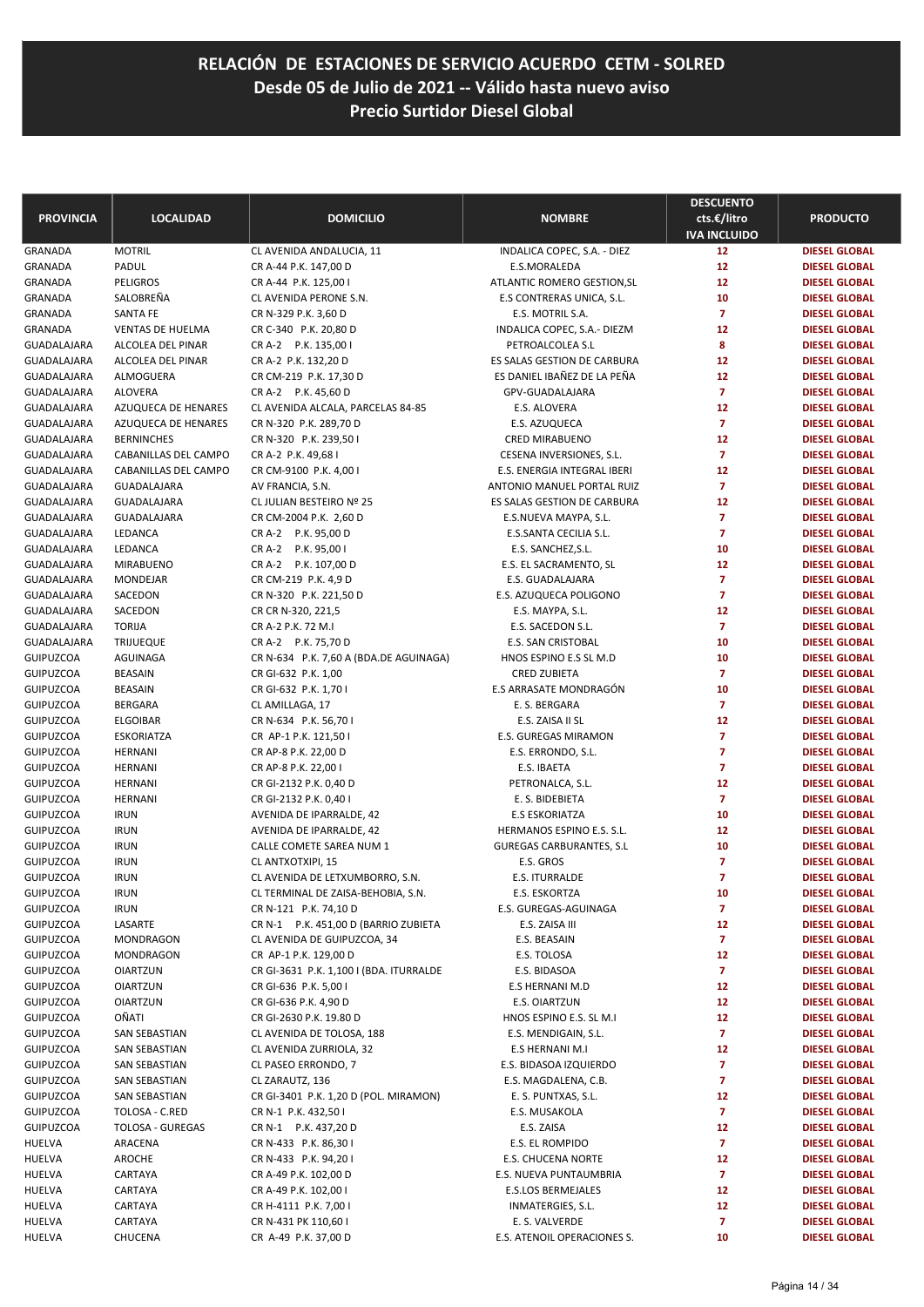| <b>PROVINCIA</b>               | <b>LOCALIDAD</b>          | <b>DOMICILIO</b>                                      | <b>NOMBRE</b>                      | <b>DESCUENTO</b><br>cts.€/litro | <b>PRODUCTO</b>                              |
|--------------------------------|---------------------------|-------------------------------------------------------|------------------------------------|---------------------------------|----------------------------------------------|
|                                |                           |                                                       |                                    | <b>IVA INCLUIDO</b>             |                                              |
| <b>HUELVA</b><br><b>HUELVA</b> | CHUCENA<br><b>HUELVA</b>  | CR A-49 P.K. 37,00 I<br>CL AVENIDA FEDERICO MAYO S.N. | E.S. LA ORDEN<br>E.S ARMIJO        | $\overline{7}$<br>10            | <b>DIESEL GLOBAL</b><br><b>DIESEL GLOBAL</b> |
| <b>HUELVA</b>                  | <b>HUELVA</b>             | CL BARRIADA MOLINO DE LA VEGA, 37                     | E.S. RIOTINTO                      | $\overline{7}$                  | <b>DIESEL GLOBAL</b>                         |
| <b>HUELVA</b>                  | <b>HUELVA</b>             | CL BARRIO LA ORDEN, S.N.                              | <b>E.S.CHUCENA SUR</b>             | 12                              | <b>DIESEL GLOBAL</b>                         |
| <b>HUELVA</b>                  | LEPE                      | CR N-431 P.K. 115,80 D                                | E.S JUAN GONZALO ROMERO MOR        | 12                              | <b>DIESEL GLOBAL</b>                         |
| <b>HUELVA</b>                  | MINAS DE RIOTINTO         | CR HU-421 P.K. 4,40 I                                 | <b>E.S.CARTAYA SIERRA</b>          | 10                              | <b>DIESEL GLOBAL</b>                         |
| <b>HUELVA</b>                  | NIEBLA                    | PG POLIG. LOS BERMEJALES CALLE A-PA                   | E.S. PASEO MARITIMO                | $\overline{7}$                  | <b>DIESEL GLOBAL</b>                         |
| <b>HUELVA</b>                  | PUNTA UMBRIA              | SECTOR ACCESO NORTE (A-497)                           | <b>GEST.RECURSOS ENERGETICOS S</b> | 10                              | <b>DIESEL GLOBAL</b>                         |
| <b>HUELVA</b>                  | SANTA OLALLA              | CL MARINA ESPAÑOLA S.N.                               | ES. ORQUIN GOMEZ, S.L.             | 10                              | <b>DIESEL GLOBAL</b>                         |
| <b>HUELVA</b>                  | VALVERDE DEL CAMINO       | CR N-435 P.K. 191,00 I                                | E.S.CARTAYA PLAYA                  | 10                              | <b>DIESEL GLOBAL</b>                         |
| <b>HUELVA</b>                  | VILLARRASA                | CR HV-6131 P.K. 4,201                                 | E. S. HUELVA                       | $\overline{7}$                  | <b>DIESEL GLOBAL</b>                         |
| <b>HUESCA</b>                  | ALBALATE DE CINCA         | CR A-1234 P.K. 28,90 D                                | ES. EL SISALLAR                    | 12                              | <b>DIESEL GLOBAL</b>                         |
| <b>HUESCA</b>                  | ALMUDEVAR                 | CR A-23 P.K. 341,50 I                                 | <b>E.S NUENO</b>                   | 10                              | <b>DIESEL GLOBAL</b>                         |
| <b>HUESCA</b>                  | <b>BARBASTRO</b>          | A-22, pk 62 l                                         | E.S. COLLARADA                     | 12                              | <b>DIESEL GLOBAL</b>                         |
| <b>HUESCA</b>                  | <b>BARBASTRO</b>          | CL AVENIDA PIRINEOS, 27                               | SOMONTANO SOCIAL SL                | 10                              | <b>DIESEL GLOBAL</b>                         |
| <b>HUESCA</b>                  | <b>BARBASTRO</b>          | CL CORONA DE ARAGON, 52                               | SERVIARAGON GESTION, SL            | 12                              | <b>DIESEL GLOBAL</b>                         |
| <b>HUESCA</b>                  | <b>BARBASTRO</b>          | CR N-240 P.K. 156,30 D                                | ES AGP HUESCA COMBUSTIBLES         | 12                              | <b>DIESEL GLOBAL</b>                         |
| <b>HUESCA</b>                  | <b>BARBASTRO</b>          | CR N-240 P.K. 161,11                                  | LA 62 EL PUEYO                     | 12                              | <b>DIESEL GLOBAL</b>                         |
| <b>HUESCA</b>                  | <b>BIESCAS</b>            | CR C-136 P.K. 72,00 D                                 | PREMIRA ENERGIA, S.L.              | $\overline{7}$                  | <b>DIESEL GLOBAL</b>                         |
| <b>HUESCA</b>                  | <b>BINEFAR</b>            | CR N-240 P.K. 129.80 I                                | AGP HUESCA COMBUSTIBLES            | 10                              | <b>DIESEL GLOBAL</b>                         |
| <b>HUESCA</b>                  | <b>BINEFAR</b>            | CR N-240 P.K. 131,70 I                                | <b>LUIS GASCON SAN MARTIN</b>      | $\overline{7}$                  | <b>DIESEL GLOBAL</b>                         |
| <b>HUESCA</b>                  | CAMPO                     | CR N-260 P.K. 405,20 D                                | <b>VERA TREMS S.L.</b>             | 12                              | <b>DIESEL GLOBAL</b>                         |
| <b>HUESCA</b>                  | CASTILLONROY              | CR N-230, 35,2 22572                                  | E.S. AREA DE S.CANUHE              | 12                              | <b>DIESEL GLOBAL</b>                         |
| <b>HUESCA</b>                  | ESQUEDAS-HUESCA           | CR N-240 P.K. 226,00 D                                | E.S. POL. FCO. GARCIA, S.L         | 12                              | <b>DIESEL GLOBAL</b>                         |
| <b>HUESCA</b>                  | FORMIGAL, EL              | CR A-136 P.K. 94,00 I                                 | E.S. JAIME I, S.A.                 | 10                              | <b>DIESEL GLOBAL</b>                         |
| <b>HUESCA</b>                  | <b>FRAGA</b>              | CL AVENIDA DE ARAGON, 79                              | E.S. JAIME I S.A.                  | 10                              | <b>DIESEL GLOBAL</b>                         |
| <b>HUESCA</b>                  | <b>FRAGA</b>              | CR A-2 P.K. 441,40 D                                  | E.S. INTERNACIONAL S.L.            | $\overline{7}$                  | <b>DIESEL GLOBAL</b>                         |
| <b>HUESCA</b>                  | FRAGA                     | CR N-2 P.K. 435,80 D                                  | E.S. BARBASTRO                     | 10                              | <b>DIESEL GLOBAL</b>                         |
| <b>HUESCA</b>                  | <b>GURREA DE GALLEGO</b>  | CR A-23 P.K. 332,80 D                                 | ALBERTO A.VAL MARZO                | 12                              | <b>DIESEL GLOBAL</b>                         |
| <b>HUESCA</b>                  | <b>HUESCA</b>             | CL AVENIDA DE LA PAZ, 33                              | E. S. ABOS, S.A.                   | $\overline{7}$                  | <b>DIESEL GLOBAL</b>                         |
| <b>HUESCA</b>                  | <b>HUESCA</b>             | CL AVENIDA MARTINEZ DE VELASCO 53                     | E.S. HERRERO, S.L.                 | 10                              | <b>DIESEL GLOBAL</b>                         |
| <b>HUESCA</b>                  | <b>HUESCA</b>             | CL AVENIDA MARTINEZ DE VELASCO 53                     | UNITE IKR4, S.L.U.                 | 12                              | <b>DIESEL GLOBAL</b>                         |
| <b>HUESCA</b>                  | <b>HUESCA</b>             | CR N-330 P.K. 569,700 I                               | E.S. SABIÑANIGO                    | 12                              | <b>DIESEL GLOBAL</b>                         |
| <b>HUESCA</b>                  | <b>HUESCA</b>             | CR A-131 P.K. 99, D                                   | E.S.HUESCA CIUDAD                  | 10                              | <b>DIESEL GLOBAL</b>                         |
| <b>HUESCA</b>                  | <b>JACA</b>               | CL AVENIDA REGIMIENTO GALICIA, 10                     | ES 15103 GASOLINERA DE BIES        | 12                              | <b>DIESEL GLOBAL</b>                         |
| <b>HUESCA</b>                  | LALUEZA                   | CR A-1210, P.K. 41,00 D                               | JOSE MANUEL BIELSA CALLAU          | 12                              | <b>DIESEL GLOBAL</b>                         |
| <b>HUESCA</b>                  | LANAJA                    | CR A-1221 P.K. 05,00 I                                | PETROSIF 2006, S.L.                | $\overline{7}$                  | <b>DIESEL GLOBAL</b>                         |
| <b>HUESCA</b>                  | <b>MONZON</b>             | CL AVENIDA DE LERIDA, 31                              | E.S. HERRERO, S.L                  | 10                              | <b>DIESEL GLOBAL</b>                         |
| <b>HUESCA</b>                  | <b>MONZON</b>             | CR N-240 P.K. 141,40 I                                | E.S. SAN JORGE                     | 12                              | <b>DIESEL GLOBAL</b>                         |
| <b>HUESCA</b>                  | <b>NUENO</b>              | CR A-23 P.K. 584,00 D                                 | E.S. SARIÑENA, S.L.                | 12                              | <b>DIESEL GLOBAL</b>                         |
| <b>HUESCA</b>                  | PEÑALBA                   | CR N-2 P.K. 402,00 I                                  | E.S. VERA TREMS, II, S.L.          | 12                              | <b>DIESEL GLOBAL</b>                         |
| HUESCA                         | SABIÑANIGO                | CL AVENIDA HUESCA, 22                                 | E.S. MARTINEZ VELASCO              | 12                              | <b>DIESEL GLOBAL</b>                         |
| <b>HUESCA</b>                  | SABIÑANIGO                | CR N-260 P.K. 516,00 I                                | E.S. BAL DE TENA                   | 12                              | <b>DIESEL GLOBAL</b>                         |
| <b>HUESCA</b>                  | SARIÑENA                  | AV FRAGA, 21                                          | CRED CASTILLONROY                  | 12                              | <b>DIESEL GLOBAL</b>                         |
| HUESCA                         | <b>TELLA-SIN</b>          | CR A-138 P.K. 70,20 D                                 | E.S. HNOS. GASQUET L., SL          | 7                               | <b>DIESEL GLOBAL</b>                         |
| HUESCA                         | VILLANUA                  | CR N-330 P.K. 658,30 I                                | MASACUAS VALDIVIACHAS, S.L.        | 7                               | <b>DIESEL GLOBAL</b>                         |
| JAEN                           | ALCALA LA REAL            | CL AVENIDA DE ANDALUCIA, S.N.                         | ES REPSOL MANCHA REAL              | 10                              | <b>DIESEL GLOBAL</b>                         |
| JAEN                           | ALCALA LA REAL            | CR N-432 P.K. 396,00 I                                | E.S.TORREPEROGIL                   | 10                              | <b>DIESEL GLOBAL</b>                         |
| JAEN                           | <b>ALCAUDETE</b>          | CR N-321 P.K. 104,00 D                                | E.S. BAILEN                        | 10                              | <b>DIESEL GLOBAL</b>                         |
| JAEN                           | ALCAUDETE                 | CR N-432 P.K. 367.90 D                                | LINARENSE DE PETROLEOS, S.L.       | 10                              | <b>DIESEL GLOBAL</b>                         |
| JAEN                           | ANDUJAR                   | CL Pª COLON, S.N.                                     | <b>C.RED LOS OLIVARES</b>          | 10                              | <b>DIESEL GLOBAL</b>                         |
| JAEN                           | ANDUJAR                   | CR A-4 P.K. 326,00 I                                  | ES REPSOL SANTISTEBAN              | 10                              | <b>DIESEL GLOBAL</b>                         |
| JAEN                           | <b>ARQUILLOS</b>          | CR A-312 P.K. 28,00 D                                 | E.S. GUARROMAN II                  | 12                              | <b>DIESEL GLOBAL</b>                         |
| JAEN                           | ARROYO DEL OJANCO         | CR N-322 P.K. 215,00 I                                | E.S. ARQUILLOS RUIZ LOPEZ,         | 10                              | <b>DIESEL GLOBAL</b>                         |
| JAEN                           | BAEZA                     | CL AVENIDA PUCHE PARDO S.N.                           | JUAN FRANCISCO MUÑOZ GONZAL        | 7                               | <b>DIESEL GLOBAL</b>                         |
| JAEN                           | BAILEN                    | CR N-323A P.K. 0,00 D                                 | E.S. ANDUJAR                       | $\overline{\mathbf{z}}$         | <b>DIESEL GLOBAL</b>                         |
| JAEN                           | BAILEN                    | CR N-4 P.K. 294.00 D                                  | ES REPSOL TORREDELCAMPO            | 10                              | <b>DIESEL GLOBAL</b>                         |
| JAEN                           | <b>BEAS DE SEGURA</b>     | CR A-6301 P.K. 3,50 I                                 | CRED LOS CABALLOS                  | 12                              | <b>DIESEL GLOBAL</b>                         |
| JAEN                           | <b>CAMPILLO DE ARENAS</b> | CL AUTOVIA BAILEN-MOTRIL P.K. 69,40 I                 | JAEN DE PETROLEOS, S.L.            | 10                              | <b>DIESEL GLOBAL</b>                         |
| JAEN                           | CAROLINA, LA              | CR N-4 P.K. 269,00 D                                  | E.S. LA GAVIOTA S.L.               | 12                              | <b>DIESEL GLOBAL</b>                         |
| JAEN                           | GUARDIA DE JAEN, LA       | CR N-323A P.K. 40,40 I                                | MANZANEDA GARCIA, S.L.             | $\overline{\mathbf{z}}$         | <b>DIESEL GLOBAL</b>                         |
| JAEN                           | GUARROMAN                 | CR N-4 P.K. 280,00 D                                  | E.S. GTA ENERGIA DEL FUTURO        | 7                               | <b>DIESEL GLOBAL</b>                         |
| JAEN                           | <b>GUARROMAN</b>          | CR N-4 P.K. 280,50 I                                  | ES GUTIERREZ RUEDA SL              | 10                              | <b>DIESEL GLOBAL</b>                         |
| JAEN                           | <b>IBROS</b>              | CR N-322 P.K. 128,00 I                                | ES.GTA.ENERGIA DEL FUTURO S        | 12                              | <b>DIESEL GLOBAL</b>                         |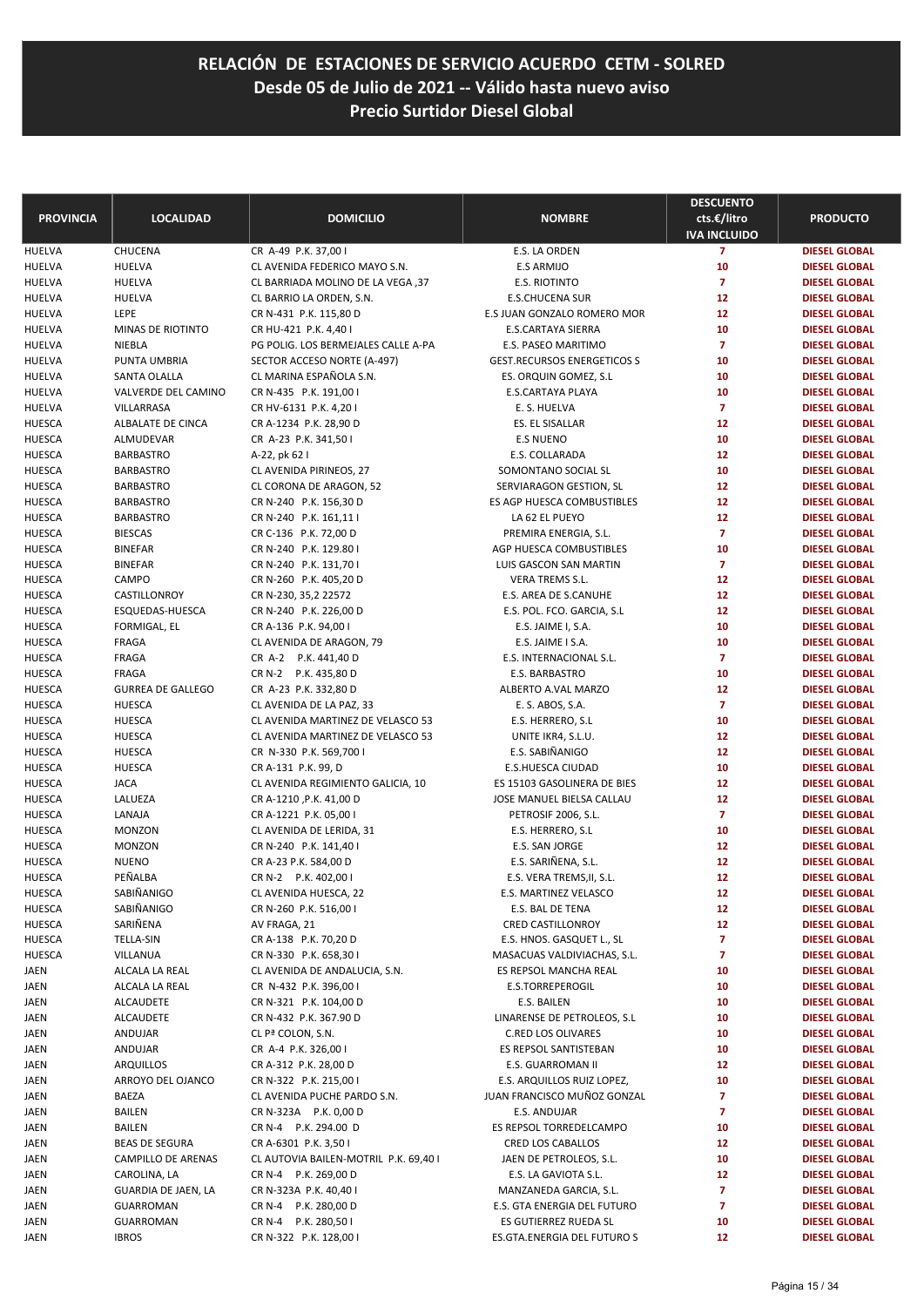| <b>PROVINCIA</b>       | <b>LOCALIDAD</b>                            | <b>DOMICILIO</b>                             | <b>NOMBRE</b>                        | <b>DESCUENTO</b><br>cts.€/litro | <b>PRODUCTO</b>                              |
|------------------------|---------------------------------------------|----------------------------------------------|--------------------------------------|---------------------------------|----------------------------------------------|
|                        |                                             |                                              |                                      | <b>IVA INCLUIDO</b>             |                                              |
| JAEN                   | <b>JABALQUINTO</b>                          | CR N-323 P.K. 11,90 I                        | ES GASÓLEOS MARMOLEJO SL             | 10                              | <b>DIESEL GLOBAL</b>                         |
| JAEN                   | <b>JAEN</b>                                 | CR N-321 P.K. 58.80 I                        | <b>CAMPSARED MARTOS</b>              | 7                               | <b>DIESEL GLOBAL</b>                         |
| JAEN                   | <b>JAEN</b>                                 | CR N-321 P.K. 60,30 D 1 5 F                  | E.S. SUAREZ PENALBA, S.L.            | 7                               | <b>DIESEL GLOBAL</b>                         |
| JAEN                   | <b>JAEN</b>                                 | POLIGONO RONDA LOS OLIVARES                  | <b>GABRIEL LIEBANA ANTONAYA</b>      | 12                              | <b>DIESEL GLOBAL</b>                         |
| JAEN                   | <b>JODAR</b>                                | CR A-401 P.K. 24,70 D                        | GASOLEOS SAN MIGUEL, S.L.            | 10                              | <b>DIESEL GLOBAL</b>                         |
| JAEN                   | LINARES                                     | CL AUREA GALINDO S.N.                        | E.S. LINARES                         | $\overline{z}$                  | <b>DIESEL GLOBAL</b>                         |
| JAEN                   | LINARES                                     | CL AVENIDA ESPAÑA, 3                         | E.S. LA CAROLINA, S.A.               | 10                              | <b>DIESEL GLOBAL</b>                         |
| JAEN                   | LOPERA                                      | CR N-4 P.K. 346,60 D                         | E.S. PORCUNA, S.L.                   | 10                              | <b>DIESEL GLOBAL</b>                         |
| JAEN                   | LOPERA                                      | CR N-4 P.K. 346,60 I                         | E.S. FAVIA, S.L.                     | 10                              | <b>DIESEL GLOBAL</b>                         |
| JAEN                   | <b>MANCHA REAL</b>                          | CR CR J-3242 P.K. 0,70 I                     | ES VILLANUEVA DEL ARZOBISPO          | $\overline{7}$                  | <b>DIESEL GLOBAL</b>                         |
| JAEN                   | MARMOLEJO                                   | CR N-4 P.K. 335,50 D                         | <b>E.S LA SALOBREJA</b>              | 12                              | <b>DIESEL GLOBAL</b>                         |
| JAEN                   | <b>MARTOS</b>                               | CL TENIENTE GENERAL CHAMORRO, 114            | E.S. LOS OLIVOS                      | 12                              | <b>DIESEL GLOBAL</b>                         |
| JAEN                   | <b>MARTOS</b>                               | CR N-321 P.K. 80,00 D                        | ES LAGARTO JAEN SL                   | $\overline{7}$                  | <b>DIESEL GLOBAL</b>                         |
| JAEN                   | MENGIBAR                                    | CL MIGUEL LOPEZ MORAL, 36                    | EE.SS. EL POLIGONO                   | 10                              | <b>DIESEL GLOBAL</b>                         |
| JAEN                   | PEAL DE BECERRO                             | CR JA-3120 P.K. 21,60 D                      | E.S. EL ROSALEJO                     | 10                              | <b>DIESEL GLOBAL</b>                         |
| JAEN                   | <b>PORCUNA</b>                              | CL AVENIDA JOAQUIN COSTA S.N.                | E.S. PARKING SAN CRISTOBAL           | 10                              | <b>DIESEL GLOBAL</b>                         |
| JAEN                   | PUENTE DE GENAVE                            | CL AVENIDA DE ANDALUCIA, 131                 | E.S. OJEDA Y OJEDA, S.L.             | 12                              | <b>DIESEL GLOBAL</b>                         |
| JAEN                   | SABIOTE                                     | CR C-604 P.K. 6,20 I                         | E.S. LA NUEVA YUCA, S.L.             | 12                              | <b>DIESEL GLOBAL</b>                         |
| JAEN                   | <b>SANTA ELENA</b>                          | CR A-4 P.K. 258.00 D                         | E.S. GARRIMARTI, S.L.                | 10                              | <b>DIESEL GLOBAL</b>                         |
| JAEN                   | SANTISTEBAN DEL PUERTO                      | CR CR C-3210 48,3                            | US RODRIGUEZ GAMBOA CARLOS           | 10                              | <b>DIESEL GLOBAL</b>                         |
| JAEN                   | <b>SILES</b>                                | CR A-310 P.K. 23,00 I                        | ES LOS CABALLOS II                   | 12                              | <b>DIESEL GLOBAL</b>                         |
| JAEN                   | TORREDELCAMPO                               | CR CTRA. A-316, KM 65,8                      | LUIS JESUS ANTONAYA BAENA            | 10                              | <b>DIESEL GLOBAL</b>                         |
| JAEN                   | TORREDONJIMENO                              | CL AVENIDA DE JAEN, 17                       | E.S. ALCAUNION, S.L.                 | 12                              | <b>DIESEL GLOBAL</b>                         |
| JAEN                   | TORREPEROGIL                                | CR N-322 P.K. 154,00 D                       | E.S. LA FRONTERA                     | 12                              | <b>DIESEL GLOBAL</b>                         |
| JAEN                   | <b>UBEDA</b>                                | AV DE LA LIBERTAD, 76                        | E.S. ANGELES GUTIERREZ RUED          | 10                              | <b>DIESEL GLOBAL</b>                         |
| JAEN                   | <b>UBEDA</b>                                | CRTA. DE VILCHES S/N                         | AREA DE SERVICIO KM 258 S.L          | 12                              | <b>DIESEL GLOBAL</b>                         |
| JAEN                   | <b>VILCHES</b>                              | CR C-3217 P.K. 13,20 I                       | E.S. GUARROMAN                       | 12                              | <b>DIESEL GLOBAL</b>                         |
| JAEN                   | VILLACARRILLO<br>VILLANUEVA DEL ARZOB       | CL GOMEZ DE LLANO S.N.                       | A.S SIERRA MAGINA<br><b>BAEZA</b>    | 10<br>$\overline{7}$            | <b>DIESEL GLOBAL</b>                         |
| JAEN                   |                                             | CR N-322 P.K. 191,00 D                       |                                      | 12                              | <b>DIESEL GLOBAL</b>                         |
| LA CORUÑA<br>LA CORUÑA | AMEIXEIRA<br>AMEIXEIRA                      | AU AP-9 P.K. 39,50 D                         | E.S. BETANGAS, S.L.<br>CAO MOTOR S.L | 12                              | <b>DIESEL GLOBAL</b>                         |
| LA CORUÑA              |                                             | AU AP-9 P.K. 39,50 I                         | E.S. GALURESA SAN CAYETANO           | 12                              | <b>DIESEL GLOBAL</b>                         |
| LA CORUÑA              | BAIUCA (ESCRAVITUDE, A)<br><b>BERDEOGAS</b> | CR N-550 P.K. 78,60 I                        |                                      | 10                              | <b>DIESEL GLOBAL</b>                         |
| LA CORUÑA              |                                             | CR C-552 P.K. 81.10                          | <b>E.S LARIN</b>                     | 10                              | <b>DIESEL GLOBAL</b>                         |
| LA CORUÑA              | <b>BRINS</b>                                | CR C-545 P.K. 6,70 D                         | <b>GALURESA FONTECULLER</b>          |                                 | <b>DIESEL GLOBAL</b>                         |
| LA CORUÑA              | CARBALLO<br>CATABOIS-E.S.                   | VAZQUEZ DE PARGA S/N<br>CR C-646 P.K. 2,00 D | GALURESA<br>E.S OTACOR, S.L.         | 12<br>12                        | <b>DIESEL GLOBAL</b><br><b>DIESEL GLOBAL</b> |
| LA CORUÑA              | CATABOIS-E.S.                               | CR C-646 P.K. 3,00 D                         | HIDROCARBUROS DEL NORTE, SL          | $\overline{7}$                  | <b>DIESEL GLOBAL</b>                         |
| LA CORUÑA              | <b>COIROS</b>                               | CR A-6 P.K. 558 D                            | E.S.VILLARRODIS IZQ.                 | 10                              | <b>DIESEL GLOBAL</b>                         |
| LA CORUÑA              | <b>COIROS</b>                               | CR A-6 P.K. 558 I                            | E.S. VILLARRODIS                     | 10                              | <b>DIESEL GLOBAL</b>                         |
| LA CORUÑA              | CORUÑA, LA                                  | AV DE ALFONSO MOLINA, S.N.                   | E.S. ESANJULIAN, S.L.                | 7                               | <b>DIESEL GLOBAL</b>                         |
| LA CORUÑA              | CORUÑA, LA                                  | AV DE MONELOS, S.N.                          | M.CARMEN BALEATO PEREIRO             | 8                               | <b>DIESEL GLOBAL</b>                         |
| LA CORUNA              | CORUÑA, LA                                  | AV FINISTERRE, 324                           | E.S. GALURESA ROXOS                  | 12                              | <b>DIESEL GLOBAL</b>                         |
| LA CORUÑA              | CORUÑA, LA                                  | AV GRAN CANRIA (POL. ROSALES), S.N.          | A.S. CORUÑESAS, S.L.                 | 12                              | <b>DIESEL GLOBAL</b>                         |
| LA CORUÑA              | CORUÑA, LA                                  | CL AVENIDA DEL EJERCITO, S.N.                | E.S. SAN CRISTOBAL                   | 12                              | <b>DIESEL GLOBAL</b>                         |
| LA CORUÑA              | CORUÑA, LA                                  | CL AVENIDA JOAQUIN PLANELLES, 51             | E.S. O BURGO                         | 12                              | <b>DIESEL GLOBAL</b>                         |
| LA CORUÑA              | <b>CULLEREDO</b>                            | LG CENTRO LOGISTICO LEDOÑO PARCELA 139       | E.S. VILLASANTAR                     | 12                              | <b>DIESEL GLOBAL</b>                         |
| LA CORUÑA              | EIXO                                        | CR N-525 P.K. 336.4 I                        | E.S. GALURESA LA ROCHA               | 12                              | <b>DIESEL GLOBAL</b>                         |
| LA CORUÑA              | EL BURGO-AU                                 | AU AP-9 P.K. 6,001                           | E.S.MIÑO                             | 10                              | <b>DIESEL GLOBAL</b>                         |
| LA CORUÑA              | <b>FENE</b>                                 | CR N-651 P.K. 30,00 I (ACC.PTO.FERROL)       | E.S. EIRIS                           | 10                              | <b>DIESEL GLOBAL</b>                         |
| LA CORUÑA              | <b>FONTE CULLER</b>                         | AV DE FONTECULLER, S/N                       | E.S. SANTA LUCIA, S.L                | 12                              | <b>DIESEL GLOBAL</b>                         |
| LA CORUÑA              | GRELA, LA                                   | CR L-410 P.K. 4,00 D                         | E.S. AS MOAS S.A.                    | 12                              | <b>DIESEL GLOBAL</b>                         |
| LA CORUÑA              | LARIN                                       | CR A-55 P.K. 15,30 D                         | E.S. GALURESA PUENTEPEDRIÑA          | 12                              | <b>DIESEL GLOBAL</b>                         |
| LA CORUÑA              | LARIN                                       | CR A-55 P.K. 15,30 I                         | E.S. O SEIXO, S.L.                   | $\overline{z}$                  | <b>DIESEL GLOBAL</b>                         |
| LA CORUÑA              | MEICENDE-E.S.                               | Travesía de Meicende, 2                      | E.S GALIMOVIL GALICIA, S.L           | 12                              | <b>DIESEL GLOBAL</b>                         |
| LA CORUÑA              | MIÑO                                        | CR N-651 P.K. 9,50 I                         | E.S. ELVIÑA                          | 12                              | <b>DIESEL GLOBAL</b>                         |
| LA CORUÑA              | MONTELLOS                                   | CR C-542 P.K. 3,3 D                          | COMBUSTIBLES JOPAN SL                | 12                              | <b>DIESEL GLOBAL</b>                         |
| LA CORUÑA              | NEDA                                        | CR AC-115 P.K.1,80 D                         | <b>MOSYPER GESTION S.L</b>           | 12                              | <b>DIESEL GLOBAL</b>                         |
| LA CORUÑA              | NEGREIRA                                    | AV DE SANTIAGO 70                            | <b>GALURESAS</b>                     | 12                              | <b>DIESEL GLOBAL</b>                         |
| LA CORUÑA              | NIEVES, LAS                                 | CR L-141 P.K. 11,00 I                        | COIROS I                             | 10                              | <b>DIESEL GLOBAL</b>                         |
| LA CORUÑA              | PAYOSACO                                    | CR C-552 P.K. 20,00 D                        | LARIN II                             | 10                              | <b>DIESEL GLOBAL</b>                         |
| LA CORUÑA              | POLIGONO POCOMACO                           | PG POCOMACO-MESOIRO S.N.                     | <b>GALURESA</b>                      | 12                              | <b>DIESEL GLOBAL</b>                         |
| LA CORUÑA              | PONTE CARREIRAS                             | CR N-634 P.K. 688,00 D                       | E.S. AMEIXEIRA II                    | 10                              | <b>DIESEL GLOBAL</b>                         |
| LA CORUÑA              | PONTES AS                                   | CL AVENIDA DE LUGO, 94                       | E.S. LEDOÑO                          | 10                              | <b>DIESEL GLOBAL</b>                         |
| LA CORUÑA              | PONTES, AS                                  | CR C-641 P.K. 480,00 I                       | COIROS II                            | 10                              | <b>DIESEL GLOBAL</b>                         |
|                        |                                             |                                              |                                      |                                 |                                              |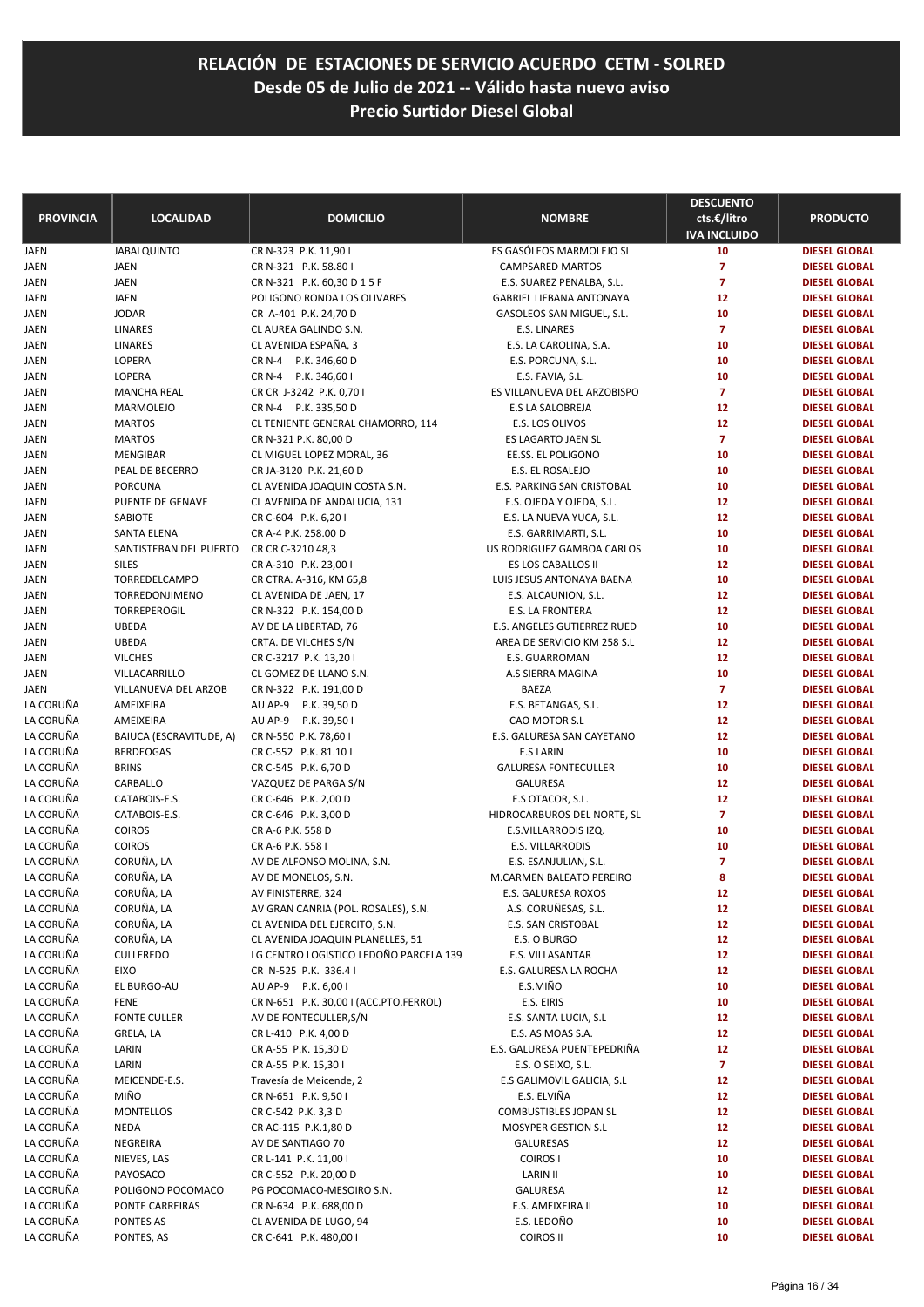| <b>PROVINCIA</b> | <b>LOCALIDAD</b>                              | <b>DOMICILIO</b>                                               | <b>NOMBRE</b>               | <b>DESCUENTO</b><br>cts.€/litro<br><b>IVA INCLUIDO</b> | <b>PRODUCTO</b>      |
|------------------|-----------------------------------------------|----------------------------------------------------------------|-----------------------------|--------------------------------------------------------|----------------------|
| LA CORUÑA        | PUEBLA DE CARAMIÑAL                           | CL VRG. 1.1. PADRON-RIVEIRA, 34                                | E.S. AEROPUERTO SANTISO SL  | 12                                                     | <b>DIESEL GLOBAL</b> |
| LA CORUÑA        | ROCHA, LA                                     | CR SC-20 P.K. 67,00 D                                          | CRED CARBALLO               | $\overline{7}$                                         | <b>DIESEL GLOBAL</b> |
| LA CORUÑA        | <b>ROXOS</b>                                  | CR C-543 P.K. 6.40 D                                           | E.S. GALURESA-POCOMACO      | 12                                                     | <b>DIESEL GLOBAL</b> |
| LA CORUÑA        | SAN COSME DE ANTES                            | CR LC-443 P.K. 34,00 I                                         | ESAME AS PONTES, S.L.       | $\overline{7}$                                         | <b>DIESEL GLOBAL</b> |
| LA CORUÑA        | SAN PEDRO-EL SEIJAL                           | CR N-6 P.K. 589,00 I                                           | CHOUSAL, S.L                | 12                                                     | <b>DIESEL GLOBAL</b> |
| LA CORUÑA        |                                               | SANTIAGO DE COMPOSTELA AVDA. DO CRUCEIRO DA CORUÑA Nº 2        | E.S. GALURESA BRINS         | 12                                                     | <b>DIESEL GLOBAL</b> |
| LA CORUÑA        | SANTIAGO DE COMPOSTELA CL ROMERO DONALLO S.N. |                                                                | <b>E.S. FERROL</b>          | 12                                                     | <b>DIESEL GLOBAL</b> |
| LA CORUÑA        |                                               | SANTIAGO DE COMPOSTELA CR SC-12, S.N. (CL DO RESTOLLAL, S.N.)  | E.S. SADA                   | 10                                                     | <b>DIESEL GLOBAL</b> |
| LA CORUÑA        | SANTISO-CASTROFEITO                           | CR N-634 P.K. 707,11 I                                         | E.S. GALURESA TAMBRE        | 12                                                     | <b>DIESEL GLOBAL</b> |
| LA CORUÑA        | SOMESO                                        | ACCESO POL. IND. POCOMACO P.K. 1,50 I                          | E.S. GALURESA-PAXONAL       | 12                                                     | <b>DIESEL GLOBAL</b> |
| LA CORUÑA        | TAMBRE - E.S.                                 | CL VIA EDISON, 259 (POLIGO TAMBRE)                             | ES COMBUSTIBLES SALCEDO SL  | 10                                                     | <b>DIESEL GLOBAL</b> |
| LA CORUÑA        | <b>TARABELO</b>                               | CR CP-5813 P.K. 5.35 I                                         | POBRA II                    | 12                                                     | <b>DIESEL GLOBAL</b> |
| LA CORUÑA        | <b>TEIXEIRO</b>                               | CR N-634 P.K. 662,00 D                                         | ESAME AS PONTES, S.L.       | $\overline{7}$                                         | <b>DIESEL GLOBAL</b> |
| LA CORUÑA        | <b>TORDOYA</b>                                | CR AC-413 P.K. 13,00 I                                         | E.S CAMPSARED LOS ROSALES   | $\overline{z}$                                         | <b>DIESEL GLOBAL</b> |
| LA CORUÑA        | VILASANTAR                                    | CR C-540 P.K. 38,00 D                                          | E.S. FENE                   | 10                                                     | <b>DIESEL GLOBAL</b> |
| LA CORUÑA        | <b>VILLARRODIS</b>                            | CR L-410 P.K. 9,00 D                                           | <b>GALURESA NEGREIRA</b>    | 12                                                     | <b>DIESEL GLOBAL</b> |
| LA CORUÑA        | <b>VILLARRODIS</b>                            | CR L-410 P.K. 9,00 I                                           | CARBURANTES DE TEIXEIRO, S. | 12                                                     | <b>DIESEL GLOBAL</b> |
| LA CORUÑA        | VIMIANZO                                      | CR C-552 P.K. 68,40 D                                          | E.S. AMEIXEIRA I            | 10                                                     | <b>DIESEL GLOBAL</b> |
| LA RIOJA         | <b>AGONCILLO</b>                              | CR N-232 P.K. 393,10 I                                         | <b>ES PETROBLACK SL</b>     | 12                                                     | <b>DIESEL GLOBAL</b> |
| LA RIOJA         | <b>ALFARO</b>                                 | CL AVENIDA ZARAGOZA, 15                                        | ES RUIZ, SA                 | 10                                                     | <b>DIESEL GLOBAL</b> |
| LA RIOJA         | <b>ALFARO</b>                                 | CR N-232 P.K. 337,80 I                                         | E.S. CALAHORRA IZQUIERDO    | 10                                                     | <b>DIESEL GLOBAL</b> |
| LA RIOJA         | ARNEDO                                        | CR LR-115 P.K. 26,50 D                                         | U.S. VILLANUEVA             | $\overline{7}$                                         | <b>DIESEL GLOBAL</b> |
| LA RIOJA         | <b>AUTOL</b>                                  | CR LR-115 P.K. 35,40 D                                         | E.S.SAN ASENSIO IZQUIERDO   | $\overline{7}$                                         | <b>DIESEL GLOBAL</b> |
| LA RIOJA         | CALAHORRA                                     | CR N-232 P.K. 353.70 A                                         | E.S. SAN JUAN S.L.          | 12                                                     | <b>DIESEL GLOBAL</b> |
| LA RIOJA         | CALAHORRA-AUTOPISTA                           | AU AP-68 P.K. 176,90 D                                         | E.S. LOGROÑO                | 10                                                     | <b>DIESEL GLOBAL</b> |
| LA RIOJA         | CALAHORRA-AUTOPISTA                           | AU AP-68 P.K. 176,901                                          | PETRONALCA, S.L.            | 8                                                      | <b>DIESEL GLOBAL</b> |
| LA RIOJA         | <b>CUZCURRITA DE RIO TIRON</b>                | CR N-232 P.K. 458,00 I                                         | E.S. CARMINA S.L.           | 12                                                     | <b>DIESEL GLOBAL</b> |
| LA RIOJA         | <b>HARO</b>                                   | CL AVENIDA DE LA RIOJA, 4                                      | <b>LAS GAUNAS</b>           | 12                                                     | <b>DIESEL GLOBAL</b> |
| la Rioja         | <b>HARO</b>                                   | CR N-124 P.K. 41,00 A                                          | SERVICIOS PETRO-ALFARO, S.L | 10                                                     | <b>DIESEL GLOBAL</b> |
| la Rioja         | LOGROÑO                                       | AV DE ARAGON, 7                                                | E.S.PETRO-ALFARO S.L.       | 10                                                     | <b>DIESEL GLOBAL</b> |
| LA RIOJA         | LOGROÑO                                       | CL AVENIDA DE MADRID, 25                                       | E.S. SAN JUAN S.L.          | 12                                                     | <b>DIESEL GLOBAL</b> |
| LA RIOJA         | LOGROÑO                                       | CL PIQUERAS, 22                                                | E.S. CALAHORRA DERECHO      | 10                                                     | <b>DIESEL GLOBAL</b> |
| la Rioja         | LOGROÑO                                       | CR LO-20 P.K. 10,00 D                                          | GASOLINERA AUTOL, S.L.      | $\overline{7}$                                         | <b>DIESEL GLOBAL</b> |
| LA RIOJA         | LOGROÑO                                       | PG PRADO VIEJO-MANZANA NUMERO 3                                | A.S CALAHORRA, S.A          | 10                                                     | <b>DIESEL GLOBAL</b> |
| LA RIOJA         | LOGROÑO-AUTOPISTA                             | AU A-68 P.K. 136,00 D                                          | E.S. PRADO VIEJO            | 10                                                     | <b>DIESEL GLOBAL</b> |
| LA RIOJA         | NALDA E.S.                                    | CR N-111 P.K. 318,50 I                                         | E. S. RUIZ, S.A.            | 10                                                     | <b>DIESEL GLOBAL</b> |
| LA RIOJA         | PRADEJON                                      | CR LR-280 P.K. 0,80 D                                          | E.S. TIRGO                  | $\overline{7}$                                         | <b>DIESEL GLOBAL</b> |
| LA RIOJA         | SAN ASENSIO-E.S.                              | AU A-68 P.K. 100,00 I                                          | E. S. LA GRAJERA            | 10                                                     | <b>DIESEL GLOBAL</b> |
| LA RIOJA         | SAN ASENSIO-E.S.                              | AU AP-68 P.K. 100,00 D                                         | PETRONALCA, S.L.            | 10                                                     | <b>DIESEL GLOBAL</b> |
| LA RIOJA         | TIRGO-E.S.                                    | CR LR-111 P.K. 36,00 D                                         | E.S. RUIZ S.A.              | 10                                                     | <b>DIESEL GLOBAL</b> |
| LA RIOJA         | <b>TRICIO</b>                                 | CR N-120 P.K. 23,00 D                                          | E.S.SAN ASENSIO DERECHO     | 7                                                      | <b>DIESEL GLOBAL</b> |
| LA RIOJA         | VILLANUEVA DE CAMEROS                         | CR N-111 P.K. 292,00 D                                         | E.S.BENES PRO.PETROL.,S.L.  | 10                                                     | <b>DIESEL GLOBAL</b> |
| LAS PALMAS       | AGÜIMES                                       | CL MOZART SN                                                   | E.S. VECINDARIO             | 7                                                      | <b>DIESEL GLOBAL</b> |
| LAS PALMAS       | ARINAGA                                       | CANAL DCHA. POLÍGONO DE ARINAGA, S/N                           | SAN LORENZO                 | 7                                                      | <b>DIESEL GLOBAL</b> |
| LAS PALMAS       | ARRECIFE                                      | CIRCUNVALACION DE ARRECIFE KM 4.5 M DCI                        | E.S. PTO.DEL ROSARIO        | 7                                                      | <b>DIESEL GLOBAL</b> |
| LAS PALMAS       | ARRECIFE                                      | CTRA CIRCUNVALACION DE ARRECIFE KM 4.5                         | CASILLAS DEL ANGEL          | 7                                                      | <b>DIESEL GLOBAL</b> |
| LAS PALMAS       | CALETA DE FUSTE                               | CR FV-2 P.K. 11,00 D                                           | COSTA LLANO SL              | 12                                                     | <b>DIESEL GLOBAL</b> |
| LAS PALMAS       | CARACOL, EL -TELDE                            | CL VELAZQUEZ, 1                                                | E.S. CALETA FUSTE           | 7                                                      | <b>DIESEL GLOBAL</b> |
| LAS PALMAS       |                                               | LAS PALMAS DE GRAN CANAI CR GC-300 P.K. 7,60 D, CRUCE MARZAGAN | E.S. LA BALLENA             | 7                                                      | <b>DIESEL GLOBAL</b> |
| LAS PALMAS       | LLANO ALEGRE                                  | CR GC-2, 22                                                    | AVENIDA CANARIAS            | 7                                                      | <b>DIESEL GLOBAL</b> |
| LAS PALMAS       | PALMAS DE GRAN CANAR                          | AVDA DE ESCALERITAS ESQUINA CALLE TELEG                        | CAMPSARED LA MARETA S.A     | 7                                                      | <b>DIESEL GLOBAL</b> |
| LAS PALMAS       | PALMAS DE GRAN CANAR                          | CL FINCA LA CANCELA, S.N.                                      | ES FUMEROIL                 | 7                                                      | <b>DIESEL GLOBAL</b> |
| LAS PALMAS       | PALMAS DE GRAN CANAR                          | CL GREGORIO MARAÑON, S.N.                                      | E.S. LAS HUESAS             | 12                                                     | <b>DIESEL GLOBAL</b> |
| LAS PALMAS       | PALMAS DE GRAN CANAR                          | CTRA DE CHILE, P.K. 9,00 D                                     | E.S. CTRA. CHILE            | 7                                                      | <b>DIESEL GLOBAL</b> |
| LAS PALMAS       |                                               | PALMAS DE GRAN CANARIAS CL AVENIDA ESCALERITAS, 110            | ES CENTRO DEL AUTOMOVIL CAN | 12                                                     | <b>DIESEL GLOBAL</b> |
| LAS PALMAS       | PUERTO DEL ROSARIO(F                          | CL CASILLAS DEL ANGEL, 132                                     | E.S. ARINAGA                | 7                                                      | <b>DIESEL GLOBAL</b> |
| LAS PALMAS       | PUERTO DEL ROSARIO(F                          | CR FV-1 P.K. 2,00 D                                            | CRED LAS ROSAS              | 7                                                      | <b>DIESEL GLOBAL</b> |
| LAS PALMAS       | <b>TELDE</b>                                  | CL OBISPO VERDUGO, 39                                          | <b>ES FUMEROIL</b>          | 7                                                      | <b>DIESEL GLOBAL</b> |
| LAS PALMAS       | <b>TELDE</b>                                  | CR GC-1 P.K. 8,00 I                                            | RECTA DE TARCHALES          | 7                                                      | <b>DIESEL GLOBAL</b> |
| LAS PALMAS       | <b>TELDE</b>                                  | <b>GC-1 ENLACE SALINETAS</b>                                   | SALINETAS                   | 7                                                      | <b>DIESEL GLOBAL</b> |
| LAS PALMAS       | VECINDARIO                                    | AV DEL ATLANTICO, S.N.                                         | E.S.MARZAGAN                | 7                                                      | <b>DIESEL GLOBAL</b> |
| LAS PALMAS       | VECINDARIO                                    | AVDA CANARIAS 360                                              | E.S. EL CARACOL             | 7                                                      | <b>DIESEL GLOBAL</b> |
| LEON             | ARDON                                         | CR N-630 P.K. 161,50 I                                         | E.S. SAN JUAN DE DIOS       | 7                                                      | <b>DIESEL GLOBAL</b> |
| LEON             | ARMELLADA                                     | CL POBLADO ARMELLADA, S.N.                                     | E.S.PETROJOISA, S.L.        | 7                                                      | <b>DIESEL GLOBAL</b> |
|                  |                                               |                                                                |                             |                                                        |                      |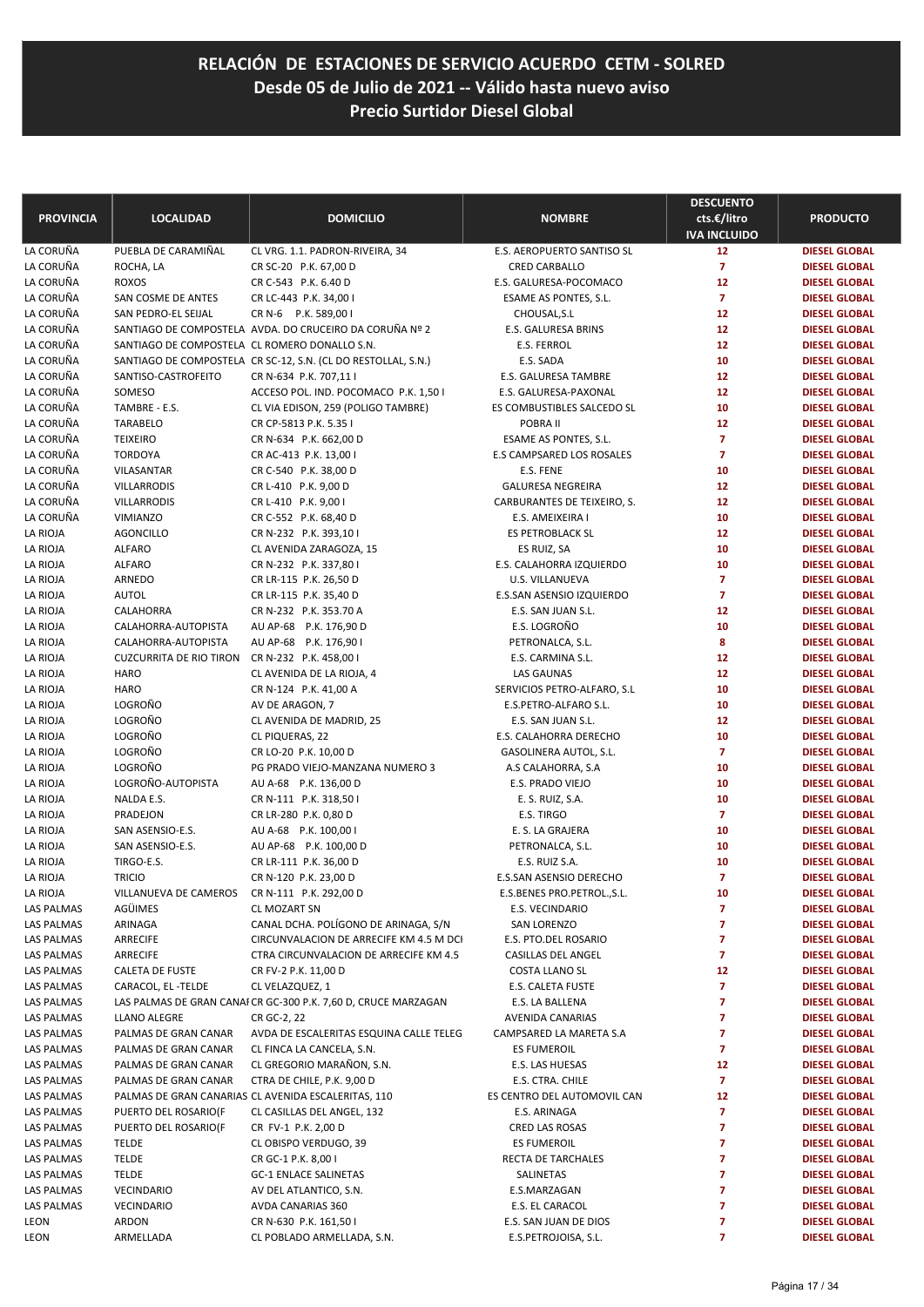| <b>PROVINCIA</b>           | <b>LOCALIDAD</b>                             | <b>DOMICILIO</b>                               | <b>NOMBRE</b>                      | <b>DESCUENTO</b><br>cts.€/litro       | <b>PRODUCTO</b>      |
|----------------------------|----------------------------------------------|------------------------------------------------|------------------------------------|---------------------------------------|----------------------|
|                            | ARMUNIA-E.S.                                 |                                                | E.S. ASTORGA                       | <b>IVA INCLUIDO</b><br>$\overline{7}$ | <b>DIESEL GLOBAL</b> |
| <b>LEON</b><br><b>LEON</b> | <b>ASTORGA</b>                               | CR N-630 P.K. 149,00 D<br>CR N-6 P.K. 325,00 D | ES SANTIAGO DEL ORBIGO SL          | 12                                    | <b>DIESEL GLOBAL</b> |
| LEON                       | <b>BEMBIBRE</b>                              | CR N-6 P.K. 368,00 D                           | ES HIDROCARBUROS CACABELOS         | 12                                    | <b>DIESEL GLOBAL</b> |
| LEON                       | <b>BOÑAR</b>                                 | CR C-331 P.K. 37,50 I                          | <b>ISIDORO BLAS GARCIA</b>         | 12                                    | <b>DIESEL GLOBAL</b> |
| LEON                       | <b>CABREROS DEL RIO</b>                      | CL CAMINO VECINAL, S.N.                        | E.S. RIO SECO DE TAPIA             | 10                                    | <b>DIESEL GLOBAL</b> |
| LEON                       | CALDAS DE LUNA                               | AU AP-66 P.K. 89,00 I                          | E.S. CALDAS DE LUNA                | 12                                    | <b>DIESEL GLOBAL</b> |
| <b>LEON</b>                | CAMPO DE VILLAVIDEL                          | CR A-231 P.K. 8,00 D                           | E.S.NUEVO PARAMO S.A.              | 12                                    | <b>DIESEL GLOBAL</b> |
| LEON                       | CAMPONARAYA                                  | CR N-6 P.K. 391,00 D                           | E.S. PONFERRADA M.IZDO.            | 12                                    | <b>DIESEL GLOBAL</b> |
| LEON                       | CAMPONARAYA                                  | CR N-6 P.K. 396,70 D                           | ES CRED RIOSECO II                 | 10                                    | <b>DIESEL GLOBAL</b> |
| LEON                       | CASTROCALBON                                 | CR LE-110 P.K. 13.10 D                         | <b>GASOLEOS PACRISA SL</b>         | $\overline{7}$                        | <b>DIESEL GLOBAL</b> |
| LEON                       | <b>CISTIERNA</b>                             | CR N-625 P.K. 56,20 D                          | PUENTE CASTRO                      | $\overline{7}$                        | <b>DIESEL GLOBAL</b> |
| LEON                       | COLUMBRIANOS                                 | CL AVENIDA DE ASTURIAS, 137                    | E.S. MANSILLA S.L.                 | $\overline{7}$                        | <b>DIESEL GLOBAL</b> |
| LEON                       | COMBARROS                                    | CR N-6 P.K. 335,00 A                           | RIBERA DEL ORBIGO, S.L             | $\overline{7}$                        | <b>DIESEL GLOBAL</b> |
| LEON                       | <b>CUBILLOS DEL SIL</b>                      | CR CL-631 P.K. 8,00 I                          | E.S. GONZALEZ MONAR, S.L.          | $\overline{\mathbf{z}}$               | <b>DIESEL GLOBAL</b> |
| LEON                       | ESTEBANEZ DE LA CALZ                         | CR N-120 P.K. 342.50 D                         | MIRAT COMBUSTIBLES SL              | 10                                    | <b>DIESEL GLOBAL</b> |
| LEON                       | <b>FABERO</b>                                | CR C-371 P.K. 4,90 D                           | E.S. EL TELENO, S.A.               | 12                                    | <b>DIESEL GLOBAL</b> |
| LEON                       | FONTECHA DEL PARAMO                          | CR C-622 P.K. 17,00 D                          | E.S. PELLITERO, S.L.               | $\overline{7}$                        | <b>DIESEL GLOBAL</b> |
| <b>LEON</b>                | FRESNEDO                                     | CR CL-631 P.K. 13,00 D                         | BEROGLEZ INVERSIONES, S.L.         | 12                                    | <b>DIESEL GLOBAL</b> |
| LEON                       | LAGUNA DE NEGRILLOS                          | CR L-411 P.K. 11,20 D                          | <b>ES GASOTO TOLDANOS</b>          | $\overline{7}$                        | <b>DIESEL GLOBAL</b> |
| LEON                       | LEON                                         | AVDA JOSE MARIA SUAREZ, SN                     | ES COLOMAR INVERSIONES Y SE        | 12                                    | <b>DIESEL GLOBAL</b> |
| LEON                       | LEON                                         | CL AVENIDA ALCALDE MIGUEL CASTAñO, 92          | E.S. PONFERRADA M.DCHO.            | 12                                    | <b>DIESEL GLOBAL</b> |
| LEON                       | LEON                                         | CL CRUZ ROJA DE LEON, S.N.                     | <b>E.S. PP 3</b>                   | $\overline{7}$                        | <b>DIESEL GLOBAL</b> |
| LEON                       | MANSILLA DE LAS MULAS                        | CR N-601 P.K. 308,00 I                         | E.S. VILLAVIDEL IZQ.               | 12                                    | <b>DIESEL GLOBAL</b> |
| LEON                       | MONTEARENAS                                  | CL MONTEARENAS S.N. (ANTIGUA N-6)              | ROSA MARIA FOLLA FERNANDEZ         | $\overline{7}$                        | <b>DIESEL GLOBAL</b> |
| LEON                       | NAVATEJERA                                   | LA HUERGA 17/21                                | E.S. NUEVO PARAMO, S.A. MI         | 12                                    | <b>DIESEL GLOBAL</b> |
| LEON                       | PALANQUINOS                                  | CR A-231 P.K. 8,00 I                           | PETROBIERZO, S.L.                  | 10                                    | <b>DIESEL GLOBAL</b> |
| LEON                       | PONFERRADA                                   | AVDA DE LOS ECRITORES S/N                      | E.S. LA VIRGEN                     | 10                                    | <b>DIESEL GLOBAL</b> |
| LEON                       | PONFERRADA                                   | CL AVENIDA DE GALICIA, 86                      | E.S.TTES.INV.PEREZ FOJO,SL         | $\overline{\mathbf{z}}$               | <b>DIESEL GLOBAL</b> |
| LEON                       | PONFERRADA                                   | CL AVENIDA DE LA LIBERTAD S.N.                 | E.S. GESTIONES CARDEZ, S.L.        | 12                                    | <b>DIESEL GLOBAL</b> |
| LEON                       | PONFERRADA                                   | CR A-6 P.K. 390,30 D                           | E.S. SARMIENTO FUERTES             | 10                                    | <b>DIESEL GLOBAL</b> |
| LEON                       | PONFERRADA                                   | CR A-6 P.K. 390,301                            | E.S. NUEVO PARAMO, S.A. MD         | 12                                    | <b>DIESEL GLOBAL</b> |
| <b>LEON</b>                | PUENTE DE DOMINGO FL                         | CR N-536 P.K. 33,00 D                          | E.S. CARBURANTES DE PONFERR        | $\overline{7}$                        | <b>DIESEL GLOBAL</b> |
| LEON                       | RIBASECA                                     | CR C-622 P.K. 4,00 D                           | ES. RUTA DE LOS ANCARES, SL        | 7                                     | <b>DIESEL GLOBAL</b> |
| LEON                       | RIOSECO DE TAPIA                             | AU AP-66 P.K. 126,00 D                         | E.S.VILLAVIDEL DCH.                | 12                                    | <b>DIESEL GLOBAL</b> |
| LEON                       | RIOSECO DE TAPIA                             | AU AP-66 P.K. 126,00 I                         | ES GASOTO LA ROBLA                 | $\overline{7}$                        | <b>DIESEL GLOBAL</b> |
| <b>LEON</b>                | ROBLA, LA                                    | CR N-630 P.K. 121,00 D                         | E.S. ARMUNIA MARGEN DCHO           | $\overline{7}$                        | <b>DIESEL GLOBAL</b> |
| LEON                       | SAN ANDRES DEL RABAN                         | CR C-623 P.K. 3,40 D                           | <b>E.S. CARBURANTES PONFERRADA</b> | 7                                     | <b>DIESEL GLOBAL</b> |
| LEON                       | SAN ANDRES DEL RABAN                         | CR LE-441 P.K. 4,60 D                          | LA SERNA LEÓN                      | $\overline{7}$                        | <b>DIESEL GLOBAL</b> |
| LEON                       | SAN ANDRES DEL RABAN                         | CR N-120 P.K. 309,90 D                         | E.S. SARMIENTO FUERTES, SL         | 10                                    | <b>DIESEL GLOBAL</b> |
| LEON                       | SAN CRISTOBAL DE LA                          | CR L-420 P.K. 72,00 I                          | <b>GPV-SAN MARCOS</b>              | $\overline{\mathbf{z}}$               | <b>DIESEL GLOBAL</b> |
| LEON                       | SAN ROMAN DE BEMBIBR                         | CR N-6 POLIGONO INDUSTRIAL ALTO, KM 371        | ES COLOMAR INVERSIONES Y SE        | 12                                    | <b>DIESEL GLOBAL</b> |
| LEON                       | SANTA MARIA DEL PARAMO CR C-621 P.K. 46,00 D |                                                | E.S.CARBURANTES FABERO SL          | 7                                     | <b>DIESEL GLOBAL</b> |
| LEON                       | <b>TOLDANOS</b>                              | CR N-601 P.K. 316,00 I                         | E.S. FIGRAN, S.L.                  | 7                                     | <b>DIESEL GLOBAL</b> |
| LEON                       | TORAL DE LOS GUZMANES                        | CR N-630 P.K. 186,00 D                         | E.S. GOROSTIAGA MEDINA, SL         | 7                                     | <b>DIESEL GLOBAL</b> |
| LEON                       | VALDELAFUENTE                                | CR N-601 P.K. 321,00 D                         | E.S. SARMIENTO FUERTES, S.L.       | 10                                    | <b>DIESEL GLOBAL</b> |
| LEON                       | VALDELAFUENTE                                | CR N-601 P.K. 321,00 I                         | E.S.SOTO VILLAPADIERNA SL          | 7                                     | <b>DIESEL GLOBAL</b> |
| LEON                       | VEGA DE ESPINAREDA                           | CR C-712 P.K. 27,10 D                          | CARBURANTES MONTEARENAS            | 12                                    | <b>DIESEL GLOBAL</b> |
| LEON                       | VILLAMAÑAN                                   | CR N-630 P.K. 176,00 I                         | PELONXO S.L.                       | 7                                     | <b>DIESEL GLOBAL</b> |
| LEON                       | VILLAOBISPO D.L.REGU                         | CR N-621 P.K. 4,50 D                           | U.S. EL FERRAL                     | 10                                    | <b>DIESEL GLOBAL</b> |
| LEON                       | VILLAQUILAMBRE                               | CR N-621 P.K. 5,00 I                           | <b>CISTIERNA</b>                   | 7                                     | <b>DIESEL GLOBAL</b> |
| LERIDA                     | <b>ALFARRAS</b>                              | CL AVENIDA DE LERIDA, 75                       | CIX SEVEIS LLEIDA, S.L.U.          | 7                                     | <b>DIESEL GLOBAL</b> |
| LERIDA                     | <b>ALFES</b>                                 | AV GARRIGUES, 44                               | ES TELLERES I.VALENTI SL           | 12                                    | <b>DIESEL GLOBAL</b> |
| LERIDA                     | <b>ALPICAT</b>                               | CR A-22 rotonda con A-2 M.I.                   | E.S. VIELHA                        | $\overline{7}$                        | <b>DIESEL GLOBAL</b> |
| LERIDA                     | <b>BALAGUER</b>                              | CL URGEL, 11                                   | <b>ALPICAT MI</b>                  | 12                                    | <b>DIESEL GLOBAL</b> |
| LERIDA                     | BAUSEN                                       | CR N-230 P.K. 186,00 I                         | E.S. MAGRANERS                     | 7                                     | <b>DIESEL GLOBAL</b> |
| LERIDA                     | <b>BELLCAIRE D'URGELL</b>                    | CR C-53 P.K. 135,20 D                          | E.S. CARRER URGELL                 | 7                                     | <b>DIESEL GLOBAL</b> |
| LERIDA                     | BELL-PUIG                                    | CR A-2 P.K. 495,501                            | E.S. COLOME                        | 10                                    | <b>DIESEL GLOBAL</b> |
| LERIDA                     | <b>BETREN</b>                                | DE BETREN, S.N. (C-142)                        | AREA DE VILASANA, S.L.U.           | 10                                    | <b>DIESEL GLOBAL</b> |
| LERIDA                     | <b>FONOLLERES</b>                            | CR A-2 P.K. 512,00 D                           | ENERGY EXPRESS, SL.                | 7                                     | <b>DIESEL GLOBAL</b> |
| LERIDA                     | <b>GIMENELLS</b>                             | CL CTRA.DE LERIDA S.N.                         | ROURE ESTACION, S.L.               | 12                                    | <b>DIESEL GLOBAL</b> |
| LERIDA                     | JUNEDA                                       | CL PRAT DE LA RIBA, 83                         | UTGES, S.L TRES CARRETERAS         | 7                                     | <b>DIESEL GLOBAL</b> |
| LERIDA                     | LA SEU DE URGELL                             | CL AVENIDA VALIRA, 25                          | E.S. BELLPUIG                      | 7                                     | <b>DIESEL GLOBAL</b> |
| LERIDA                     | LERIDA                                       | CL AVENIDA EJERCITO, 2                         | E.S. MIJ ARAN                      | 12                                    | <b>DIESEL GLOBAL</b> |
| LERIDA                     | LERIDA                                       | CR LL-11 P.K. 9,00 I                           | TALLERS PERE RUIZ, S.C.P.          | 12                                    | <b>DIESEL GLOBAL</b> |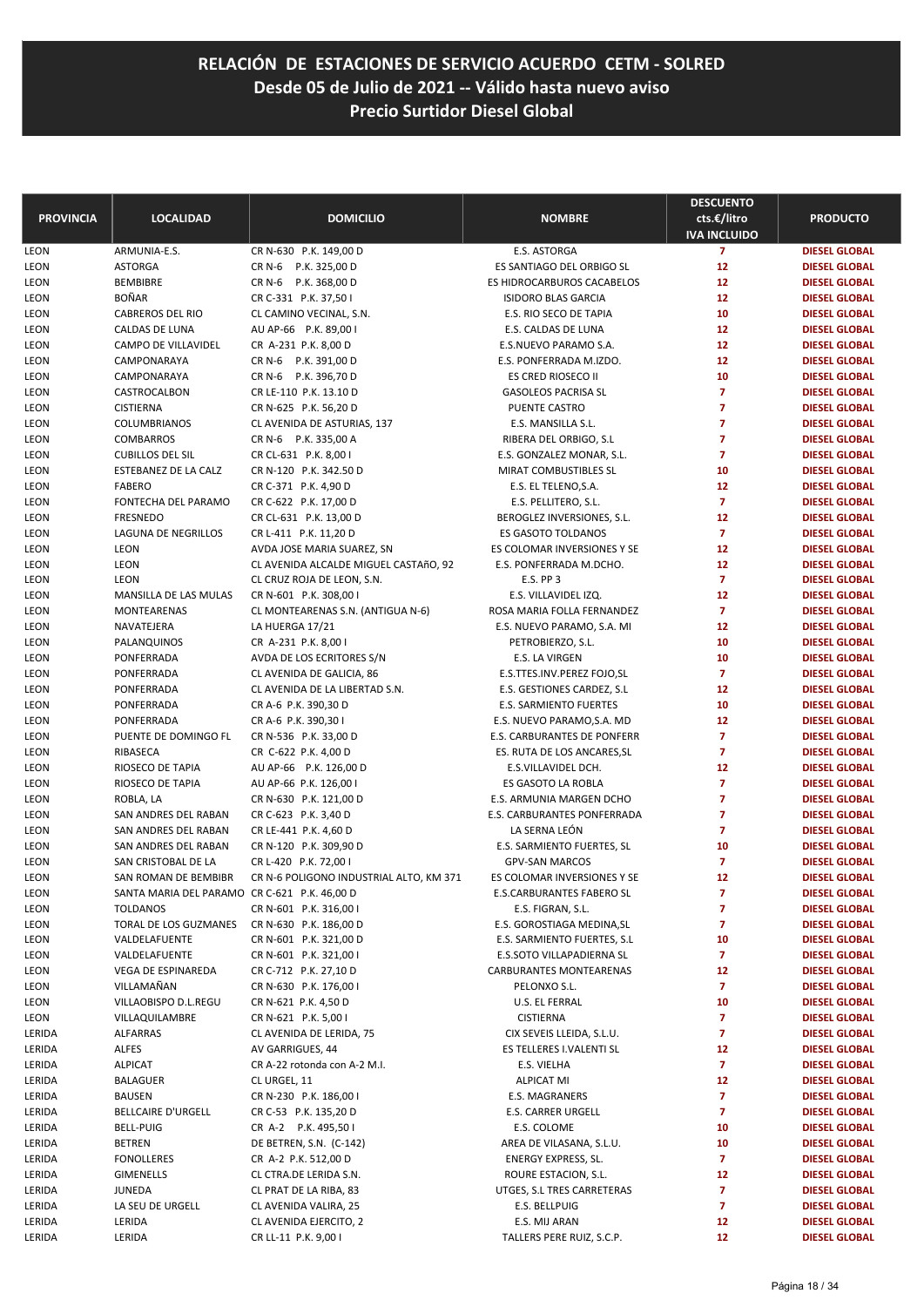| <b>PROVINCIA</b> | <b>LOCALIDAD</b>                     | <b>DOMICILIO</b>                                   | <b>NOMBRE</b>                             | <b>DESCUENTO</b><br>cts.€/litro<br><b>IVA INCLUIDO</b> | <b>PRODUCTO</b>      |
|------------------|--------------------------------------|----------------------------------------------------|-------------------------------------------|--------------------------------------------------------|----------------------|
| LERIDA           | LLEIDA                               | CR LL-11 P.K. 10,00 D                              | ES CARBURANTS TEIXIDO SL                  | 10                                                     | <b>DIESEL GLOBAL</b> |
| LERIDA           | LLEIDA                               | CR N-240 P.K. 100,00 D                             | <b>E.S VIELHA</b>                         | 10                                                     | <b>DIESEL GLOBAL</b> |
| LERIDA           | LLEIDA                               | CR N-240 P.K. 89,00 I                              | E.S. ESTEVE MIRET, S.L                    | 12                                                     | <b>DIESEL GLOBAL</b> |
| LERIDA           | MOLLERUSA                            | CL AVENIDA JAIME I, 24                             | E.S. EMILIO GUIU SENTIS                   | $\overline{7}$                                         | <b>DIESEL GLOBAL</b> |
| LERIDA           | RIU DE CERDANYA                      | CR C-16 P.K. 13,73 I                               | OPERCARBURO, S.L.                         | $\overline{7}$                                         | <b>DIESEL GLOBAL</b> |
| LERIDA           | RIU DE CERDANYA                      | CR C-16 P.K. 130,73 D                              | APLICA, S.L.                              | $\overline{7}$                                         | <b>DIESEL GLOBAL</b> |
| LERIDA           | SIDAMON                              | CR A-2 P.K. 480,3 D                                | E.S. MOLLERUSSA                           | $\overline{7}$                                         | <b>DIESEL GLOBAL</b> |
| LERIDA           | TORREFARRERA                         | CR N-230 P.K. 7,00 I                               | SOC. CATALANA DE PETROLIS,                | 10                                                     | <b>DIESEL GLOBAL</b> |
| LERIDA           | <b>TORRES DE SEGRE</b>               | CR A-2 P.K. 450,00 D                               | SOC. CATALANA DE PETROLIS,                | 10                                                     | <b>DIESEL GLOBAL</b> |
| LERIDA           | <b>TREMP</b>                         | CL AVENIDA PIRINEO, 2                              | E.S. CIERCO-CARRERA, S.L.                 | 12                                                     | <b>DIESEL GLOBAL</b> |
| LERIDA           | VIELHA                               | CR N-230 P.K. 164,10 D                             | E.S. FONT VELLA, S.L.                     | 12                                                     | <b>DIESEL GLOBAL</b> |
| LERIDA           | VIELHA                               | CR N-230 P.K. 163,70 I                             | E.S. FONOLLERAS                           | 12                                                     | <b>DIESEL GLOBAL</b> |
| LERIDA           | VILALLER                             | CR N-230 P.K. 129,00 D                             | E.S. QUATE LOCS SL                        | 10                                                     | <b>DIESEL GLOBAL</b> |
| LERIDA           | VILA-SANA                            | CR A-2 P.K. 486,40 I                               | CARBURANTES TEIXIDO, S.L.                 | 10                                                     | <b>DIESEL GLOBAL</b> |
| LLEIDA           | SOSES                                | CR A-2, PK. 447                                    | OPERCARBURO, S.L.                         | 12                                                     | <b>DIESEL GLOBAL</b> |
| LUGO             | <b>BARREIROS</b>                     | CR N-634 P.K. 570,40 D                             | <b>LENCE TORRES</b>                       | $\overline{7}$                                         | <b>DIESEL GLOBAL</b> |
| LUGO             | BARRELA, LA                          | CR N-540 P.K. 65,00 I                              | E.S. MUIMENTA M.I.                        | 12                                                     | <b>DIESEL GLOBAL</b> |
| LUGO             | CANDAMIL                             | CR C-641 P.K. 32,10 I                              | <b>E.S. MONFORTE</b>                      | $\overline{7}$                                         | <b>DIESEL GLOBAL</b> |
| LUGO             | CASTELO                              | CR LU-530 P.K. 3,00 D                              | E.S. BARREIROS                            | 10                                                     | <b>DIESEL GLOBAL</b> |
| LUGO             | <b>CASTRO-RIBERAS DE LE</b>          | CR L-1101 P.K. 4,60 I                              | ES GASOLEO DEL NORTE, SUR,                | 10                                                     | <b>DIESEL GLOBAL</b> |
| LUGO             | CEAO                                 | CL BENIGNO RIVERA, S.N.                            | E.S. QUIROGA, S.L.                        | $\overline{7}$                                         | <b>DIESEL GLOBAL</b> |
| LUGO             | <b>CERVO</b>                         | CR N-642 P.K. 52.10 I                              | E.S. OURAL-EXGA, S.L.                     | 12                                                     | <b>DIESEL GLOBAL</b> |
| LUGO             | CHANTADA                             | CR N-540 P.K. 56,30 D                              | LENCE TORRES, S.L.                        | $\overline{7}$                                         | <b>DIESEL GLOBAL</b> |
| LUGO             | CHANTADA                             | CR N-540 P.K. 57,40 I                              | E.S. CASTRO RIBERAS D LEA,S               | 12                                                     | <b>DIESEL GLOBAL</b> |
| LUGO             | <b>CILLERO</b>                       | CR LU-862 P.K. 87,70 I                             | E.S. O PICATO                             | 12                                                     | <b>DIESEL GLOBAL</b> |
|                  | CORGO                                |                                                    |                                           | 12                                                     | <b>DIESEL GLOBAL</b> |
| LUGO             | <b>COSPEITO</b>                      | CTRA. N-VI, PK-488<br>AVEDINA CIDADE DE VERIA S/N. | E.S. COSPEITO, S.L.<br>ES LOPEZ SANTIN SL | 12                                                     | <b>DIESEL GLOBAL</b> |
| LUGO             |                                      |                                                    |                                           | $\overline{7}$                                         |                      |
| LUGO             | <b>ESCAIRON</b><br><b>FONSAGRADA</b> | CL PARDO BAZAN, 18                                 | E.S. LUGO<br>CRED FOZ                     | 10                                                     | <b>DIESEL GLOBAL</b> |
| LUGO             |                                      | CR LU-530 P.K. 56,80 D                             |                                           | $\overline{7}$                                         | <b>DIESEL GLOBAL</b> |
| LUGO             | FOZ                                  | CR N-642 P.K. 34,60 D                              | E.S. CHANTADA S.L.                        | $\overline{7}$                                         | <b>DIESEL GLOBAL</b> |
| LUGO             | GOMEAN                               | CR A-6 P.K. 479,00 D                               | E.S. EL JARDIN S.L.                       |                                                        | <b>DIESEL GLOBAL</b> |
| LUGO             | <b>GUITIRIZ</b>                      | CR N-6 P.K. 539,60 D                               | E.S. CAMPOS, S.L.                         | 12                                                     | <b>DIESEL GLOBAL</b> |
| LUGO             | LOUZANETA                            | CR N-540 P.K. 2,00 A                               | E.S. LENCE TORRES, S.L.                   | $\overline{7}$                                         | <b>DIESEL GLOBAL</b> |
| LUGO             | <b>LUGO</b>                          | CL AVENIDA LA CORUÑA, 310                          | E.S. LENCE TORRES, S.L.                   | $\overline{7}$                                         | <b>DIESEL GLOBAL</b> |
| LUGO             | <b>LUGO</b>                          | CL RONDA MURALLA, 134                              | E.S. VIVEIRO, S.L.                        | $\overline{7}$                                         | <b>DIESEL GLOBAL</b> |
| LUGO             | <b>LUGO</b>                          | CL SAN ROQUE, 90-92                                | LENCE TORRES, S.L.                        | 12                                                     | <b>DIESEL GLOBAL</b> |
| LUGO             | LUGO-POL.CEAO                        | CL AVDA BENIGNO RIVERA, 50 - POL. IND.             | ES GRUPO VILCOGAS SL                      | 12                                                     | <b>DIESEL GLOBAL</b> |
| LUGO             | LUGO-POL.CEAO                        | CL AVDA. BENIGNO RIBERA , S.N.                     | E.S. SARRIA                               | 10                                                     | <b>DIESEL GLOBAL</b> |
| LUGO             | <b>MAGAZOS</b>                       | CR LU-540 P.K. 3,10 I                              | E.S. NADELA                               | 12                                                     | <b>DIESEL GLOBAL</b> |
| LUGO             | MONDOÑEDO                            | CL AVENIDA ELADIO LORENZO, 2                       | ES GRUPO ROMA 2020 S.L.                   | 12                                                     | <b>DIESEL GLOBAL</b> |
| LUGO             | MONFORTE DE LEMOS                    | CL DOCTOR CASARES S.N.                             | E. S. GUITIRIZ, S.L.                      | $\overline{7}$                                         | <b>DIESEL GLOBAL</b> |
| LUGO             | MUIMENTA                             | CR C-120 P.K. 20,80 I                              | ES GRUPO ROMA 2020 S.L.                   | 12                                                     | <b>DIESEL GLOBAL</b> |
| LUGO             | NADELA                               | CR N-6 P.K. 493,701                                | SAN RAFAEL                                | 10                                                     | <b>DIESEL GLOBAL</b> |
| LUGO             | <b>OURAL</b>                         | CR C-546 P.K. 33,70 D                              | E.S. LENCE TORRES, S.L.                   | $\overline{ }$                                         | <b>DIESEL GLOBAL</b> |
| LUGO             | PEDRAFITA                            | CR N-6 P.K. 433,00 I                               | E.S. SAN CRISTOBAL                        | $\overline{7}$                                         | <b>DIESEL GLOBAL</b> |
| LUGO             | PEDREDA-MUJA                         | CR N-640 P.K. 87.40 I                              | ES GRUPO CARSEI SL                        | 12                                                     | <b>DIESEL GLOBAL</b> |
| LUGO             | PICATO, EL                           | CR N-547 P.K. 512,40 I                             | E.S. CARBALLERIRA S.L.                    | 7                                                      | <b>DIESEL GLOBAL</b> |
| LUGO             | PUEBLA DE BROLLON                    | CR N-120 P.K. 511,00 D                             | A.S. CELEIRO, S.L.                        | $\overline{ }$                                         | <b>DIESEL GLOBAL</b> |
| LUGO             | QUIROGA                              | CL REAL, 143                                       | E.S.EXP.CARB.CANIDO, S.L.                 | 12                                                     | <b>DIESEL GLOBAL</b> |
| LUGO             | RABADE                               | AV DEL FERROL, 67                                  | E.S. ESCAIRON, S.L                        | 12                                                     | <b>DIESEL GLOBAL</b> |
| LUGO             | RIBADEO                              | CR N-642 P.K. 10,00 I                              | E. S. AMMNSA                              | 12                                                     | <b>DIESEL GLOBAL</b> |
| LUGO             | SARRIA                               | CL MATIAS LOPEZ, 97                                | E.S. RABADE                               | 12                                                     | <b>DIESEL GLOBAL</b> |
| LUGO             | TOLDA, LA                            | CR N-6 P.K. 498,00 I                               | E.S. VILLALBA                             | 12                                                     | <b>DIESEL GLOBAL</b> |
| LUGO             | VILLALBA                             | AVDA. TERRA CHA, 164                               | E.S. BUENAVISTA                           | $\overline{7}$                                         | <b>DIESEL GLOBAL</b> |
| LUGO             | VILLALBA                             | CL CAMPO DEL PUENTE, S.N.                          | E.S. O CARQUEIXO, S.L.                    | 10                                                     | <b>DIESEL GLOBAL</b> |
| LUGO             | <b>VIVERO</b>                        | CL SAN LAZARO, S.N.                                | E.S. OTERO VAZQUEZ S.L                    | 12                                                     | <b>DIESEL GLOBAL</b> |
| LUGO             | XOVE-E.S.                            | CR LU-862 P.K. 97,00 I                             | COMPLEJO SAN CRISTOBAL, SL                | $\overline{7}$                                         | <b>DIESEL GLOBAL</b> |
| MADRID           | AJALVIR                              | CR M-114 P.K. 0,800 D                              | CRED LAS ROZAS                            | 12                                                     | <b>DIESEL GLOBAL</b> |
| MADRID           | AJALVIR                              | CTRA. M-114, P.K. 0,700                            | E.S. TORRELODONES                         | $\overline{7}$                                         | <b>DIESEL GLOBAL</b> |
| MADRID           | ALCALA DE HENARES                    | CR M-300 P.K. 30,31                                | E.S. PAU CARABANCHEL                      | $\overline{7}$                                         | <b>DIESEL GLOBAL</b> |
| MADRID           | ALCALA DE HENARES                    | CR M-300 (POLG. MATILLAS PARC-A1) D                | E.S. ARTURO SORIA                         | $\overline{7}$                                         | <b>DIESEL GLOBAL</b> |
| MADRID           | ALCOBENDAS                           | CL AVENIDA DE ESPAÑA S.N.                          | E.S. ALCOBENDAS                           | $\overline{7}$                                         | <b>DIESEL GLOBAL</b> |
| MADRID           | ALCOBENDAS                           | CL BOULEVARD SALVADOR ALLENDE, 12 Y 13             | E.S. PUENTE SAN FERNANDO                  | 12                                                     | <b>DIESEL GLOBAL</b> |
| MADRID           | ALCOBENDAS                           | CL BOULEVARD SALVADOR ALLENDE, 12 Y 13             | IBERVILNA, S.L.                           | 12                                                     | <b>DIESEL GLOBAL</b> |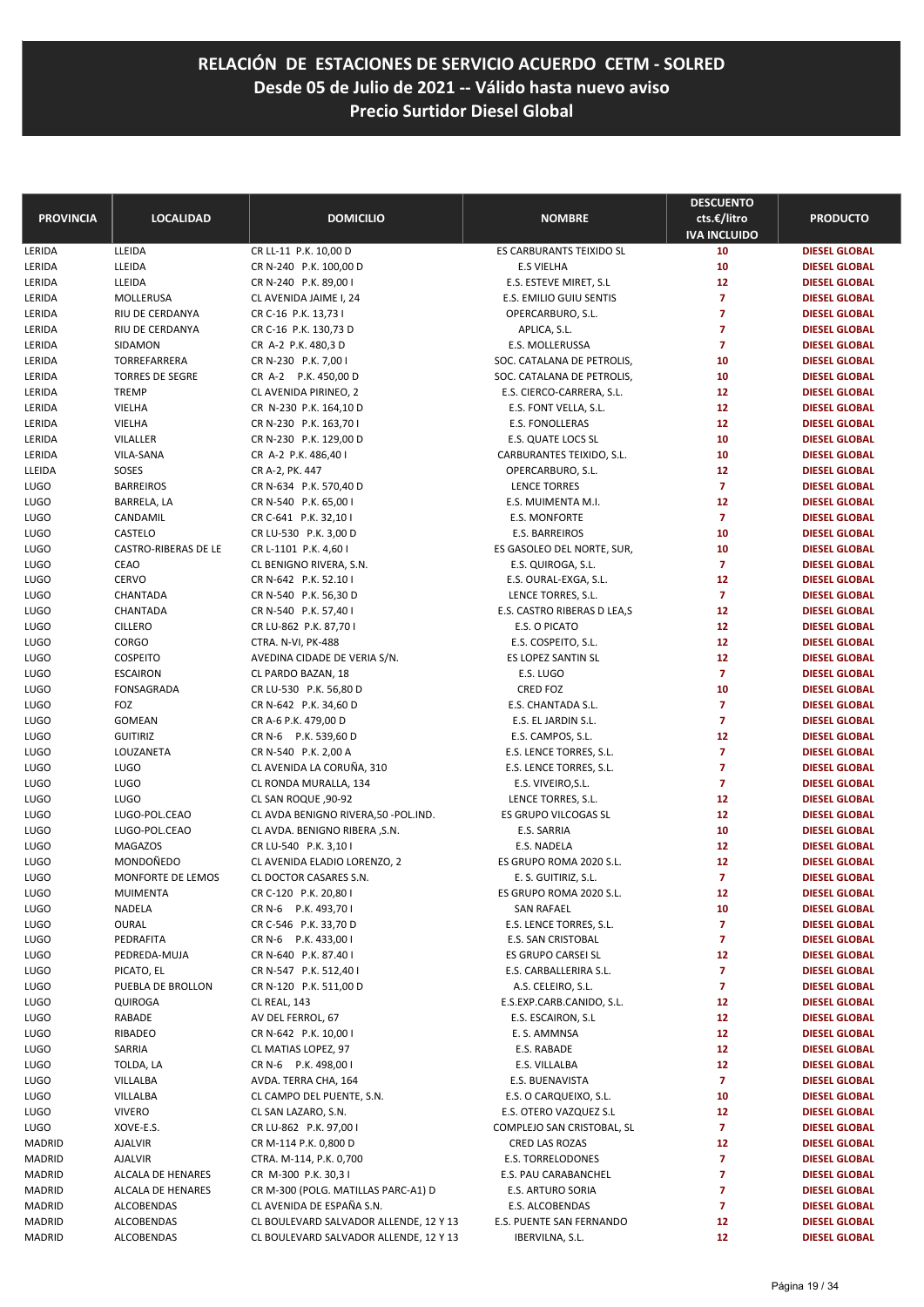| <b>PROVINCIA</b> | <b>LOCALIDAD</b>                               | <b>DOMICILIO</b>                                                         | <b>NOMBRE</b>                                              | <b>DESCUENTO</b><br>cts.€/litro<br><b>IVA INCLUIDO</b> | <b>PRODUCTO</b>                              |
|------------------|------------------------------------------------|--------------------------------------------------------------------------|------------------------------------------------------------|--------------------------------------------------------|----------------------------------------------|
| MADRID           | <b>ALCOBENDAS</b>                              | CR M-603 P.K. 14,10 D                                                    | GPV-ALCORCON                                               | $\overline{z}$                                         | <b>DIESEL GLOBAL</b>                         |
| MADRID           | <b>ALCORCON</b>                                | AV SAN MARTIN DE VALDEIGLESIAS, S.N.                                     | OFELIA NIETO                                               | $\overline{7}$                                         | <b>DIESEL GLOBAL</b>                         |
| MADRID           | <b>ALCORCON</b>                                | CL AVENIDA DEL PINAR, S.N.                                               | E.S. LEGAZPI                                               | $\overline{7}$                                         | <b>DIESEL GLOBAL</b>                         |
| MADRID           | <b>ALCORCON</b>                                | CL CAMINO DE LEGANES, 55                                                 | AREA 02 MEJORADA                                           | 12                                                     | <b>DIESEL GLOBAL</b>                         |
| MADRID           | ALCORCON                                       | CL EBANISTAS C/V AVDA. LEGANES, 2                                        | SAN SEBASTIAN DE LOS REYES                                 | $\overline{z}$                                         | <b>DIESEL GLOBAL</b>                         |
| MADRID           | <b>ALGETE</b>                                  | CR M-106 P.K. 3,70 D                                                     | ES COMBUSTIBLES ABRANTES SL                                | 12                                                     | <b>DIESEL GLOBAL</b>                         |
| MADRID           | <b>ALGETE</b>                                  | CR M-106 P.K. 3,70 I                                                     | GILMASA, S.L.                                              | 12                                                     | <b>DIESEL GLOBAL</b>                         |
| MADRID           | ARAVACA-EL PLANTIO                             | AV VICTORIA, 34                                                          | E.S. GLORIETA VALLE DEL ORO                                | $\overline{z}$                                         | <b>DIESEL GLOBAL</b>                         |
| MADRID           | <b>ARAVACA-EL PLANTIO</b>                      | CR A-6 P.K. 12,00 I                                                      | SEITT SME, S.A.                                            | $\overline{7}$                                         | <b>DIESEL GLOBAL</b>                         |
| MADRID           | ARGANDA                                        | CR M-832 P.K. 3,00 A                                                     | <b>ES BUENOS AIRES SA</b>                                  | 10                                                     | <b>DIESEL GLOBAL</b>                         |
| MADRID           | ARGANDA DEL REY                                | CR R-3 P.K. 19,5 I                                                       | ES SEITT SME S.A.                                          | $\overline{z}$                                         | <b>DIESEL GLOBAL</b>                         |
| MADRID           | ARGANDA DEL REY                                | CR R-3 P.K. 19,50 D                                                      | ES SEITT SME S.A.                                          | $\overline{7}$                                         | <b>DIESEL GLOBAL</b>                         |
| MADRID           | ARROYO MOLINO                                  | CR A-5 P.K. 23,50 I                                                      | <b>GPV-MATEO INURRIA</b>                                   | $\overline{7}$                                         | <b>DIESEL GLOBAL</b>                         |
| MADRID           | <b>CAMPO REAL</b>                              | CR M-209 P.K. 4,001                                                      | E.S. CIUDAD DEL AUTOMOVIL                                  | 12                                                     | <b>DIESEL GLOBAL</b>                         |
| MADRID           | <b>CIEMPOZUELOS</b>                            | CR A-4 P.K. 33,00 I                                                      | CRED ARTURO SORIA                                          | $\overline{7}$                                         | <b>DIESEL GLOBAL</b>                         |
| MADRID           | COLLADO VILLALBA                               | AV DE JUAN CARLOS I, 46                                                  | E.S. VALDEMINGOMEZ                                         | 12                                                     | <b>DIESEL GLOBAL</b>                         |
| MADRID           | COLLADO VILLALBA                               | CL REAL, 2                                                               | E.S.C.HERRERA ORIA                                         | $\overline{7}$                                         | <b>DIESEL GLOBAL</b>                         |
| MADRID           | COLLADO VILLALBA                               | CR M-601 P.K. 1,31                                                       | <b>BARAJAS INDUSTRIAL</b>                                  | $\overline{7}$                                         | <b>DIESEL GLOBAL</b>                         |
| MADRID           | COLMENAR DE ARROYO                             | CR M-501 P.K. 34,10 I                                                    | <b>E.S.BARAJAS AIRE T2</b>                                 | $\overline{7}$<br>$\overline{7}$                       | <b>DIESEL GLOBAL</b>                         |
| MADRID           | COLMENAR DE OREJA                              | CL MADRID, 1                                                             | E.S.COLMENAR DE OREJA                                      | 10                                                     | <b>DIESEL GLOBAL</b>                         |
| MADRID<br>MADRID | <b>COLMENAR VIEJO</b><br><b>COLMENAR VIEJO</b> | CR M-607 P.K. 28,00 I<br>CR M-607 P.K. 28,20 D                           | SALAS GEST.CARB. SANTA EUGE<br>E.S. RECAPOL CARROCERIAS, S | 12                                                     | <b>DIESEL GLOBAL</b><br><b>DIESEL GLOBAL</b> |
| MADRID           | <b>COLMENAR VIEJO</b>                          | CR M-607 P.K. 29,80 D                                                    | <b>E.S. BARRIO FORTUNA</b>                                 | 10                                                     | <b>DIESEL GLOBAL</b>                         |
| MADRID           | COSLADA                                        | CL AVENIDA DE LA CONSTITUCION, 3                                         | E.S. T4 AIRE                                               | $\overline{7}$                                         | <b>DIESEL GLOBAL</b>                         |
| MADRID           | COSLADA                                        | CL AVENIDA SAN PABLO, 32                                                 | E.S. C T M                                                 | 12                                                     | <b>DIESEL GLOBAL</b>                         |
| MADRID           | DAGANZO DE ARRIBA                              | CR M-100 P.K. 10,10 I                                                    | SEITT SME, S.A.                                            | $\overline{7}$                                         | <b>DIESEL GLOBAL</b>                         |
| MADRID           | ESCORIAL, EL                                   | CL AVENIDA FELIPE II, 2-3                                                | <b>CTRA FUENCARRAL</b>                                     | 12                                                     | <b>DIESEL GLOBAL</b>                         |
| MADRID           | FUENLABRADA                                    | CR A-42 P.K. 18,70 I                                                     | SEITT SME, S.A.                                            | $\overline{7}$                                         | <b>DIESEL GLOBAL</b>                         |
| MADRID           | FUENLABRADA                                    | CR A-42 P.K. 18,70 D                                                     | E.S. DR. ESQUERDO                                          | $\overline{7}$                                         | <b>DIESEL GLOBAL</b>                         |
| MADRID           | FUENLABRADA                                    | CR M-506 P.K. 15.60 I                                                    | MEGINO, S.L.                                               | 12                                                     | <b>DIESEL GLOBAL</b>                         |
| MADRID           | FUENLABRADA                                    | CR M-506 P.K. 18,00 D                                                    | E.S.LOECHES                                                | 10                                                     | <b>DIESEL GLOBAL</b>                         |
| MADRID           | FUENTE EL SAZ DE JARAMA                        | CL TORRELAGUNA, 78                                                       | E.S. ALGETEFUEL, S.L.                                      | 12                                                     | <b>DIESEL GLOBAL</b>                         |
| MADRID           | FUENTIDUEÑA DE TAJO                            | CR N-3 P.K. 62,50 D                                                      | <b>CRED CIEMPOZUELOS</b>                                   | 12                                                     | <b>DIESEL GLOBAL</b>                         |
| MADRID           | GALAPAGAR                                      | CL CTRA. TORRELODONES, 10                                                | SEITT SME, S.A.                                            | $\overline{7}$                                         | <b>DIESEL GLOBAL</b>                         |
| MADRID           | GALAPAGAR                                      | CR M-505 P.K. 17,40 I                                                    | E.S. ORCASITAS                                             | $\overline{7}$                                         | <b>DIESEL GLOBAL</b>                         |
| MADRID           | GALAPAGAR                                      | CR M-510 P.K. 1,80 D                                                     | E. S. HIPODROMO                                            | $\overline{7}$                                         | <b>DIESEL GLOBAL</b>                         |
| MADRID           | <b>GETAFE</b>                                  | AVDA.EUROPA S/N                                                          | U.S.ENTREVIAS                                              | $\overline{7}$                                         | <b>DIESEL GLOBAL</b>                         |
| MADRID           | <b>GETAFE</b>                                  | RIO GUADALQUIVIR 11                                                      | E.S.TRESCANTOS, S.L.                                       | 12                                                     | <b>DIESEL GLOBAL</b>                         |
| MADRID           | <b>GUADALIX DE LA SIERRA</b>                   | CR M-608 P.K. 6,50 D                                                     | GASOLEOS DAGANZO, S.L.                                     | $\overline{7}$                                         | <b>DIESEL GLOBAL</b>                         |
| MADRID           | HUMANES DE MADRID                              | AV DE LA INDUSTRIA, 23                                                   | E.S. PARLA NORTE                                           | $\overline{7}$                                         | <b>DIESEL GLOBAL</b>                         |
| MADRID           | <b>HUMANES DE MADRID</b>                       | CL MADRID, 52                                                            | <b>E.S. GALAPAGAR</b>                                      | $\overline{7}$                                         | <b>DIESEL GLOBAL</b>                         |
| MADRID           | HUMANES DE MADRID                              | CR M-413 P.K. 1,10 D                                                     | E.S. MARIANO GASCUENA, S.L.                                | 12                                                     | <b>DIESEL GLOBAL</b>                         |
| MADRID           | LAS ROZAS                                      | CR A-6, PK. 20,3                                                         | LA ATALAYA M.D.                                            | 12                                                     | <b>DIESEL GLOBAL</b>                         |
| MADRID           | LEGANES                                        | AV DR. MENDIGUCHIA CARRICHE, 40                                          | E.S. COLMENAR VIEJO                                        | 7                                                      | <b>DIESEL GLOBAL</b>                         |
| MADRID           | LEGANES<br>LEGANES                             | CL ALAVA, PARCELA 11.4.1.1-10, S.N.<br>CL SAN BERNARDO S.N.- BO. FORTUNA | E.S. BARAJAS II<br>E.S. CTR MOSTOLES                       | 7<br>7                                                 | <b>DIESEL GLOBAL</b><br><b>DIESEL GLOBAL</b> |
| MADRID<br>MADRID | LEGANES                                        | CR M-406 P.K. 7.30 I                                                     | ORPINSOIL S.L.                                             | 10                                                     | <b>DIESEL GLOBAL</b>                         |
| MADRID           | LEGANES                                        | CR R-5 P.K. 5,50 D                                                       | GPV-MAJADAHONDA PINAR                                      | $\overline{7}$                                         | <b>DIESEL GLOBAL</b>                         |
| MADRID           | LEGANES                                        | CR R-5 P.K. 5,50 I                                                       | GPV-MAJADAHONDA DR. MARAÑON                                | 7                                                      | <b>DIESEL GLOBAL</b>                         |
| MADRID           | <b>LOECHES</b>                                 | CR M-300 P.K. 13,00 D                                                    | E.S. FUENLABRADA H.                                        | 10                                                     | <b>DIESEL GLOBAL</b>                         |
| MADRID           | LOZOYA                                         | CR C-604 P.K. 14,10 A                                                    | E.S. FUENTE EL SAZ, S.L.                                   | 12                                                     | <b>DIESEL GLOBAL</b>                         |
| MADRID           | <b>MADRID</b>                                  | AV ALFONSO XIII, ESQ, COSTA RICA                                         | ORPINSOIL, S.L.                                            | $\overline{7}$                                         | <b>DIESEL GLOBAL</b>                         |
| MADRID           | <b>MADRID</b>                                  | AV DE LA HISPANIDAD, 44 BARAJAS-AIRE T4                                  | ES BUENOS AIRES SA                                         | 10                                                     | <b>DIESEL GLOBAL</b>                         |
| MADRID           | <b>MADRID</b>                                  | AV DE LA HISPANIDAD, 44 BARAJAS-TIERRA T                                 | E.S. PINTO IZQUIERDA                                       | 10                                                     | <b>DIESEL GLOBAL</b>                         |
| MADRID           | <b>MADRID</b>                                  | AV HISPANIDAD, S.N. (AEROPUERTO BARAJAS)                                 | E.S. VALDEMINGOMEZ HOTEL                                   | 12                                                     | <b>DIESEL GLOBAL</b>                         |
| MADRID           | <b>MADRID</b>                                  | AVDA DE LOS ROSALES 147 M-301 KM 4,11                                    | E.S. AVDA. TENERIFE                                        | $\overline{7}$                                         | <b>DIESEL GLOBAL</b>                         |
| MADRID           | <b>MADRID</b>                                  | AVDA. DE LA PESETA, 6                                                    | PERALES                                                    | 12                                                     | <b>DIESEL GLOBAL</b>                         |
| MADRID           | <b>MADRID</b>                                  | C/ ARTURO SORIA, 175                                                     | E.S. GUIBE, S.L.                                           | 12                                                     | <b>DIESEL GLOBAL</b>                         |
| MADRID           | <b>MADRID</b>                                  | CL ALBERTO AGUILERA, 9                                                   | REIM OIL EESS S.L.                                         | $\overline{7}$                                         | <b>DIESEL GLOBAL</b>                         |
| MADRID           | <b>MADRID</b>                                  | CL ALCALA, 510                                                           | E.S. EL ESCORIAL                                           | 7                                                      | <b>DIESEL GLOBAL</b>                         |
| MADRID           | <b>MADRID</b>                                  | CL ALTO DEL RETIRO, 2                                                    | E.S. SAN MARTIN                                            | 7                                                      | <b>DIESEL GLOBAL</b>                         |
| MADRID           | <b>MADRID</b>                                  | CL ARTURO SORIA, 175                                                     | E.S. FUENLABRADA II                                        | 10                                                     | <b>DIESEL GLOBAL</b>                         |
| MADRID           | <b>MADRID</b>                                  | CL AVENIDA ABRANTES S.N.                                                 | ORTIZ CONST.PROYECTOS SA                                   | 10                                                     | <b>DIESEL GLOBAL</b>                         |
| MADRID           | <b>MADRID</b>                                  | CL AVENIDA ALBUFERA, 319                                                 | GPV-VILLALBA                                               | 7                                                      | <b>DIESEL GLOBAL</b>                         |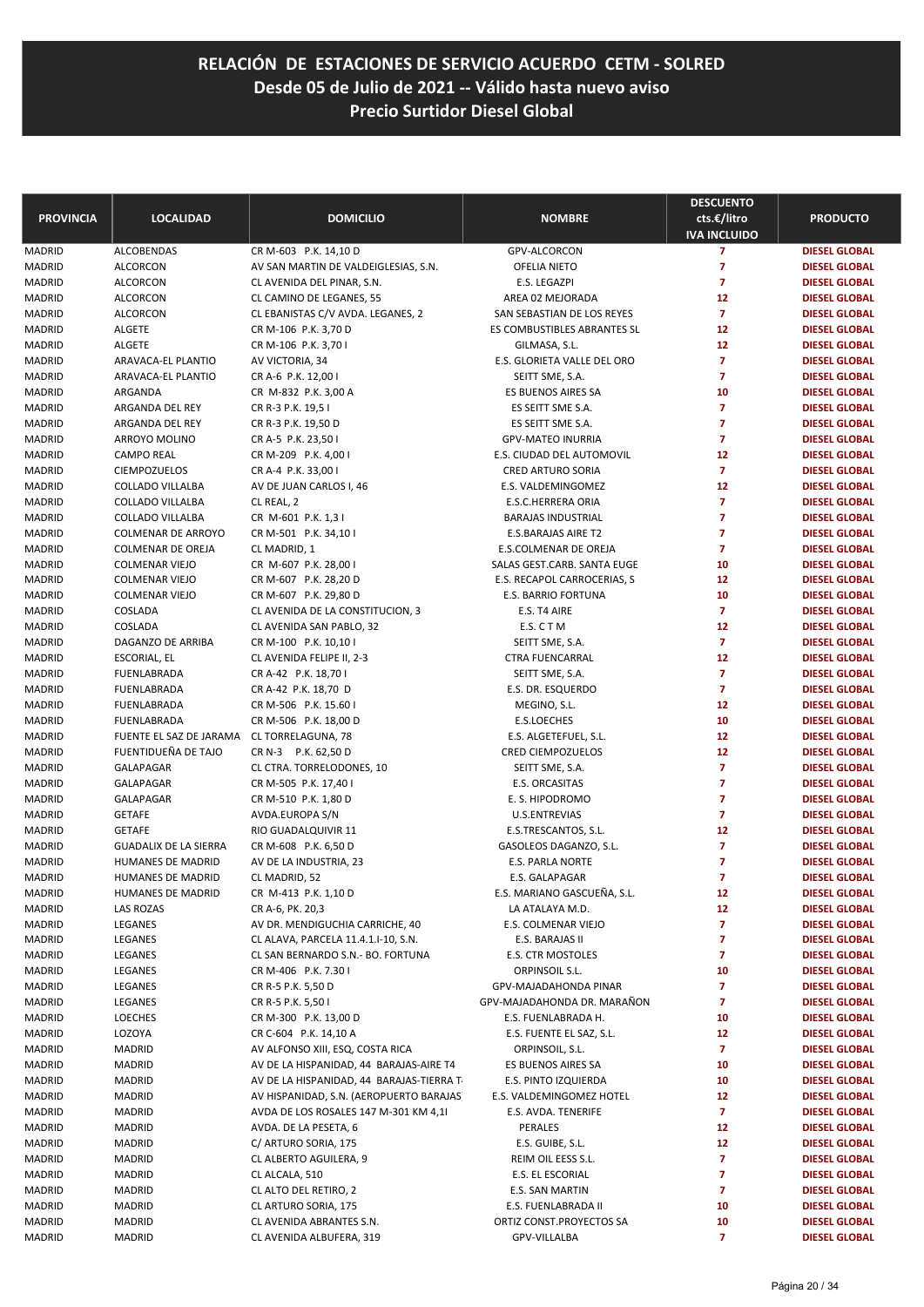| <b>PROVINCIA</b>        | <b>LOCALIDAD</b>                                | <b>DOMICILIO</b>                            | <b>NOMBRE</b>                               | <b>DESCUENTO</b><br>cts.€/litro<br><b>IVA INCLUIDO</b> | <b>PRODUCTO</b>                              |
|-------------------------|-------------------------------------------------|---------------------------------------------|---------------------------------------------|--------------------------------------------------------|----------------------------------------------|
| <b>MADRID</b>           | <b>MADRID</b>                                   | CL AVENIDA CARDENAL HERRERA ORIA, 290       | COBO CALLEJA                                | 10                                                     | <b>DIESEL GLOBAL</b>                         |
| MADRID                  | <b>MADRID</b>                                   | CL AVENIDA DOCTOR ESQUERDO, 153             | MARTINEZ SANCHEZ GASOLEOS                   | 11                                                     | <b>DIESEL GLOBAL</b>                         |
| <b>MADRID</b>           | <b>MADRID</b>                                   | CL AVENIDA ENTREVIAS S.N.                   | E.S. T4 TIERRA                              | $\overline{7}$                                         | <b>DIESEL GLOBAL</b>                         |
| <b>MADRID</b>           | <b>MADRID</b>                                   | CL AVENIDA PRINCESA JUANA DE AUSTRIA S.N    | E.S. MOSTOLES IZQ.                          | 10                                                     | <b>DIESEL GLOBAL</b>                         |
| MADRID                  | <b>MADRID</b>                                   | CL CEA BERMUDEZ, 32                         | E.S. GUADALIX                               | $\overline{7}$                                         | <b>DIESEL GLOBAL</b>                         |
| <b>MADRID</b>           | <b>MADRID</b>                                   | CL DEL ABETAL (PAU LAS TABLAS), 8           | E.S. MORATILLA ZONA DE SERV                 | 7                                                      | <b>DIESEL GLOBAL</b>                         |
| <b>MADRID</b>           | <b>MADRID</b>                                   | CL GLO.CORREGIDOR SANCHO DE CORDOBA S       | COLLADO II                                  | $\overline{7}$                                         | <b>DIESEL GLOBAL</b>                         |
| <b>MADRID</b>           | <b>MADRID</b>                                   | CL GLORIETA VALLE DE ORO, 10                | <b>ES SIERRAGRANDES SA</b>                  | $\overline{7}$                                         | <b>DIESEL GLOBAL</b>                         |
| <b>MADRID</b>           | <b>MADRID</b>                                   | CL MATEO INURRIA, 4                         | E.S. CEA BERMUDEZ                           | 7                                                      | <b>DIESEL GLOBAL</b>                         |
| MADRID                  | <b>MADRID</b>                                   | CL OFELIA NIETO, 64                         | GPV-ARROYOMOLINOS                           | $\overline{7}$                                         | <b>DIESEL GLOBAL</b>                         |
| <b>MADRID</b>           | <b>MADRID</b>                                   | CL PASEO ACACIAS, 8                         | MEGINO, S.L.                                | 12                                                     | <b>DIESEL GLOBAL</b>                         |
| <b>MADRID</b>           | <b>MADRID</b>                                   | CL PASEO DE LA HABANA, 168                  | E.S. ALCALA DE HENARES                      | $\overline{7}$                                         | <b>DIESEL GLOBAL</b>                         |
| MADRID                  | <b>MADRID</b>                                   | CL PASEO SANTA MARIA DE LA CABEZA, 18       | CRED AJALVIR MI                             | $\overline{7}$                                         | <b>DIESEL GLOBAL</b>                         |
| <b>MADRID</b>           | <b>MADRID</b>                                   | CL PLAZA LEGAZPI, 9                         | E.S. ALGETEFUEL, S.L.                       | 12                                                     | <b>DIESEL GLOBAL</b>                         |
| <b>MADRID</b>           | <b>MADRID</b>                                   | CL RIOS ROSAS, 1                            | <b>INFINITY OIL SL</b>                      | 12                                                     | <b>DIESEL GLOBAL</b>                         |
| MADRID                  | <b>MADRID</b>                                   | CL SERRANO, 197                             | E.S. SANSE AUTOVIA                          | $\overline{7}$                                         | <b>DIESEL GLOBAL</b>                         |
| <b>MADRID</b>           | <b>MADRID</b>                                   | CR A-4 P.K. 6,70 D                          | PROYECTO INSERTIUM, S.L.                    | $\overline{7}$                                         | <b>DIESEL GLOBAL</b>                         |
| <b>MADRID</b>           | <b>MADRID</b>                                   | CR A-4 P.K. 6,701                           | E.S. PUENTE SAN FERNANDO II                 | 12                                                     | <b>DIESEL GLOBAL</b>                         |
| MADRID                  | <b>MADRID</b>                                   | CR A-5 P.K. 9,00 I                          | E.S. HUMANES, S.L.                          | 10                                                     | <b>DIESEL GLOBAL</b>                         |
| <b>MADRID</b>           | <b>MADRID</b>                                   | CR A-5, PK.9                                | LA ATALAYA M.I.                             | 12                                                     | <b>DIESEL GLOBAL</b>                         |
| <b>MADRID</b>           | <b>MADRID</b>                                   | CR A-6 P.K. 8,00 D                          | ONGI ETORRI MD                              | 7                                                      | <b>DIESEL GLOBAL</b>                         |
| MADRID                  | <b>MADRID</b>                                   | CR M-203 P.K. 0,28 D                        | E.S. P DE LA HABANA                         | 7                                                      | <b>DIESEL GLOBAL</b>                         |
| <b>MADRID</b>           | <b>MADRID</b>                                   | CR M-203 P.K. 0.28 I                        | E.S. LAS ACACIAS                            | $\overline{7}$                                         | <b>DIESEL GLOBAL</b>                         |
| MADRID                  | <b>MADRID</b>                                   | CR M-214 P.K. 4,60 D                        | E.S. CTRA. FORTUNA                          | 12                                                     | <b>DIESEL GLOBAL</b>                         |
| <b>MADRID</b>           | <b>MADRID</b>                                   | CR M-301 P.K. 3,50 I                        | E.S. A-15                                   | $\overline{7}$                                         | <b>DIESEL GLOBAL</b>                         |
| <b>MADRID</b>           | <b>MADRID</b>                                   | CR M-50 P.K. 34 D                           | EL MOLAR GESTION, S.L.                      | 12<br>$\overline{7}$                                   | <b>DIESEL GLOBAL</b>                         |
| MADRID<br><b>MADRID</b> | <b>MADRID</b><br><b>MADRID</b>                  | CR M-50 P.K. 34 I                           | GPV-MOSTOLES<br>ES REPSOL. RIVAS            | 12                                                     | <b>DIESEL GLOBAL</b><br><b>DIESEL GLOBAL</b> |
| <b>MADRID</b>           | <b>MADRID</b>                                   | CR M-602 P.K.13,00 D<br>CR N-2 P.K. 12,60 D | GPV-ALCORCON-PRINCESA                       | $\overline{7}$                                         | <b>DIESEL GLOBAL</b>                         |
| MADRID                  | <b>MADRID</b>                                   | CTRA. N-VI, KM.8                            | E.S. VENTURADA                              | $\overline{7}$                                         | <b>DIESEL GLOBAL</b>                         |
| <b>MADRID</b>           | <b>MADRID</b>                                   | GLORIETA VALLE DE ORO, 10                   | ES XELARRIZ S.L.                            | 7                                                      | <b>DIESEL GLOBAL</b>                         |
| MADRID                  | <b>MADRID</b>                                   | MERCAMADRID, PARC. D-3, S.N.                | E.S. SAN BLAS                               | 7                                                      | <b>DIESEL GLOBAL</b>                         |
| <b>MADRID</b>           | <b>MADRID</b>                                   | PLATAF. AEROP. BARAJAS T123                 | E.S. PINTO AUTOVIA                          | 10                                                     | <b>DIESEL GLOBAL</b>                         |
| <b>MADRID</b>           | <b>MADRID</b>                                   | TERMINAL 2 DEL AEROP. BARAJAS               | A.S. DOÑANA                                 | 12                                                     | <b>DIESEL GLOBAL</b>                         |
| MADRID                  | MADRID - FUENCARRAL                             | CL AVENIDA NTRA. SRA. DE VALVERDE, 175      | CRED AJALVIR MD                             | 7                                                      | <b>DIESEL GLOBAL</b>                         |
| <b>MADRID</b>           | MAJADAHONDA                                     | CL DR.MARAÑON C/V PL ESCORIAL S.N.          | E.S. FUENLABRADA                            | $\overline{7}$                                         | <b>DIESEL GLOBAL</b>                         |
| <b>MADRID</b>           | MAJADAHONDA                                     | CL MANUEL DE FALL, S.N.                     | SALAS GEST.CARB.STA. EUGENI                 | 12                                                     | <b>DIESEL GLOBAL</b>                         |
| <b>MADRID</b>           | MECO                                            | AU R-2 P.K. 35,50 D                         | E.S. AVDA. DE OPORTO                        | $\overline{7}$                                         | <b>DIESEL GLOBAL</b>                         |
| <b>MADRID</b>           | <b>MECO</b>                                     | AU R-2 P.K. 35,501                          | <b>E.S. MERCAMADRID</b>                     | 12                                                     | <b>DIESEL GLOBAL</b>                         |
| <b>MADRID</b>           | MEJORADA DEL CAMPO                              | CL DURATON, Nº 1                            | CRED SAN FERNANDO DE HENARE                 | 12                                                     | <b>DIESEL GLOBAL</b>                         |
| <b>MADRID</b>           | MOLAR, EL                                       | CR A-1 P.K. 41,00 I                         | E.S.365 PRADO DEL REY                       | 12                                                     | <b>DIESEL GLOBAL</b>                         |
| MADRID                  | <b>MOSTOLES</b>                                 | CL TORRES QUEVEDO, 2                        | E.S. PASEO DE EXTREMADURA                   | 7                                                      | <b>DIESEL GLOBAL</b>                         |
| MADRID                  | <b>MOSTOLES</b>                                 | CR A-5 P.K. 21,00 D                         | CAMPA CULEBRO, S.L.                         | 12                                                     | <b>DIESEL GLOBAL</b>                         |
| MADRID                  | <b>MOSTOLES</b>                                 | CR A-5 P.K. 21,00 I                         | E.S. POLIGONO GALAPAGAR                     | 7                                                      | <b>DIESEL GLOBAL</b>                         |
| <b>MADRID</b>           | <b>MOSTOLES</b>                                 | CR M-856 ROTON. ENTR.MOSTOLES CONFL.A-      | ES.ENERGIA INTEGRAL IBERICA                 | 7                                                      | <b>DIESEL GLOBAL</b>                         |
| MADRID                  | NAVALCARNERO                                    | CL DEHESA DE MARI-MARTIN SN - P I ALPARR    | <b>GPV-EL ESCORIAL MD</b>                   | 7                                                      | <b>DIESEL GLOBAL</b>                         |
| <b>MADRID</b>           | NAVALCARNERO                                    | CR M-600 P.K. 45,80 D                       | AVDA. DE LOS ROSALES                        | 12                                                     | <b>DIESEL GLOBAL</b>                         |
| MADRID                  | <b>NUEVO BAZTAN</b>                             | CR M-204 P.K. 27,00 I                       | E.S. ALBERTO AGUILERA                       | $\overline{7}$                                         | <b>DIESEL GLOBAL</b>                         |
| MADRID                  | PARACUELLOS DE JARAM                            | CR M-111 P.K. 8,201                         | CAMPSARED CAMPO REAL                        | 10                                                     | <b>DIESEL GLOBAL</b>                         |
| MADRID                  | PARLA                                           | CL REAL S.N.                                | E.S. LA FUENTE                              | 7                                                      | <b>DIESEL GLOBAL</b>                         |
| MADRID                  | PARLA                                           | CR M-408 0,15 D                             | <b>GPV-EL ESCORIAL MI</b>                   | 7                                                      | <b>DIESEL GLOBAL</b>                         |
| MADRID                  | PERALES DE TAJUÑA                               | CR N-3 P.K. 39,201                          | E.S.ANTINEA NUEVO RETO, S.L                 | 7                                                      | <b>DIESEL GLOBAL</b>                         |
| <b>MADRID</b>           | PERALES DE TAJUÑA                               | CR N-3 PK. 35,20 D                          | BUENOS AIRES, S.A.                          | 10                                                     | <b>DIESEL GLOBAL</b>                         |
| MADRID                  | PEZUELA DE LAS TORRES                           | CR C-233 P.K. 51,60 I                       | E.S. CONCORDY, S.A.                         | 12                                                     | <b>DIESEL GLOBAL</b>                         |
| MADRID                  | <b>PINTO</b>                                    | CL COTO DE DOÑANA, 1                        | E.S. PARLA                                  | 7                                                      | <b>DIESEL GLOBAL</b>                         |
| MADRID                  | <b>PINTO</b>                                    | CR A-4 P.K. 20,20 D                         | AVDA. CONSTITUCION                          | 7<br>7                                                 | <b>DIESEL GLOBAL</b>                         |
| MADRID                  | <b>PINTO</b>                                    | CR A-4 P.K. 20,201<br>CR A-4 P.K. 23,30 D   | CRED HIPODROMO TMS                          | 7                                                      | <b>DIESEL GLOBAL</b>                         |
| MADRID<br>MADRID        | <b>PINTO</b><br><b>PINTO</b>                    | CR A-4 P.K. 23,30 I                         | CAMPSA ES SA<br>SAN FERNANDO PUERTA DE MADR | 12                                                     | <b>DIESEL GLOBAL</b><br><b>DIESEL GLOBAL</b> |
| MADRID                  | <b>PINTO</b>                                    | CR M-506 P.K. 19,50 D                       | AVDA. ANDALUCIA IZQUIERDO                   | $\overline{7}$                                         | <b>DIESEL GLOBAL</b>                         |
| MADRID                  | POZUELO DE ALARCON                              | CR M-502 P.K. 3,60 I                        | A.S. SAN BENITO, S.L.                       | 12                                                     | <b>DIESEL GLOBAL</b>                         |
| MADRID                  | RIVAS-VACIAMADRID                               | CR N-3, P.K. 14, 40 M.D.                    | E.S. MOSTOLES DRCHA.                        | $\overline{7}$                                         | <b>DIESEL GLOBAL</b>                         |
| MADRID                  | ROZAS, LAS                                      | CR A-6 P.K. 20,30 D                         | E.S. GASLOSA                                | 12                                                     | <b>DIESEL GLOBAL</b>                         |
| MADRID                  | S.MARTIN DE VALDEIGLESIAS CR M-501 P.K. 54,10 I |                                             | E.S. EL PLANTIO                             | 7                                                      | <b>DIESEL GLOBAL</b>                         |
|                         |                                                 |                                             |                                             |                                                        |                                              |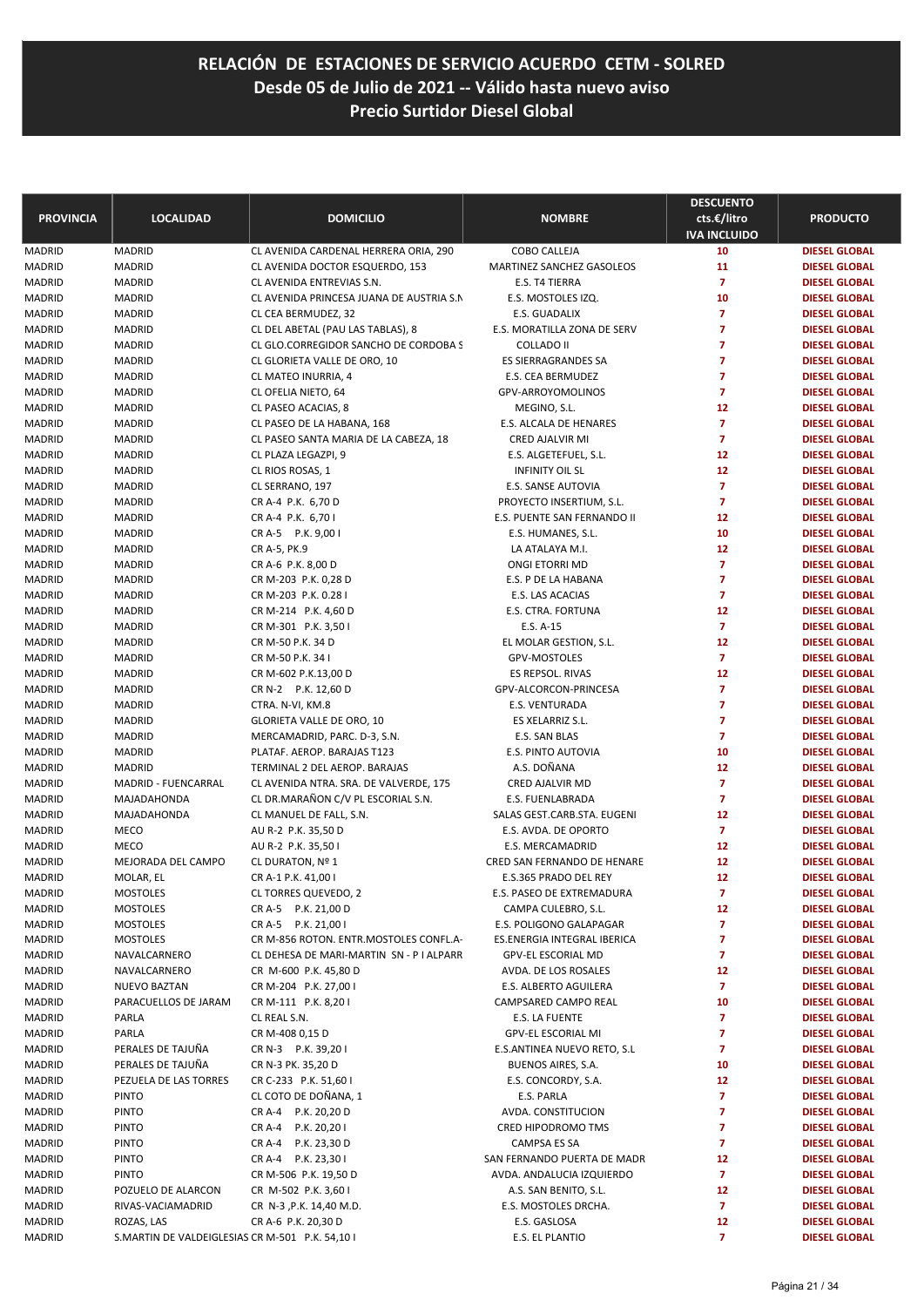| <b>PROVINCIA</b>        | <b>LOCALIDAD</b>                                               | <b>DOMICILIO</b>                                      | <b>NOMBRE</b>                                    | <b>DESCUENTO</b><br>cts.€/litro<br><b>IVA INCLUIDO</b> | <b>PRODUCTO</b>                              |
|-------------------------|----------------------------------------------------------------|-------------------------------------------------------|--------------------------------------------------|--------------------------------------------------------|----------------------------------------------|
| <b>MADRID</b>           | SAN FERNANDO DE HENARES C/ DE LOS HERRADORES,1                 |                                                       | E.S. VALDEMORILLO                                | $\overline{7}$                                         | <b>DIESEL GLOBAL</b>                         |
| <b>MADRID</b>           | SAN FERNANDO DE HENARES CL DE LOS HERRADORES N 1               |                                                       | <b>E.S. TRES CANTOS</b>                          | $\overline{7}$                                         | <b>DIESEL GLOBAL</b>                         |
| MADRID                  | SAN FERNANDO DE HENARES CR N-2 P.K. 16,30 D                    |                                                       | <b>GPV-ALFONSO XIII</b>                          | $\overline{7}$                                         | <b>DIESEL GLOBAL</b>                         |
| <b>MADRID</b>           | SAN FERNANDO DE HENARES CR N-2 P.K. 16,30 I                    |                                                       | CRED CONCHA ESPINA                               | $\overline{7}$                                         | <b>DIESEL GLOBAL</b>                         |
| <b>MADRID</b>           | SAN LORENZO DE EL ESCORIA CR M-600 P.K. 3,00 D                 |                                                       | <b>GPV-LAS TABLAS</b>                            | 12                                                     | <b>DIESEL GLOBAL</b>                         |
| <b>MADRID</b>           | SAN LORENZO DE EL ESCORIA CR M-600 P.K. 3,00 I                 |                                                       | E.S. MORATALAZ                                   | $\overline{7}$                                         | <b>DIESEL GLOBAL</b>                         |
| <b>MADRID</b>           | SAN SEBASTIAN DE LOS                                           | CL AVENIDA EINSTEIN, 5                                | CRED PASEO DE EXTREMADURA                        | $\overline{7}$                                         | <b>DIESEL GLOBAL</b>                         |
| <b>MADRID</b>           |                                                                | SAN SEBASTIAN DE LOS REYE: CL AVENIDA DE TENERIFE, 18 | AVDA. ANDALUCIA DRCHO                            | $\overline{7}$                                         | <b>DIESEL GLOBAL</b>                         |
| <b>MADRID</b>           | SAN SEBASTIAN DE LOS REYE! CL REAL, 120 (ANTIGUA N-1)          |                                                       | E.S.MACE S.L.                                    | 10                                                     | <b>DIESEL GLOBAL</b>                         |
| <b>MADRID</b><br>MADRID | SAN SEBASTIAN DE LOS REYE: CR N-1 P.K. 18,60 D<br>TORRELODONES | CR A-6 P.K. 28,201                                    | E.S. LA ATAYUELA<br>E.S. LEGANES MENDIGUCHIA     | 10<br>$\overline{7}$                                   | <b>DIESEL GLOBAL</b><br><b>DIESEL GLOBAL</b> |
| <b>MADRID</b>           | TRES CANTOS                                                    | CL AVENIDA DE LA INDUSTRIA, 58                        | <b>GPV-RIOS ROSAS</b>                            | $\overline{7}$                                         | <b>DIESEL GLOBAL</b>                         |
| <b>MADRID</b>           | TRES CANTOS                                                    | CL AVENIDA DE LA INSDUSTRIA, 33                       | E.S.VICALVARO                                    | $\overline{7}$                                         | <b>DIESEL GLOBAL</b>                         |
| <b>MADRID</b>           | VALDEMORILLO                                                   | CL SAN JUAN, 38                                       | GPV-ALCALA DE HENARES                            | $\overline{7}$                                         | <b>DIESEL GLOBAL</b>                         |
| MADRID                  | VENTURADA                                                      | CR A-I P.K. 49,00 D                                   | E.S. LAS ROZAS                                   | 12                                                     | <b>DIESEL GLOBAL</b>                         |
| <b>MADRID</b>           | VILLANUEVA DEL PARDI                                           | CR M-509 P.K. 7,30 I                                  | ES AUTOVIA DE PANTANOS SL                        | $\overline{7}$                                         | <b>DIESEL GLOBAL</b>                         |
| MADRID                  | VILLAVICIOSA DE ODON                                           | CR M-50 P.K. 66,50 D                                  | <b>E.S. FUENCARRAL</b>                           | $\overline{7}$                                         | <b>DIESEL GLOBAL</b>                         |
| <b>MADRID</b>           | VILLAVICIOSA DE ODON                                           | CR M-50 P.K. 66,50 I                                  | E.S.BARAJAS TIERRA T2                            | $\overline{7}$                                         | <b>DIESEL GLOBAL</b>                         |
| MALAGA                  | ACEITUNERA                                                     | ENLACE CRTA A-7052 CON A-357 P.K. 57,00 I             | <b>E.S. SAN SEBASTIAN</b>                        | 12                                                     | <b>DIESEL GLOBAL</b>                         |
| MALAGA                  | <b>ALGARROBO</b>                                               | AU A-7 P.K. 277,801                                   | <b>E.S. LAS PEDRIZAS</b>                         | 10                                                     | <b>DIESEL GLOBAL</b>                         |
| MALAGA                  | ALGARROBO                                                      | AU A-7 P.K. 277,89 D                                  | E.S. ARROYO DE LA MIEL.                          | 10                                                     | <b>DIESEL GLOBAL</b>                         |
| MALAGA                  | ANTEQUERA                                                      | AT A-45 P.K. 111,50 I                                 | <b>GPV-BENAHAVIS</b>                             | $\overline{7}$                                         | <b>DIESEL GLOBAL</b>                         |
| MALAGA                  | ANTEQUERA                                                      | AT A-45 P.K. 112,50 D                                 | E.S. EL POLIGONO                                 | 12                                                     | <b>DIESEL GLOBAL</b>                         |
| MALAGA                  | ANTEQUERA                                                      | CL CR MALAGA, 1                                       | SOSA GARCIA PEDRO                                | 10                                                     | <b>DIESEL GLOBAL</b>                         |
| MALAGA                  | ANTEQUERA                                                      | CL EL EFEBO,1                                         | E.S. ESTEPONA - CAMPSA-                          | $\overline{7}$                                         | <b>DIESEL GLOBAL</b>                         |
| MALAGA                  | ANTEQUERA                                                      | CR AP-46, PK 3,70 D                                   | E.S. LA INMACULADA                               | 12                                                     | <b>DIESEL GLOBAL</b>                         |
| MALAGA                  | ANTEQUERA                                                      | CR AP-46, PK 3,701                                    | E.S. VELEZ MALAGA                                | 10                                                     | <b>DIESEL GLOBAL</b>                         |
| MALAGA                  | ANTEQUERA-LOS LLANOS                                           | CR N-331 P.K. 114,20 D                                | E. S. LOS DOLMENES                               | $\overline{7}$                                         | <b>DIESEL GLOBAL</b>                         |
| MALAGA                  | ARCHIDONA                                                      | CR ENLACE A-92 CR A-354 P.K. 159,70 D                 | GPV-TORREMOLINOS                                 | $\overline{7}$                                         | <b>DIESEL GLOBAL</b>                         |
| MALAGA                  | CAMPANILLAS                                                    | CL GRAHAM BELL, S.N.                                  | ES PAYMAR COMBUSTIBLES                           | 10                                                     | <b>DIESEL GLOBAL</b>                         |
| MALAGA                  | <b>COIN</b>                                                    | PG IND. CANTARRANAS, 1                                | E.S. EL VISO                                     | 10<br>$\overline{7}$                                   | <b>DIESEL GLOBAL</b>                         |
| MALAGA                  | <b>ESTEPONA</b><br><b>ESTEPONA</b>                             | AU AP-7 P.K. 161,00 D                                 | E.S. CONSUL                                      | 12                                                     | <b>DIESEL GLOBAL</b><br><b>DIESEL GLOBAL</b> |
| MALAGA<br>MALAGA        | <b>ESTEPONA</b>                                                | AU AP-7 P.K. 161,00 I<br>CR N-340 P.K. 163,00 D       | E.S. MOLANDRI, S.L.<br>E.S. PINOMAR              | $\overline{7}$                                         | <b>DIESEL GLOBAL</b>                         |
| MALAGA                  | <b>ESTEPONA</b>                                                | CR N-340 P.K. 148,00 D                                | <b>E.S. BUENAS NOCHES</b>                        | 7                                                      | <b>DIESEL GLOBAL</b>                         |
| MALAGA                  | <b>ESTEPONA</b>                                                | CR N-340 P.K. 166,50 I                                | ES COMBUSTIBLES COSTA SOL 2                      | 7                                                      | <b>DIESEL GLOBAL</b>                         |
| MALAGA                  | <b>ESTEPONA</b>                                                | CR N-340 P.K. 169,10 I                                | <b>GPV-EL ATABAL</b>                             | $\overline{7}$                                         | <b>DIESEL GLOBAL</b>                         |
| MALAGA                  | <b>FUENGIROLA</b>                                              | CR DE MIJAS P.K. 6                                    | E.S. BLANCA PALOMA                               | $\overline{7}$                                         | <b>DIESEL GLOBAL</b>                         |
| MALAGA                  | MALAGA                                                         | CALLE JACINTO BENAVENTE JUNTO A RROYO                 | E.S. EL MORCHE                                   | 10                                                     | <b>DIESEL GLOBAL</b>                         |
| MALAGA                  | MALAGA                                                         | CL ALMERIA, 78                                        | E.S. RODEO ESTACION, S.L.                        | 10                                                     | <b>DIESEL GLOBAL</b>                         |
| MALAGA                  | MALAGA                                                         | CL ALMERIA, 78                                        | FRANPE PR 2020, S.L.                             | 12                                                     | <b>DIESEL GLOBAL</b>                         |
| MALAGA                  | MALAGA                                                         | CL AVDA LOPE DE VEGA, S.N.                            | E.S. ALTOS DE MARBELLA I                         | 7                                                      | <b>DIESEL GLOBAL</b>                         |
| MALAGA                  | MALAGA                                                         | CL AVENIDA ORTEGA Y GASSET, 234                       | ALGARROBO COSTA                                  | $\overline{z}$                                         | <b>DIESEL GLOBAL</b>                         |
| MALAGA                  | MALAGA                                                         | CL AVENIDA VELAZQUEZ, 104                             | A.S. EL ROSARIO                                  | 10                                                     | <b>DIESEL GLOBAL</b>                         |
| MALAGA                  | MALAGA                                                         | CL CONCEPCION ARENAL, S.N                             | E.S. NERJA                                       | 7                                                      | <b>DIESEL GLOBAL</b>                         |
| MALAGA                  | MALAGA                                                         | CL DEMÓSTONES ESQ. AVDA JENOFONTES S/M                | E.S. ARROYO DE LA MIEL                           | 10                                                     | <b>DIESEL GLOBAL</b>                         |
| MALAGA                  | MALAGA                                                         | CL HERMANOS LUMIERE, S.N. (P.I.STA BARB)              | E.S. VILLAROSA, S.A.                             | 10                                                     | <b>DIESEL GLOBAL</b>                         |
| MALAGA                  | MALAGA                                                         | CL HEROE DE SOSTOA, 147                               | E.S RTE. PANEQUE RUIZ                            | 7                                                      | <b>DIESEL GLOBAL</b>                         |
| MALAGA                  | MALAGA                                                         | CL VALLE INCLAN, S.N.                                 | E.S. RINCON VICTORIA                             | 7                                                      | <b>DIESEL GLOBAL</b>                         |
| MALAGA                  | MALAGA                                                         | CL VELAZQUEZ, 208                                     | OFE S.A.                                         | 10                                                     | <b>DIESEL GLOBAL</b>                         |
| MALAGA                  | MALAGA<br>MALAGA                                               | CR A-45 P.K. 159,50 I<br>CR N-340 P.K. 231,90 D       | E.S. RIO CASTOR I                                | 7<br>7                                                 | <b>DIESEL GLOBAL</b>                         |
| MALAGA<br>MALAGA        | MALAGA                                                         | PG GUADALHORCE C/A P.U-6-2                            | LAS PEDRIZAS M.D.<br>AREA DE SERVICO LA PEÑA, S. | 10                                                     | <b>DIESEL GLOBAL</b><br><b>DIESEL GLOBAL</b> |
| MALAGA                  | MARBELLA                                                       | AU AP-7 P.K. 187,00 D                                 | LA LUZ                                           | 7                                                      | <b>DIESEL GLOBAL</b>                         |
| MALAGA                  | MARBELLA                                                       | AU AP-7 P.K. 187,00 I                                 | E.S. INTELHORCE                                  | 10                                                     | <b>DIESEL GLOBAL</b>                         |
| MALAGA                  | MARBELLA                                                       | CR N-340 P.K. 189,00 D                                | E.S. ESTEPONA PLAYA                              | 7                                                      | <b>DIESEL GLOBAL</b>                         |
| MALAGA                  | MIJAS-COSTA                                                    | CR MA-426 P.K. 1 D                                    | E.S. CIUDAD JARDIN                               | 7                                                      | <b>DIESEL GLOBAL</b>                         |
| MALAGA                  | NERJA                                                          | CR N-340 P.K. 290.5 I                                 | E.S. LA CAñADA                                   | 7                                                      | <b>DIESEL GLOBAL</b>                         |
| MALAGA                  | RINCON DE LA VICTORIA                                          | CL AVENIDA DE LA TORRE, 26                            | E.S. RIO CASTOR II                               | 7                                                      | <b>DIESEL GLOBAL</b>                         |
| MALAGA                  | TORRE DEL MAR                                                  | CL AVENIDA ANDALUCIA, 169                             | E.S. EL ALGARROBO                                | 7                                                      | <b>DIESEL GLOBAL</b>                         |
| MALAGA                  | TORREMOLINOS                                                   | AU AP-7 P.K. 224,00 D                                 | E.S ALASKA MALAGA                                | 7                                                      | <b>DIESEL GLOBAL</b>                         |
| MALAGA                  | TORREMOLINOS                                                   | AU AP-7 P.K. 224,001                                  | E.S. EL PEÑASCO                                  | 7                                                      | <b>DIESEL GLOBAL</b>                         |
| MALAGA                  | <b>TORREMOLINOS</b>                                            | AV BENALMADENA, 1                                     | EL CANDADO PLAYA DCHO                            | 7                                                      | <b>DIESEL GLOBAL</b>                         |
| MALAGA                  | <b>TORROX</b>                                                  | CR N-340 P.K. 282,00 A                                | E.S. LA YEDRA HH.DUARTE, SL                      | 12                                                     | <b>DIESEL GLOBAL</b>                         |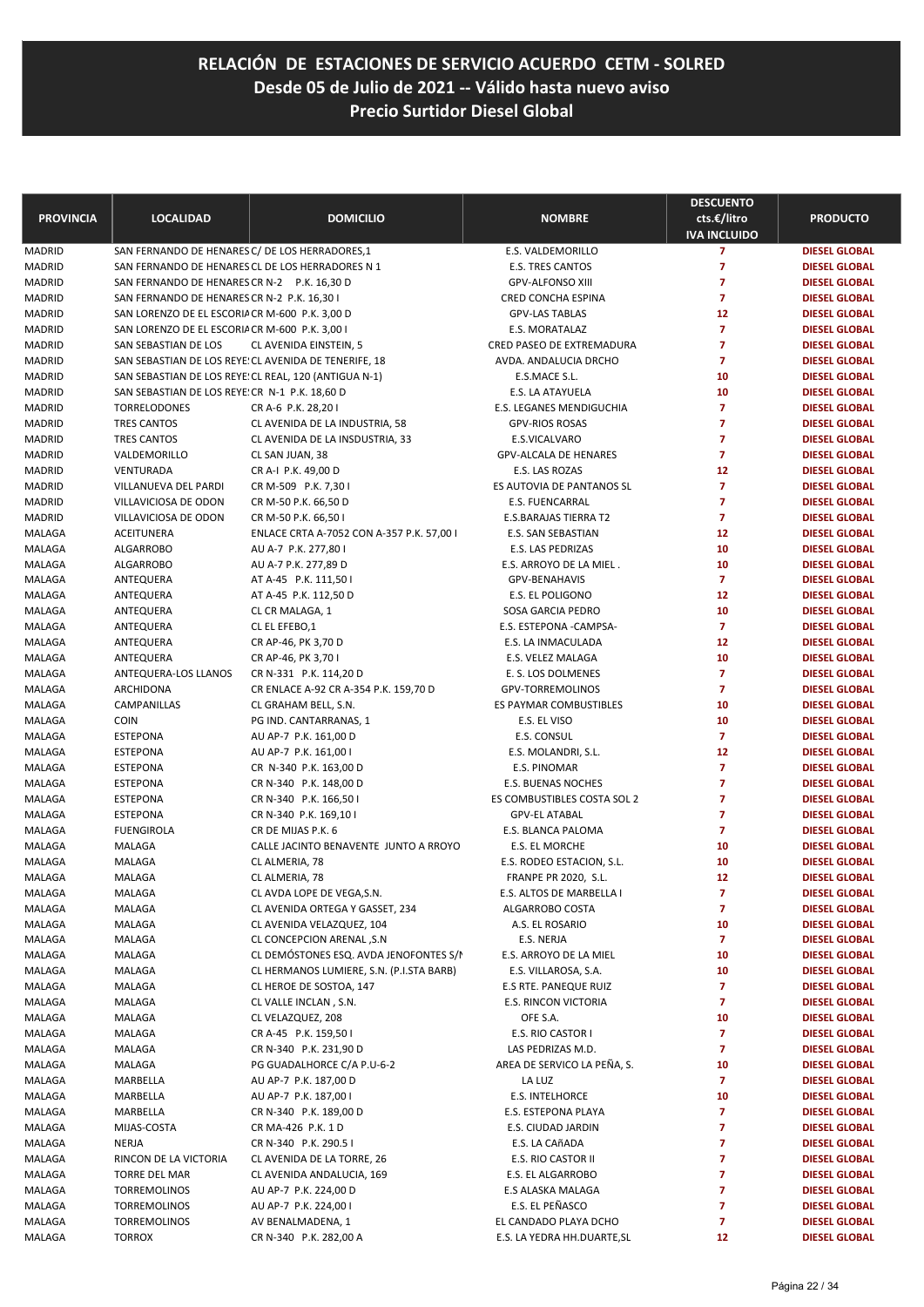| <b>PROVINCIA</b> | <b>LOCALIDAD</b>                              | <b>DOMICILIO</b>                        | <b>NOMBRE</b>                     | <b>DESCUENTO</b><br>cts.€/litro | <b>PRODUCTO</b>                              |
|------------------|-----------------------------------------------|-----------------------------------------|-----------------------------------|---------------------------------|----------------------------------------------|
|                  |                                               |                                         |                                   | <b>IVA INCLUIDO</b>             |                                              |
| MALAGA           | <b>VELEZ MALAGA</b>                           | CL AVENIDA VIVAR TELLEZ, 26             | LAS PEDRIZAS M.I.                 | $\overline{7}$                  | <b>DIESEL GLOBAL</b>                         |
| MALAGA           | <b>VELEZ MALAGA</b>                           | CL LAUREANO CASQUERO S.N.               | E.S. SAN JOSE                     | $\overline{7}$                  | <b>DIESEL GLOBAL</b>                         |
| MALAGA           | <b>VELEZ MALAGA</b>                           | CR A-356, P.K. 45,80 D                  | E.S. RUYTOL, S.L.                 | 12                              | <b>DIESEL GLOBAL</b>                         |
| MALAGA           | <b>VELEZ MALAGA</b>                           | ROTONDA PAGO DE LA MATA, S.N.           | E.S. ALTOS DE MARBELLA II         | $\overline{7}$                  | <b>DIESEL GLOBAL</b>                         |
| MALAGA           | VILLANUEVA DEL ROSARIO                        | AT A-92M P.K. 16,70 D                   | EL CANDADO MONTAÑA IZQDO.         | $\overline{7}$                  | <b>DIESEL GLOBAL</b>                         |
| MALAGA           | VILLANUEVA DEL TRABUCO                        | AT A-92M P.K. 8,00 D                    | LA AZUCARERA                      | 10                              | <b>DIESEL GLOBAL</b>                         |
| MALAGA           | VILLANUEVA DEL TRABUCO                        | AUTOVIA A-92M, P.K.8,001                | E.S. LOS REMEDIOS                 | 12                              | <b>DIESEL GLOBAL</b>                         |
| MURCIA           | ALAMILLO - ISLA PLANA                         | CR N-332 P.K. 30,201                    | E.S.MUNUERA, S.L.                 | $\overline{7}$                  | <b>DIESEL GLOBAL</b>                         |
| MURCIA           | ALBERCA, LA                                   | CR MU-4F P.K. 2,00 I (LA ALBERCA)       | <b>E.S. TORRE COTILLAS</b>        | 10                              | <b>DIESEL GLOBAL</b>                         |
| <b>MURCIA</b>    | ALCANTARILLA                                  | CR N-344 P.K. 1,00 D                    | PUENTE TOCINOS                    | $\overline{7}$                  | <b>DIESEL GLOBAL</b>                         |
| MURCIA           | ALHAMA DE MURCIA                              | CR A-7 PK 606 M.D.                      | E.S. GARCERAN 1, S.L.             | 12                              | <b>DIESEL GLOBAL</b>                         |
| MURCIA           | ALHAMA DE MURCIA                              | CR A-7 PK 606 M.I.                      | E.S. LA MANGA OIL, S.L.           | 12                              | <b>DIESEL GLOBAL</b>                         |
| MURCIA           | ALHAMA DE MURCIA                              | CR N-340 P.K. 628,60 D                  | E.S. GARCERAN 1, S.L.             | 12                              | <b>DIESEL GLOBAL</b>                         |
| MURCIA           | ALJORRA, LA                                   | CR MU-602 P.K. 11,30 D                  | E.S. PUERTO LUMBRERAS             | 10                              | <b>DIESEL GLOBAL</b>                         |
| MURCIA           | ALJORRA, LA                                   | CR MU-602 P.K. 8,40 D                   | ARABI                             | 10                              | <b>DIESEL GLOBAL</b>                         |
| MURCIA           | BALSAPINTADA                                  | CR A-30 P.K. 423,00 A                   | HIJOS DE NAVARRO ROBLES, SL       | 12                              | <b>DIESEL GLOBAL</b>                         |
| MURCIA           | <b>BAÑOS Y MENDIGO</b>                        | CR A-30 P.K. 408,10 I                   | ES HIJOS DE NAVARRO ROBLES        | 12                              | <b>DIESEL GLOBAL</b>                         |
| <b>MURCIA</b>    | <b>BAÑOS Y MENDIGO</b>                        | CR N-301 P.K. 410,00 D                  | GESTION EESS 220, S.L.            | 10                              | <b>DIESEL GLOBAL</b>                         |
| MURCIA           | <b>BARRANDA</b>                               | CR C-330 P.K. 78,50 I                   | ES GARCERAN 1, S.L.               | 12                              | <b>DIESEL GLOBAL</b>                         |
| MURCIA           | <b>BARRIO PERAL</b>                           | CL JUAN FDEZ S.N. (BARRIO PERAL)        | E.S. BAñOS LIBRILLA               | 10                              | <b>DIESEL GLOBAL</b>                         |
| MURCIA           | <b>BENIAJAN</b>                               | CR MU-300 P.K. 4,80 I                   | EUROWASH CENTER, S.L.             | 12                              | <b>DIESEL GLOBAL</b>                         |
| <b>MURCIA</b>    | <b>BENIEL</b>                                 | CL AVENIDA DE CALVO SOTELO, 4           | E.S. LAS CUMBRES, S.L.            | 12                              | <b>DIESEL GLOBAL</b>                         |
| MURCIA           | <b>BLANCA</b>                                 | CR MU-553 P.K. 2,50 I                   | GOMEZ ESTACION DE SERVICIO        | 10<br>$\overline{7}$            | <b>DIESEL GLOBAL</b>                         |
| MURCIA           | <b>BULLAS</b><br>CABEZO CORTADO               | CR C-415 P.K. 43,00 I                   | E.S. PEÑAS, S.L.<br>EESS EL BOHÍO | 12                              | <b>DIESEL GLOBAL</b><br><b>DIESEL GLOBAL</b> |
| MURCIA           | CABO DE PALOS-LA MANGA CR MU-312 P.K. 14,90 D | CR N-301 P.K. 388,00 I                  | E.S. LAS CUMBRES S.L.             | 12                              | <b>DIESEL GLOBAL</b>                         |
| MURCIA<br>MURCIA | CAÑADA HERMOSA                                | CR RM-15 P.K. 9,00 A                    | E.S. ALHAMA, S.A.                 | $\overline{7}$                  | <b>DIESEL GLOBAL</b>                         |
| <b>MURCIA</b>    | CARAVACA                                      | <b>CR MU-415 SN</b>                     | E. CONVENIENCE Y SERVICIO         | 12                              | <b>DIESEL GLOBAL</b>                         |
| MURCIA           | CARTAGENA                                     | AV. DEL CARBONO Nº 46 (POL. LOS CAMACH  | E.S. SANTOMERA                    | 12                              | <b>DIESEL GLOBAL</b>                         |
| MURCIA           | CARTAGENA                                     | CL ANGEL BRUNA-RONDA NORTE, S.N. D      | E.S. LA PALOMA                    | $\overline{7}$                  | <b>DIESEL GLOBAL</b>                         |
| <b>MURCIA</b>    | CARTAGENA                                     | CL AVENIDA SANCHEZ MECA, S.N.           | E.S. ZARAICHE                     | $\overline{7}$                  | <b>DIESEL GLOBAL</b>                         |
| MURCIA           | <b>CIEZA</b>                                  | CL PARAJE ASENSADO, S.N.                | ES SALNASUR SL                    | 10                              | <b>DIESEL GLOBAL</b>                         |
| MURCIA           | <b>CIEZA</b>                                  | CR N-301A P.K. 355,00 D                 | GESTION EES 2020, S.L.            | 10                              | <b>DIESEL GLOBAL</b>                         |
| MURCIA           | DOLORES DE PACHECO                            | CR F-27 P.K. 4,00 I                     | E.S. ALARCON, S.L                 | $\overline{7}$                  | <b>DIESEL GLOBAL</b>                         |
| MURCIA           | DOLORES, LOS - CARTA                          | CALLE ALVAREZ ALONSO, 29                | E.S. LA HITA                      | $\overline{7}$                  | <b>DIESEL GLOBAL</b>                         |
| MURCIA           | ESPARRAGAL, EL                                | CR N-340A P.K. 671,60 D                 | E.S.GAS SUR SERVICIOS, S.L.       | 12                              | <b>DIESEL GLOBAL</b>                         |
| MURCIA           | ESPARRAGAL, EL-PTO.LUMBRCR D-11 P.K. 10,00 D  |                                         | SFORZA CARBURANTES, S.L.          | 10                              | <b>DIESEL GLOBAL</b>                         |
| MURCIA           | <b>ESPINARDO A</b>                            | CR N-301 DESVIO ESPINARDO, P.K. 3       | SAN PEDRO DEL PINATAR             | $\overline{7}$                  | <b>DIESEL GLOBAL</b>                         |
| <b>MURCIA</b>    | <b>ESPINARDO A</b>                            | CR N-301 P.K. 389,00 D                  | ES GARCERAN 1, S.L.               | $\overline{7}$                  | <b>DIESEL GLOBAL</b>                         |
| MURCIA           | <b>GUADALUPE</b>                              | CR B-3 P.K. 2,60 D                      | E.S.PLAZA ESPAÑA-LOS CAMACH       | 10                              | <b>DIESEL GLOBAL</b>                         |
| MURCIA           | HOYA, LA-LORCA-ALCAN                          | CR N-340A P.K. 606,50 I                 | E.S. BULLAS                       | $\overline{7}$                  | <b>DIESEL GLOBAL</b>                         |
| MURCIA           | JABALI NUEVO                                  | CR N-344 P.K. 4,00 I                    | <b>JUAN DE BORBON</b>             | 7                               | <b>DIESEL GLOBAL</b>                         |
| MURCIA           | JUMILLA                                       | CR N-344 P.K. 73.30 I                   | GESTION EES 2020, S.L.            | $\overline{7}$                  | <b>DIESEL GLOBAL</b>                         |
| MURCIA           | LAS TORRES DE COTILLAS                        | AVDA.DE LA INDUSTRIA, PARCELA 64        | <b>E.S.EL PG DE TORRECIEGA</b>    | 12                              | <b>DIESEL GLOBAL</b>                         |
| MURCIA           | LIBRILLA                                      | AUTOVIA DEL MEDITERRANEO, SALIDA 591 A- | SUMINISTROS BUENJI, S.L           | 10                              | <b>DIESEL GLOBAL</b>                         |
| MURCIA           | LIBRILLA                                      | CR A-7 P.K. 641,00 I                    | E.S. MAR MENOR                    | 7                               | <b>DIESEL GLOBAL</b>                         |
| MURCIA           | LORCA                                         | CR LA PULGARA,130                       | E.S LORQUI SL                     | 8                               | <b>DIESEL GLOBAL</b>                         |
| MURCIA           | LORCA                                         | CR N-340 P.K. 585,201                   | <b>TOTANA</b>                     | 12                              | <b>DIESEL GLOBAL</b>                         |
| MURCIA           | LORCA                                         | CR N-340A P.K. 599,50 D                 | E.S. LAS CUMBRES, S.L             | 12                              | <b>DIESEL GLOBAL</b>                         |
| MURCIA           | LORCA - LOS LINOS                             | CR N-342, PK.93,1                       | ALTIPLANO CARBURANTES, S.L.       | 7                               | <b>DIESEL GLOBAL</b>                         |
| MURCIA           | LORCA E.S. MUNUERA                            | CR C-3211 P.K. 64,80 D                  | ES.FDEZ.HENAREJOS HNOS, SL        | 7                               | <b>DIESEL GLOBAL</b>                         |
| MURCIA           | LORCA E.S. MUNUERA                            | CR C-3211 P.K. 69,00 D                  | E.S.JC GESTION, 2015, S.L.        | 7                               | <b>DIESEL GLOBAL</b>                         |
| MURCIA           | LORCA-POLIGONO                                | POL.IND. SAPRELORCA S.N.                | E.S. LA MANGA                     | 7                               | <b>DIESEL GLOBAL</b>                         |
| MURCIA           | LORCA-POLIGONO-AUTOVIA CR N-340 P.K. 584.03 D |                                         | ES EL NIÑO DE MULA S.COOP         | 10                              | <b>DIESEL GLOBAL</b>                         |
| MURCIA           | <b>LORQUI</b>                                 | CL POLG. NUEVOS ACCESOS, S.N.           | CRED LORCA LOS LINOS              | $\overline{7}$                  | <b>DIESEL GLOBAL</b>                         |
| MURCIA           | <b>LOS BARREROS</b>                           | CR CV-36F P.K. 11 I                     | NUEVA LUPA ROJA 2011 SL           | 12                              | <b>DIESEL GLOBAL</b>                         |
| MURCIA           | <b>LOS BARREROS</b>                           | CR MU-36F P.K. 1,50 I                   | NOVA ALHAMA, S.L.                 | 7                               | <b>DIESEL GLOBAL</b>                         |
| MURCIA           | MANGA, LA -SUR                                | CL AVENIDA GRAN VIA S.N."MANGA MAR MEI  | E.S. ESPINARDO AGRUP.             | 7                               | <b>DIESEL GLOBAL</b>                         |
| MURCIA           | <b>MAZARRON</b>                               | CR MU-603 P.K. 47,20 I                  | E.S. EL PARETON, S.L.             | 7                               | <b>DIESEL GLOBAL</b>                         |
| MURCIA           | <b>MOLINA</b>                                 | CR N-301A P.K. 384,00 I                 | YECLA                             | 10                              | <b>DIESEL GLOBAL</b>                         |
| MURCIA           | <b>MULA</b>                                   | CR C-415 P.K. 23,00 D                   | E.S. ANGEL BRUNA                  | $\overline{7}$                  | <b>DIESEL GLOBAL</b>                         |
| MURCIA           | <b>MURCIA</b>                                 | AV.JUAN DE BORBON C/ LOS ISIDOROS       | UNIQO OIL, SL.                    | 7                               | <b>DIESEL GLOBAL</b>                         |
| MURCIA           | <b>MURCIA</b>                                 | CL AVENIDA CICLISTA MARIANO ROJAS, S.N. | LOLA SANCHEZ S.L                  | 10                              | <b>DIESEL GLOBAL</b>                         |
| MURCIA           | MURCIA - PUENTETOCIN                          | CR L-2F P.K. 5,00 D (PUENTE TOCINOS)    | E.S. CABECICOS BLANCOS            | 12                              | DIESEL GLOBAL                                |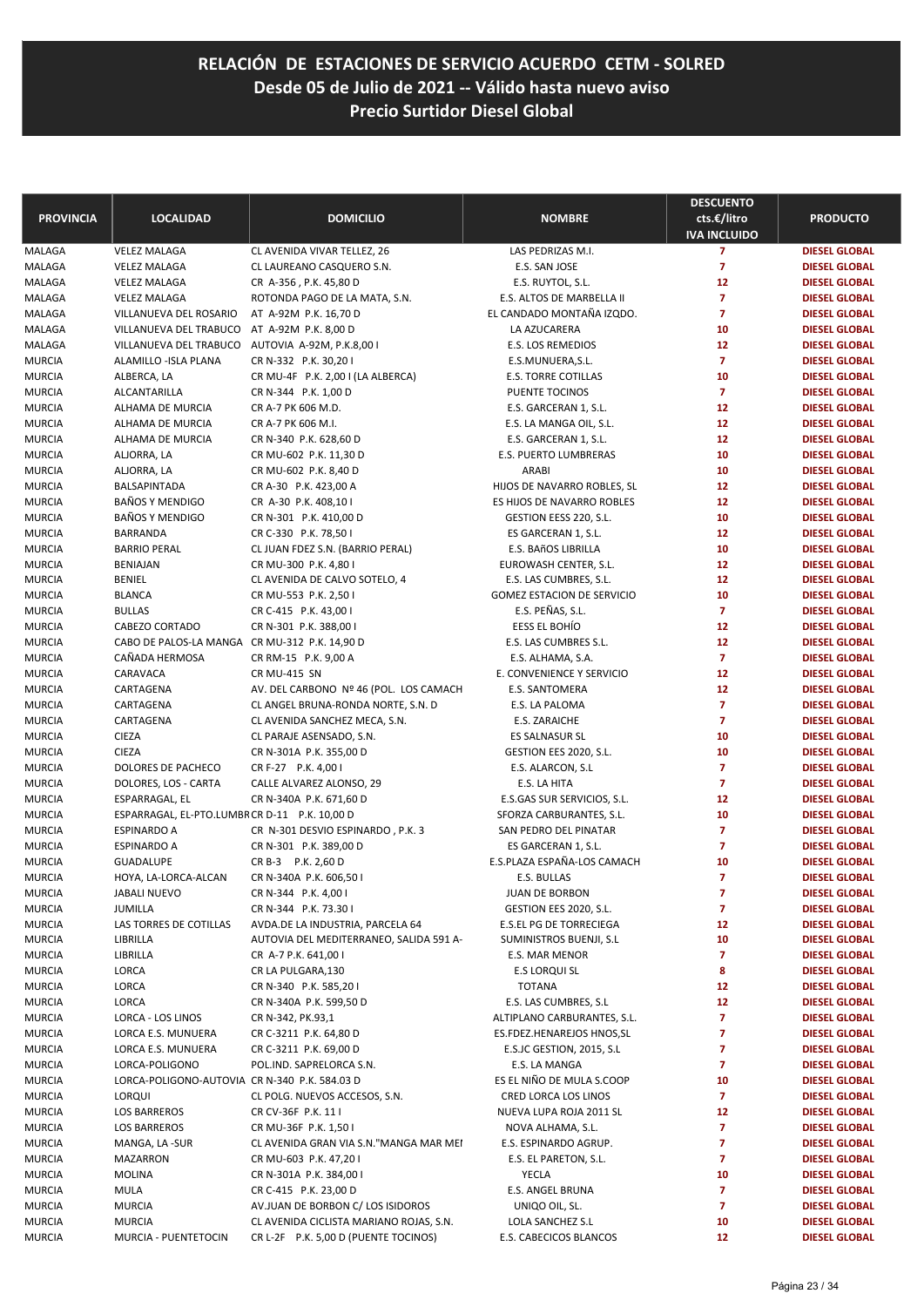| <b>PROVINCIA</b>        | <b>LOCALIDAD</b>                          | <b>DOMICILIO</b>                                            | <b>NOMBRE</b>                              | <b>DESCUENTO</b><br>cts.€/litro<br><b>IVA INCLUIDO</b> | <b>PRODUCTO</b>                              |
|-------------------------|-------------------------------------------|-------------------------------------------------------------|--------------------------------------------|--------------------------------------------------------|----------------------------------------------|
| MURCIA                  | NONDUERMAS                                | CR N-340A P.K. 655,50 I                                     | ES ALTIPLANO CARBURANTES S.                | $\overline{7}$                                         | <b>DIESEL GLOBAL</b>                         |
| MURCIA                  | PACA, LA-LORCA-AVILES                     | CR MU-3211 P.K. 32,10 D                                     | ES GARCIA MARTINEZ JUAN ANT                | 10                                                     | <b>DIESEL GLOBAL</b>                         |
| <b>MURCIA</b>           | PALMA, LA                                 | CL MARCONA, 21                                              | E.S. ALHAMA                                | $\overline{7}$                                         | <b>DIESEL GLOBAL</b>                         |
| MURCIA                  | PALMAR, EL                                | CL AVENIDA 1º DE MAYO, 95                                   | E.S. CABO DE PALOS                         | $\overline{7}$                                         | <b>DIESEL GLOBAL</b>                         |
| MURCIA                  | PALMAR, EL                                | CR N-301 P.K. 401,20 D                                      | E.S. EL VALLE                              | $\overline{7}$                                         | <b>DIESEL GLOBAL</b>                         |
| MURCIA                  | PARETON, EL                               | CR MU-3315 P.K. 9,00 D                                      | ES CAñADA HERMOSA S.A.L                    | 10                                                     | <b>DIESEL GLOBAL</b>                         |
| MURCIA                  | PATOJOS, LOS                              | CR N-332 P.K. 2,90 D                                        | E.S. GARCERAN 1, S.L.                      | 12                                                     | <b>DIESEL GLOBAL</b>                         |
| MURCIA                  | PUERTO LUMBRERAS                          | CR N-340A P.K. 578,20 D                                     | E.S. EL ALAMILLO                           | $\overline{7}$                                         | <b>DIESEL GLOBAL</b>                         |
| <b>MURCIA</b>           | ROLDAN                                    | CL AVENIDA DE MURCIA, 26                                    | <b>ALHAMA</b>                              | 12                                                     | <b>DIESEL GLOBAL</b>                         |
| MURCIA                  | <b>SAN JAVIER</b>                         | CL CARRETERA BALSICAS, 64                                   | E.S. LOS PATOJOS, S.L.                     | 10                                                     | <b>DIESEL GLOBAL</b>                         |
| MURCIA                  | SAN PEDRO DEL PINATAR                     | AVDA.DOCTOR ARTURO GUIRAO, S/N 30740                        | E.S. ESPINARDO PPAL.                       | $\overline{7}$                                         | <b>DIESEL GLOBAL</b>                         |
| MURCIA                  | SANGONERA LA SECA                         | CR N-340A P.K. 646,00 D                                     | JUAN ANTONIO GARCIA MARTINE                | 10                                                     | <b>DIESEL GLOBAL</b>                         |
| MURCIA                  | SANTIAGO DE LA RIVERA                     | CL AVENIDA MAR MENOR, 2                                     | E.S. CIEZA                                 | $\overline{7}$                                         | <b>DIESEL GLOBAL</b>                         |
| MURCIA                  | SANTOMERA                                 | AU A-7 P.K. 750,00 I                                        | UNIQO OIL, SL                              | $\overline{7}$                                         | <b>DIESEL GLOBAL</b>                         |
| <b>MURCIA</b>           | SANTOMERA                                 | CR A-7, P.K. 750 M.D.                                       | E.S. SAN JAVIER                            | $\overline{7}$                                         | <b>DIESEL GLOBAL</b>                         |
| MURCIA                  | SANTOMERA                                 | CR MU-414 P.K. 6,00 D                                       | E.S. LAS PALMERAS                          | $\overline{7}$                                         | <b>DIESEL GLOBAL</b>                         |
| MURCIA                  | SANTOMERA                                 | CR N-340 P.K. 674,50 D                                      | E.S. ABANILLA                              | 12                                                     | <b>DIESEL GLOBAL</b>                         |
| <b>MURCIA</b>           | <b>TORRE PACHECO</b>                      | CL AVENIDA DEL GENERALISIMO S.N.                            | E.S.AYUNTAMIENTO DE BLANCA<br>E.S. ALBARES | 10<br>$\overline{7}$                                   | <b>DIESEL GLOBAL</b><br><b>DIESEL GLOBAL</b> |
| <b>MURCIA</b><br>MURCIA | <b>TORRE PACHECO</b><br><b>TORRECIEGA</b> | CR F-36 P.K. 1,00 D<br>CL PG. CABEZO BAEZA-BERLIN E-2, S.N. | VIRGEN DE LAS HUERTAS, S.L                 | $\overline{7}$                                         | <b>DIESEL GLOBAL</b>                         |
| MURCIA                  | <b>TORRECIEGA</b>                         | CR F-35 P.K. 24.30 D                                        | E.S. MUNUERA, S.L.                         | $\overline{7}$                                         | <b>DIESEL GLOBAL</b>                         |
| <b>MURCIA</b>           | TORRES DE COTILLAS,                       | AVDA. REYES CATOLICOS, 152                                  | <b>MERCADER PETROLEOS S.L</b>              | $\overline{7}$                                         | <b>DIESEL GLOBAL</b>                         |
| MURCIA                  | UNION, LA                                 | CR N-332 P.K. 7,201                                         | E.S. JOSE LOPEZ MOLINA                     | $\overline{7}$                                         | <b>DIESEL GLOBAL</b>                         |
| MURCIA                  | YECLA                                     | CR C-3223 P.K. 1,00 I                                       | E.S. MUNUERA, S.L.                         | $\overline{7}$                                         | <b>DIESEL GLOBAL</b>                         |
| MURCIA                  | <b>YECLA</b>                              | CR MU-404 P.K. 0.750 I                                      | E.S. GARCERAN 1 SL                         | 12                                                     | <b>DIESEL GLOBAL</b>                         |
| <b>MURCIA</b>           | <b>YECLA</b>                              | CR MU-424 P.K. 31,00 I                                      | E.S. LAS BALSILLAS-I                       | 10                                                     | <b>DIESEL GLOBAL</b>                         |
| MURCIA                  | <b>YECLA</b>                              | CTRA MU-424,                                                | CRED YECLA 2                               | 10                                                     | <b>DIESEL GLOBAL</b>                         |
| MURCIA                  | YECLA - E.S. BALSILLAS II                 | CR C-3314 P.K. 61.80 I                                      | E.S. PUERTO AUTOVIA                        | 12                                                     | <b>DIESEL GLOBAL</b>                         |
| NAVARRA                 | ARAZURI                                   | CR NA-7000 P.K. 5,30 D                                      | E.S. ELOMENDI, S.L.                        | $\overline{7}$                                         | <b>DIESEL GLOBAL</b>                         |
| <b>NAVARRA</b>          | <b>ARTICA</b>                             | CL CARRETERA DE ARTICA, S.N.                                | E.S. VALTIERRA MARGEN DEREC                | 10                                                     | <b>DIESEL GLOBAL</b>                         |
| NAVARRA                 | <b>BARASOAIN</b>                          | N-121 PK 24 31395                                           | E.S. IBAIA BERRIOZAR                       | 10                                                     | <b>DIESEL GLOBAL</b>                         |
| <b>NAVARRA</b>          | <b>BERRIOZAR</b>                          | CR N-240A P.K. 4,00 D                                       | CASTEJON                                   | 10                                                     | <b>DIESEL GLOBAL</b>                         |
| <b>NAVARRA</b>          | CASCANTE                                  | CR N-121C P.K. 10,00 D                                      | <b>E.S ARTICA</b>                          | 10                                                     | <b>DIESEL GLOBAL</b>                         |
| <b>NAVARRA</b>          | CASTEJON                                  | CR N-232 P.K. 82,00 D                                       | E.S. IBAIA OLAZ IZDO.                      | 10                                                     | <b>DIESEL GLOBAL</b>                         |
| <b>NAVARRA</b>          | DANCHARINEA                               | CR N-121 B P.K. 79,50 D                                     | E.S. ZUASTI                                | 10                                                     | <b>DIESEL GLOBAL</b>                         |
| NAVARRA                 | ECHARREN-ARAQUIL                          | CR A-10 AUTOVIA DE LA BARRANCA P.K. 3,0                     | E.S. LANDABEN                              | $\overline{7}$                                         | <b>DIESEL GLOBAL</b>                         |
| <b>NAVARRA</b>          | HUARTE-PAMPLONA                           | POLG. IND. ARETA, S.N. (RONDA ESTE)                         | ECOGASER SADAR SL                          | 12                                                     | <b>DIESEL GLOBAL</b>                         |
| NAVARRA                 | LEGASA                                    | CR N-121 A P.K. 44,50 D                                     | E.S. VALTIERRA MARGEN IZQUI                | 10                                                     | <b>DIESEL GLOBAL</b>                         |
| NAVARRA                 | LEGASA                                    | CR N-121A, P.K. 44,5 M.I.                                   | ES BERA DRCHO                              | 10                                                     | <b>DIESEL GLOBAL</b>                         |
| NAVARRA                 | LIEDENA                                   | CR N-240 P.K. 41,00 I                                       | <b>E.S. ETXARREN</b>                       | $\overline{7}$                                         | <b>DIESEL GLOBAL</b>                         |
| <b>NAVARRA</b>          | <b>NOAIN</b>                              | CR N-121 P.K. 5,00 D                                        | E.S. IBAIA OLAZ DCHO.                      | 12                                                     | <b>DIESEL GLOBAL</b>                         |
| NAVARRA                 | <b>NOAIN</b>                              | CR N-121 P.K. 5,00 I                                        | ES ECOGASER CIDACOS SL                     | 7                                                      | <b>DIESEL GLOBAL</b>                         |
| NAVARRA                 | OLAVE                                     | CR N-121 P.K. 12,00 D                                       | CAMPSA ESTACIONES DE SERVIC                | 10                                                     | <b>DIESEL GLOBAL</b>                         |
| <b>NAVARRA</b>          | OLAZ DE EGUES                             | CR N-135 P.K. 4.60 D                                        | ABISAL MARINA S.L.                         | 12                                                     | <b>DIESEL GLOBAL</b>                         |
| NAVARRA                 | OLAZ DE EGUES                             | CR N-135 P.K. 4.60 I                                        | E.S. SAN ADRIAN                            | $\overline{ }$                                         | <b>DIESEL GLOBAL</b>                         |
| NAVARRA                 | PAMPLONA                                  | P.I. SADAR<br>PG LANDABEN S.N.                              | E.S. IRIGOYEN DE ZUDAIRE                   | $\overline{7}$                                         | <b>DIESEL GLOBAL</b><br><b>DIESEL GLOBAL</b> |
| NAVARRA                 | PAMPLONA<br><b>SAN ADRIAN</b>             |                                                             | DANTXARINEA<br>PETRONALCA, S.L.            | 7<br>12                                                | <b>DIESEL GLOBAL</b>                         |
| NAVARRA<br>NAVARRA      | <b>TAFALLA</b>                            | CR NA-134 P.K. 51.70 D<br>AV DE PAMPLONA, S.N.              | SAN RAFAEL GESTION, S.L                    | 12                                                     | <b>DIESEL GLOBAL</b>                         |
| NAVARRA                 | TUDELA                                    | AU A-68 P.K. 222,00 D                                       | E.S. TALLUNTXE GUREAK S.L.U                | 12                                                     | <b>DIESEL GLOBAL</b>                         |
| NAVARRA                 | TUDELA                                    | CL AVENIDA ZARAGOZA S.N.                                    | ES ARAZURI GUREAK SLU                      | 10                                                     | <b>DIESEL GLOBAL</b>                         |
| NAVARRA                 | VALTIERRA                                 | AU A-15 P.K. 14,00 D                                        | E.S. LEGASA DCHO.                          | 12                                                     | <b>DIESEL GLOBAL</b>                         |
| NAVARRA                 | VALTIERRA                                 | AU A-15 P.K. 14,00 I                                        | PETRONALCA, S.L.                           | 10                                                     | <b>DIESEL GLOBAL</b>                         |
| <b>NAVARRA</b>          | VERA DE BIDASOA                           | CR N-121 P.K. 75,00 I                                       | E.S. TUDELA NAVARRA                        | $\overline{7}$                                         | <b>DIESEL GLOBAL</b>                         |
| NAVARRA                 | ZUASTI                                    | AU A-15 P.K. 98.50 D                                        | E.S. LEGASA IZDO.                          | 12                                                     | <b>DIESEL GLOBAL</b>                         |
| NAVARRA                 | ZUDAIRE                                   | CR NA-7185 P.K. 14,00 I                                     | E. S. CASCANTE                             | $\mathbf{7}$                                           | <b>DIESEL GLOBAL</b>                         |
| ORENSE                  | BANDE                                     | CR N-540 P.K. 37,80 I                                       | E.S. RANTE II                              | 12                                                     | <b>DIESEL GLOBAL</b>                         |
| ORENSE                  | DERRASA, LA                               | CR OR-536 P.K. 7,90 D                                       | ES.AREA SERVICIO TRIVES, SL                | $\mathbf{7}$                                           | <b>DIESEL GLOBAL</b>                         |
| ORENSE                  | EROSA                                     | CR N-525 P.K. 136,70 I                                      | VERIN, S.A                                 | 12                                                     | <b>DIESEL GLOBAL</b>                         |
| ORENSE                  | GUDIÑA, A                                 | CR N-525 P.K. 132,10 D                                      | E.S. O MESON                               | 12                                                     | <b>DIESEL GLOBAL</b>                         |
| ORENSE                  | <b>INFESTA</b>                            | CL CR COMARCAL INFESTA-RANTE ENLACE A-5                     | E.S. VERIN, S.A.                           | 12                                                     | <b>DIESEL GLOBAL</b>                         |
| ORENSE                  | <b>INFESTA</b>                            | CR A-52 P.K. 217 I                                          | E.S. VELLE                                 | 10                                                     | <b>DIESEL GLOBAL</b>                         |
| ORENSE                  | ORENSE                                    | CR OR-536 P.K. 2,00 D                                       | E.S. LA RUA, S.A.                          | 12                                                     | <b>DIESEL GLOBAL</b>                         |
| ORENSE                  | PUEBLA DE TRIVES                          | CR OR-536 P.K. 98,201                                       | E.S. LA RABAZA                             | 10                                                     | <b>DIESEL GLOBAL</b>                         |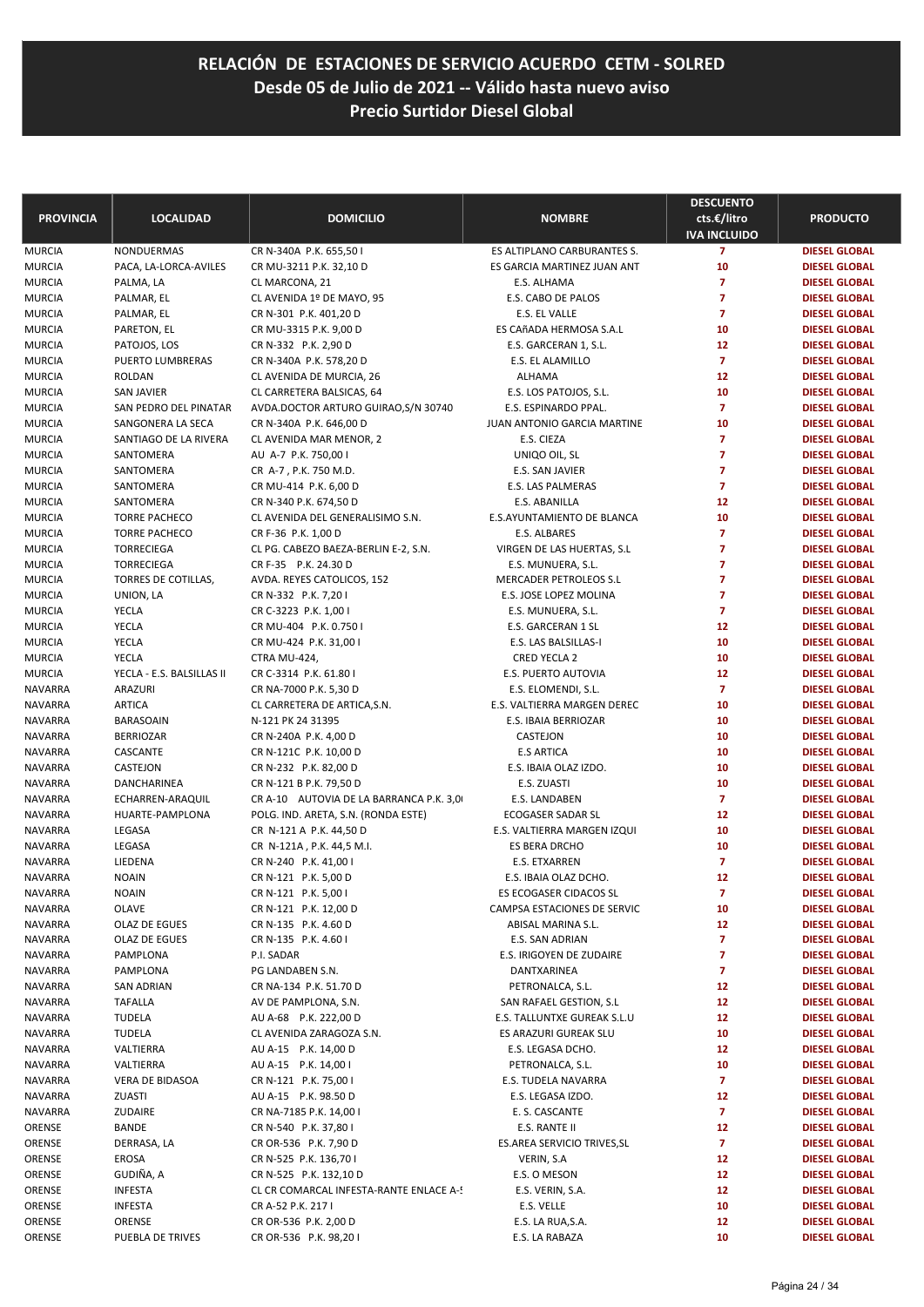|                             |                         |                                                             |                                                            | <b>DESCUENTO</b>                   |                                              |
|-----------------------------|-------------------------|-------------------------------------------------------------|------------------------------------------------------------|------------------------------------|----------------------------------------------|
| <b>PROVINCIA</b>            | <b>LOCALIDAD</b>        | <b>DOMICILIO</b>                                            | <b>NOMBRE</b>                                              | cts.€/litro<br><b>IVA INCLUIDO</b> | <b>PRODUCTO</b>                              |
| ORENSE                      | <b>RIOS</b>             | cr A-52 PK. 143,00 D                                        | E. S. OS PEPES, S.A.                                       | 12 <sup>2</sup>                    | <b>DIESEL GLOBAL</b>                         |
| ORENSE                      | RIBADAVIA               | CR N-120 P.K. 595,96 I                                      | E.S. BERTÓLEZ SL                                           | 12                                 | <b>DIESEL GLOBAL</b>                         |
| ORENSE                      | RUA, LA                 | CL CIRCUNVALACION S.N.                                      | SOUTELGAS S.L.                                             | 12                                 | <b>DIESEL GLOBAL</b>                         |
| ORENSE                      | SAN CIBRAO DAS VIÑAS    | CR N-525 P.K. 234,30 I                                      | E.S. VERIN, S.A.                                           | 12                                 | <b>DIESEL GLOBAL</b>                         |
| ORENSE                      | SAN CIPRIAN DE VIÑAS    | RUA PONTE SEVILLA, 18                                       | E. S. VERIN, S.A.                                          | 12                                 | <b>DIESEL GLOBAL</b>                         |
| ORENSE                      | TRASMIRAS               | CR N-525 P.K. 186,80 I                                      | <b>VEC RIOS</b>                                            | 10                                 | <b>DIESEL GLOBAL</b>                         |
| ORENSE                      | VELLE                   | CL POBLADO VELLE S.N.                                       | E.S. MAFOAL, S.L.                                          | $\overline{7}$                     | <b>DIESEL GLOBAL</b>                         |
| ORENSE                      | <b>VERIN</b>            | CL SAN LAZARO, 81                                           | E.S.RIBADABIA IZQ.                                         | 10                                 | <b>DIESEL GLOBAL</b>                         |
| ORENSE                      | <b>VERIN</b>            | CR N-525 P.K. 165,10 D                                      | E.S. RANTE                                                 | 12                                 | <b>DIESEL GLOBAL</b>                         |
| ORENSE                      | XINZO DE LIMIA          | CR N-525 P.K. 199,40 I                                      | CEBLAN S.L.                                                | $\overline{7}$                     | <b>DIESEL GLOBAL</b>                         |
| OURENSE                     | <b>OURENSE</b>          | CT.N-120, PK-571.750                                        | HERED.A.NOGUEROL PERNAS, CB                                | $\overline{7}$                     | <b>DIESEL GLOBAL</b>                         |
| PALENCIA                    | AGUILAR DE CAMPOO       | A-67 PK 116 MI                                              | ES AISOMOR INVERSIÓN                                       | 12                                 | <b>DIESEL GLOBAL</b>                         |
| PALENCIA                    | AGUILAR DE CAMPOO       | CL AVENIDA GENERALISIMO, 111                                | ES.JOAQUIN GOLDAR MTNEZ, SL                                | 12                                 | <b>DIESEL GLOBAL</b>                         |
| PALENCIA                    | AGUILAR DE CAMPOO       | CL AVENIDA GENERALISIMO, 9                                  | JOSE M. ROMERO MARTINEZ                                    | 12                                 | <b>DIESEL GLOBAL</b>                         |
| <b>PALENCIA</b>             | <b>BALTANAS</b>         | CR C-619 P.K. 64,00 I                                       | LORENZO ADAN MALANDA                                       | 12                                 | <b>DIESEL GLOBAL</b>                         |
| <b>PALENCIA</b>             | <b>DUEÑAS</b>           | CR A-62 P.K. 88,90 D                                        | DUEÑAS M.I.                                                | 12                                 | <b>DIESEL GLOBAL</b>                         |
| PALENCIA<br><b>PALENCIA</b> | DUEÑAS<br><b>DUEÑAS</b> | CR A-62 P.K. 88,901<br>CR A-62 P.K. 98,90 D                 | HIDIFER, S.L.                                              | 12<br>12                           | <b>DIESEL GLOBAL</b><br><b>DIESEL GLOBAL</b> |
| <b>PALENCIA</b>             | FRESNO DEL RIO          | CR C-615 P.K. 83,10 I                                       | E.S. MAZA DE LAS HERAS, S.L<br>CEREADUEY, S.L. UNIPERSONAL | $\overline{7}$                     | <b>DIESEL GLOBAL</b>                         |
| PALENCIA                    | <b>FROMISTA</b>         | CL AVENIDA INGENIERO RIVERA, S.N.                           | SERVICIOS OLMEDILLO, S.L.                                  | 12                                 | <b>DIESEL GLOBAL</b>                         |
| PALENCIA                    | HERRERA DE PISUERGA     | CR N-611 P.K. 80,60 I                                       | E.S. FUENTEPINO, S.L.                                      | 10                                 | <b>DIESEL GLOBAL</b>                         |
| <b>PALENCIA</b>             | MAGAZ                   | CR N-620 P.K. 77,70 I                                       | <b>DUEÑAS</b>                                              | 12                                 | <b>DIESEL GLOBAL</b>                         |
| <b>PALENCIA</b>             | <b>OSORNO</b>           | CR N-611 P.K. 58,70 D                                       | MARIANO FERNANDEZ HERREZUEL                                | 12                                 | <b>DIESEL GLOBAL</b>                         |
| PALENCIA                    | PALENCIA                | CL AVENIDA DE MADRID, 2                                     | MATAPORQUERA                                               | 12                                 | <b>DIESEL GLOBAL</b>                         |
| <b>PALENCIA</b>             | PALENCIA                | CL FRANCIA, 52                                              | RENEGAS,E.S, S.L                                           | 12                                 | <b>DIESEL GLOBAL</b>                         |
| <b>PALENCIA</b>             | PALENCIA                | CR C-615 P.K. 2,30 D                                        | E.S.EXP.RINCON SAN JOSE, S.                                | 12                                 | <b>DIESEL GLOBAL</b>                         |
| PALENCIA                    | PAREDES DE NAVA         | CR CIRCUNVALACION, S.N.                                     | AS MONTAÑA PALENTINA, S.L.                                 | 12                                 | <b>DIESEL GLOBAL</b>                         |
| <b>PALENCIA</b>             | SALDAÑA                 | CR C-61 5 P.K. 62,50 D                                      | ES GASOTO SALDAÑA                                          | 12                                 | <b>DIESEL GLOBAL</b>                         |
| <b>PALENCIA</b>             | SANTIBAÑEZ DE LA PEÑA   | CR C-626 P.K. 18,40 I                                       | ES MERSALPAL SL                                            | 10                                 | <b>DIESEL GLOBAL</b>                         |
| PALENCIA                    | SERNA, LA               | CR C-615, 50,61                                             | RENEGAS E.S, S.L                                           | 12                                 | <b>DIESEL GLOBAL</b>                         |
| <b>PALENCIA</b>             | TORQUEMADA              | CR A-62 P.K. 62,50 D                                        | LUYKAR 2021, S.L.                                          | 10                                 | <b>DIESEL GLOBAL</b>                         |
| PALENCIA                    | TORQUEMADA              | CR A-62 P.K. 69,00 D                                        | E.S. AUPASA, S.L.                                          | 12                                 | <b>DIESEL GLOBAL</b>                         |
| PALENCIA                    | VENTA DE BAÑOS          | CL CARRETERA DE BURGOS, 19                                  | 4642 PUNTO DE SERVICIO SL                                  | 10                                 | <b>DIESEL GLOBAL</b>                         |
| <b>PALENCIA</b>             | VILLAMURIEL DE CERRATO  | CR P-900 P.K. 5,00 I                                        | E.S. ARPER                                                 | 12                                 | <b>DIESEL GLOBAL</b>                         |
| PALENCIA                    | VILLARRAMIEL            | CR N-610 P.K. 32,40 D                                       | AV. DE ASTURIAS                                            | $\overline{7}$                     | <b>DIESEL GLOBAL</b>                         |
| PALENCIA                    | <b>VILLOLDO</b>         | CR C-615 P.K. 28,20 D                                       | E.S. AGUILAR                                               | $\overline{7}$                     | <b>DIESEL GLOBAL</b>                         |
| PONTEVEDRA                  | <b>AGOLADA</b>          | CL AVENIDA DEL AYUNTAMIENTO S.N.                            | E.S. VERDECEDO, S.L.                                       | $\overline{7}$                     | <b>DIESEL GLOBAL</b>                         |
| PONTEVEDRA                  | <b>ATIOS</b>            | CR N-550 P.K. 158,00 D                                      | E.S. CAMPOS, S.L.                                          | 12                                 | <b>DIESEL GLOBAL</b>                         |
| PONTEVEDRA                  | <b>BAMIO</b>            | CR PO-548 P.K. 13 D                                         | E.S. VERDECEDO 2, S.L.                                     | 12                                 | <b>DIESEL GLOBAL</b>                         |
| <b>PONTEVEDRA</b>           | <b>BAYUCA</b>           | CR PO-548 P.K. 7,80                                         | ES BRENDA PEREZ ALVAREZ                                    | 7                                  | <b>DIESEL GLOBAL</b>                         |
| PONTEVEDRA                  | CABRAL                  | CL AVENIDA AEROPUERTO, 135                                  | E.S. IGLESIAS, S.L.                                        | 7                                  | <b>DIESEL GLOBAL</b>                         |
| PONTEVEDRA                  | CALEIRO                 | CR PO-549 P.K. 5,9 D                                        | E.S. ATIOS-LA GUIA, S.L.                                   | 7                                  | <b>DIESEL GLOBAL</b>                         |
| PONTEVEDRA                  | CAÑIZA, LA              | CL PROGRESO, 86                                             | E.S. HEVAGO, S.A.                                          | 12                                 | <b>DIESEL GLOBAL</b>                         |
| PONTEVEDRA                  | CAÑIZA, LA              | CR A-52 P.K. 272,00 D                                       | E.S. S.V.CERPONZONES S.L.                                  | $\overline{7}$                     | <b>DIESEL GLOBAL</b>                         |
| PONTEVEDRA                  | CARREIRAS, AS           | AVDA DE CASTRELOS, 524                                      | E.S. PONTEVEDRA                                            | 7                                  | <b>DIESEL GLOBAL</b>                         |
| PONTEVEDRA                  | CERDEDO                 | CR N-541 P.K. 65,00 A                                       | E.S. CHOUSAL, S.L.                                         | 12                                 | <b>DIESEL GLOBAL</b>                         |
| PONTEVEDRA                  | <b>CONFURCO</b>         | CR N-120 P.K. 651,30 I                                      | CARBAHERMA S.L.                                            | 12                                 | <b>DIESEL GLOBAL</b>                         |
| PONTEVEDRA                  | <b>CUNTIS</b>           | CL CTRA. CIRCUNVALACION 17                                  | E.S MAÑUFE, S.L.U                                          | 7                                  | <b>DIESEL GLOBAL</b>                         |
| PONTEVEDRA                  | <b>CURRO</b>            | CR PO-531 P.K. 8,3 D                                        | VIGO II                                                    | 7                                  | <b>DIESEL GLOBAL</b>                         |
| PONTEVEDRA                  | <b>CURRO</b>            | CR PO-531 P.K. 8,31                                         | <b>GESTION DE EESS DE GALICIA</b>                          | 12                                 | <b>DIESEL GLOBAL</b>                         |
| PONTEVEDRA                  | <b>DOMAYO</b>           | CR PO-551 P.K. 33,00 A                                      | E.S. FERVI S.L.                                            | 12                                 | <b>DIESEL GLOBAL</b>                         |
| PONTEVEDRA                  | <b>DOZON</b>            | CL MEDICO FDEZ MARTINEZ IGLESIAS, S.N.<br>CL SAN PELAYO, 71 | E.S. IGLESIAS, S.L.                                        | $\overline{7}$<br>7                | <b>DIESEL GLOBAL</b>                         |
| PONTEVEDRA<br>PONTEVEDRA    | ESTRADA, LA<br>GONDOMAR | CL TRANSVERSAL, 4                                           | E.S. MAMA, S.L.<br>E.S. LA ESTRADA                         | 7                                  | <b>DIESEL GLOBAL</b><br><b>DIESEL GLOBAL</b> |
| PONTEVEDRA                  | GRES                    | CR PO-960 P.K. 0,1                                          | E.S. PORTELA DE LAMAS, S.L                                 | 12                                 | <b>DIESEL GLOBAL</b>                         |
| PONTEVEDRA                  | GROVE, O                | CR PO-316 P.K. 3,31                                         | E.S. GONZALEZ Y MERA, S.L.                                 | 10                                 | <b>DIESEL GLOBAL</b>                         |
| PONTEVEDRA                  | LALIN                   | CL AVENIDA BUENOS AIRES, S.N.                               | AREA DE SERVICIO QUINTANS,                                 | 7                                  | <b>DIESEL GLOBAL</b>                         |
| PONTEVEDRA                  | LALIN                   | CR N-525 P.K. 291,30 I                                      | ES UNID SUMIN AMEIJEIRAS                                   | 7                                  | <b>DIESEL GLOBAL</b>                         |
| PONTEVEDRA                  | MAÑOFRE-FONTAN          | CR PO-340 P.K. 23.40 I/RAMALLOSA-GONDON                     | PUXEIROS IZQUIERDA                                         | 12                                 | <b>DIESEL GLOBAL</b>                         |
| PONTEVEDRA                  | MOAÑA                   | CL CONCEPCION ARENAL, 12                                    | E.S.PONTEAREAS DRCHO.                                      | 10                                 | <b>DIESEL GLOBAL</b>                         |
| PONTEVEDRA                  | MONDARIZ                | CL CONSTITUCION, S.N.                                       | ES LOS VALOS                                               | 12                                 | <b>DIESEL GLOBAL</b>                         |
| PONTEVEDRA                  | MOS                     | CR REDONDELA-PORRIÑO 5,12                                   | PLAZA DE ESPAÑA ES                                         | 12                                 | <b>DIESEL GLOBAL</b>                         |
| PONTEVEDRA                  | MOS                     | CTRA PUXEIROS A PEINADOR, Nº 59                             | E.S. BOUZAS                                                | 10                                 | <b>DIESEL GLOBAL</b>                         |
| PONTEVEDRA                  | PARAÑOS                 | CRTA. N-120 P.K. 632,00 I                                   | E.S. O GROVE IZDO.                                         | 12                                 | <b>DIESEL GLOBAL</b>                         |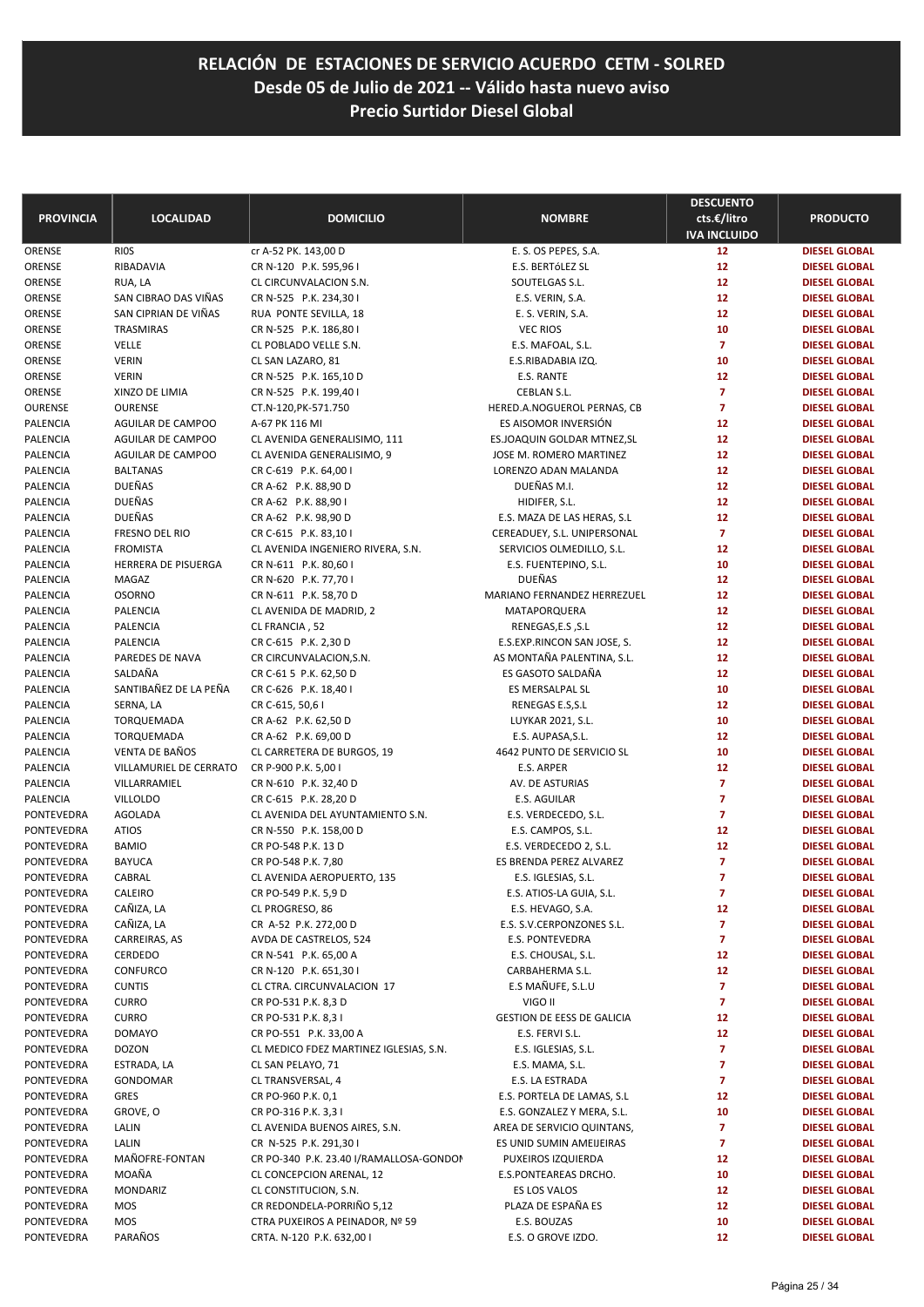| <b>PROVINCIA</b>         | <b>LOCALIDAD</b>                              | <b>DOMICILIO</b>                                       | <b>NOMBRE</b>                        | <b>DESCUENTO</b><br>cts.€/litro<br><b>IVA INCLUIDO</b> | <b>PRODUCTO</b>                              |
|--------------------------|-----------------------------------------------|--------------------------------------------------------|--------------------------------------|--------------------------------------------------------|----------------------------------------------|
| PONTEVEDRA               | PINO BORA                                     | CR PO-542 P.K. 3,00 D                                  | E.S. POIO                            | 10                                                     | <b>DIESEL GLOBAL</b>                         |
| PONTEVEDRA               | POIO                                          | CR C-550 P.K. 77,16 I                                  | <b>COMBUSTIBLES SALCEDO</b>          | 12                                                     | <b>DIESEL GLOBAL</b>                         |
| PONTEVEDRA               | PONTECESURES                                  | CL JOSE NOVO, S.N.                                     | CARBAHERMA S.L.                      | $\overline{7}$                                         | <b>DIESEL GLOBAL</b>                         |
| PONTEVEDRA               | PONTEVEDRA                                    | CL DOMINGO FONTAN S.Nº (EL BURGO)                      | E.S. FCO.J. CARRO PAREDES            | $\overline{7}$                                         | <b>DIESEL GLOBAL</b>                         |
| PONTEVEDRA               | PORRIÑO-POG.A GRANXA-E.S POL. IND. A GRANXA   |                                                        | E.S. AVELINO COUSELO, S.L.           | 10                                                     | <b>DIESEL GLOBAL</b>                         |
| PONTEVEDRA               | PORTELA DE LAMAS                              | CR N-541 P.K. 51,50 D                                  | CONVECTOR OIL, S.L                   | 12                                                     | <b>DIESEL GLOBAL</b>                         |
| PONTEVEDRA               | PRIEGUE                                       | CR PO-552 P.K. 7,40 I                                  | E.S. SAN ANDRES DE COMESAñA          | 10                                                     | <b>DIESEL GLOBAL</b>                         |
| PONTEVEDRA               | PUENTE CALDELAS                               | CR PO-255 P.K. 1 D                                     | E.S. CAMPOS, S.L.                    | 12                                                     | <b>DIESEL GLOBAL</b>                         |
| PONTEVEDRA               | PUENTEAREAS                                   | CR N-120 P.K. 643,5 I (LG LAMAZARES)                   | E.S. NIGRAN                          | $\overline{7}$                                         | <b>DIESEL GLOBAL</b>                         |
| PONTEVEDRA               | PUENTEAREAS                                   | CR N-120 P.K. 643,50 D                                 | E.S.FRESOGAS S.L.                    | $\overline{7}$                                         | <b>DIESEL GLOBAL</b>                         |
| PONTEVEDRA               | <b>PUXEIROS</b>                               | AU A-55 P.K. 7,20 D                                    | ES.IRENE ALONSO E HIJOS, SL          | 12                                                     | <b>DIESEL GLOBAL</b>                         |
| PONTEVEDRA               | <b>PUXEIROS</b>                               | AU A-55 P.K. 7,201                                     | E.S. SAN SIMON I                     | 10                                                     | <b>DIESEL GLOBAL</b>                         |
| PONTEVEDRA               | REDONDELA                                     | AV SANTA MARINA, S.N.                                  | <b>COMBUSTIBLES SALCEDO</b>          | 12                                                     | <b>DIESEL GLOBAL</b>                         |
| PONTEVEDRA               | SALCEDA DE CASELAS                            | CR PO-410 P.K. 6,10 I                                  | E.S. RANDE                           | 12                                                     | <b>DIESEL GLOBAL</b>                         |
| PONTEVEDRA<br>PONTEVEDRA | SALCEDO<br>SALCEDO                            | CR N-550 P.K. 126,40 D                                 | ESTACION DE SERVICIO BAMIO,          | 12<br>12                                               | <b>DIESEL GLOBAL</b>                         |
| PONTEVEDRA               | SAN ANDRES DE COMESA                          | CR N-550 P.K. 126.4 I<br>CL SAN ANDRES DE COMESAÑA, 16 | PUXEIROS DCHO<br>E.S. MONDARIZ, S.L. | $\overline{7}$                                         | <b>DIESEL GLOBAL</b><br><b>DIESEL GLOBAL</b> |
| PONTEVEDRA               |                                               | SAN VICENTE DE CERPONZON CL HERMIDA, 2 (CERPONZONES)   | E.S. CATOIRA                         | 10                                                     | <b>DIESEL GLOBAL</b>                         |
| PONTEVEDRA               | SAN VICENTE DE TRASMAÑO CL CABANAS, 5         |                                                        | E.S. LINO AGOLADA, S.L.              | $\overline{7}$                                         | <b>DIESEL GLOBAL</b>                         |
| PONTEVEDRA               | <b>SEIXO</b>                                  | CL AVENIDA DOCTOR OTERO ULLOA, 1                       | E.S DOMAIO, S.L                      | $\overline{7}$                                         | <b>DIESEL GLOBAL</b>                         |
| PONTEVEDRA               | <b>VIGO</b>                                   | CL AVENIDA MADRID, 139                                 | ES INVERSI. FEBECO, S.L.             | 10                                                     | <b>DIESEL GLOBAL</b>                         |
| PONTEVEDRA               | <b>VIGO</b>                                   | CL AVENIDA MADRID, 66                                  | CARBAHERMA S.L.                      | $\overline{7}$                                         | <b>DIESEL GLOBAL</b>                         |
| PONTEVEDRA               | <b>VIGO</b>                                   | CL AVENIDA RICARDO MELLA S.N.                          | <b>E.S. PONTEAREAS</b>               | 10                                                     | <b>DIESEL GLOBAL</b>                         |
| PONTEVEDRA               | <b>VIGO</b>                                   | CL BAYONA, S.N.                                        | ESTACION DE SERVICIO COYA,           | 12                                                     | <b>DIESEL GLOBAL</b>                         |
| PONTEVEDRA               | <b>VIGO</b>                                   | CL PLAZA DE ESPAÑA, S.N.                               | AVDA. DA UNIVERSIDADE                | 12                                                     | <b>DIESEL GLOBAL</b>                         |
| PONTEVEDRA               | <b>VIGO</b>                                   | CL RAMIRO PASCUAL, 18 (VIAL ACCESO UNIVI               | E.S. CHOUSAL, S.L.                   | 12                                                     | <b>DIESEL GLOBAL</b>                         |
| PONTEVEDRA               | VIGO-BOUZAS                                   | CL EXPLANADA DE BOUZAS (2º GLORIETA)                   | GASVIVE, S.L                         | 12                                                     | <b>DIESEL GLOBAL</b>                         |
| PONTEVEDRA               | <b>VILABOA</b>                                | AU A-9 P.K. 13,00 D                                    | E.S. SIAL, S.A.                      | 12                                                     | <b>DIESEL GLOBAL</b>                         |
| PONTEVEDRA               | VILLA DE CRUCES                               | CL VAZQUEZ Nº 49                                       | <b>GALURESA PONTECESURES</b>         | 10                                                     | <b>DIESEL GLOBAL</b>                         |
| PONTEVEDRA               | VILLAGARCIA DE AROSA                          | CL SAN ROQUE/JUAN CARLOS I S.N.                        | AREA DE SERVICIO PEINADOR            | 10                                                     | <b>DIESEL GLOBAL</b>                         |
| SALAMANCA                | ALDEANUEVA DE FIGUEROA CR A-62 P.K. 214,00 D  |                                                        | E.S. CTRA. BEJAR                     | 12                                                     | <b>DIESEL GLOBAL</b>                         |
| SALAMANCA                | ALDEASECA DE LA ARMUÑA CR N-630 P.K. 334,00 D |                                                        | E.S. EUMOGAS S.L.                    | 10                                                     | <b>DIESEL GLOBAL</b>                         |
| SALAMANCA                | ARAPILES                                      | CR A-66, P.K. 348 M.I. (POLIG.501-PARC.236)            | ES ALAHNDIGA GESTION                 | $\overline{7}$                                         | <b>DIESEL GLOBAL</b>                         |
| SALAMANCA                | <b>ARAPILES</b>                               | CTRA. CV-70 KM. 1,6 D                                  | CRTA.LEDESMA                         | 10                                                     | <b>DIESEL GLOBAL</b>                         |
| SALAMANCA                | <b>BARRUECOPARDO</b>                          | CR L-105 P.K. 23,10 I                                  | E.S. PUENTE NUEVO                    | 12                                                     | <b>DIESEL GLOBAL</b>                         |
| SALAMANCA                | <b>BEJAR</b>                                  | CL CARRETERA DE SALAMANCA, 3                           | E.S. PETRODIS, S.L.                  | 10                                                     | <b>DIESEL GLOBAL</b>                         |
| SALAMANCA                | <b>BEJAR</b>                                  | CR N-630 P.K. 412,00 D                                 | E.S. EL MARIN                        | 10                                                     | <b>DIESEL GLOBAL</b>                         |
| SALAMANCA                | CALVARRASA DE ABAJO                           | CR N-501 P.K. 84,00 I                                  | CRED MIRANDA DE AZAN                 | 12                                                     | <b>DIESEL GLOBAL</b>                         |
| SALAMANCA                | CARBAJOSA DE LA SAGR                          | POL. IND. MONTALVO III 2ª y 3ª PARCELA Nº9             | CRED SANTA MARTA DE TORMES           | 10                                                     | <b>DIESEL GLOBAL</b>                         |
| SALAMANCA                | <b>CIUDAD RODRIGO</b>                         | CR N-620 P.K. 324,00 I                                 | <b>BEJAR I</b>                       | $\overline{7}$                                         | <b>DIESEL GLOBAL</b>                         |
| SALAMANCA                | <b>FRESNO ALHANDIGA</b>                       | CR N-630 P.K. 372,00 D                                 | CRED CIUDAD RODRIGO                  | $\overline{7}$                                         | <b>DIESEL GLOBAL</b>                         |
| SALAMANCA                | <b>LUMBRALES</b>                              | CR SA-517 P.K. 95,00 D                                 | <b>BEJAR II</b>                      |                                                        | <b>DIESEL GLOBAL</b>                         |
| SALAMANCA                | <b>MACOTERA</b>                               | CR C-610 P.K. 47.00 D                                  | E.S. 5 PEREZ SANTIAGO, S.L           | 10                                                     | <b>DIESEL GLOBAL</b>                         |
| SALAMANCA                | ROBLEDA                                       | CR C-526 P.K. 90,00 D                                  | <b>ES ROBLIZA</b>                    | 12                                                     | <b>DIESEL GLOBAL</b>                         |
| SALAMANCA<br>SALAMANCA   | ROBLIZA DE COJOS<br>SALAMANCA                 | CR A-62 KM 269<br>CL ANTONIO LOPEZ BORRASCA, 2-14      | E.S. VILLARES<br>VALDECARPINTEROS    | 10<br>12                                               | <b>DIESEL GLOBAL</b><br><b>DIESEL GLOBAL</b> |
| SALAMANCA                | SALAMANCA                                     | CL AVENIDA DE LA ALDEHUELA                             | ALHANDIGA GAS STATIONS SL            | 12                                                     | <b>DIESEL GLOBAL</b>                         |
| SALAMANCA                | SALAMANCA                                     | CL AVENIDA LA SALLE, 200 (TEJARES)                     | ES LOYMA TRAVEL OIL, S.L.L.          | 8                                                      | <b>DIESEL GLOBAL</b>                         |
| SALAMANCA                | SALAMANCA                                     | CL AVENIDA RAIMUNDO BORGOÑA, 48                        | E.S. SEVE E HIJOS S.A.               | 7                                                      | <b>DIESEL GLOBAL</b>                         |
| SALAMANCA                | SALAMANCA                                     | CL AVENIDA REYES DE ESPAÑA, 26                         | <b>CRED ARAPILES</b>                 | 12                                                     | <b>DIESEL GLOBAL</b>                         |
| SALAMANCA                | SALAMANCA                                     | CL AVENIDA SAN AGUSTIN, 78                             | CRED ALDEANUEVA DE FIGUEROA          | $\overline{7}$                                         | <b>DIESEL GLOBAL</b>                         |
| SALAMANCA                | SALAMANCA                                     | CR N-620 P.K. 244,00 D                                 | <b>ECO ALHANDIGA</b>                 | 12                                                     | <b>DIESEL GLOBAL</b>                         |
| SALAMANCA                | SALAMANCA                                     | CR N-630 P.K. 338,00 D                                 | E.S.AV R.BORGOÑA                     | 10                                                     | <b>DIESEL GLOBAL</b>                         |
| SALAMANCA                | SALAMANCA                                     | CR N-630 P.K. 342,00 D                                 | ES. BARRUECOPARDO                    | 12                                                     | <b>DIESEL GLOBAL</b>                         |
| SALAMANCA                | SANCTI SPIRITUS                               | CR A-62 P.K. 309,00 I                                  | <b>E.S.SANCTI SPIRITUS</b>           | 12                                                     | <b>DIESEL GLOBAL</b>                         |
| SALAMANCA                | SANCTI SPIRITUS                               | CR N-620 P.K. 307,00 D                                 | <b>CRED CARBAJOSA</b>                | 10                                                     | <b>DIESEL GLOBAL</b>                         |
| SALAMANCA                | SANTA MARTA DE TORME                          | CR N-501 P.K. 89,00 D                                  | MIRAT COMBUSTIBLES, S.L.             | 10                                                     | <b>DIESEL GLOBAL</b>                         |
| SALAMANCA                | VALDECARPINTEROS                              | CR N-620 P.K. 313,30 D                                 | <b>CRED BUENOS AIRES</b>             | 10                                                     | <b>DIESEL GLOBAL</b>                         |
| SALAMANCA                | VILLAMAYOR                                    | CR C-300 P.K. 5,4 D                                    | E.S. SAN AGUSTIN                     | 10                                                     | <b>DIESEL GLOBAL</b>                         |
| SALAMANCA                | VILLARES DE LA REINA                          | CL CRTA. VALLADOLID/PG.LOS VILLARES, 2                 | E.S. EL HELMANTICO, S.L.             | $\overline{7}$                                         | <b>DIESEL GLOBAL</b>                         |
| SEGOVIA                  | <b>BOCEGUILLAS</b>                            | CR A-1 P.K. 116,00 D                                   | ESTACION SERVICIO TOLOCIRIO          | 12                                                     | <b>DIESEL GLOBAL</b>                         |
| SEGOVIA                  | CANTALEJO                                     | CR C-603 P.K. 49,70 I                                  | EL PRADO DE GOMEZSERRACIN,S          | 12                                                     | <b>DIESEL GLOBAL</b>                         |
| SEGOVIA                  | CARBONERO EL MAYOR                            | CR CL-601 P.K. 83,70 D                                 | E.S.GASOLEOS CANTALEJO, S.L          | 10                                                     | <b>DIESEL GLOBAL</b>                         |
| SEGOVIA                  | CASTILLEJO DE MESLEON                         | CR A-1 P.K. 107,40 D                                   | HROS. G. OTERO RASCON, C.B.          | 10                                                     | <b>DIESEL GLOBAL</b>                         |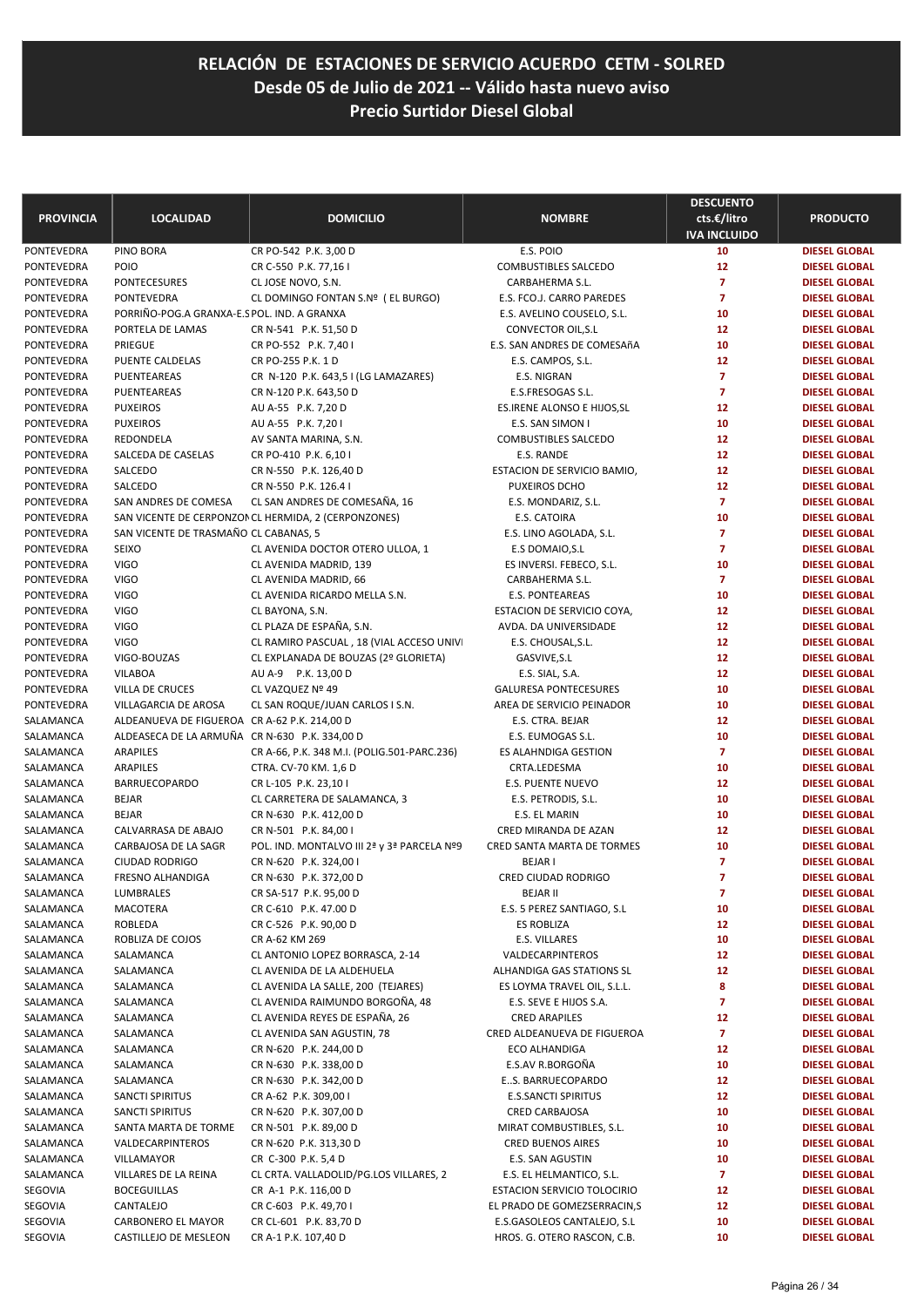| <b>PROVINCIA</b>   | <b>LOCALIDAD</b>                                           | <b>DOMICILIO</b>                                      | <b>NOMBRE</b>                                              | <b>DESCUENTO</b><br>cts.€/litro | <b>PRODUCTO</b>                              |
|--------------------|------------------------------------------------------------|-------------------------------------------------------|------------------------------------------------------------|---------------------------------|----------------------------------------------|
| SEGOVIA            | <b>CEREZO DE ABAJO</b>                                     | CR N-1 P.K. 103,00 I                                  | E.S. CUELLAR                                               | <b>IVA INCLUIDO</b><br>12       | <b>DIESEL GLOBAL</b>                         |
| SEGOVIA            | CHAÑE                                                      | CR SG-333 P.K. 13,70 D                                | E.S. EL ESPINAR, S.L.                                      | $\overline{7}$                  | <b>DIESEL GLOBAL</b>                         |
| SEGOVIA            | COCA                                                       | CR SG-3431 CUELLAR-ALDEANUEVA P.K. 32,60              | <b>CRED VALLELADO</b>                                      | 10                              | <b>DIESEL GLOBAL</b>                         |
| SEGOVIA            | <b>COLLADO HERMOSO</b>                                     | CR N-110, 171 D                                       | GASOLINERAS SAN MEDEL, SL                                  | 12                              | <b>DIESEL GLOBAL</b>                         |
| SEGOVIA            | <b>CUELLAR</b>                                             | CR CL-601 P.K. 51,1 I                                 | E.S. MARIGOMEZ TAPIA, S.L.                                 | 10                              | <b>DIESEL GLOBAL</b>                         |
| SEGOVIA            | CUELLAR                                                    | CR CL-601 P.K.46,00 D                                 | <b>E.S.EL SOTO</b>                                         | 12                              | <b>DIESEL GLOBAL</b>                         |
| SEGOVIA            | ESPINAR, EL                                                | AV LAS PEÑITAS, 104                                   | E.S. TRANSFUEL, S.L.                                       | $\overline{7}$                  | <b>DIESEL GLOBAL</b>                         |
| SEGOVIA            | GARCILLAN                                                  | CR C-605 P.K. 14,00 I                                 | <b>E.S. BOCEGUILLAS</b>                                    | 12                              | <b>DIESEL GLOBAL</b>                         |
| SEGOVIA            | GOMEZSERRACIN                                              | CR CL-601 P.K. 62,90 D                                | E.S. MARI GOMEZ DOMINGO                                    | 12                              | <b>DIESEL GLOBAL</b>                         |
| SEGOVIA            | MARTIN MUÑOZ DE LAS POS. CR N-601 P.K. 116,30 I            |                                                       | E.S. DE SANTOS, S.L.                                       | 10                              | <b>DIESEL GLOBAL</b>                         |
| SEGOVIA            | NAVA DE LA ASUNCION                                        | CR SG-341 P.K. 10,00 I                                | E.S.LOPEZ HNOS. S.A.                                       | 10                              | <b>DIESEL GLOBAL</b>                         |
| SEGOVIA            | PRADENA                                                    | CR N-110 P.K. 144,60 I                                | E.S. POLO, S.L.                                            | 10                              | <b>DIESEL GLOBAL</b>                         |
| SEGOVIA            | RIAZA                                                      | CR N-110 KM 117,8                                     | <b>GEOT CARBURANTES, SL</b>                                | 10                              | <b>DIESEL GLOBAL</b>                         |
| SEGOVIA            | SAN ILDEFONSO O LA G                                       | CR CL-601 P.K. 120,10 I                               | FELIX BUQUERIN, S.L                                        | $\overline{7}$                  | <b>DIESEL GLOBAL</b>                         |
| SEGOVIA<br>SEGOVIA | SANTA MARIA LA REAL DE NIICL CORONEL ORTEGA, 45<br>SEGOVIA |                                                       | <b>GEOT CARBURANTES, S.L</b><br>CAP DES INVERS Y PROYECTOS | 10<br>10                        | <b>DIESEL GLOBAL</b><br><b>DIESEL GLOBAL</b> |
| SEGOVIA            | SEGOVIA                                                    | CL LOS DORADORES, 6<br>CL PASEO EZEQUIEL GONZALEZ, 28 | E.S. LOS CEREZOS                                           | 10                              | <b>DIESEL GLOBAL</b>                         |
| SEGOVIA            | <b>TOLOCIRIO</b>                                           | CR N-601 P.K. 131,00 D                                | E.S.J.C. BERNARDOS ZAMARRON                                | $\overline{7}$                  | <b>DIESEL GLOBAL</b>                         |
| SEGOVIA            | VALLELADO                                                  | CR CL-602, PK.104                                     | INMUEBLES ALONSO GOMEZ S.L.                                | 12                              | <b>DIESEL GLOBAL</b>                         |
| SEGOVIA            | VALSECA                                                    | CR CL-601 P.K. 100.80 I                               | E.S. MARIGOMEZ TAPIA, S.L                                  | 10                              | <b>DIESEL GLOBAL</b>                         |
| SEVILLA            | AGUADULCE                                                  | CR N-334 P.K. 96,84 I                                 | E.S. CARMONA-AUTOVIA                                       | 10                              | <b>DIESEL GLOBAL</b>                         |
| SEVILLA            | ALCALA DE GUADAIRA                                         | CR A-376 P.K. 8,70 D                                  | E.S. SAN FRANCISCO DE ASIS                                 | $\overline{z}$                  | <b>DIESEL GLOBAL</b>                         |
| SEVILLA            | ALCALA DE GUADAIRA                                         | CR C-432 P.K. 156,02 D                                | <b>FRANCISCO SANCHEZ ROPERO</b>                            | 12                              | <b>DIESEL GLOBAL</b>                         |
| SEVILLA            | <b>ALCALA DE GUADAIRA</b>                                  | CR RV-19 P.K. 1,10 A                                  | ES FUEL MARKT SL                                           | 10                              | <b>DIESEL GLOBAL</b>                         |
| SEVILLA            | ALCALA DE GUADAIRA                                         | CR SE-021 P.K. 0,80 D                                 | E.S. MERCASEVILLA                                          | 12                              | <b>DIESEL GLOBAL</b>                         |
| SEVILLA            | ALGABA, LA                                                 | CR A-3131, P.K. 1,91                                  | CIUDAD UNIVERSITARIA                                       | $\overline{7}$                  | <b>DIESEL GLOBAL</b>                         |
| SEVILLA            | ARAHAL                                                     | CR A-92 P.K. 44,00 D                                  | E.S. ALCALA PUEBLO                                         | $\overline{7}$                  | <b>DIESEL GLOBAL</b>                         |
| SEVILLA            | ARAHAL                                                     | CR A-92 P.K. 44,00 I                                  | E.S NUEVA ENRAMADILLA                                      | $\overline{z}$                  | <b>DIESEL GLOBAL</b>                         |
| SEVILLA            | <b>BORMUJOS</b>                                            | CR SE-625 P.K. 1,15 I                                 | CRED LA JUNCAL                                             | $\overline{7}$                  | <b>DIESEL GLOBAL</b>                         |
| SEVILLA            | <b>BORMUJOS</b>                                            | CR SE-620,0,8                                         | <b>CRED ESTEPA</b>                                         | 12                              | <b>DIESEL GLOBAL</b>                         |
| SEVILLA            | CABEZAS DE SAN JUAN                                        | CR.N-IV, PK. 594,5                                    | E.S. MAIRENA                                               | $\overline{7}$                  | <b>DIESEL GLOBAL</b>                         |
| SEVILLA            | CAMAS                                                      | CR SE-610 P.K. 0.90 D                                 | <b>GASOLINERA DE JESUS</b>                                 | $\overline{7}$                  | <b>DIESEL GLOBAL</b>                         |
| SEVILLA            | CAMPANA, LA                                                | CR N-4 P.K. 487,00 I                                  | ES INVERSIONES JIMENEZ BARR                                | 10<br>10                        | <b>DIESEL GLOBAL</b>                         |
| SEVILLA<br>SEVILLA | CANTILLANA<br>CANTILLANA                                   | CR SE-111 P.K. 28,60 I<br>CR SE-126 P.K. 0,50 D       | ES.SAN FRANCISCO JAVIER, SL<br>E.S. ASTIGI IBERICA S.L.    | 12                              | <b>DIESEL GLOBAL</b><br><b>DIESEL GLOBAL</b> |
| SEVILLA            | CARMONA                                                    | CR N-4 P.K. 519.50 D                                  | ATEN OIL OPERACIONES, S.L.                                 | 12                              | <b>DIESEL GLOBAL</b>                         |
| SEVILLA            | CASARICHE                                                  | CR SE-757, PK.1 41580                                 | COMBUSTIBLES PLATA DEL SUR,                                | 12                              | <b>DIESEL GLOBAL</b>                         |
| SEVILLA            | CORIA DEL RIO                                              | CL AVENIDA BLAS INFANTE, 41                           | <b>E.S.ARAHAL II</b>                                       | 10                              | <b>DIESEL GLOBAL</b>                         |
| SEVILLA            | CORONIL, EL                                                | CR SE-424 P.K. 16,90 D                                | FRANCISCO VILLALBA AVILA                                   | 10                              | <b>DIESEL GLOBAL</b>                         |
| SEVILLA            | <b>ECIJA</b>                                               | CR A-364 P.K. 6,901                                   | E.S. SAN PABLO                                             | $\overline{7}$                  | <b>DIESEL GLOBAL</b>                         |
| SEVILLA            | <b>ECIJA</b>                                               | CR C-430 P.K. 1,00 D                                  | E.S. BAÑALES, S.L.                                         | 12                              | <b>DIESEL GLOBAL</b>                         |
| SEVILLA            | ECIJA-E.S.                                                 | CR N-4 P.K. 465,00 I                                  | BURBUJAS LIMPIEZAS Y LAVADO                                | 12                              | <b>DIESEL GLOBAL</b>                         |
| SEVILLA            | ESTEPA                                                     | CL AVDA. BADIA POLESINE, 49                           | E.S. SANTA CLARA                                           | 10                              | <b>DIESEL GLOBAL</b>                         |
| SEVILLA            | ESTEPA                                                     | CR A-92 P.K. 105,20 D                                 | GASOLINERA LANTEJUELA, S.L                                 | $\overline{7}$                  | <b>DIESEL GLOBAL</b>                         |
| SEVILLA            | <b>ESTEPA</b>                                              | CR A-92 P.K. 110.1 I                                  | <b>CIUDAD EXPO</b>                                         | 7                               | <b>DIESEL GLOBAL</b>                         |
| SEVILLA            | GARROBO, EL                                                | CR N-630 P.K. 781,10 D                                | E.S. CAMAS                                                 | 7                               | <b>DIESEL GLOBAL</b>                         |
| SEVILLA            | <b>GINES</b>                                               | CR SE-625 P.K. 0,75 D                                 | ES EL BLANQUILLO SL                                        | 12                              | <b>DIESEL GLOBAL</b>                         |
| SEVILLA            | GUADALCANAL                                                | CR C-432 P.K. 25,00 I                                 | ISMAEL MEJIAS GONZALEZ, SLN                                | 10                              | <b>DIESEL GLOBAL</b>                         |
| SEVILLA            | GUILLENA                                                   | AUTOVIA A-66 (VIA DE LA PLATA) M.D., KM 79            | E.S.VALDEZORRAS                                            | 12                              | <b>DIESEL GLOBAL</b>                         |
| SEVILLA            | GUILLENA                                                   | CR N-630 P.K. 799,00 I                                | RAFAEL BARBA VAZQUEZ                                       | 7                               | <b>DIESEL GLOBAL</b>                         |
| SEVILLA            | HERRERA                                                    | CR C-C-338 P.K. 25,00 I                               | SUMIN.RUTA DE LA PLATA SL                                  | 12                              | <b>DIESEL GLOBAL</b>                         |
| SEVILLA            | LANTEJUELA, LA                                             | CR SE-700 P.K. 8,70 D                                 | E.S. LA NEGRILLA                                           | 10                              | <b>DIESEL GLOBAL</b>                         |
| SEVILLA<br>SEVILLA | LEBRIJA                                                    | CR A-471 P.K. 27,901                                  | E.S. ARAHAL                                                | 10                              | <b>DIESEL GLOBAL</b>                         |
| SEVILLA            | LEBRIJA<br>LORA DEL RIO                                    | CR A-471 P.K. 34,00 D<br>CR CONSTANTINA, SN           | E.S. ELECOPE, S.L.<br>ES. CUADRADO ALISEDA, SL             | 12<br>12                        | <b>DIESEL GLOBAL</b><br><b>DIESEL GLOBAL</b> |
| SEVILLA            | LUISIANA, LA                                               | AVENIDA DE ANDALUCIA, Nº 125                          | E.S. GENIL                                                 | 12                              | <b>DIESEL GLOBAL</b>                         |
| SEVILLA            | MAIRENA DE ALJARAFE                                        | CL AVENIDA DE CUBA, S.N.                              | E.S. HIDEGOMSA, S.L.                                       | 10                              | <b>DIESEL GLOBAL</b>                         |
| SEVILLA            | MAIRENA DEL ALCOR                                          | CL CERVANTES, 110                                     | ES ESTEPA                                                  | 12                              | <b>DIESEL GLOBAL</b>                         |
| SEVILLA            | MAIRENA DEL ALCOR                                          | CL CERVANTES, 110                                     | SAN JUAN DE AZNALFARACHE                                   | $\overline{7}$                  | <b>DIESEL GLOBAL</b>                         |
| SEVILLA            | MOLARES LOS                                                | CR A-376 PK 33,200 I                                  | CARBURANTES MARGARO S.L.                                   | 7                               | <b>DIESEL GLOBAL</b>                         |
| SEVILLA            | MORON DE LA FRONTERA                                       | CL AVENIDA ALAMEDA, 49                                | MAJARALGABA, S.L.                                          | 8                               | <b>DIESEL GLOBAL</b>                         |
| SEVILLA            | PEDRERA                                                    | CR SE-491 P.K. 10,60 D                                | E.S. GINES                                                 | $\overline{7}$                  | <b>DIESEL GLOBAL</b>                         |
| SEVILLA            | PEÑAFLOR                                                   | CR C-431 P.K. 62,61 D                                 | MONTESIERRA                                                | 7                               | <b>DIESEL GLOBAL</b>                         |
| SEVILLA            | RODA DE ANDALUCIA, L                                       | CR N-334 P.K. 124,80 I                                | E.S. CANTERO Y GARCIA, S.C                                 | 10                              | <b>DIESEL GLOBAL</b>                         |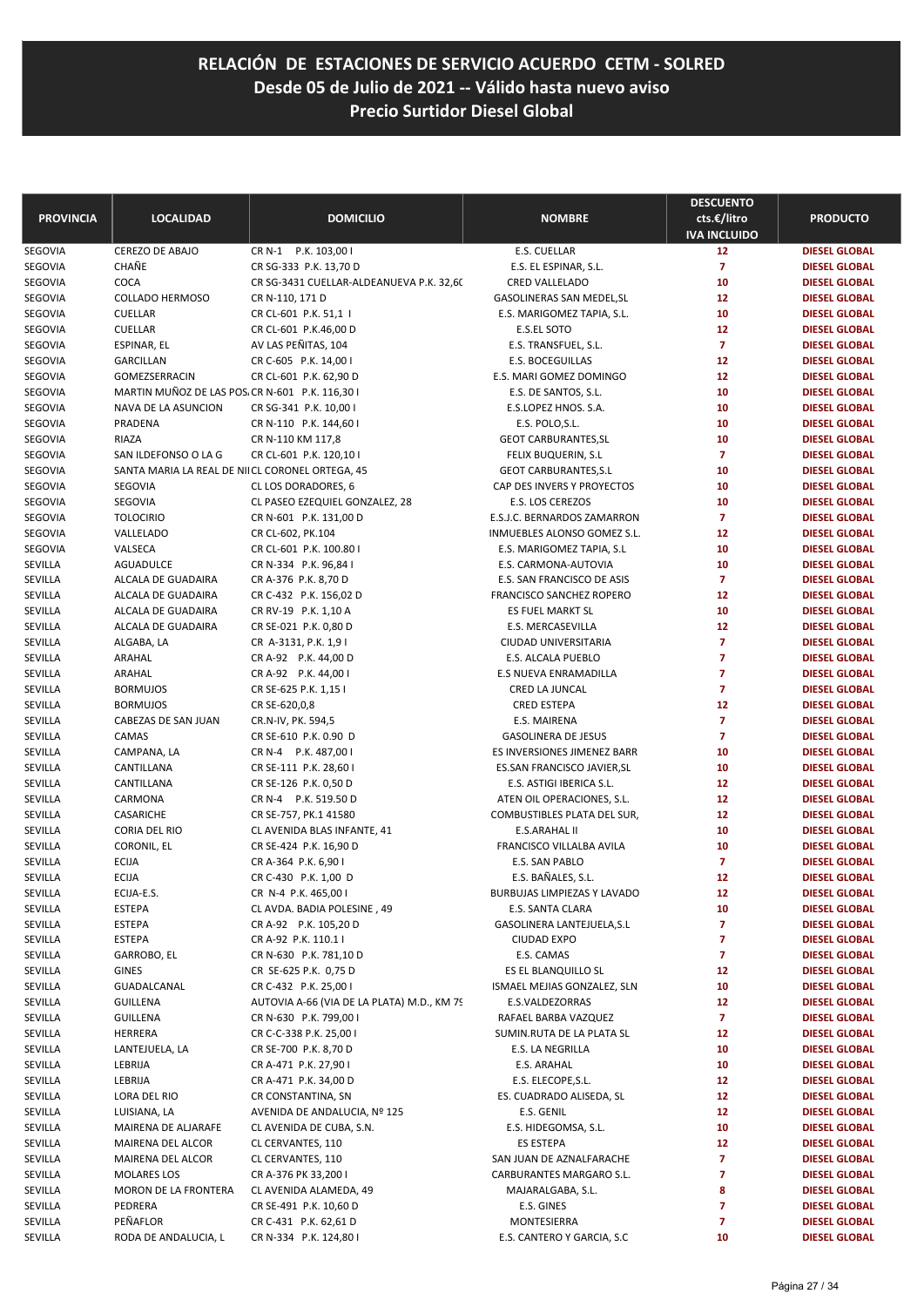| <b>PROVINCIA</b>       | <b>LOCALIDAD</b>                                | <b>DOMICILIO</b>                                           | <b>NOMBRE</b>                                 | <b>DESCUENTO</b><br>cts.€/litro<br><b>IVA INCLUIDO</b> | <b>PRODUCTO</b>                              |
|------------------------|-------------------------------------------------|------------------------------------------------------------|-----------------------------------------------|--------------------------------------------------------|----------------------------------------------|
| SEVILLA                | SAN JUAN DE AZNALFARACHI CR SE-640 P.K. 0.70 I  |                                                            | VIRO FUEL, S.L                                | $\overline{7}$                                         | <b>DIESEL GLOBAL</b>                         |
| SEVILLA                | SEVILLA                                         | AV. RAMON Y CAJAL, 10                                      | LOS BERMEJALES                                | $\overline{z}$                                         | <b>DIESEL GLOBAL</b>                         |
| SEVILLA                | SEVILLA                                         | C/ INGENIERIA AN                                           | E.S. VALENCINA                                | 7                                                      | <b>DIESEL GLOBAL</b>                         |
| SEVILLA                | SEVILLA                                         | CL AVDA. MONTESIERRA, S.N.                                 | E.S. MAIRENA II                               | $\overline{7}$                                         | <b>DIESEL GLOBAL</b>                         |
| SEVILLA                | SEVILLA                                         | CL AVENIDA ALCALDE JUAN FERNANDEZ 8                        | AREA DE SERVICIO EL CUERVO                    | 10                                                     | <b>DIESEL GLOBAL</b>                         |
| SEVILLA                | SEVILLA                                         | CR A-92 P.K. 1,50 I                                        | MORENO BORREGO, S.L.                          | 10                                                     | <b>DIESEL GLOBAL</b>                         |
| SEVILLA                | SEVILLA                                         | CR N-4 P.K. 537,60 D                                       | C. JOSEM.RODRIGUEZNAVAS SL                    | $\overline{7}$                                         | <b>DIESEL GLOBAL</b>                         |
| SEVILLA                | SEVILLA                                         | CR N-4 P.K. 537,60 I                                       | E.S. LA RED III                               | 10                                                     | <b>DIESEL GLOBAL</b>                         |
| SEVILLA                | SEVILLA                                         | <b>CR N-4</b><br>P.K. 544,00 D                             | ZOTAJO Y GAS S.L                              | 10                                                     | <b>DIESEL GLOBAL</b>                         |
| SEVILLA                | SEVILLA                                         | CR N-4 P.K. 548,00 D                                       | <b>LOS POTROS</b>                             | 10<br>10                                               | <b>DIESEL GLOBAL</b><br><b>DIESEL GLOBAL</b> |
| SEVILLA<br>SEVILLA     | SEVILLA<br>SEVILLA                              | CR N-IV PK 535 D<br>CR SE-30 P.K. 0,10 D (INTRS.PG.ESTORE) | E.S. ANHER, S.L.<br>COMBUSTIBLES CORIA, S.L.  | 12                                                     | <b>DIESEL GLOBAL</b>                         |
| SEVILLA                | VALENCINA DE LA CONCEPCII CR SE-510 P.K. 3,80 D |                                                            | E.S. EL BLANQUILLO, S.L.                      | $\overline{7}$                                         | <b>DIESEL GLOBAL</b>                         |
| SORIA                  | ABEJAR                                          | CR N-234 P.K. 376,50 D                                     | JACINTO MIGUEL SANTANDER                      | 12                                                     | <b>DIESEL GLOBAL</b>                         |
| SORIA                  | ALMAZAN                                         | CR N-111 P.K. 190,00 D                                     | ALMAZAN                                       | 10                                                     | <b>DIESEL GLOBAL</b>                         |
| SORIA                  | BURGO DE OSMA, EL                               | CR N-122 P.K. 210,00 D                                     | ES. LAS LADERAS                               | 12                                                     | <b>DIESEL GLOBAL</b>                         |
| SORIA                  | CASTEJON DEL CAMPO                              | CR CTRA. SAGUNTO-BURGOS, PK. 319                           | CRED CASTEJON DEL CAMPO                       | $\overline{7}$                                         | <b>DIESEL GLOBAL</b>                         |
| SORIA                  | HORTEZUELA                                      | CR C-116 P.K. 18,75 I                                      | E.S.HNOS.VERDE C.B.                           | 10                                                     | <b>DIESEL GLOBAL</b>                         |
| SORIA                  | LODARES DE MEDINACEL                            | CR A-2 P.K. 154.40 I                                       | E.S. VALCORBA                                 | 12                                                     | <b>DIESEL GLOBAL</b>                         |
| SORIA                  | MATALEBRERAS                                    | CR N-122 P.K. 112,00 I                                     | E.S. SAN ESTEBAN                              | $\overline{7}$                                         | <b>DIESEL GLOBAL</b>                         |
| SORIA                  | MEDINACELI                                      | CR N-2 P.K. 150,00 I                                       | E.S. OSCAR SANTACRUZ MEDINA                   | $\overline{z}$                                         | <b>DIESEL GLOBAL</b>                         |
| SORIA                  | MONTUENGA DE SORIA                              | CR A-2 P.K. 174.50 I                                       | E.S. CADOSA                                   | 12                                                     | <b>DIESEL GLOBAL</b>                         |
| SORIA                  | SAN ESTEBAN DE GORMAZ                           | CR N-122 P.K. 222,00 I                                     | E.S. VILLA HUERTA, S.L.                       | 12                                                     | <b>DIESEL GLOBAL</b>                         |
| SORIA                  | SANTA MARIA DE HUERTA                           | CR A-2 P.K. 180,00 D                                       | CARBURANTES LA PERDIZ, SL.                    | 12                                                     | <b>DIESEL GLOBAL</b>                         |
| SORIA                  | SORIA                                           | CR N-122 P.K. 146,00 D                                     | TOGOROSA, S.L                                 | 12                                                     | <b>DIESEL GLOBAL</b>                         |
| SORIA                  | SORIA                                           | CR N-122 P.K. 147,00 I                                     | VILLAHUERTA, S.L.                             | 12                                                     | <b>DIESEL GLOBAL</b>                         |
| TARRAGONA              | <b>AMPOSTA</b>                                  | CL AVENIDA DE LA RAPITA, 139-141                           | E.S.RIU CLAR                                  | 10                                                     | <b>DIESEL GLOBAL</b>                         |
| TARRAGONA              | <b>AMPOSTA</b>                                  | CR TV-3405 P.K. 0,50 D                                     | E.S.BORGES                                    | $\overline{7}$                                         | <b>DIESEL GLOBAL</b>                         |
| TARRAGONA              | <b>BELLVEI</b>                                  | CR N-340 P.K. 1194.30 I                                    | E.S. SABINOSA                                 | $\overline{7}$                                         | <b>DIESEL GLOBAL</b>                         |
| TARRAGONA              | BISBAL DEL PENEDES, LA                          | CR T-240 P.K. 3,50 D                                       | E.S. EL BRUCH, S.A.                           | $\overline{7}$                                         | <b>DIESEL GLOBAL</b>                         |
| TARRAGONA              | BORGES DEL CAMP, LES                            | CR N-420 P.K. 510,10 D                                     | E.S. LES 4 RODES, S.L.                        | $\overline{7}$                                         | <b>DIESEL GLOBAL</b>                         |
| TARRAGONA              | CALAFELL                                        | CR C-246 P.K. 56,00 I                                      | E.S. MONTBLANC                                | 7                                                      | <b>DIESEL GLOBAL</b>                         |
| TARRAGONA              | <b>CAMBRILS</b>                                 | CR A-7 P.K. 1148,00 I                                      | E.S. RODA DE BARA                             | $\overline{7}$                                         | <b>DIESEL GLOBAL</b>                         |
| TARRAGONA              | <b>CUNIT</b>                                    | CR C-246 P.K. 53.71 I                                      | E.S. LES 4 RODES, S.L.                        | $\overline{7}$                                         | <b>DIESEL GLOBAL</b>                         |
| TARRAGONA              | <b>FALSET</b>                                   | CR N-420 P.K. 841 D                                        | E.S. GANDESA                                  | $\overline{z}$                                         | <b>DIESEL GLOBAL</b>                         |
| TARRAGONA              | FATARELLA, LA                                   | CR N-420 P.K. 455,60 I                                     | E.S. CTRA.ALCOLEA                             | $\overline{7}$                                         | <b>DIESEL GLOBAL</b>                         |
| TARRAGONA              | GANDESA                                         | CL AVENIDA ARAGON, 7<br>CR N-340 P.K. 1132 I               | O.T. MEDITERRANI, S.L.<br>E.S. CALAFELL       | 12<br>$\overline{z}$                                   | <b>DIESEL GLOBAL</b>                         |
| TARRAGONA<br>TARRAGONA | MIAMI PLAYA<br>MONTBLANC                        | CL MURALLA SANTA TECLA, 10                                 | E.S. RIU EBRE                                 | $\overline{7}$                                         | <b>DIESEL GLOBAL</b><br><b>DIESEL GLOBAL</b> |
| <b>TARRAGONA</b>       | MONTBRIO DEL CAMP                               | CR T-310 P.K. 8,60 I                                       | RODA DE BARA                                  | 7                                                      | <b>DIESEL GLOBAL</b>                         |
| TARRAGONA              | MORA LA NOVA                                    | CR C-12 P.K. 60,9 D                                        | VALLS POLÍGONO MD                             | 7                                                      | <b>DIESEL GLOBAL</b>                         |
| TARRAGONA              | MORA LA NOVA                                    | CR N-420 P.K. 467,10 D                                     | E. S. MIAMI PLAYA                             | 7                                                      | <b>DIESEL GLOBAL</b>                         |
| TARRAGONA              | MORELL, EL                                      | CL AVENIDA LA PAU, S.N.                                    | FCO.J.POYATOS MOLINA                          | 7                                                      | <b>DIESEL GLOBAL</b>                         |
| TARRAGONA              | PERAFORT                                        | CR N-240 P.K. 7,00 D                                       | E.S. LA SENIA, S.L.                           | 7                                                      | <b>DIESEL GLOBAL</b>                         |
| TARRAGONA              | PLA DE SANTA MARIA                              | CR TA-2000 P.K. 9,20 D                                     | E.S. FALSET                                   | 7                                                      | <b>DIESEL GLOBAL</b>                         |
| TARRAGONA              | <b>REUS</b>                                     | CL AVENIDA S.BERNARDO CALVO-ESQ.FABREC                     | E.S. LA BISBAL                                | 10                                                     | <b>DIESEL GLOBAL</b>                         |
| TARRAGONA              | <b>REUS</b>                                     | CL DOCTOR VILASECA-PAISES CATALANS, 26                     | E.S. CUATRO CAMINOS, SA                       | 10                                                     | <b>DIESEL GLOBAL</b>                         |
| TARRAGONA              | <b>REUS</b>                                     | CR N-420 P.K. 876.84 I                                     | S.C. DE PETROLIS, S.A.                        | 10                                                     | <b>DIESEL GLOBAL</b>                         |
| TARRAGONA              | REUS                                            | CT. MONTBLANC (C-14) KM. 10,96 A                           | E.S. TARRAGONA                                | 7                                                      | <b>DIESEL GLOBAL</b>                         |
| TARRAGONA              | RODA DE BARA                                    | CL HISPANO SUIZA, 33-35                                    | E.S. EL VENDRELL                              | $\overline{7}$                                         | <b>DIESEL GLOBAL</b>                         |
| TARRAGONA              | RODA DE BARA                                    | CL VALLESPIR, 118                                          | E.S. ALTAFULLA                                | 12                                                     | <b>DIESEL GLOBAL</b>                         |
| TARRAGONA              | RODA DE BARA                                    | CR TV-2041 P.K. 0,30 D                                     | E.S. E.MOLINA LORENTE                         | $\overline{7}$                                         | <b>DIESEL GLOBAL</b>                         |
| TARRAGONA              | SANT CARLES DE LA RAPITA CL DELS FUNDADORS, 104 |                                                            | ES S CARLOS RAPITA                            | 7                                                      | <b>DIESEL GLOBAL</b>                         |
| TARRAGONA              | SANT JAUME DELS DOMENYS AU AP-7 P.K. 208,00 D   |                                                            | LES 4 RODES, S.L.                             | 7                                                      | <b>DIESEL GLOBAL</b>                         |
| TARRAGONA              | SENIA, LA                                       | CL TARRAGONA, 33                                           | E.S. MONTBRIO                                 | 7                                                      | <b>DIESEL GLOBAL</b>                         |
| TARRAGONA              | SOLIVELLA                                       | CR C-14 P.K. 45,00 I                                       | E.S. BELLVEY                                  | 10                                                     | <b>DIESEL GLOBAL</b>                         |
| TARRAGONA              | TARRAGONA                                       | CL G - POLIGONO RIUCLAR PARC. 169/179                      | E.S. LA ROUREDA                               | 7                                                      | <b>DIESEL GLOBAL</b>                         |
| TARRAGONA              | TARRAGONA                                       | CR N-340 P.K. 1160,00 I                                    | E.S. CUNIT                                    | 7                                                      | <b>DIESEL GLOBAL</b>                         |
| TARRAGONA              | TARRAGONA                                       | CR N-340 P.K. 1165 D                                       | PETROCAT                                      | 10                                                     | <b>DIESEL GLOBAL</b>                         |
| TARRAGONA              | TARRAGONA                                       | CR N-340 P.K. 1173,00 D                                    | MIFAMI IV GASOLINERAS, S.L.                   | 12                                                     | <b>DIESEL GLOBAL</b>                         |
| TARRAGONA              | TARRAGONA                                       | PG P.I. FRANCOLI, PARC-1                                   | E.S. BAIX EBRE                                | $\overline{7}$                                         | <b>DIESEL GLOBAL</b>                         |
| TARRAGONA              | <b>TIVISSA</b>                                  | CR C-44 P.K. 20,201                                        | S.C. DE PETROLIS S.A.                         | 10                                                     | <b>DIESEL GLOBAL</b>                         |
| TARRAGONA<br>TARRAGONA | <b>TORTOSA</b><br>VALLS                         | AV GENERALITAT, 152-154<br>CR C-246 P.K. 91,00 D           | E.S. CAMPOSINES, S.C.P.<br>E.S. SAN BERNAT II | 7<br>7                                                 | <b>DIESEL GLOBAL</b><br><b>DIESEL GLOBAL</b> |
|                        |                                                 |                                                            |                                               |                                                        |                                              |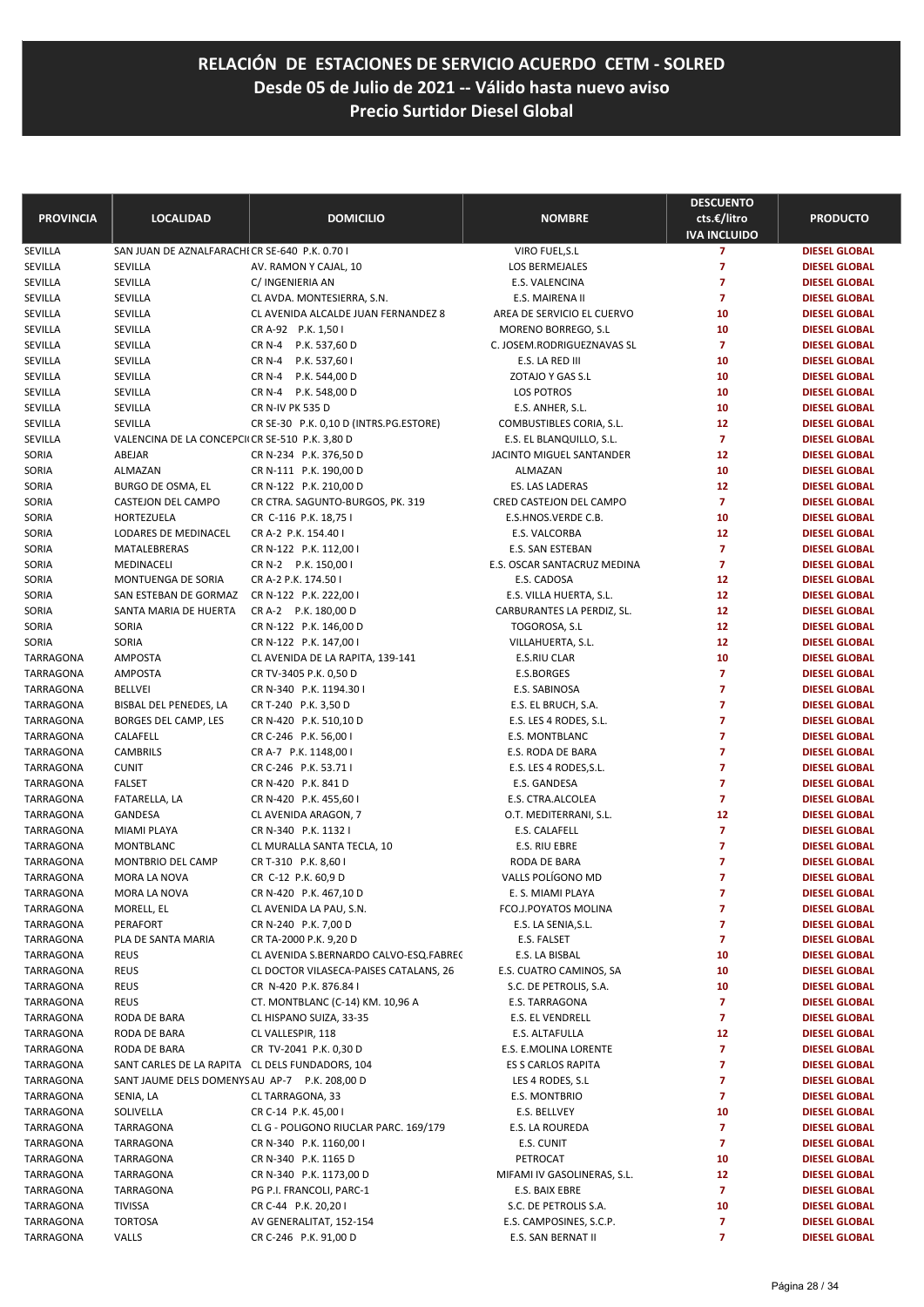| <b>PROVINCIA</b>        | <b>LOCALIDAD</b>                                       | <b>DOMICILIO</b>                                                                       | <b>NOMBRE</b>                               | <b>DESCUENTO</b><br>cts.€/litro<br><b>IVA INCLUIDO</b> | <b>PRODUCTO</b>                              |
|-------------------------|--------------------------------------------------------|----------------------------------------------------------------------------------------|---------------------------------------------|--------------------------------------------------------|----------------------------------------------|
| <b>TARRAGONA</b>        | VALLS                                                  | CR N-240 P.K. 20,00 D                                                                  | E.S. LES 4 RODES, S.L.                      | $\overline{7}$                                         | <b>DIESEL GLOBAL</b>                         |
| TARRAGONA               | VALLS                                                  | CR T-200 P.K. 2,50 D                                                                   | E.S. FCO. J. POYATOS MOLINA                 | 10                                                     | <b>DIESEL GLOBAL</b>                         |
| TARRAGONA               | VALLS                                                  | POL. 17 PARCELA 127-129 ENLACE A                                                       | E.S. VILASECA                               | $\overline{7}$                                         | <b>DIESEL GLOBAL</b>                         |
| TARRAGONA               | VANDELLOS                                              | CR N-340 P.K. 1128.29 I                                                                | S.C. DE PETROLIS, S.A.                      | 10                                                     | <b>DIESEL GLOBAL</b>                         |
| TARRAGONA               | VENDRELL, EL                                           | CL AVENIDA JAUME CARNER, ESQ/CL DEL MAI                                                | CTRA.ALCOVER                                | 12                                                     | <b>DIESEL GLOBAL</b>                         |
| TARRAGONA               | VENDRELL, EL                                           | PLGNO. LES MATES                                                                       | <b>E.S VENDRELL</b>                         | 10                                                     | <b>DIESEL GLOBAL</b>                         |
| TARRAGONA               | VILA-RODONA                                            | CR C-51 P.K. 26,50 D                                                                   | E.S. EL DESCANS                             | 12                                                     | <b>DIESEL GLOBAL</b>                         |
| TARRAGONA               | VILA-SECA                                              | VILA DEL COMU 8POL. IND. L'ALBA PARC.A-22                                              | E.S. EL BRUCH S.A.                          | $\overline{7}$                                         | <b>DIESEL GLOBAL</b>                         |
| TARRAGONA               | <b>XERTA</b>                                           | CR C-12 P.K. 11,00 I                                                                   | E.S. MAS MIQUEL                             | $\overline{7}$                                         | <b>DIESEL GLOBAL</b>                         |
| TENERIFE                | ADEJE                                                  | CARRETERA DE ADEJE PLAYA SAN JUA                                                       | LAS GALLETAS                                | $\overline{7}$                                         | <b>DIESEL GLOBAL</b>                         |
| TENERIFE                | AÑAZA                                                  | POL. IND. AÑAZA PARCELA 39                                                             | E.S. FASNIA                                 | $\overline{7}$                                         | <b>DIESEL GLOBAL</b>                         |
| TENERIFE                | <b>ARAFO</b>                                           | CR TF-6121 P.K. 1,8 (CTRA LA HIDALGA)                                                  | DARSENA PESQUERA                            | $\overline{7}$                                         | <b>DIESEL GLOBAL</b>                         |
| TENERIFE                | <b>ARAFO</b>                                           | POLIGONO INDUCTRIAL DE GÜIMAR, MANZAN                                                  | E.S.FARRAIS PEREZ, S.L.                     | 12                                                     | <b>DIESEL GLOBAL</b>                         |
| TENERIFE                | CHUMBERAS, LAS -LA LAGUN CL LIBERTAD, S.N.             |                                                                                        | E.S. AÑAZA                                  | $\overline{7}$                                         | <b>DIESEL GLOBAL</b>                         |
| TENERIFE                | <b>FASNIA</b>                                          | AU TF-1 P.K. 36,501                                                                    | LAS CHUMBERAS                               | $\overline{7}$                                         | <b>DIESEL GLOBAL</b>                         |
| TENERIFE                | PERDOMA, LA                                            | CR TF-324 P.K. 2,00 D                                                                  | FUMEROIL, S.L.<br><b>ES FUMERGAS SL</b>     | 12                                                     | <b>DIESEL GLOBAL</b>                         |
| TENERIFE<br>TENERIFE    | PIÑERA, LA-LOS REALEJOS<br><b>STA.CRUZ DE TENERIFE</b> | CR TF-324 P.K. 5,00 I<br>VIA INTERIOR DEL PUERTO, S/N                                  | ES OIL CORNER RETAIL S.L.U.                 | 12<br>$\overline{7}$                                   | <b>DIESEL GLOBAL</b><br><b>DIESEL GLOBAL</b> |
| <b>TENERIFE</b>         | VILLA ISABEL-ARONA                                     | CR GUAZA-LAS GALLETAS TF-66 P.K.                                                       | E.S. POLIGONO GÜIMAR                        | $\overline{7}$                                         | <b>DIESEL GLOBAL</b>                         |
| TERUEL                  | ALCAÑIZ                                                | CR N-232 P.K. 134,80 D                                                                 | FERRERUELA 202                              | 12                                                     | <b>DIESEL GLOBAL</b>                         |
| <b>TERUEL</b>           | <b>ALCORISA</b>                                        | CR N-211 P.K. 212,00 l                                                                 | E.S. ALCORISA                               | 12                                                     | <b>DIESEL GLOBAL</b>                         |
| <b>TERUEL</b>           | ALFAMBRA                                               | CR N-420 CORDOBA-TARRAGONA, P.K. 6                                                     | <b>E.S. TERUEL</b>                          | $\overline{7}$                                         | <b>DIESEL GLOBAL</b>                         |
| TERUEL                  | <b>ALIAGA</b>                                          | CL MAYOR ALTA, 17                                                                      | <b>GRUPO MAICAS PEIRO SLU</b>               | 12                                                     | <b>DIESEL GLOBAL</b>                         |
| TERUEL                  | ANDORRA                                                | CR A-223 P.K. 12,10 D                                                                  | <b>GRUPO MAICAS PEIRO, S.L.U</b>            | 10                                                     | <b>DIESEL GLOBAL</b>                         |
| TERUEL                  | CALAMOCHA                                              | CL AVENIDA ESTACION NUEVA, 2                                                           | BILMAN BUS, S.L.                            | 12                                                     | <b>DIESEL GLOBAL</b>                         |
| TERUEL                  | FERRERUELA DE HUERVA                                   | CR A-23 P.K. 202,00 D                                                                  | <b>GRUPO MAICAS PEIRO, SLU</b>              | 12                                                     | <b>DIESEL GLOBAL</b>                         |
| TERUEL                  | MANZANERA                                              | CTRA A-1514 POLIGONO LAS BATEAS KM 10,5                                                | E.S.M. BELTRAN E HIJOS, S.L                 | 12                                                     | <b>DIESEL GLOBAL</b>                         |
| TERUEL                  | MONREAL DEL CAMPO                                      | A-23 AUTOVIA MUDEJAR, KM 165                                                           | <b>GRUPO MAICAS PEIRO, S.L.U</b>            | 12                                                     | <b>DIESEL GLOBAL</b>                         |
| TERUEL                  | SANTA EULALIA DEL CA                                   | CR N-234 P.K. 150,50 I                                                                 | E.S. MURRIA HNOS., S.L.                     | $\overline{7}$                                         | <b>DIESEL GLOBAL</b>                         |
| TERUEL                  | SARRION                                                | CR N-234 P.K. 83,00 I                                                                  | ES GRUPO MAICAS PEIRO SLU                   | 10                                                     | <b>DIESEL GLOBAL</b>                         |
| TERUEL                  | <b>TERUEL</b>                                          | CL AVENIDA DE SAGUNTO-FUENFRESCA S.N.                                                  | E.S. ANDORRA                                | 12                                                     | <b>DIESEL GLOBAL</b>                         |
| TERUEL                  | <b>TERUEL</b>                                          | CR N-234 P.K. 123,50 D                                                                 | E.S. CALAMOCHA                              | 12                                                     | <b>DIESEL GLOBAL</b>                         |
| TERUEL                  | <b>TERUEL</b>                                          | CR N-234 P.K. 123,50 I                                                                 | ELICER PEIRO BONAFONTE, SL                  | 12                                                     | <b>DIESEL GLOBAL</b>                         |
| TERUEL                  | <b>UTRILLAS</b>                                        | CR N-420 P.K. 653.10 D                                                                 | <b>GRUPO MAICAS PEIRO SLU</b>               | $\overline{7}$                                         | <b>DIESEL GLOBAL</b>                         |
| TOLEDO                  | ALBARREAL DE TAJO                                      | CR CM-4000 P.K. 16,40 I                                                                | E.S. ALMENARA CASAS                         | $\overline{7}$                                         | <b>DIESEL GLOBAL</b>                         |
| <b>TOLEDO</b>           | <b>CALERA Y CHOZAS</b>                                 | CR A-5 P.K. 134,00 D                                                                   | E.S. MORA DCHO.                             | 10                                                     | <b>DIESEL GLOBAL</b>                         |
| TOLEDO                  | CALZADA DE OROPESA                                     | CR A-5 P.K. 159,00 I                                                                   | E.S. TORRESMANCHA, S.L.                     | $\overline{7}$                                         | <b>DIESEL GLOBAL</b>                         |
| <b>TOLEDO</b>           | CALZADA DE OROPESA                                     | CR A-5 P.K. 162.10 D                                                                   | GRUPO ELECTROCHIMPO, S.L.                   | 10                                                     | <b>DIESEL GLOBAL</b>                         |
| TOLEDO                  | CAMUÑAS                                                | CR A-4 P.K. 129,60 I                                                                   | JOMISOLEO HOSTALGAS, S.L.                   | 12                                                     | <b>DIESEL GLOBAL</b>                         |
| TOLEDO                  | CAMUÑAS                                                | CR CM-4133 P.K. 15,50 I                                                                | E.S. SAN ROQUE, S.L.                        | 10                                                     | <b>DIESEL GLOBAL</b>                         |
| <b>TOLEDO</b>           | CASARRUBIOS DEL MONTE                                  | CR A-5 P.K. 47.70 D                                                                    | ES ANGEL ORTIZ VILLAJOS INF                 | 10                                                     | <b>DIESEL GLOBAL</b>                         |
| TOLEDO                  | CAZALEGAS                                              | CR A-5 P.K. 104.30 I                                                                   | E.S. OLIAS IZDO                             | 7                                                      | <b>DIESEL GLOBAL</b>                         |
| <b>TOLEDO</b>           | CAZALEGAS                                              | CR A-5 P.K. 103.20 D                                                                   | ONTIGASE S.L.                               | 12                                                     | <b>DIESEL GLOBAL</b>                         |
| TOLEDO                  | CERRALBOS, LOS                                         | CR A-5 P.K. 91.9 D                                                                     | LAVANCARO ORPOESA 2016, SL                  | 10                                                     | <b>DIESEL GLOBAL</b>                         |
| <b>TOLEDO</b>           | CORRAL DE ALMAGUER                                     | CR N-301 P.K. 97,00 I                                                                  | E.S. SESENA M.I.                            | 12                                                     | <b>DIESEL GLOBAL</b>                         |
| <b>TOLEDO</b>           | GUARDIA, LA                                            | CR A-4 P.K. 84,71                                                                      | DAVIDIGA, SL.                               | 12                                                     | <b>DIESEL GLOBAL</b>                         |
| TOLEDO                  | <b>ILLESCAS</b>                                        | CR A-42 P.K. 32,80 D<br>LA PUEBLA DE MONTALBAN CR CM-4009 (C/STA.LUCIA,S/N) P.K. 32,10 | E.S. NACINCO 47, S.L.                       | 12                                                     | <b>DIESEL GLOBAL</b>                         |
| TOLEDO<br><b>TOLEDO</b> | <b>MADRIDEJOS</b>                                      | CR A-4 P.K. 106,90 D                                                                   | LAVANCARO, S.L.<br>ES EL CARMEN NAVAHERMOSA | 12<br>12                                               | <b>DIESEL GLOBAL</b><br><b>DIESEL GLOBAL</b> |
| <b>TOLEDO</b>           | MADRIDEJOS                                             | CR A-4 P.K. 112,80 D                                                                   | ES ALCAJOINVER, SL                          | 10                                                     | <b>DIESEL GLOBAL</b>                         |
| TOLEDO                  | MADRIDEJOS                                             | CR A-4 P.K. 113,00 I                                                                   | ORPINSOIL S.L.                              | $\overline{7}$                                         | <b>DIESEL GLOBAL</b>                         |
| TOLEDO                  | MASCARAQUE                                             | CR CM-42 P.K. 21,3 D                                                                   | E.S. PEREZ CARVAJAL C.B.                    | 10                                                     | <b>DIESEL GLOBAL</b>                         |
| TOLEDO                  | MASCARAQUE                                             | CR CM-42 P.K. 21,50 I                                                                  | CESENA INVERSIONES, S.L.                    | $\overline{\mathbf{z}}$                                | <b>DIESEL GLOBAL</b>                         |
| <b>TOLEDO</b>           | MENASALBAS                                             | CR TO-7811 P.K. 5,50 I                                                                 | COMBUSTIBLES GUTIERREZ, S.L                 | 12                                                     | <b>DIESEL GLOBAL</b>                         |
| TOLEDO                  | MOCEJON                                                | AV CASTILLA LA MANCHA, 54                                                              | E.S. LA CAMARENA, S.L                       | 10                                                     | <b>DIESEL GLOBAL</b>                         |
| TOLEDO                  | NAVAHERMOSA                                            | CR CM-401 P.K. 47 I                                                                    | E.S. YUNCOS                                 | $\overline{\mathbf{z}}$                                | <b>DIESEL GLOBAL</b>                         |
| TOLEDO                  | NOBLEJAS                                               | CR N-400 P.K. 56,80 I                                                                  | E.S. KARENTO, S.L.                          | 12                                                     | <b>DIESEL GLOBAL</b>                         |
| TOLEDO                  | OLIAS DEL REY                                          | CR A-42 P.K. 63,30 I                                                                   | LAVANCARO OROPESA 2016 SL                   | 12                                                     | <b>DIESEL GLOBAL</b>                         |
| TOLEDO                  | <b>ONTIGOLA</b>                                        | CR TO-3115-V P.K. 2,00 D                                                               | E.S. YUNCLER                                | $\overline{7}$                                         | <b>DIESEL GLOBAL</b>                         |
| TOLEDO                  | OROPESA                                                | CTRA ANTIGUA DE EXTREMADURA (N-V) Km 1                                                 | LOSANHOR, S.L.                              | 12                                                     | <b>DIESEL GLOBAL</b>                         |
| TOLEDO                  | PEPINO                                                 | CR CM-5100 PK 5,30 I                                                                   | HITIGARCA S.L.                              | 12                                                     | <b>DIESEL GLOBAL</b>                         |
| TOLEDO                  | PUEBLA DE ALMORADIEL                                   | CR CM-410 P.K. 116,50 D                                                                | E.S. DE MOCEJON, S.L.                       | 12                                                     | <b>DIESEL GLOBAL</b>                         |
| TOLEDO                  | QUERO                                                  | CR CM-3130 P.K. 14,60 D                                                                | ORPINSOIL, S.L.                             | 12                                                     | <b>DIESEL GLOBAL</b>                         |
| <b>TOLEDO</b>           | QUINTANAR DE LA ORDEN                                  | CR N-301 P.K. 122,00 I                                                                 | ES GASOLEOS TALAVERA SL                     | $\overline{7}$                                         | <b>DIESEL GLOBAL</b>                         |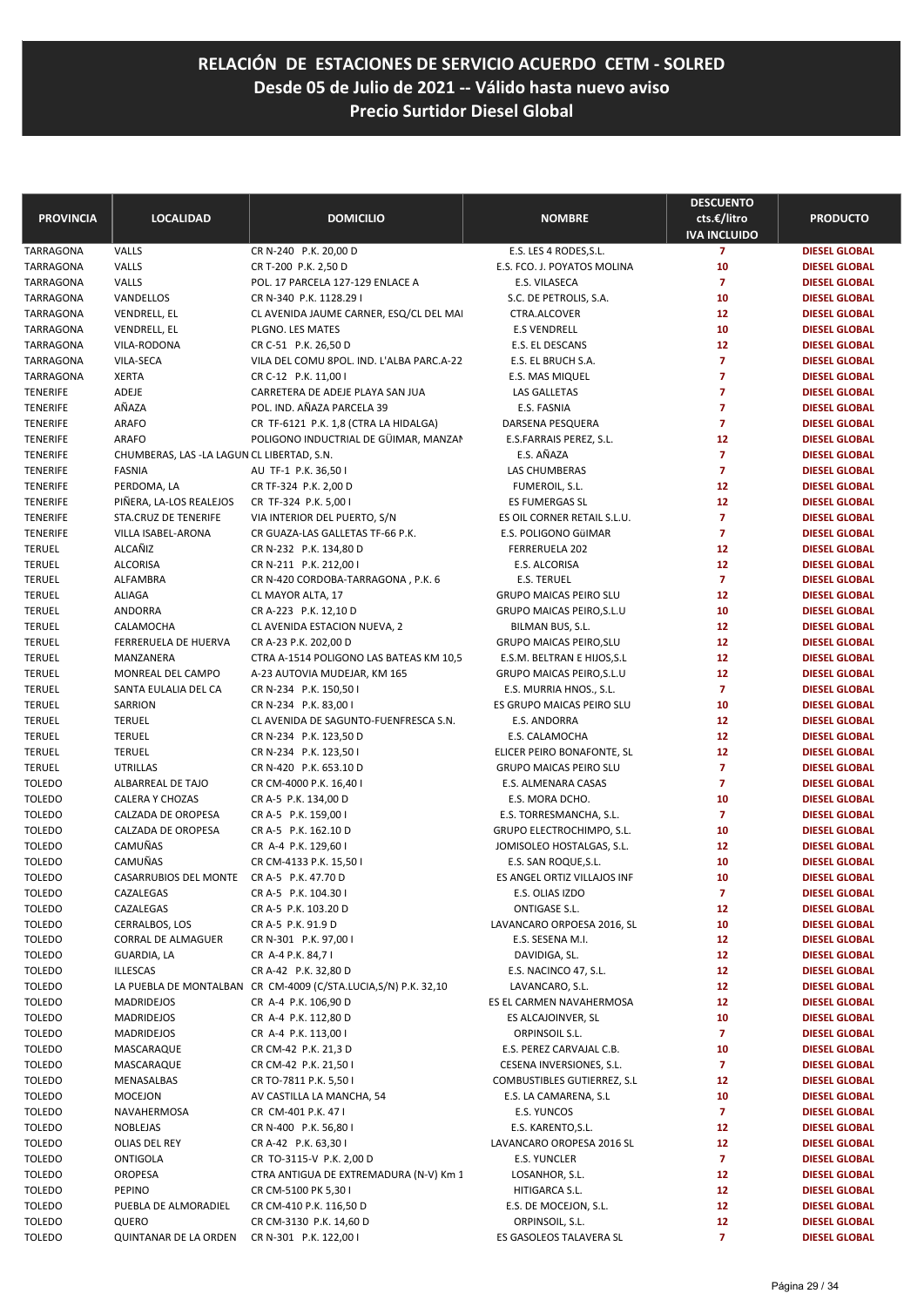| <b>PROVINCIA</b>          | <b>LOCALIDAD</b>              | <b>DOMICILIO</b>                                              | <b>NOMBRE</b>                          | <b>DESCUENTO</b><br>cts.€/litro<br><b>IVA INCLUIDO</b> | <b>PRODUCTO</b>                              |
|---------------------------|-------------------------------|---------------------------------------------------------------|----------------------------------------|--------------------------------------------------------|----------------------------------------------|
| <b>TOLEDO</b>             | SANTA CRUZ DE LA ZARZA        | CR N-400 P.K. 82,40 D                                         | ES VIRGINIA VICENTE                    | $\overline{7}$                                         | <b>DIESEL GLOBAL</b>                         |
| <b>TOLEDO</b>             | SESEÑA                        | CR A-4 P.K. 33,700 D                                          | E.S. SESEÑA DERECHO                    | 12                                                     | <b>DIESEL GLOBAL</b>                         |
| <b>TOLEDO</b>             | SESEÑA                        | CR A-4 P.K. 36,50 D                                           | HITIGARCA S.L.                         | 12                                                     | <b>DIESEL GLOBAL</b>                         |
| <b>TOLEDO</b>             | SESEÑA                        | CR A-4 P.K. 36,50 I                                           | <b>TALAVERA</b>                        | $\overline{7}$                                         | <b>DIESEL GLOBAL</b>                         |
| <b>TOLEDO</b>             | SONSECA                       | CR CM-410, P.K. 27 M.D.                                       | E.S. LA ERMITA, S.L.                   | 12                                                     | <b>DIESEL GLOBAL</b>                         |
| <b>TOLEDO</b>             | TALAVERA DE LA REINA          | CL CALERA, 100                                                | E.S. CAZALEGAS II                      | 12                                                     | <b>DIESEL GLOBAL</b>                         |
| <b>TOLEDO</b>             | TALAVERA DE LA REINA          | CR A-5 P.K. 123,70 D                                          | E.S. SONSECA-MARTIN                    | 12                                                     | <b>DIESEL GLOBAL</b>                         |
| <b>TOLEDO</b>             | TALAVERA DE LA REINA          | CR A-5 P.K. 126,60 I                                          | E.S. SERAFIN SANCHEZ TRIGO             | 12                                                     | <b>DIESEL GLOBAL</b>                         |
| <b>TOLEDO</b>             | TALAVERA DE LA REINA          | CR N-502 P.K. 118,60 I                                        | E.S. CAMUÑAS, C.B.                     | $\overline{7}$                                         | <b>DIESEL GLOBAL</b>                         |
| <b>TOLEDO</b>             | TALAVERA DE LA REINA          | CR N-5A P.K. 113,60 I (ANTIGUA)                               | E.S. R.R.R.OIL, S.L.                   | 12                                                     | <b>DIESEL GLOBAL</b>                         |
| <b>TOLEDO</b>             | TOBOSO, EL                    | CR C-3103 P.K. 10,00 D                                        | E.S.ILLESCAS                           | $\overline{7}$                                         | <b>DIESEL GLOBAL</b>                         |
| <b>TOLEDO</b>             | <b>TOLEDO</b>                 | CL JARAMA POLG.INDUS. PARC. 22                                | SUMINISTROS S. AGUSTIN SL              | 12                                                     | <b>DIESEL GLOBAL</b>                         |
| <b>TOLEDO</b>             | <b>TOLEDO</b>                 | CR CM-4000 P.K. 2,65 D                                        | E.S. LAVANCARO, S.L.                   | 12                                                     | <b>DIESEL GLOBAL</b>                         |
| <b>TOLEDO</b>             | VILLASECA DE LA SAGR          | CR CM-4001 P.K. 16,201                                        | ES GASOLEOS TALAVERA S.L.              | 12                                                     | <b>DIESEL GLOBAL</b>                         |
| <b>TOLEDO</b>             | YEBENES, LOS                  | CR N-401A P.K. 114,70 D                                       | E.S. CAZALEGAS I                       | 12                                                     | <b>DIESEL GLOBAL</b>                         |
| <b>TOLEDO</b>             | YUNCLER                       | CR A-42 P.K. 47.30 D                                          | COMBUSTIBLES GUTIERREZ, S.L.           | 12                                                     | <b>DIESEL GLOBAL</b>                         |
| <b>TOLEDO</b>             | <b>YUNCOS</b>                 | C/ AVENIDA CASTILLA LA MANCHA, Nº 1                           | BENITO J.SIERRA EXPOSITO               | $\overline{7}$                                         | <b>DIESEL GLOBAL</b>                         |
| <b>TOLEDO</b>             | <b>YUNCOS</b>                 | CL CARLOS I, 8<br>CR A-42 P.K. 42,80 I                        | ES MOCEJON SL                          | 12<br>7                                                | <b>DIESEL GLOBAL</b>                         |
| <b>TOLEDO</b><br>VALENCIA | <b>YUNCOS</b><br>ALBORAYA     |                                                               | SALAS GEST.CARBURANTES, S.L.           | $\overline{7}$                                         | <b>DIESEL GLOBAL</b><br><b>DIESEL GLOBAL</b> |
| VALENCIA                  | ALBORAYA-PATACONA             | CL ALBORAYA A TABERNES BLANQUES, 01<br>CL PARTIDA DE VERA, 98 | E.S. CAMPORROBLES, S.L.<br>ASG LA REVA | 12                                                     | <b>DIESEL GLOBAL</b>                         |
| VALENCIA                  | ALBORAYA-POLG.INDUST          | CL POLIGONO 3, CALLE 7                                        | BANON Y VALERO S.L.                    | 7                                                      | <b>DIESEL GLOBAL</b>                         |
| VALENCIA                  | <b>ALBUIXECH</b>              | CL AVENIDA MEDITERRANEO, 12                                   | AFRILUC 2012, S.L.                     | $\overline{7}$                                         | <b>DIESEL GLOBAL</b>                         |
| VALENCIA                  | ALCUDIA DE CARLET             | C/ REPUBLICA ARGENTINA, S/N, P.I.                             | ASAMA CAMPANAR, S.L                    | 10                                                     | <b>DIESEL GLOBAL</b>                         |
| VALENCIA                  | ALDAYA                        | CL COLAORS - SAN ONOFRE S.N.                                  | NETEJAMATIC JAMC S.L.                  | $\overline{7}$                                         | <b>DIESEL GLOBAL</b>                         |
| VALENCIA                  | <b>ALFAFAR</b>                | CR N-332 P.K. 282,00 I                                        | E.S.RAFELBUÑOL                         | $\overline{7}$                                         | <b>DIESEL GLOBAL</b>                         |
| VALENCIA                  | ALGEMESI                      | CR CV-42 P.K. 7,00 D                                          | <b>E.S RIU MAGRE</b>                   | $\overline{7}$                                         | <b>DIESEL GLOBAL</b>                         |
| VALENCIA                  | ALMISERAT                     | CR CV-60 P.K. 29,00 I                                         | AREA DE SERV. BUÑOL, S.L.              | 12                                                     | <b>DIESEL GLOBAL</b>                         |
| VALENCIA                  | <b>ALZIRA</b>                 | PLAZA DE ALICANTE, SN                                         | E.S. FUENTE DEL JARRO                  | $\overline{7}$                                         | <b>DIESEL GLOBAL</b>                         |
| VALENCIA                  | <b>AYORA</b>                  | CL VIRGEN DEL ROSARIO S.N.                                    | PROVALEST, S.L.                        | 12                                                     | <b>DIESEL GLOBAL</b>                         |
| VALENCIA                  | BENAGUACIL                    | CR VV-6108 P.K. 0,50 D                                        | E.S. HNOS.FRIGOLS LILA S.L             | 12                                                     | <b>DIESEL GLOBAL</b>                         |
| VALENCIA                  | BENIPARRELL                   | CR N-340 P.K. 232,90 I                                        | GASOLEOS DEL LEVANTE, S.L              | 10                                                     | <b>DIESEL GLOBAL</b>                         |
| VALENCIA                  | <b>BUÑOL</b>                  | AT A-3 P.K. 322,00 I                                          | E.S. ADEMUZ                            | 10                                                     | <b>DIESEL GLOBAL</b>                         |
| VALENCIA                  | <b>BUÑOL</b>                  | CR VP-3031 P.K. 1 D                                           | E.S. GASOLPER, S.L.                    | 12                                                     | <b>DIESEL GLOBAL</b>                         |
| VALENCIA                  | <b>BURJASOT</b>               | CL CAMI PONT TRENCAT, S.N.                                    | GRUPO MAICAS PEIRO, SLU                | 12                                                     | <b>DIESEL GLOBAL</b>                         |
| VALENCIA                  | CAMPORROBLES                  | CR VL-502 P.K. 1,1 I                                          | A. SOLARES LEVANTINAS, S.L.            | 10                                                     | <b>DIESEL GLOBAL</b>                         |
| VALENCIA                  | CARLET                        | CTRA. CREU NEGRA, 8                                           | E.S. VARA DE QUART                     | 7                                                      | <b>DIESEL GLOBAL</b>                         |
| VALENCIA                  | CASAS DE BARCENA              | CR N-340 P.K. 4,20 D                                          | E.S. BENIFERRI                         | 7                                                      | <b>DIESEL GLOBAL</b>                         |
| VALENCIA                  | CASINOS                       | CR CV-35 P.K. 38,00 I                                         | <b>ESTACIONES DE SERVICIO RIPO</b>     | 7                                                      | <b>DIESEL GLOBAL</b>                         |
| VALENCIA                  | CASTIELFABIB                  | CR N-330 P.K. 272,00 D                                        | J.A.MARQUEZ FERNANDEZ                  | 7                                                      | <b>DIESEL GLOBAL</b>                         |
| VALENCIA                  | <b>CAUDETE DE LAS FUENTES</b> | AU A-3 P.K. 266,10 D                                          | E.S. GARDOAN 63, S.L.                  | 12                                                     | <b>DIESEL GLOBAL</b>                         |
| VALENCIA                  | CHELLA                        | CR VP-3076 P.K. 4,30 D                                        | INTER.ALFARA S.A                       | 12                                                     | <b>DIESEL GLOBAL</b>                         |
| VALENCIA                  | CHELVA                        | CR CV-35 P.K. 67,90 D                                         | E.S. OLLER                             | 10                                                     | <b>DIESEL GLOBAL</b>                         |
| VALENCIA                  | CHIVA                         | AT A-3 P.K. 337,00 I                                          | E.S. GRUPO MAICAS PEIRO, S.            | 7                                                      | <b>DIESEL GLOBAL</b>                         |
| VALENCIA                  | CULLERA                       | CL CORBERA S/N BULEVAR DEL XUQUE                              | E.S. CADIZ                             | 7                                                      | <b>DIESEL GLOBAL</b>                         |
| VALENCIA                  | ELIANA, L,                    | CL CAMP DEL TURIA S.N.                                        | E.S. IVILARA, S.L.                     | 12                                                     | DIESEL GLOBAL                                |
| VALENCIA                  | <b>ENGUERA</b>                | CL AVENIDA DE LA CONSTITUCION, 20                             | E.S. ENGUERA, S.L.                     | 12                                                     | <b>DIESEL GLOBAL</b>                         |
| VALENCIA                  | FUENTE DEL JARRO              | CL CIUDAD DE LIRIA, 13-15                                     | E.S. GARCIA SANCHIS, S.L.              | $\overline{z}$                                         | <b>DIESEL GLOBAL</b>                         |
| VALENCIA                  | FUENTE DEL JARRO              | CL OLLER, 1                                                   | CARBURANTE SAGUNTO, S.L.               | 12                                                     | <b>DIESEL GLOBAL</b>                         |
| VALENCIA                  | GANDIA                        | CL AVDA. LA VALL D'ALBAIDA, 55                                | CATOALC CARBURANTES, S.L.              | 12                                                     | <b>DIESEL GLOBAL</b>                         |
| VALENCIA                  | <b>GANDIA</b>                 | CR N-332 P.K. 224,201                                         | REBOLLAR                               | 10                                                     | <b>DIESEL GLOBAL</b>                         |
| VALENCIA                  | <b>GANDIA-PUERTO</b>          | CR VP-1056 P.K. 7,00 I<br>CL LLANO DEL ARCO, 123              | E. S. LLIRIA                           | $\overline{7}$<br>7                                    | <b>DIESEL GLOBAL</b>                         |
| VALENCIA<br>VALENCIA      | LLIRIA<br>LLIRIA              | CTRA VALENCIA-ADEMUZ KM 23,31                                 | E.S.ALBORAYA<br>E.S RIPOLL, S.L        | 12                                                     | <b>DIESEL GLOBAL</b><br><b>DIESEL GLOBAL</b> |
| VALENCIA                  | L'OLLERIA                     | CR CV-40 P.K. 14,00 I                                         | E.S. ARCHIDUQUE CARLOS                 | 7                                                      | <b>DIESEL GLOBAL</b>                         |
| VALENCIA                  | MANISES                       | CL SANTOS JUSTO Y PASTOR, 49                                  | E.S. MEDINA Y VALERO S.L.              | 10                                                     | <b>DIESEL GLOBAL</b>                         |
| VALENCIA                  | <b>MANISES</b>                | CR VV-6116 P.K. 6,80 I                                        | <b>GOMEZ VILLALBA SL</b>               | 7                                                      | <b>DIESEL GLOBAL</b>                         |
| VALENCIA                  | MASALAVES                     | CR A-7 P.K. 659,80 D                                          | MORATILLAS                             | 12                                                     | <b>DIESEL GLOBAL</b>                         |
| VALENCIA                  | MASALAVES                     | CR A-7 P.K. 659,80 I                                          | APEADERO                               | 12                                                     | <b>DIESEL GLOBAL</b>                         |
| VALENCIA                  | MASSAMAGRELL                  | CAMINO LLARI, S.N.                                            | E.S. ALZ, S.L.                         | 12                                                     | <b>DIESEL GLOBAL</b>                         |
| VALENCIA                  | <b>MISLATA</b>                | AT A-3 P.K. 350,901                                           | U.S. ALZIRA                            | 7                                                      | <b>DIESEL GLOBAL</b>                         |
| VALENCIA                  | MISLATA                       | CL SAN ANTONIO, 14                                            | E.S. AIELO                             | 10                                                     | <b>DIESEL GLOBAL</b>                         |
| VALENCIA                  | MOGENTE                       | CR N-430 P.K. 625,00 D                                        | E.S. GANDIA PUERTO                     | 7                                                      | <b>DIESEL GLOBAL</b>                         |
| VALENCIA                  | MONSERRAT                     | CR CV-405 P.K. 12,10 IVP-3067 P.K. 12,10 I                    | AREA DE SERVICIO BUÑOL, S.L            | 12                                                     | <b>DIESEL GLOBAL</b>                         |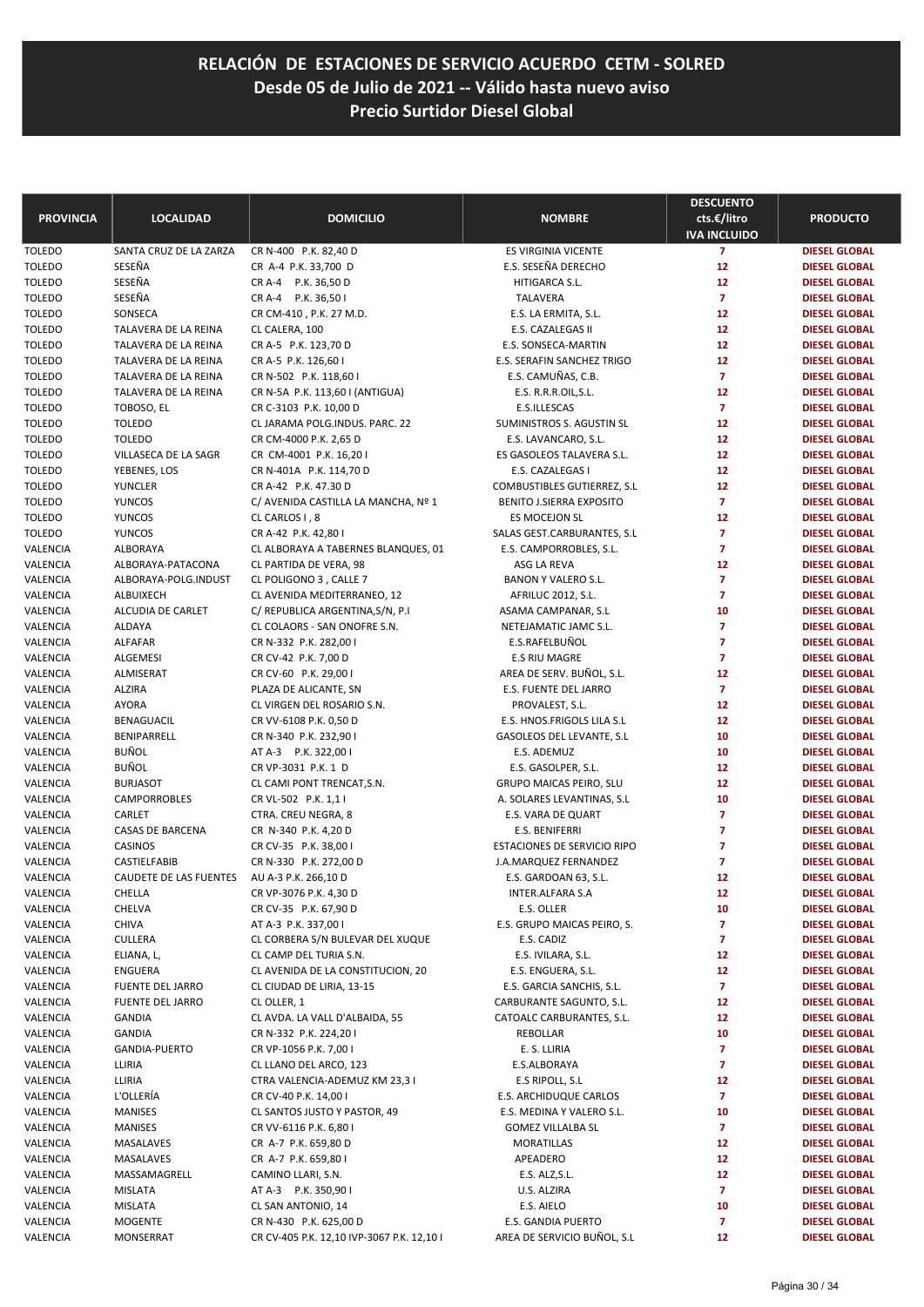| <b>PROVINCIA</b>     | <b>LOCALIDAD</b>                               | <b>DOMICILIO</b>                                             | <b>NOMBRE</b>                          | <b>DESCUENTO</b><br>cts.€/litro<br><b>IVA INCLUIDO</b> | <b>PRODUCTO</b>                              |
|----------------------|------------------------------------------------|--------------------------------------------------------------|----------------------------------------|--------------------------------------------------------|----------------------------------------------|
| VALENCIA             | <b>MONTESA</b>                                 | CR N-430 P.K. 630,80 D                                       | E.S. BAÑON Y VALERO, S.L.              | $\overline{7}$                                         | <b>DIESEL GLOBAL</b>                         |
| VALENCIA             | ONTENIENTE                                     | CL AVENIDA DOS DE MAYO, 207                                  | FERNANDO VERDU E HIJOS, SL             | $\overline{7}$                                         | <b>DIESEL GLOBAL</b>                         |
| VALENCIA             | <b>PAIPORTA</b>                                | CTRA.BENETUSSER, 80                                          | MERCAVALENCIA                          | 10                                                     | <b>DIESEL GLOBAL</b>                         |
| VALENCIA             | PATERNA                                        | CL CRTA.VIEJA DE BURJASOT-CENTRO C. KINE                     | SILLA BLUE ENERGY™                     | 10                                                     | <b>DIESEL GLOBAL</b>                         |
| VALENCIA             | PATERNA                                        | CR C-234 P.K. 9,70 I                                         | E.S. AEROPUERTO MANISES                | $\overline{7}$                                         | <b>DIESEL GLOBAL</b>                         |
| VALENCIA             | PERELLO, EL                                    | CR VP-1041 P.K. 21,00 A                                      | CARLET                                 | $\overline{7}$                                         | <b>DIESEL GLOBAL</b>                         |
| VALENCIA             | <b>PICANYA</b>                                 | CR CV-36 P.K. 2,25 D                                         | COMBUSTIBLES PICASSENT, SL             | 10                                                     | <b>DIESEL GLOBAL</b>                         |
| VALENCIA             | PICASSENT                                      | CL ABADIA, 13                                                | E.S. NOVA CULLERA                      | $\overline{7}$                                         | <b>DIESEL GLOBAL</b>                         |
| VALENCIA             | PLAYA POBLA DE FARNA                           | CL CAMINO VIEJO DE MASAMAGRELL, S.N.                         | AREA DE SERVICIO BUÑOL SL I            | 10                                                     | <b>DIESEL GLOBAL</b>                         |
| VALENCIA             | PUERTO DE SAGUNTO                              | CL JUAN ALMAGRO, 2                                           | E.S. AUTOSERVICIO ROMERO               | 12                                                     | <b>DIESEL GLOBAL</b>                         |
| VALENCIA             | PUERTO DE SAGUNTO                              | CR N-237 P.K. 3,301                                          | E.S.BUÑOL PUEBLO                       | $\overline{7}$                                         | <b>DIESEL GLOBAL</b>                         |
| VALENCIA             | <b>QUART DE POBLET</b>                         | AT A-3 P.K. 348,00 D                                         | E.S. ALFAFAR                           | 10                                                     | <b>DIESEL GLOBAL</b>                         |
| VALENCIA             | RAFAELBUNYOL                                   | AV CAMI DE LA CEBOLLA, 45                                    | E.S. AVDA. DE ECUADOR                  | $\overline{7}$                                         | <b>DIESEL GLOBAL</b>                         |
| VALENCIA             | RAFAELBUNYOL                                   | CL CRTA ANTIGUA DE BARCELONA, 4                              | E.S. PICANYA                           | $\overline{7}$                                         | <b>DIESEL GLOBAL</b>                         |
| VALENCIA             | REQUENA                                        | AT A-3 P.K. 297,00 I                                         | <b>PAIPORTA</b>                        | $\overline{7}$                                         | <b>DIESEL GLOBAL</b>                         |
| VALENCIA             | REQUENA                                        | CR N-3 P.K. 275,00 D                                         | <b>CAMPSA XUQUER</b>                   | $\overline{7}$                                         | <b>DIESEL GLOBAL</b>                         |
| VALENCIA             | REQUENA                                        | AV. CONSTITUCION S/N                                         | E.S. ANDRATIS CAPITAL, SL              | $\overline{7}$                                         | <b>DIESEL GLOBAL</b>                         |
| VALENCIA             | RIBA-ROJA DE TURIA                             | AT A-3 P.K. 341,00 A                                         | E.S. ALBERIQUE                         | 12                                                     | <b>DIESEL GLOBAL</b>                         |
| VALENCIA             | RIBA-ROJA DE TURIA                             | POL IND REVA SECTOR 12                                       | CASA BESO                              | $\overline{7}$                                         | <b>DIESEL GLOBAL</b>                         |
| VALENCIA             | SAGUNTO                                        | CR CV-23 P.K. 22.00 D                                        | CARBURANTES LA ROTONDA, S.L            | $\overline{7}$                                         | <b>DIESEL GLOBAL</b>                         |
| VALENCIA             | SAGUNTO                                        | CR VV-7014 P.K. 3,80 I                                       | E.S.AFRILUC 2012, S.L.                 | $\overline{7}$                                         | <b>DIESEL GLOBAL</b>                         |
| VALENCIA             | SAGUNTO                                        | V-23 Puçol-Sagunto P.K. 0,50 D                               | <b>GASOLINERA DE CAMPOROBLES</b>       | $\overline{7}$                                         | <b>DIESEL GLOBAL</b>                         |
| VALENCIA             | SED AVI                                        | CR CV-31, P.K. 83,65 MD                                      | <b>GESINSA CARBURANTES S.L</b>         | 10                                                     | <b>DIESEL GLOBAL</b>                         |
| VALENCIA             | SIETE AGUAS                                    | CR A-3 P.K. 306,50 I                                         | EESS RIPOLL, S.L.                      | 12                                                     | <b>DIESEL GLOBAL</b>                         |
| VALENCIA             | <b>SIETE AGUAS</b>                             | CR A-3 P.K. 304,00 D                                         | E.S. EL TOLL, S.L.                     | 10                                                     | <b>DIESEL GLOBAL</b>                         |
| VALENCIA             | SILLA                                          | POL.IND.VII-C PARC. 29                                       | E.S. GARCIA SANCHIS, S.L.              | $\overline{7}$                                         | <b>DIESEL GLOBAL</b>                         |
| VALENCIA             | <b>SUECA</b>                                   | CR N-332 P.K. 256,10 D                                       | E.S. VALMOTOR                          | $\overline{7}$                                         | <b>DIESEL GLOBAL</b>                         |
| VALENCIA             | <b>TORRENTE</b>                                | CL CARRETERA PICAÑA, 24                                      | MAFON 2018, S.L.                       | 10                                                     | <b>DIESEL GLOBAL</b>                         |
| VALENCIA             | <b>TORRENTE</b>                                | CL FERNANDO FURIO ROCA, 4                                    | E.S. CHIVA                             | 10                                                     | <b>DIESEL GLOBAL</b>                         |
| VALENCIA             | <b>TORRENTE</b>                                | CR. CV 405 P.K. 3,5 POL. IND. TOLL DE LA ALBE                | <b>ESTACIONES DE SERVICIO RIPO</b>     | 12                                                     | <b>DIESEL GLOBAL</b>                         |
| VALENCIA             | UTIEL                                          | CR N-3 P.K. 262,00 A                                         | E.S. AMADO, S.L.                       | $\overline{7}$                                         | <b>DIESEL GLOBAL</b>                         |
| VALENCIA             | UTIEL                                          | CR N-3 P.K. 263,10 A                                         | ALBORAYA PUEBLO                        | $\overline{7}$                                         | <b>DIESEL GLOBAL</b>                         |
| VALENCIA             | VALENCIA                                       | AV CORTES VALENCIANAS, 3                                     | E.S. BANON Y VALERO, S.L.              | $\overline{7}$                                         | <b>DIESEL GLOBAL</b>                         |
| VALENCIA             | VALENCIA                                       | CL ARCHIDUQUE, 70                                            | E.S. REQUENA                           | $\overline{7}$                                         | <b>DIESEL GLOBAL</b>                         |
| VALENCIA             | VALENCIA                                       | CL AVDA EL ECUADOR (ESQ. GRAL.LLORENS) !                     | <b>E.S. TORRENTE</b>                   | $\overline{7}$                                         | <b>DIESEL GLOBAL</b>                         |
| VALENCIA             | VALENCIA                                       | CL CADIZ, 98 - ESQ. A PERIS Y VALERO                         | <b>VENTA DEL MORO</b>                  | 12                                                     | <b>DIESEL GLOBAL</b>                         |
| VALENCIA             | VALENCIA                                       | CL CAMINO CAÑABAL, 25                                        | E.S. RED AZUL S.A.                     | 10                                                     | <b>DIESEL GLOBAL</b>                         |
| VALENCIA             | VALENCIA                                       | CL CAMINO DE LAS MORERAS, 58                                 | SAFOR ESTACIONES S.L.                  | $\overline{7}$                                         | <b>DIESEL GLOBAL</b>                         |
| VALENCIA             | VALENCIA                                       | CL CLARIANO, 3                                               | <b>EE.SS RIPOLL SL</b>                 | $\overline{7}$                                         | <b>DIESEL GLOBAL</b>                         |
| VALENCIA             | VALENCIA                                       | CL DOLORES MARQUES, 50                                       | AFRILUC 2012, S.L.                     | 10                                                     | <b>DIESEL GLOBAL</b>                         |
| VALENCIA             | VALENCIA                                       | CL IBIZA, 31                                                 | E.S.BIP BIP PUERTO SAGUNTO             | 12                                                     | <b>DIESEL GLOBAL</b>                         |
| VALENCIA             | VALENCIA                                       | <b>CL TRAGINERS, 2</b>                                       | E. S. MATEMAR SUECA                    | 7<br>$\overline{7}$                                    | <b>DIESEL GLOBAL</b>                         |
| VALENCIA             | VALENCIA                                       | CL VALLE BALLESTERA, 44                                      | E.S. CAMPOLIVAR                        |                                                        | <b>DIESEL GLOBAL</b>                         |
| VALENCIA<br>VALENCIA | VALENCIA<br>VALLADA                            | CR. FUENTE EN CORTS, 231 (MERCAVALENCIA                      | MARIA NIEVES GARCIA<br>E.S. MASSALAVES | 10                                                     | <b>DIESEL GLOBAL</b>                         |
| VALENCIA             |                                                | PS DE LAS CORTES VALENCIANAS, S.N.<br>CR C-3322 P.K. 90.00 I | BAÑON Y VALERO, S.L                    | 12<br>7                                                | <b>DIESEL GLOBAL</b><br><b>DIESEL GLOBAL</b> |
| VALENCIA             | VILAMARXANT<br><b>XATIVA</b>                   | CR LLOSA DE RANES, S.N. I                                    | E.S. LA ELIANA                         | 7                                                      | <b>DIESEL GLOBAL</b>                         |
| VALLADOLID           | ALCAZAREN                                      | CR N-601 P.K. 159.40 I                                       | PINOS DEL RASO                         | 10                                                     | <b>DIESEL GLOBAL</b>                         |
| VALLADOLID           | ARRABAL DE PORTILLO                            | CR CL-601 P.K. 22,70 D                                       | HAMIGO EES., S.L.                      | $\overline{7}$                                         | <b>DIESEL GLOBAL</b>                         |
| VALLADOLID           | ARROYO DE LA ENCOMIE                           | AV DE SALAMANCA, 36                                          | A.S. LOS NOGALES, S.L.                 | 10                                                     | <b>DIESEL GLOBAL</b>                         |
| VALLADOLID           | <b>ATAQUINES</b>                               | CR N-6 P.K. 141,00 D                                         | E.S. ISCAR                             | $\mathbf{7}$                                           | <b>DIESEL GLOBAL</b>                         |
| VALLADOLID           | CABEZON DE PISUERGA                            | CR N-620 P.K. 112,00 D                                       | E.S. CARBURANTES YAGUE S.L             | 12                                                     | <b>DIESEL GLOBAL</b>                         |
| VALLADOLID           | CUBILLAS DE SANTA MARTA CR N-620 P.K. 102,00 A |                                                              | ROGONOIL, S.L.                         | $\overline{7}$                                         | <b>DIESEL GLOBAL</b>                         |
| VALLADOLID           | <b>ISCAR</b>                                   | CR C-112 P.K. 21,00 I                                        | VALDEMENDRAL S.L.                      | 12                                                     | <b>DIESEL GLOBAL</b>                         |
| VALLADOLID           | MEDINA DEL CAMPO                               | AV DEL CUARTEL, 1                                            | LA HISPANIDAD                          | $\overline{7}$                                         | <b>DIESEL GLOBAL</b>                         |
| VALLADOLID           | MEDINA DEL CAMPO                               | AV DEL QUINTO CENTENARIO, 2                                  | E.S. RICO MATEO, S.L                   | 10                                                     | <b>DIESEL GLOBAL</b>                         |
| VALLADOLID           | MEDINA DEL CAMPO                               | CL AVENIDA DE LAQ CONSTITUCION, 54                           | <b>MEDINA PUEBLO</b>                   | $\overline{7}$                                         | <b>DIESEL GLOBAL</b>                         |
| VALLADOLID           | MEDINA DEL CAMPO                               | CR A-6 P.K. 154,10 D                                         | PUENTE COLGANTE                        | 7                                                      | <b>DIESEL GLOBAL</b>                         |
| VALLADOLID           | <b>MOJADOS</b>                                 | CR N-601 P.K. 167,70 D                                       | RAMIRO                                 | 12                                                     | <b>DIESEL GLOBAL</b>                         |
| VALLADOLID           | MOTA DEL MARQUES                               | CR N-6 P.K. 202,20 D                                         | E.S.CARB.DE MEDINA S.L.                | 12                                                     | <b>DIESEL GLOBAL</b>                         |
| VALLADOLID           | OLMEDO                                         | CR N-601 P.K. 149,00 I                                       | E.S. CASASOLA                          | $\overline{7}$                                         | <b>DIESEL GLOBAL</b>                         |
| VALLADOLID           | PADILLA DE DUERO                               | CR N-122 P.K. 312,00 D                                       | PALMAPIRO 81 S.L.                      | 7                                                      | <b>DIESEL GLOBAL</b>                         |
| VALLADOLID           | PEDRAJA DEL PORTILLO                           | CR N-601 P.K. 173.80 I                                       | E.S. LAS VILLAS                        | 7                                                      | <b>DIESEL GLOBAL</b>                         |
| VALLADOLID           | PEDROSA DEL REY                                | CR VP-6701 VILLAESTER-PEDROSA DEL REY                        | E. S. ARGALES                          | 12                                                     | <b>DIESEL GLOBAL</b>                         |
|                      |                                                |                                                              |                                        |                                                        |                                              |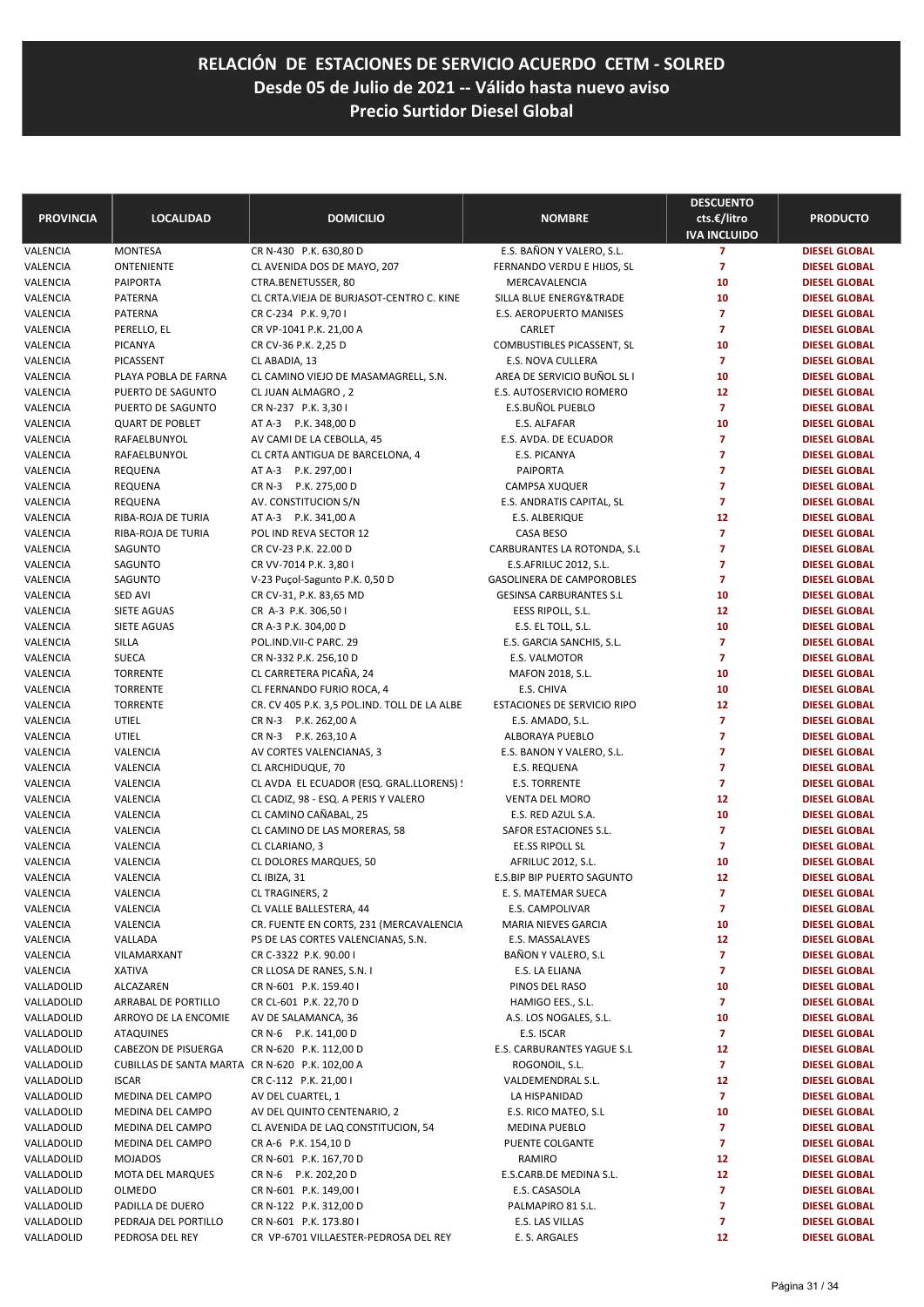| <b>PROVINCIA</b>   | <b>LOCALIDAD</b>                                | <b>DOMICILIO</b>                              | <b>NOMBRE</b>                               | <b>DESCUENTO</b><br>cts.€/litro  | <b>PRODUCTO</b>                              |
|--------------------|-------------------------------------------------|-----------------------------------------------|---------------------------------------------|----------------------------------|----------------------------------------------|
|                    |                                                 |                                               |                                             | <b>IVA INCLUIDO</b>              |                                              |
| VALLADOLID         | PEÑAFIEL                                        | CR N-122 P.K. 307,00 D                        | <b>E.S. CENTROLID</b>                       | 12                               | <b>DIESEL GLOBAL</b>                         |
| VALLADOLID         | <b>QUINTANILLA DE ONESI</b>                     | CR N-122 P.K. 329,10 I                        | E.S. VALLADOLID                             | $\overline{7}$                   | <b>DIESEL GLOBAL</b>                         |
| VALLADOLID         | SAN VICENTE DEL PALACIO                         | CR N-6 P.K. 147,201                           | E.S. EL PINAR, S.L.                         | $\overline{7}$                   | <b>DIESEL GLOBAL</b>                         |
| VALLADOLID         | SIMANCAS                                        | CR A-62 P.K. 132,60 I                         | E.S. DISCARPE, S.L                          | 10                               | <b>DIESEL GLOBAL</b>                         |
| VALLADOLID         | TORDESILLAS                                     | CR A-62 PK. 147, 00 D                         | A.S. VILLARDEFRADES S.L.                    | 10                               | <b>DIESEL GLOBAL</b>                         |
| VALLADOLID         | TORDESILLAS-ES                                  | AV DE PORTUGAL, 7                             | ES CAÑO DORADO SL                           | 10                               | <b>DIESEL GLOBAL</b>                         |
| VALLADOLID         | VALLADOLID                                      | CTRA.VILLABAÑEZ S/N ESQ. RONDA                | VEGA DE VALDETRONCO                         | 12                               | <b>DIESEL GLOBAL</b>                         |
| VALLADOLID         | VALLADOLID                                      | AV DEL ERURO, S.N.                            | E.S RONDA ESTE                              | $\overline{7}$                   | <b>DIESEL GLOBAL</b>                         |
| VALLADOLID         | VALLADOLID                                      | Avda. Salamanca, 80                           | E.S. EL CARRO                               | 12                               | <b>DIESEL GLOBAL</b>                         |
| VALLADOLID         | VALLADOLID                                      | CL AVENIDA DE BURGOS 100                      | CARLOS ALONSO SAN JOSE                      | 10                               | <b>DIESEL GLOBAL</b>                         |
| VALLADOLID         | VALLADOLID                                      | CL AVENIDA DE SEGOVIA, 44                     | CARLOS SANTIAGO GARCIA                      | 12                               | <b>DIESEL GLOBAL</b>                         |
| VALLADOLID         | VALLADOLID                                      | CL AVENIDA PALENCIA, 33                       | E.S. SIMANCAS                               | 12                               | <b>DIESEL GLOBAL</b>                         |
| VALLADOLID         | VALLADOLID                                      | CL CAMINO VIEJO DE SIMANCAS, 46               | TORDESILLAS                                 | 10                               | <b>DIESEL GLOBAL</b>                         |
| VALLADOLID         | VALLADOLID                                      | CL PLATA, 41                                  | ES ARISTOIL GLOBAL SL                       | 12                               | <b>DIESEL GLOBAL</b>                         |
| VALLADOLID         | VALLADOLID                                      | CL PUENTE COLGANTE, 12                        | E.S. ARRABAL DE PORTILLO                    | 10                               | <b>DIESEL GLOBAL</b>                         |
| VALLADOLID         | VALLADOLID                                      | CR CL-601 P.K. 4,90 D                         | A.S.EL CAÑUELO, S.L.                        | 10                               | <b>DIESEL GLOBAL</b>                         |
| VALLADOLID         | VALLADOLID                                      | CR CL-610 P.K. 3,5 D                          | E.S. EL CERRO                               | 12                               | <b>DIESEL GLOBAL</b>                         |
| VALLADOLID         | VALLADOLID                                      | CR N-601 P.K. 187,00 I                        | C.E.S. MEDINA DEL CAMPO                     | $\overline{7}$                   | <b>DIESEL GLOBAL</b>                         |
| VALLADOLID         | VALLADOLID                                      | PG ARGALES PARCELA 38                         | E.S. CABEZÓN                                | $\overline{7}$                   | <b>DIESEL GLOBAL</b>                         |
| VALLADOLID         | VEGA DE VALDETRONCO                             | CR A-6 P.K. 193,80 I                          | POLIGAS, S.L.                               | 12                               | <b>DIESEL GLOBAL</b>                         |
| VALLADOLID         | <b>VILLALON DE CAMPOS</b>                       | CR N-610 P.K. 44,70 D                         | JAYCER, C.B.                                | 10                               | <b>DIESEL GLOBAL</b>                         |
| VALLADOLID         | VILLAMARCIEL                                    | CR A-62 P.K. 142,00 D                         | DISTROIL GASOLEOS, S.L.                     | 12                               | <b>DIESEL GLOBAL</b>                         |
| VALLADOLID         | VILLARDEFRADES                                  | CR N-6 P.K. 216,00 I                          | E.S. LA FLECHA                              | $\overline{7}$                   | <b>DIESEL GLOBAL</b>                         |
| VIZCAYA            | <b>ABANTO</b>                                   | CR N-634 P.K. 127,20 D                        | <b>CRED POZUETA</b>                         | 12                               | <b>DIESEL GLOBAL</b>                         |
| VIZCAYA            | ABANTO-AUTOPISTA                                | AU A-8 P.K. 131,00 I                          | LAGUNFER, S.L.                              | 10                               | <b>DIESEL GLOBAL</b>                         |
| VIZCAYA            | ABANTO-AUTOPISTA                                | AU A-8 P.K. 131,00 D                          | <b>CRED LEMONA</b>                          | $\overline{7}$                   | <b>DIESEL GLOBAL</b>                         |
| VIZCAYA            | <b>ALONSOTEGI</b>                               | CR BI-636 P.K. 4,00 I                         | E.S. ASUA                                   | $\overline{7}$                   | <b>DIESEL GLOBAL</b>                         |
| VIZCAYA            | AMOREBIETA-AUTOPISTA                            | AU A-8 P.K. 100,00 I                          | E.S. APARCABISA                             | 10                               | <b>DIESEL GLOBAL</b>                         |
| VIZCAYA            | AMOREBIETA-AUTOPISTA                            | AU A-8 P.K. 99,70 D                           | E.S. ARDANTZA S.A.                          | $\overline{7}$<br>$\overline{7}$ | <b>DIESEL GLOBAL</b>                         |
| VIZCAYA            | AMOREBIETA-C.RED<br>ARRIGORRIAGA                | CR N-634 P.K. 93,00 D                         | E.S. ARTEBAKARRA<br>E.S. UGALDEBIETA DRCHO. | 10                               | <b>DIESEL GLOBAL</b>                         |
| VIZCAYA            |                                                 | AU A-68 P.K. 6,00 D                           | E.S.BUENAVISTA                              | $\overline{7}$                   | <b>DIESEL GLOBAL</b>                         |
| VIZCAYA<br>VIZCAYA | ARRIGORRIAGA<br>AXPE - ERANDIO                  | AU A-68 P.K. 6,00 I<br>CL RIVERA DE AXPE, 19  | E.S. MARRO, S.L.                            | 12                               | <b>DIESEL GLOBAL</b><br><b>DIESEL GLOBAL</b> |
| VIZCAYA            | <b>BARACALDO</b>                                |                                               | E.S. MARKINA                                | $\overline{7}$                   | <b>DIESEL GLOBAL</b>                         |
| VIZCAYA            | <b>BARAKALDO</b>                                | CL MUNOA, S.N.<br>CL DE LA RIBERA, 11         | E.S GASOLINERA SESTAO, S.L.                 | 7                                | <b>DIESEL GLOBAL</b>                         |
| VIZCAYA            | <b>BASAURI</b>                                  | CL GOIRI S.N.                                 | <b>CRED BERANGO</b>                         | 7                                | <b>DIESEL GLOBAL</b>                         |
| VIZCAYA            | <b>BERANGO</b>                                  | Polígono Landaida Goikoa Sector 3 Parcelas P. | OSKAR RACING TALDEA S.L.                    | 7                                | <b>DIESEL GLOBAL</b>                         |
| VIZCAYA            | <b>BERMEO</b>                                   | CR BI-631 P.K. 32.00 I                        | <b>E.S. ENEKURI</b>                         | $\overline{7}$                   | <b>DIESEL GLOBAL</b>                         |
| VIZCAYA            | <b>BILBAO</b>                                   | CL AVENIDA ALTO DE ENEKURI, 5                 | E.S.BERMEO                                  | $\overline{7}$                   | <b>DIESEL GLOBAL</b>                         |
| VIZCAYA            | <b>BILBAO</b>                                   | CR N-634 P.K. 115,00 D                        | E.S. ARTXANDA                               | $\overline{7}$                   | <b>DIESEL GLOBAL</b>                         |
| VIZCAYA            | <b>DERIO</b>                                    | CR BI-631 P.K. 10,00 D                        | E.S. AXPE                                   | $\overline{7}$                   | <b>DIESEL GLOBAL</b>                         |
| VIZCAYA            | ERANDIO                                         | CL ASUA-LOIU, 57                              | E.S. LOIU                                   | 7                                | <b>DIESEL GLOBAL</b>                         |
| VIZCAYA            | <b>ERANDIO</b>                                  | CL BI-3704, 57                                | FERRUGAS NORTE, S.L.                        | 10                               | <b>DIESEL GLOBAL</b>                         |
| VIZCAYA            | ERANDIO                                         | CR BI-3704 P.K. 5,50 D                        | E.S. MUNDAKA                                | 7                                | <b>DIESEL GLOBAL</b>                         |
| VIZCAYA            | <b>ERANDIO</b>                                  | CR BI-3704 P.K. 5,50 I                        | E.S. SURTIDOR CADAGUA                       | $\overline{7}$                   | <b>DIESEL GLOBAL</b>                         |
| VIZCAYA            | ETXEBARRI                                       | CR N-634 P.K. 106,40 A                        | E.S. AMOREBIETA                             | 10                               | <b>DIESEL GLOBAL</b>                         |
| VIZCAYA            | <b>GALDAKAO</b>                                 | <b>CL APERRIBAY</b>                           | AUTO SERVICIO BILBAO, S.A.                  | $\overline{ }$                   | <b>DIESEL GLOBAL</b>                         |
| VIZCAYA            | <b>GALDAKAO</b>                                 | CR N-634 P.K. 103,80 I                        | E.S. UGALDEBIETA IZD.                       | 10                               | <b>DIESEL GLOBAL</b>                         |
| VIZCAYA            | <b>GALDAKAO</b>                                 | CR N-634 p.k. 101,800 MI                      | E.S. GALINDO M.I.                           | 10                               | <b>DIESEL GLOBAL</b>                         |
| VIZCAYA            | <b>GERNIKA Y LUNO</b>                           | CL POL.IND. TXAPORTA, S.N.                    | E.S. IURRETA                                | $\overline{7}$                   | <b>DIESEL GLOBAL</b>                         |
| VIZCAYA            | <b>IURRETA</b>                                  | CR N-634 P.K. 81,70 D                         | E.S.AMOREBIETA A-8 M.I.                     | 12                               | <b>DIESEL GLOBAL</b>                         |
| VIZCAYA            | LARRAURI                                        | CR BI-631 P.K. 20 D                           | ES IMADI SERVIOIL SL                        | $\overline{7}$                   | <b>DIESEL GLOBAL</b>                         |
| VIZCAYA            | LEMOA                                           | CR N-240 P.K. 16,00 D                         | E.S.AMOREBIETA A-8 M.D.                     | 12                               | <b>DIESEL GLOBAL</b>                         |
| VIZCAYA            | LEMOA                                           | CR N-240 P.K. 16,00 I                         | ES JOGONE SL                                | $\overline{ }$                   | <b>DIESEL GLOBAL</b>                         |
| VIZCAYA            | <b>MARKINA</b>                                  | CR BI-633 P.K. 45,90 I                        | E.S. GERNILAN, S.A. GERNIKA                 | $\overline{7}$                   | <b>DIESEL GLOBAL</b>                         |
| VIZCAYA            | <b>MARKINA</b>                                  | CR BI-633 P.K. 51,80 I                        | E.S. IMADI SERVIOIL S.L.                    | 7                                | <b>DIESEL GLOBAL</b>                         |
| VIZCAYA            | MUNDAKA                                         | CR BI-635 P.K. 48,50 I                        | ES OSKAR RACING TALDEA SL                   | 7                                | <b>DIESEL GLOBAL</b>                         |
| VIZCAYA            | <b>MUNGIA</b>                                   | CR BI-2120 P.K. 18,00 D                       | CRED GALDACANO                              | 7                                | <b>DIESEL GLOBAL</b>                         |
| VIZCAYA            | PLENTZIA                                        | CR BI-110 P.K. 23,00 D                        | E.S. GOIRI S.A.                             | 7                                | <b>DIESEL GLOBAL</b>                         |
| VIZCAYA            | S. SALVADOR DEL VALLE-TRA CL Bº EL JUNCAL, S.N. |                                               | E.S. GUTURRIBAI                             | 7                                | <b>DIESEL GLOBAL</b>                         |
| VIZCAYA            | SESTAO                                          | CL GRUPO LA PAZ, 1                            | E.S. IBARRETA                               | 7                                | <b>DIESEL GLOBAL</b>                         |
| VIZCAYA            | SESTAO (PG. IND.)                               | CR BI-3745 P.K. 9,20 D                        | ARRIGORRIAGA DCHO.                          | $\overline{7}$                   | <b>DIESEL GLOBAL</b>                         |
| VIZCAYA            | SESTAO (PG. IND.)                               | CR BI-3745 P.K. 9,201                         | CAMPSA GALINDO M.D                          | 10                               | <b>DIESEL GLOBAL</b>                         |
| VIZCAYA            | SODUPE                                          | CR BI-636 P.K. 15,50 D                        | E.S. ARRIGORRIAGA IZQ                       | $\overline{7}$                   | <b>DIESEL GLOBAL</b>                         |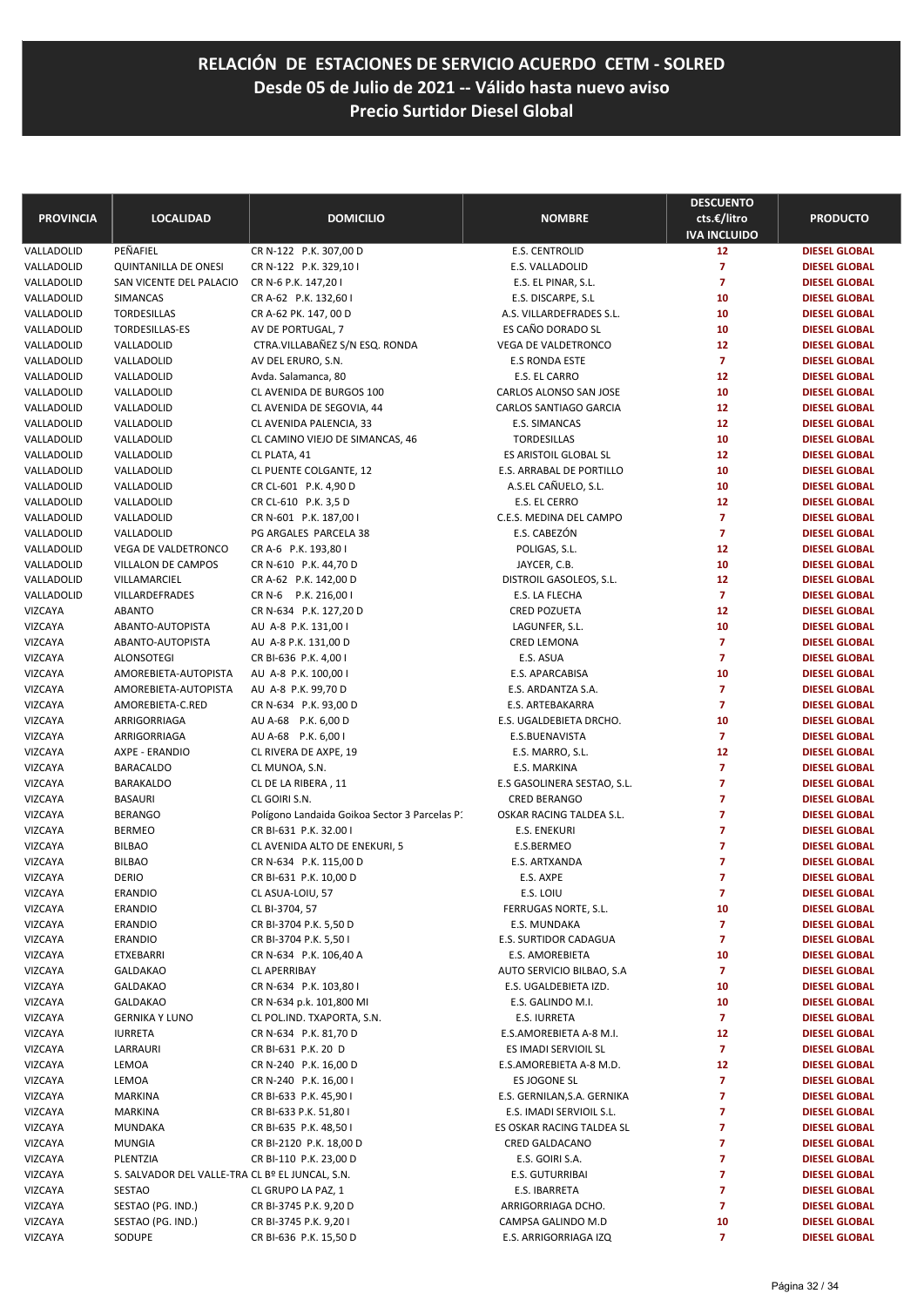| <b>PROVINCIA</b>     | <b>LOCALIDAD</b>                                 | <b>DOMICILIO</b>                                          | <b>NOMBRE</b>                                            | <b>DESCUENTO</b><br>cts.€/litro<br><b>IVA INCLUIDO</b> | <b>PRODUCTO</b>                              |
|----------------------|--------------------------------------------------|-----------------------------------------------------------|----------------------------------------------------------|--------------------------------------------------------|----------------------------------------------|
| ZAMORA               | <b>ALCAÑICES</b>                                 | CR N-122 P.K. 516,70 I                                    | CAFESTORE, S.A.U.                                        | 12                                                     | <b>DIESEL GLOBAL</b>                         |
| ZAMORA               | <b>BENAVENTE</b>                                 | CR N-6 P.K. 260,50 I                                      | ES QUINTANILLA DE URZ                                    | 12                                                     | <b>DIESEL GLOBAL</b>                         |
| ZAMORA               | BERMILLO DE SAYAGO                               | CR ZA-527 P.K. 34,90 I                                    | E.S. SEGUIN Y DIEGO, S.L.                                | $\overline{7}$                                         | <b>DIESEL GLOBAL</b>                         |
| ZAMORA               | BOVEDA DE TORO, LA                               | CR C-519 P.K. 21,00 I                                     | E.S. CAMARZANA                                           | $\overline{7}$                                         | <b>DIESEL GLOBAL</b>                         |
| ZAMORA               | CAMARZANA DE TERA                                | CR N-525 P.K. 31,50 D                                     | E.S. GESTOSO SRL                                         | 12                                                     | <b>DIESEL GLOBAL</b>                         |
| ZAMORA               | CAÑIZAL                                          | CR N-620 P.K. 203,00 D                                    | DIEZ RAMOS E HIJOS, S.L.                                 | 12                                                     | <b>DIESEL GLOBAL</b>                         |
| ZAMORA               | <b>FUENTESAUCO</b>                               | CR C-519 P.K. 35,00 D                                     | CARAMANZANA MARKETING Y MED                              | 10                                                     | <b>DIESEL GLOBAL</b>                         |
| ZAMORA               | OTERO DE BODAS                                   | CR N-631 P.K. 43,40 D                                     | E.S. E.F.C., S.L.                                        | 12                                                     | <b>DIESEL GLOBAL</b>                         |
| ZAMORA               | PADORNELO                                        | CR N-525 P.K. 103,00 I                                    | E.S. BENAVENTE                                           | 12                                                     | <b>DIESEL GLOBAL</b>                         |
| ZAMORA               | <b>QUINTANILLA DE URZ</b>                        | CR A-52 P.K. 15,80 I                                      | E.S. AVENIDA, S.L.                                       | 12                                                     | <b>DIESEL GLOBAL</b>                         |
| ZAMORA               | <b>QUINTANILLA DE URZ</b>                        | CR A-52 P.K. 15,80 D                                      | SERVIAREAS 2000, S.L.                                    | $\overline{7}$                                         | <b>DIESEL GLOBAL</b>                         |
| ZAMORA               | SAN CRISTOBAL DE ENTREVIÑ CR N-630 P.K. 210.10 I |                                                           | E.S. TORO                                                | 10                                                     | <b>DIESEL GLOBAL</b>                         |
| ZAMORA               | <b>TORO</b>                                      | CR N-122 P.K. 425,50 I                                    | TERA GASOLINERA, S.L.                                    | 12                                                     | <b>DIESEL GLOBAL</b>                         |
| ZAMORA               | TORRE DEL VALLE (LA)                             | A-6 P.K. 273 D                                            | E.S VILLANUEVA ROANROES, S.L.                            | $\overline{7}$                                         | <b>DIESEL GLOBAL</b>                         |
| ZAMORA               | TORRE DEL VALLE (LA)                             | A-6 P.K. 273 I                                            | <b>CUESTA DEL BOLON</b>                                  | $\overline{7}$                                         | <b>DIESEL GLOBAL</b>                         |
| ZAMORA               | VILLALPANDO                                      | CR C-612 P.K. 49,00 D                                     | E.S. TORRE VALLE II                                      | 12                                                     | <b>DIESEL GLOBAL</b>                         |
| ZAMORA               | VILLANUEVA DEL CAMPO                             | CR N-610 P.K. 81,80 I                                     | E.S. FERTOL SRL                                          | 12                                                     | <b>DIESEL GLOBAL</b>                         |
| ZAMORA               | ZAMORA                                           | C/ VILLALPANDO ESQUINA CALLE CUESTA DEL                   | E.S. RONDA, S.A.                                         | 12                                                     | <b>DIESEL GLOBAL</b>                         |
| ZAMORA               | ZAMORA                                           | CL AVENIDA REQUEJO, 31                                    | E.S. FERTOL, S.R.L.                                      | 12                                                     | <b>DIESEL GLOBAL</b>                         |
| ZAMORA               | ZAMORA                                           | CL RONDA DE LA FERIA, 21                                  | E.S. ALIVIO, S.L.                                        | 12                                                     | <b>DIESEL GLOBAL</b>                         |
| ZAMORA               | ZAMORA                                           | CR N-122 P.K. 453,80 D (VILLAGODIO)                       | SUMINISTROS CUCOALVA, S.L.                               | $\overline{7}$                                         | <b>DIESEL GLOBAL</b>                         |
| ZAMORA               | ZAMORA                                           | CR N-122 P.K. 464.00 D                                    | E.S. TORRE VALLE I                                       | 12                                                     | <b>DIESEL GLOBAL</b>                         |
| ZARAGOZA             | <b>AGON</b>                                      | CR N-122 P.K. 53,50 D                                     | E.S. ARAGON                                              | 12                                                     | <b>DIESEL GLOBAL</b>                         |
| ZARAGOZA             | <b>ALAGON</b>                                    | CL CARRERA DE CABALLOS, 46                                | ES UNITE IKR4 S.L.U.                                     | 12                                                     | <b>DIESEL GLOBAL</b>                         |
| ZARAGOZA             | <b>ALAGON</b>                                    | CR A-68 P.K. 265,00 A                                     | AREA 280 ZARAGOZA                                        | 12                                                     | <b>DIESEL GLOBAL</b>                         |
| ZARAGOZA             | <b>ALAGON</b>                                    | CR A-69, PK. 265                                          | E.S. MALPICA                                             | 12                                                     | <b>DIESEL GLOBAL</b>                         |
| ZARAGOZA             | ALFAJARIN                                        | CR N-2 P.K. 341,00 A                                      | SERVIARAGON GESTION, S.L.                                | 12                                                     | <b>DIESEL GLOBAL</b>                         |
| ZARAGOZA             | ALFAMEN                                          | CR A-1304 P.K. 7,30 I                                     | <b>CRED PORTAL DE MONEGROS</b>                           | 12                                                     | <b>DIESEL GLOBAL</b>                         |
| ZARAGOZA             | ALMUNIA DE DÑA.GODINA                            | CR N-2A P.K. 272,00 I                                     | E.S. CASABLANCA ARAGON                                   | 12                                                     | <b>DIESEL GLOBAL</b>                         |
| ZARAGOZA             | <b>BELCHITE</b>                                  | CR A-222 P.K. 28,10 I                                     | AREA 280 MADRID                                          | 12                                                     | <b>DIESEL GLOBAL</b>                         |
| ZARAGOZA             | <b>BURGO DE EBRO, EL</b>                         | CR A-68 P.K. 225,201                                      | E.S. JOSE BLAS GARRIDO LAPU                              | 12                                                     | <b>DIESEL GLOBAL</b>                         |
| ZARAGOZA             | CALATAYUD                                        | AV AUGUSTA BILBILIS, 15                                   | E.S. GALLUR DERECHO                                      | $\overline{7}$                                         | <b>DIESEL GLOBAL</b>                         |
| ZARAGOZA             | CALATAYUD                                        | CR A-2, P.K. 239,75 M.I.                                  | PUERTO VENECIA                                           | $\overline{7}$                                         | <b>DIESEL GLOBAL</b>                         |
| ZARAGOZA             | CALATAYUD                                        | CR N-234 P.K. 256,40 D                                    | CASABLANCA NORTE                                         | 12                                                     | <b>DIESEL GLOBAL</b>                         |
| ZARAGOZA             | CALATORAO                                        | CR A-2 P.K. 281,60 I                                      | E.S. RANILLAS II                                         | 10                                                     | <b>DIESEL GLOBAL</b>                         |
| ZARAGOZA             | CALATORAO                                        | CR A-2 P.K. 280,10 D                                      | E.S. COMPROMISO DE CASPE                                 | $\overline{7}$                                         | <b>DIESEL GLOBAL</b>                         |
| ZARAGOZA             | CASPE                                            | CR A-230 P.K. 1,8 D                                       | LAS VENTAS II                                            | 12                                                     | <b>DIESEL GLOBAL</b><br><b>DIESEL GLOBAL</b> |
| ZARAGOZA<br>ZARAGOZA | <b>CETINA</b><br><b>DAROCA</b>                   | CR A-2 P.K. 202,20 A                                      | ES. LA LAGUNA                                            | 12<br>12                                               | <b>DIESEL GLOBAL</b>                         |
| ZARAGOZA             | EJEA DE LOS CABALLER                             | CR N-234 P.K. 220,201<br>CL PASEO DE LA CONSTITUCION S.N. | ES PINSEQUE-ZOILO RIOS, S.A.<br>SERVIARAGON GESTION, SL. | 12                                                     | <b>DIESEL GLOBAL</b>                         |
| ZARAGOZA             | <b>FUENDEJALON</b>                               | CR A-121, PK. 8,1                                         | E.S. SERRANO OCHOA, S.L.                                 | $\overline{7}$                                         | <b>DIESEL GLOBAL</b>                         |
| ZARAGOZA             |                                                  |                                                           |                                                          | 7                                                      |                                              |
| ZARAGOZA             | FUENTES DE EBRO<br>GALLUR                        | CR N-232 P.K. 211,20 D<br>AU A-68 P.K. 254,00 D           | GPV-CASABLANCA II<br><b>E.S LA PUEBLA</b>                | 7                                                      | <b>DIESEL GLOBAL</b><br><b>DIESEL GLOBAL</b> |
| ZARAGOZA             | <b>GALLUR</b>                                    | AU A-68 P.K. 254,00 I                                     | E.S. QUINTO                                              | 7                                                      | <b>DIESEL GLOBAL</b>                         |
| ZARAGOZA             | MALLEN                                           | CR N-232 P.K. 291.201                                     | E.S. ARIÑO SIGLO XXI, S.L.                               | $\overline{7}$                                         | <b>DIESEL GLOBAL</b>                         |
| ZARAGOZA             | MARIA DE HUERVA                                  | CR N-330 P.K. 480,30 D                                    | E.S. NTRA. SRA. PUEYO, S.A                               | $\overline{7}$                                         | <b>DIESEL GLOBAL</b>                         |
| ZARAGOZA             | <b>MUEL</b>                                      | CR A-1101 KM 13 I                                         | E.S. ZOILO RIOS-EL CISNE                                 | 10                                                     | <b>DIESEL GLOBAL</b>                         |
| ZARAGOZA             | OSERA DE EBRO                                    | N-II, KM 354                                              | E.S. DAROCA                                              | $\overline{7}$                                         | <b>DIESEL GLOBAL</b>                         |
| ZARAGOZA             | PEDROLA                                          | CR N-232, PK. 276                                         | E.S. PTO. CAVERO                                         | 12                                                     | <b>DIESEL GLOBAL</b>                         |
| ZARAGOZA             | PINA DE EBRO                                     | CL FERNANDO EL CATOLICO, 56                               | E.S. SOBRADIEL IZQUIERDO                                 | $\overline{z}$                                         | <b>DIESEL GLOBAL</b>                         |
| ZARAGOZA             | PINSEQUE                                         | CR A-68 P.K. 258,201                                      | AVDA DE LA HISPANIDAD 16                                 | $\overline{7}$                                         | <b>DIESEL GLOBAL</b>                         |
| ZARAGOZA             | PUEBLA DE ALFINDEN                               | CR A-2 P.K. 333,80 D                                      | E.S. MARIA DE HUERVA, S.L.                               | 7                                                      | <b>DIESEL GLOBAL</b>                         |
| ZARAGOZA             | PUEBLA DE ALFINDEN                               | CR A-2 P.K. 333,801                                       | E.S. RANILLAS I                                          | 10                                                     | <b>DIESEL GLOBAL</b>                         |
| ZARAGOZA             | PUEBLA DE ALFINDEN                               | CR N-2A P.K. 335,00 D                                     | E. S. CELTIMA, S.L.                                      | 12                                                     | <b>DIESEL GLOBAL</b>                         |
| ZARAGOZA             | <b>QUINTO DE EBRO</b>                            | CR N-232 P.K. 194,00 D                                    | E.S. LAGUNA, S.C.                                        | 12                                                     | <b>DIESEL GLOBAL</b>                         |
| ZARAGOZA             | <b>REMOLINOS</b>                                 | CR A-126 P.K. 46,701                                      | <b>CRED ALAGON</b>                                       | 12                                                     | <b>DIESEL GLOBAL</b>                         |
| ZARAGOZA             | <b>RICLA</b>                                     | CR A-121 P.K. 371                                         | SERVIARAGON GESTION, S.L.                                | 12                                                     | <b>DIESEL GLOBAL</b>                         |
| ZARAGOZA             | SOBRADIEL                                        | AU A-68 P.K. 283,00 D                                     | E. S. NAVARRO TEJERO, S.A.                               | 12                                                     | <b>DIESEL GLOBAL</b>                         |
| ZARAGOZA             | SOBRADIEL                                        | AU A-68 P.K. 283,00 I                                     | LUSAN RICLA, S.L.                                        | $\overline{7}$                                         | <b>DIESEL GLOBAL</b>                         |
| ZARAGOZA             | <b>UTEBO</b>                                     | CTRA. LOGROÑO, KM 10,500                                  | ZOILO RIOS, S.A.                                         | 10                                                     | <b>DIESEL GLOBAL</b>                         |
| ZARAGOZA             | <b>UTEBO</b>                                     | TRA. LOGROÑO, KM 10,5                                     | E.S. EL PORTAZGO                                         | 10                                                     | <b>DIESEL GLOBAL</b>                         |
| ZARAGOZA             | VILLAMAYOR DE GALLEGO                            | CR A-129 P.K. 4,10 I                                      | E.S. SAN ANTONIO                                         | 12                                                     | <b>DIESEL GLOBAL</b>                         |
| ZARAGOZA             | VILLANUEVA DE GALLEGO                            | CR N-330A P.K. 513,00 I                                   | LAS VENTAS I                                             | 12                                                     | <b>DIESEL GLOBAL</b>                         |
| ZARAGOZA             | VILLARRAPA                                       | CR A-68, P.K. 258,25 D                                    | E.S. MIGUEL SERVET                                       | 7                                                      | <b>DIESEL GLOBAL</b>                         |
|                      |                                                  |                                                           |                                                          |                                                        |                                              |